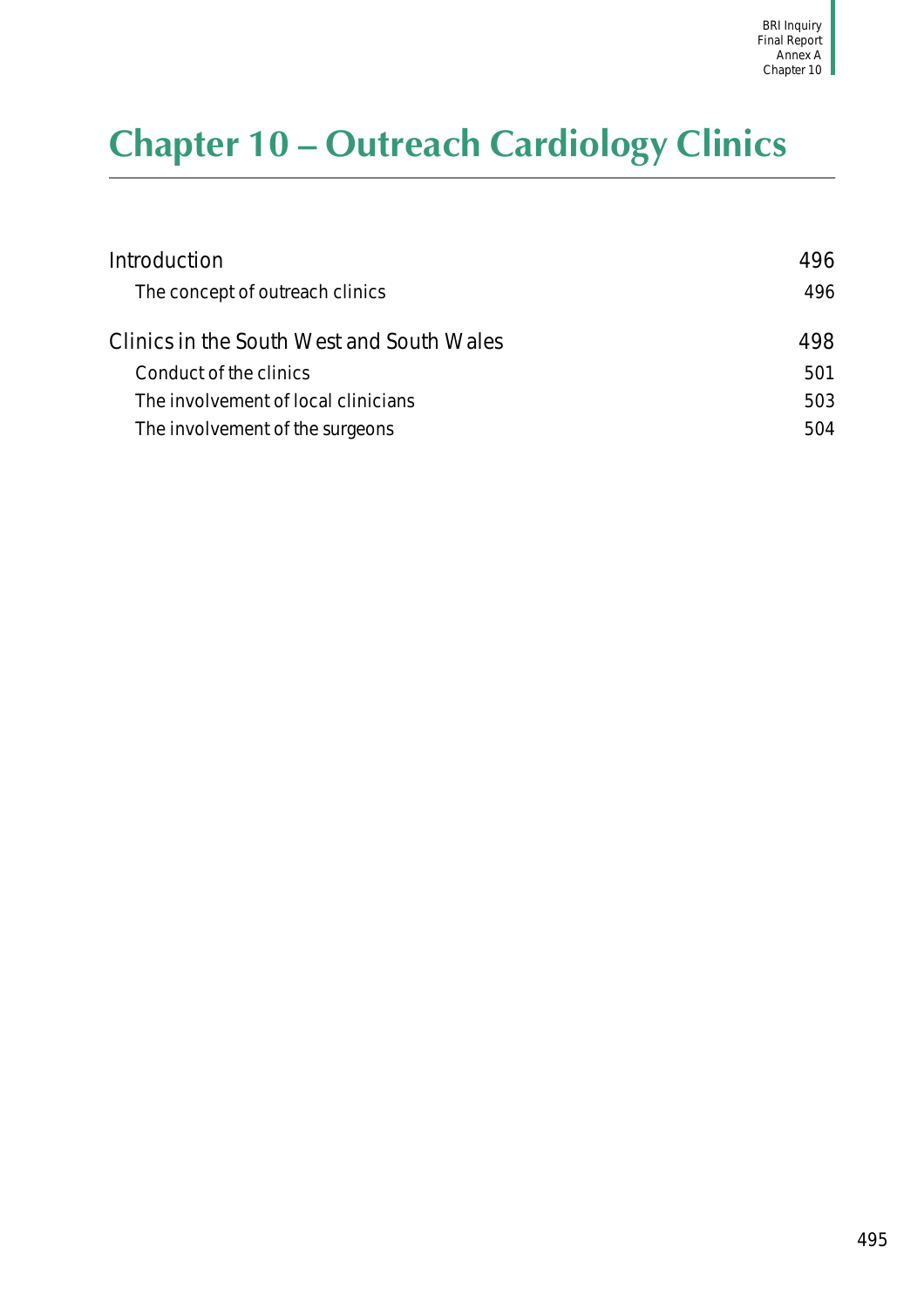BRI Inquiry Final Report Annex A Chapter 10

## <span id="page-1-0"></span>Introduction

- **1** This chapter addresses the organisation of peripheral, or outreach, cardiology clinics run by the Bristol cardiologists in the UBH/T catchment area. It is closely related to [Chapter 11](#page-10-0) which deals with referrals to Bristol. It begins that section of this Annex in which the evidence is set out which traces the path of a child needing heart surgery from first identification, at an outreach clinic, or by a paediatrician in a district hospital, through first contact with the Bristol hospitals, pre-operative assessment and care, surgery, surgical management of care (which is of much wider scope than events on the operating table itself), post-operative care, to counselling and, in the event of a child's death, bereavement services.
- **2** Communication is a theme that runs through all the chapters which follow: between Bristol doctors and local doctors, between Bristol doctors and parents, and between the doctors in Bristol themselves.

### <span id="page-1-1"></span>**The concept of outreach clinics**

**3** Dr Robert Swanton, consultant cardiologist and President of the British Cardiac Society (BCS), told the Inquiry how outreach clinics work in the area in which he practises:

'We send a surgeon out to one of our referring centres every month, to do a sort of joint clinic, and it is very much appreciated by both units. It ensures very good communication and patients like to see their surgeons after the operation, and it works very well. It is time-consuming. It takes essentially a whole day out of the surgeon's or cardiologist's week by the time you have got down there and back again, but it is very valuable.

'I think in time, it will become less important as more of the DGHs [District General Hospitals] have established two cardiologists per hospital. A lot of these cardiologists are single cardiologists in a hospital managing a whole unit on their own with no support. They are people who need the outreach support from London or the big cities.'1

**4** Dr Ian Baker2 explained the concept of outreach clinics in his statement. He said:

'"Outreach" clinics were clinics where paediatric cardiac clinicians from Bristol practised away from their base facilities at BRHSC and BRI in facilities of other Health Authorities.

<sup>1</sup> T7 p. 53 Dr Swanton

<sup>&</sup>lt;sup>2</sup> Formerly the District Medical Officer for B&WDHA from July 1984 to October 1991, and subsequently a Consultant in Public Health Medicine for the B&DHA from October 1991 onwards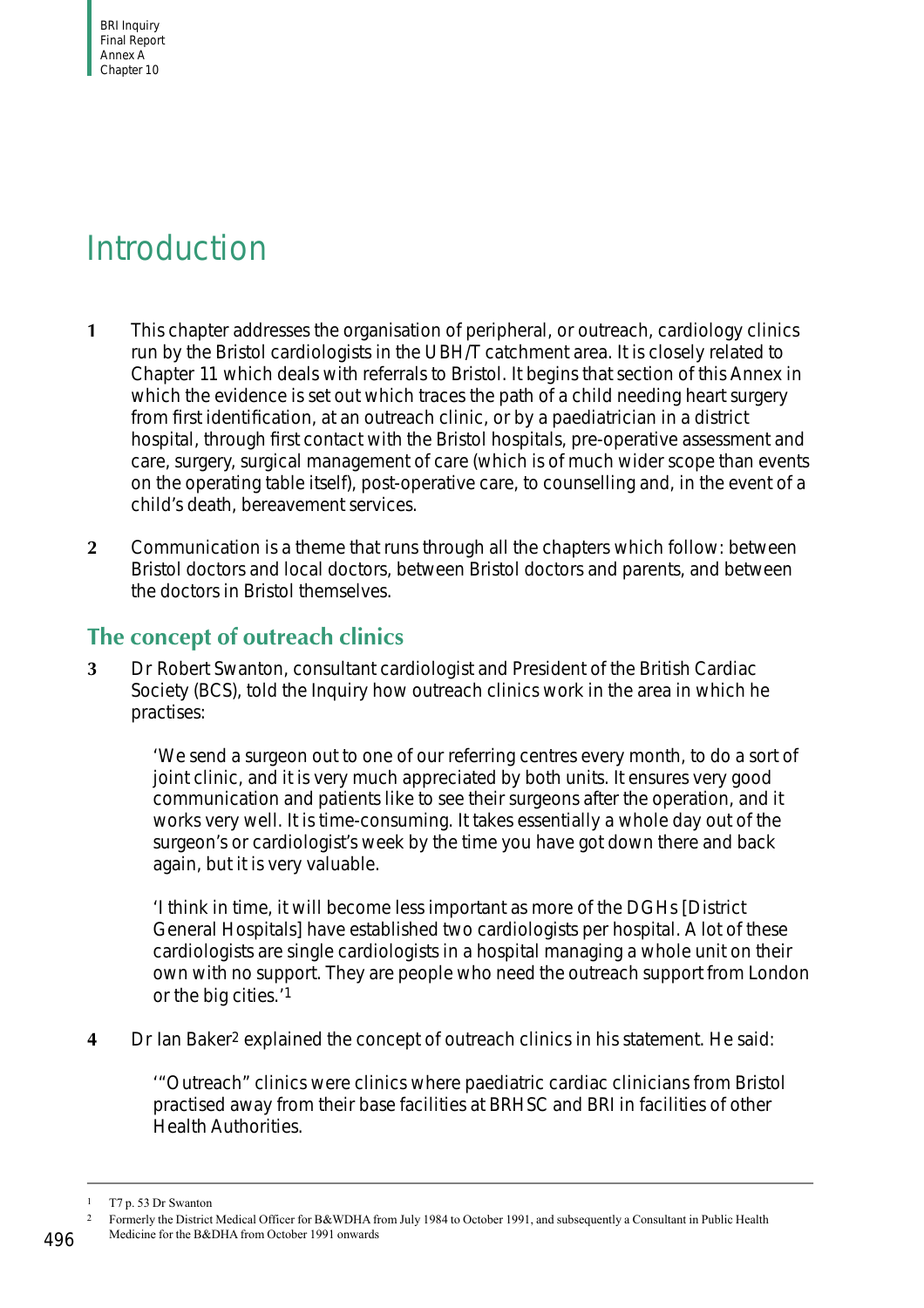'"Outreach" clinics can be considered as serving: children and parents; referring paediatricians; the development of cardiac services in Bristol; and Health Authorities needing access to paediatric cardiac services.'3

**5** The 1987 'Annual Report for Paediatric Cardiology and Cardiac Surgery' at Bristol said the following about outreach clinics:

'During the 1970s, joint clinics with the local consultant paediatricians were established throughout the South Western Region … At the invitation of consultant paediatricians in South Wales, joint clinics were also established in Abergavenny and Newport in 1986 and in Swansea, Carmarthen and Haverford West in 1987. Apart from the obvious benefit of convenience for the families and economy for the host Health Authority, these clinics have an important teaching function for the local Registrars, SHOs and visiting students during their paediatric training in District General Hospitals.'4

**6** Dr Hyam Joffe, consultant cardiologist, explained the thinking behind Bristol's outreach clinics:

> 'The peripheral clinic concept was highly successful in fulfilling the following objectives close to the children's homes, instead of the family having to make frequent long trips to Bristol:

- 'assessing new non-urgent patients with suspected cardiac abnormalities, referred by consultant paediatricians,
- 'maintaining observation on previously diagnosed cases to monitor medication, if required, and to assess further progress,
- 'ensuring timely referral for cardiac catheterisation and/or surgical intervention due to evolutionary changes in the nature of the condition,
- 'continuing short- and long-term observation on post-operative cases after the initial one or two assessments by the surgeons in Bristol, …
- 'updating paediatricians throughout the region of the latest advances in the everchanging medical and surgical treatment of cardiac conditions,
- 'teaching clinical signs, ECG and chest X-ray features, aspects of basic echocardiography and management of children with cardiac disease to medical students and, especially, GP trainees, paediatric SHOs, registrars and SRs, who frequently joined the clinics.'5

<sup>3</sup> WIT 0074 0020 Dr Baker

<sup>4</sup> UBHT 0166 0006; *'Annual Report for Paediatric Cardiology and Cardiac Surgery'*, 1987

<sup>5</sup> WIT 0097 0143 – 0144 Dr Joffe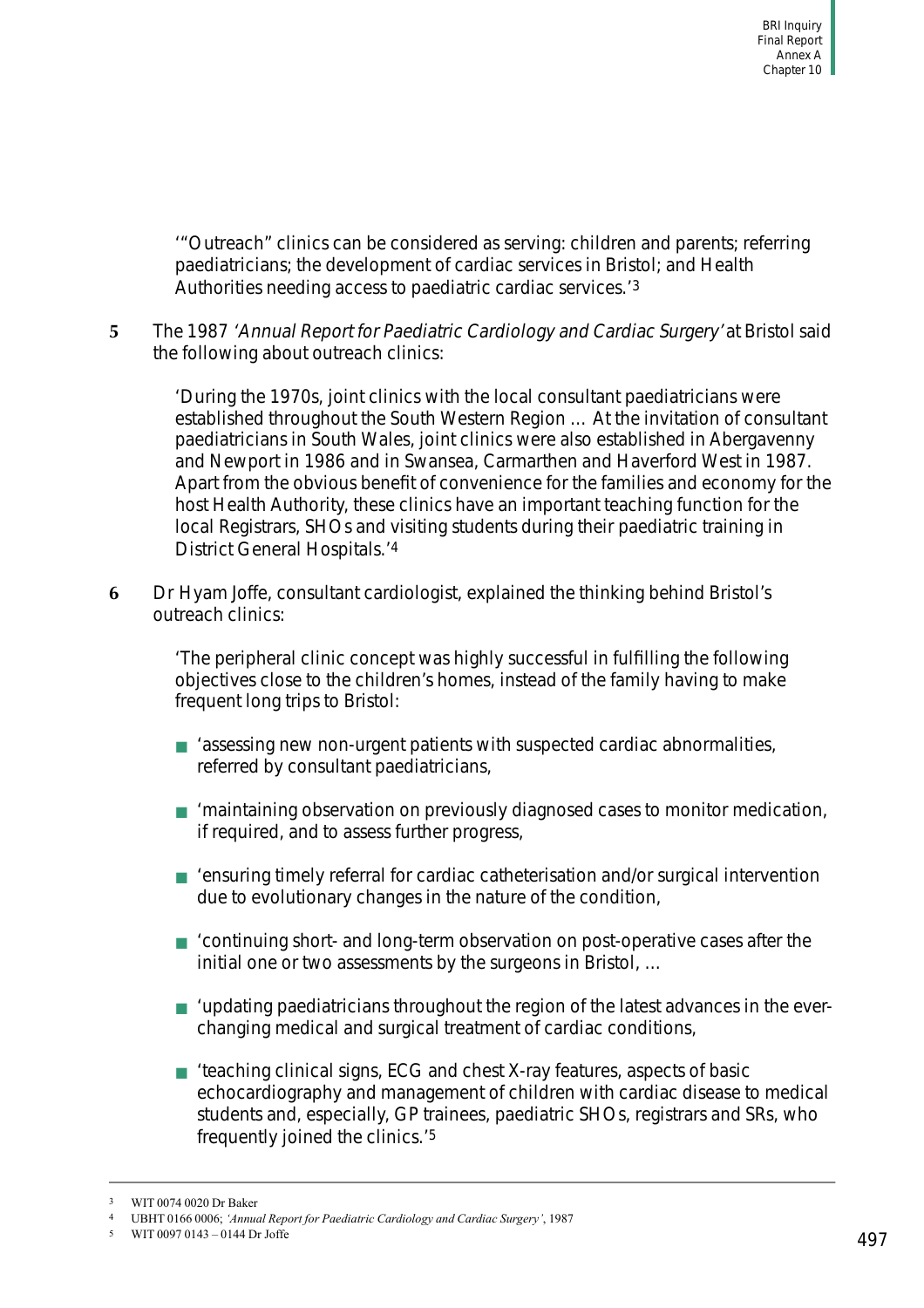**7** Mr James Wisheart, consultant cardiac surgeon, explained that:

'These visits to other centres enabled good professional relationships to be established between the referring paediatricians and the cardiological team in Bristol.'6

**8** Building relationships with local paediatricians was also considered important, as well as fulfilling an educative role. Dr Baker said of referring paediatricians:

'Access to paediatric cardiological and surgical advice and services was achieved through these clinics in the South Western Region and parts of the Wessex Region from 1984.'7

# <span id="page-3-0"></span>Clinics in the South West and South Wales

**9** Dr Joffe said:

'When I started in Bristol in 1980, Dr Jordan had already organised the "outreach" or peripheral clinics throughout the South Western Region and South East Wales. Between the two of us, we continued to provide clinics in Gloucester, Cheltenham, Swindon, Bath, Newport, Taunton, Barnstaple, Exeter, Torbay and Truro, with occasional visits to Plymouth.'8

**10** Dr Stephen Jordan, consultant cardiologist, explained the arrangements that had existed in the South West, basically unchanged, since 1984. He said:

'All other hospitals in [the South West] Region with the exception of Yeovil were visited on a regular basis by one of the cardiologists doing a cardiological clinic, usually with one or more of the paediatricians and typically occupying all day once a month. Plymouth was otherwise the only exception as I visited only once or twice a year and the other clinics there were done by consultants from Southampton.

'The clinics in [the South West] Region were: Cheltenham, Gloucester (Dr Martin, morning and afternoon respectively), Taunton (Dr Jordan, all day), Exeter (Dr Martin, all day), Torbay (Dr Joffe), Plymouth (Dr Jordan, afternoon), Truro (Dr Jordan, all day) and Barnstaple (Dr Martin, afternoon or all day).'9

WIT 0120 0069 Mr Wisheart

<sup>7</sup> WIT 0074 0021 Dr Baker

<sup>8</sup> WIT 0097 0142 Dr Joffe

<sup>9</sup> WIT 0099 0015 Dr Jordan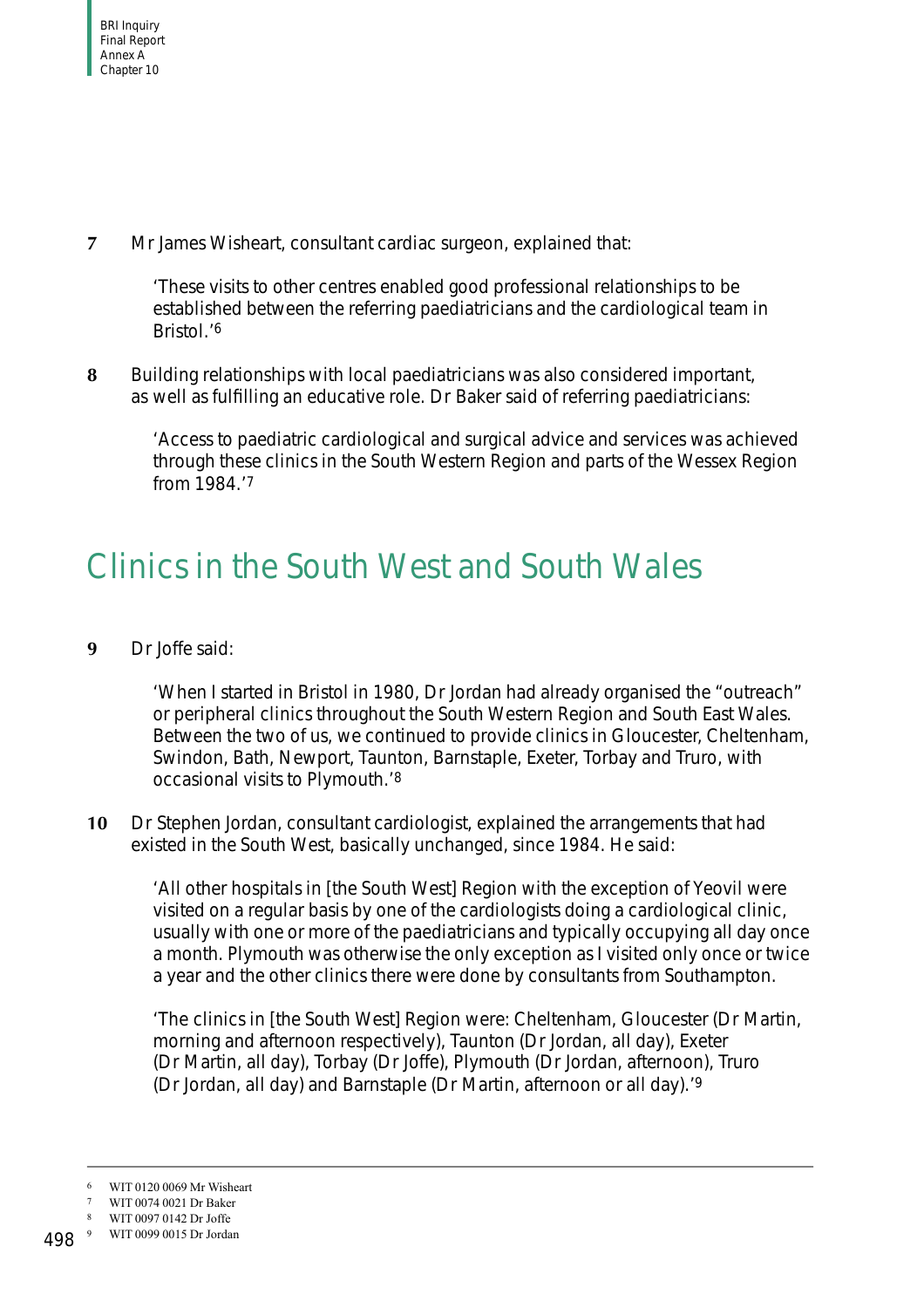**11** Dr Joffe charted the development of the outreach clinics in Wales in his statement:

'In the mid 1980s, several local consultant paediatricians in South Wales individually approached the Bristol paediatric cardiologists to request that Bristol provide a "regional" paediatric cardiological and cardiac surgical service for their patients. The paediatric departments had loosened their connections with London centres through, for example, retirement of the visiting paediatric cardiologist from Hammersmith; a specifically paediatric cardiac surgical centre in Wales did not then exist. …

'The additional peripheral clinics were started in Abergavenny in 1986, in Swansea, Carmarthen, Haverford West and Merthyr Tydfil in 1987, and in Neath and Bridgend in 1989. These clinics have continued successfully until the mid-1990s. With the establishment of the Cardiff paediatric cardiology and cardiac surgery unit, some paediatric departments have established a connection with Cardiff. Abergavenny, Bridgend, Neath and Swansea have maintained a relationship with Bristol until today.'10

**12** Dr A Palit, a consultant paediatrician at Pembrokeshire and Derwen NHS Trust in Wales, told the Inquiry that the:

'… decision to send our children to Bristol was very easy because there were no other centres nearby us, who could give us a regular service. After the death of Dr L G Davies, I approached Dr Steve Jordan (a very eminent Paediatric Cardiologist), who was extremely helpful and supportive and offered his services immediately.'11

- **13** Dr Jordan confirmed that in a number of places in Wales, Dr K Hallidie-Smith had conducted clinics from Hammersmith Hospital and that on her retirement Bristol took over a number of her clinics.12
- **14** As to the clinics run by Dr Leslie Davies, Dr Jordan said that Bristol started to pick up some of his work before he died, because what paediatric cardiac surgery there had been at that time in Cardiff had stopped before then.13
- **15** Dr NK Agarwal14 explained how, in 1982 or 1983, at the suggestion of a colleague, he transferred a premature infant from Swansea to the BRHSC. He said:

'Until this time, to my knowledge no paediatric cardiac patients had been sent to Bristol, however from this time onwards myself and my colleagues in Swansea started to send children requiring cardiac care to Bristol cardiologists … After the

<sup>10</sup> WIT 0097 0143 Dr Joffe

<sup>11</sup> REF 0001 0092; letter from Dr Palit to the Inquiry

<sup>12</sup> T79 p. 134 Dr Jordan

<sup>13</sup> T79 p. 134 Dr Jordan

<sup>14</sup> Consultant paediatrician, Singleton Hospital, Swansea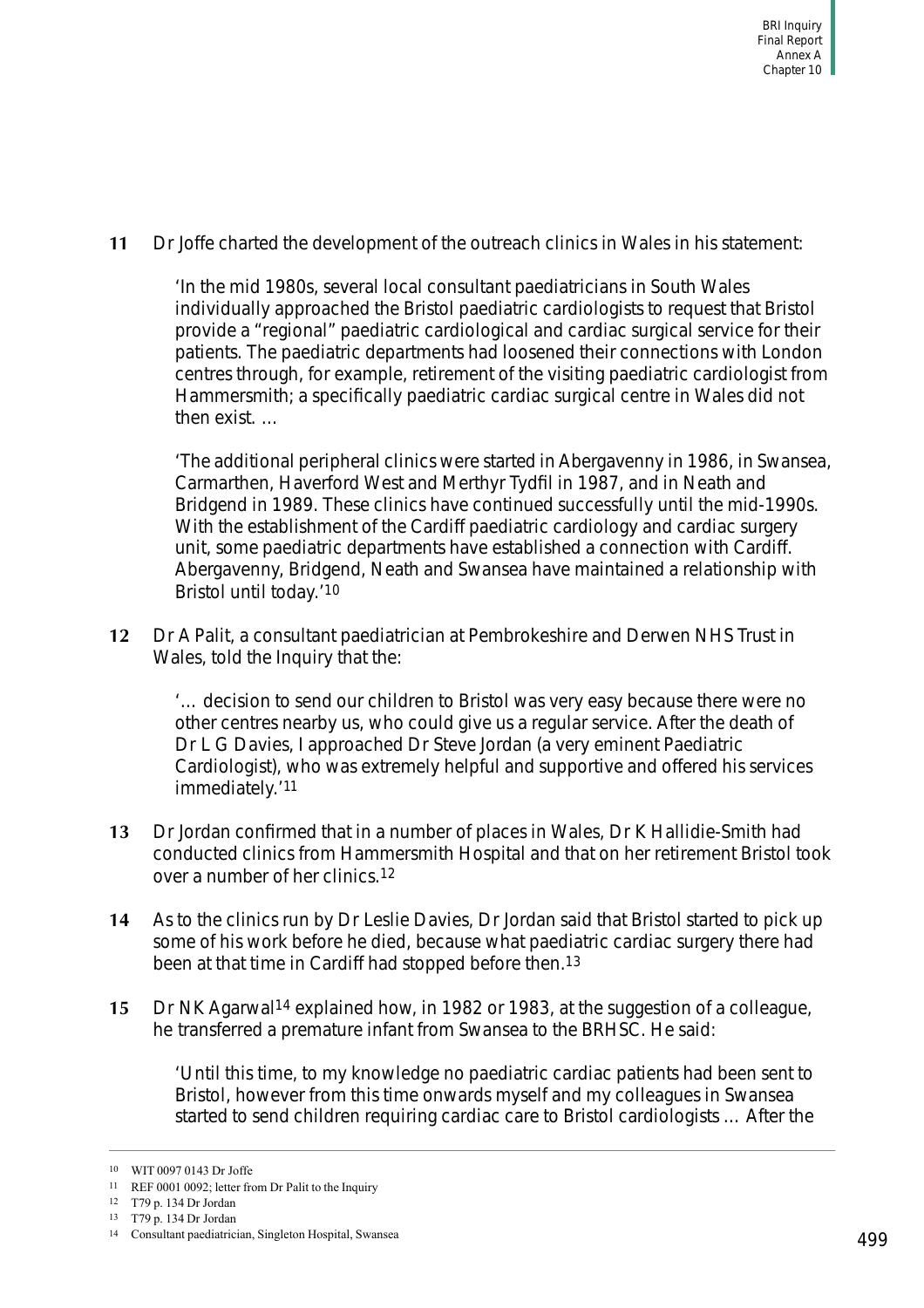death of Dr L G Davies … I persuaded Dr Hyam Joffe … to hold regular clinics with us in Swansea starting some time in 1986.<sup>'15</sup>

**16** Dr Baker noted that the paediatricians working in Dr Davies' health authority, that is Gwent Health Authority:

'… found referral to Bristol as being effective and a good service …

'The Chief Administrative Medical Officer for Gwent, Dr Harrett offered honorary contracts to Drs H Joffe and S Jordan for clinics in Gwent.'16

**17** Dr Jordan said that in South Wales the Bristol cardiologists visited clinics:

'… in Newport (Dr Jordan, afternoon), East Glamorgan (Dr Jordan, all day), Swansea (Dr Joffe, all day), Bridgend (Dr Martin), Carmarthen (afternoon, Dr Jordan) and Haverford West (Dr Jordan, morning or all day).'17

**18** There was some correspondence on the cost of running such clinics. For example, in a letter dated 24 February 1987 to Ms Jerrard, in the Medical Personnel Department at District Headquarters, Dr Jordan discussed the clinic at Newport in Gwent Health Authority. He wrote:

'In general the main effect of this clinic will not be to increase the numbers of patients being treated in Bristol but to avoid travelling for children and their parents. However, I think it does underline the necessity for the Bristol and Weston Health District with the South West Regional Health Authority to ensure that the financial arrangements with the Welsh Office are adequate.'18

**19** Later that year, on 8 May, Dr Baker said in a letter to Mr Wisheart, Mr Dhasmana, Dr Jordan and Dr Joffe:

'… several London hospitals as well as Southampton, have cardiologists who are active in holding clinics in South and Mid Wales and referring patients to their own centres for cardiac surgery. Unless the Welsh Office and the constituent authorities decide where they wish to spend their resources and organise the referral patterns through the relevant cardiologist, then we cannot be confident about the volume of service which will be required from our units here in Bristol. If this is not agreed, then we cannot sensibly determine the implications for our services in terms of space and staffing nor can we make appropriate charges upon the Welsh Office or any other DHSS funding source to cover the costs of the service.'19

<sup>15</sup> REF 0001 0085; letter from Dr Agarwal to the Inquiry

<sup>16</sup> WIT 0074 0022 Dr Baker

<sup>17</sup> WIT 0099 0015 Dr Jordan

<sup>18</sup> WIT 0074 0449 Dr Baker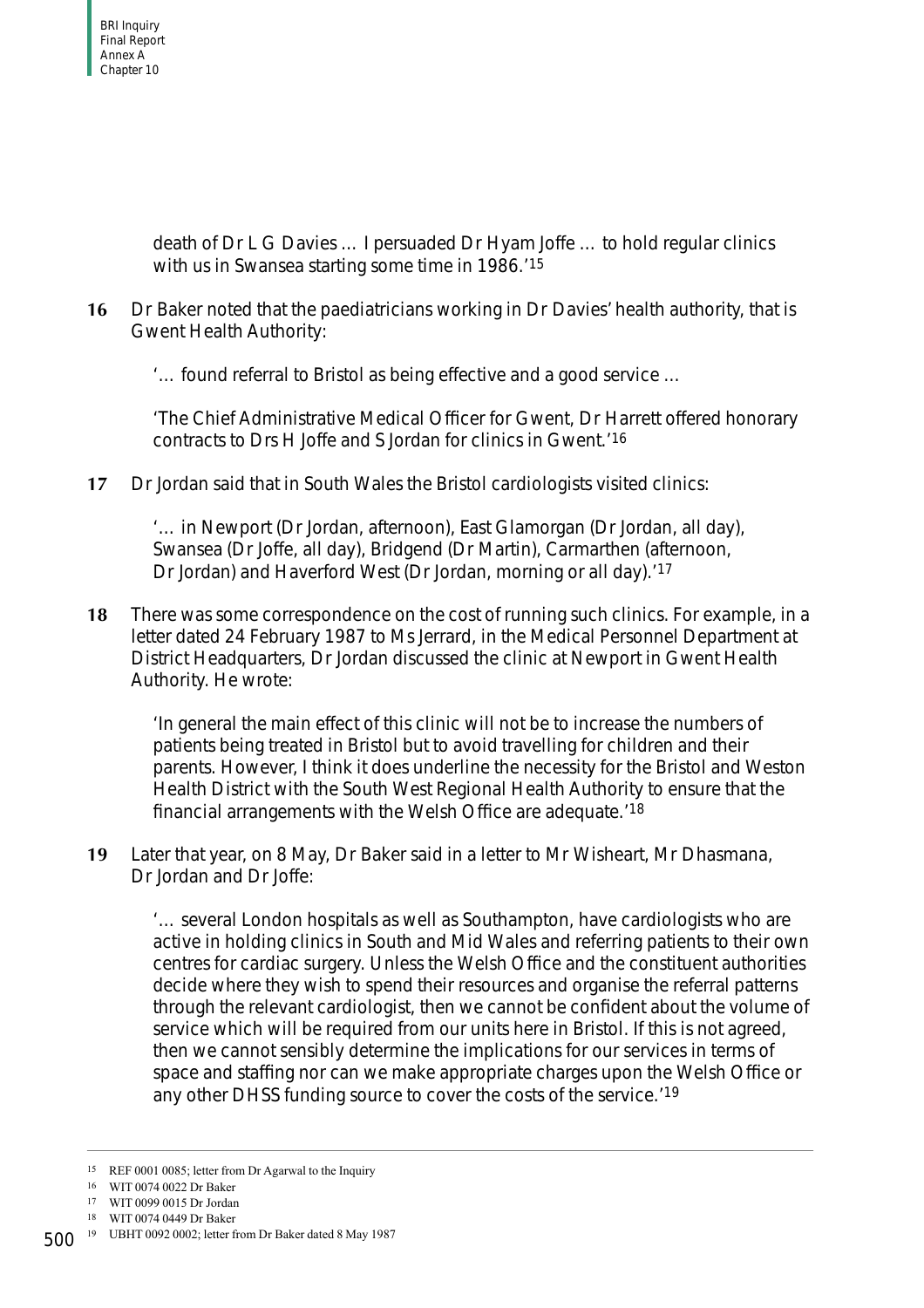**20** The Bristol cardiologists also conducted clinics in the West Glamorgan Health Authority and the Mid Glamorgan Health Authority.20

## <span id="page-6-0"></span>**Conduct of the clinics**

**21** Dr Barry Keeton21 explained that outreach clinics could cause communication problems between colleagues:

'It is difficult when one is out in the peripheral clinics, which may have you in the car for three or four hours. Today with mobile phones it is easier to communicate with one's colleagues, but it would not be unusual for me to be phoned at a peripheral clinic by the surgeon to talk about something, and I would feel that was proper and correct.'22

- **22** Most of the clinicians who conducted the outreach clinics commented on the length of time the clinics took.
- **23** Dr Jordan said:

'As far as the clinics which I personally carried out (and I believe the same applied to those held by my two colleagues) they were busy clinics, often extending until 7pm or later in the evening and even so the numbers of patients seen often meant that the time available for each was less than ideal. (Unless continued efforts were made, the booking clerks tended to book at the same rate as general paediatric clinics with about 12–15 patients per hour.) One of my main principles was that we should not allow waiting lists for clinics to develop even if it meant doing extra clinics when the load demanded it. In consequence, we were generally able to see any patient referred (mostly from local paediatricians) within a month.'23

- **24** Dr Jordan's oral evidence included this exchange:
	- 'Q. These clinics would last all day, would they, wherever you were?

'A. Yes, I suppose typically the clinic in Truro, for example, I would actually start at half 8 which meant getting up and leaving Bristol at half 5 or so. The clinic itself would go on usually until about 7, 7.30. I would have to do a certain amount of clearing up afterwards, and then get myself back to Bristol, usually via one of the fish and chip shops on the way for sustenance.

<sup>20</sup> WIT 0074 0024 Dr Baker

<sup>21</sup> Consultant paediatric cardiologist, Southampton General Hospital, and one of the Inquiry's experts

<sup>22</sup> T51 p. 145 Dr Keeton

<sup>23</sup> WIT 0099 0016 Dr Jordan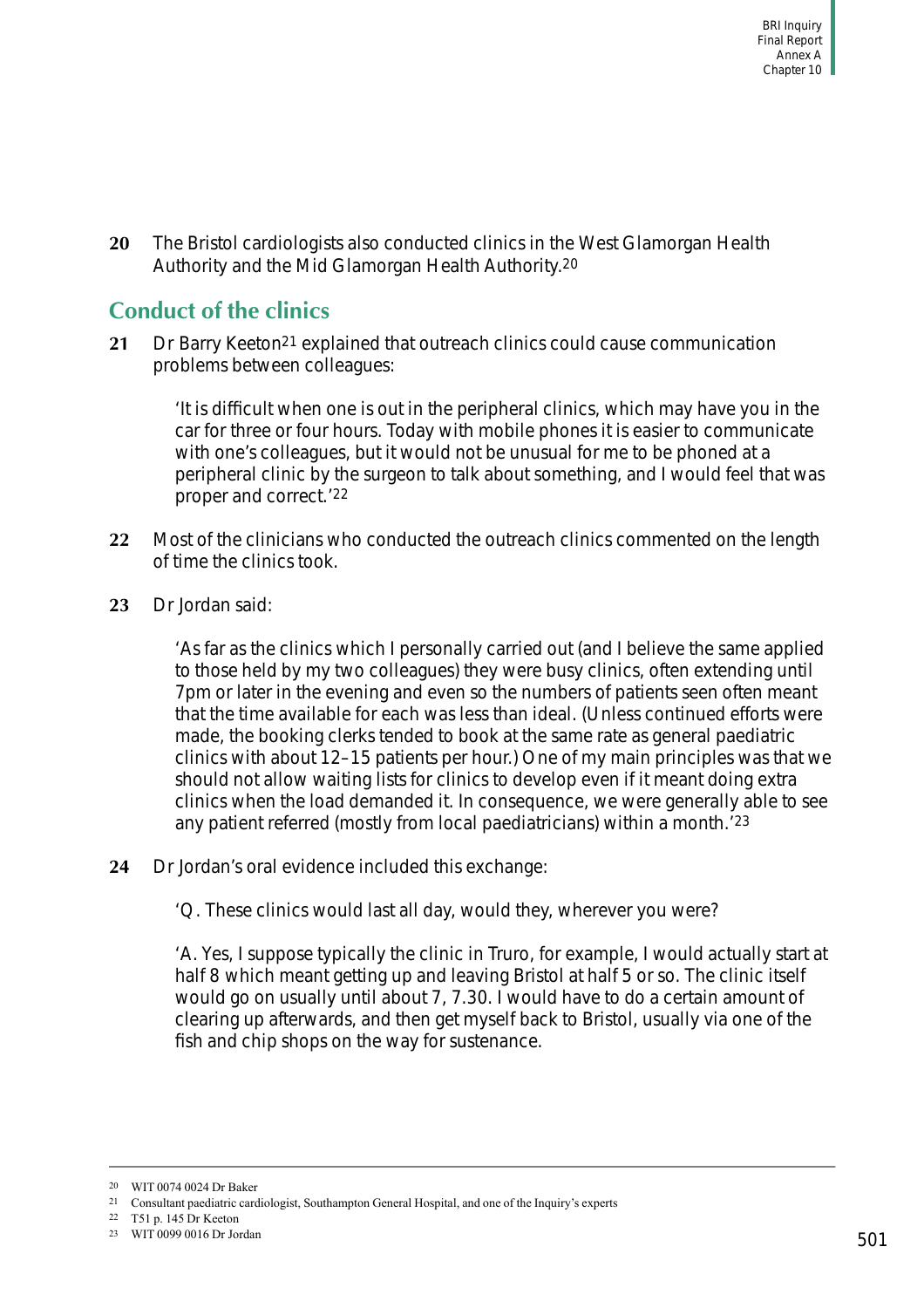'Q. So these were long days?

'A. They were long days. They were not the end of the day, either, because it was not infrequently the case that I would either have a call when I was down there to say "When you come back to Bristol, can you pop into the Children's Hospital", occasionally into the BRI, and see someone, and I would have to continue even after I got back to Bristol.

'Q. So in the course of such a clinic, you can easily see 100 patients, perhaps?

'A. I think 100 is a bit of an exaggeration. The Truro clinic included some time for doing echocardiography, so the numbers would not be that great, but I recall, when Dr Hayes came here, I actually went down with her for the first clinic, because it was one place where she did not know any people and we actually sat there in two separate rooms seeing patients until 7 o'clock, so heaven knows what time I would have got away if I had been there on my own.'24

**25** Dr Robin Martin, who also conducted outreach clinics, commented on the same issue. His evidence to the Inquiry included this exchange:

'Q. … the peripheral clinics, from your description, they take all day?

'A. Most of the peripheral clinics are all day consultation plus you have obviously the travelling times on top.

'Q. So because of the travelling times, because it is all day, it is unlikely, I suspect, that on those days you managed to get into either the BRI or BCH, or do you start there or finish there?

'A. I might well. Most of the times I would probably not be at either place before the clinic started. That just would not be feasible. If I was on call, which you quite often would be on call with one of your colleagues covering you on the day whilst you are out, then I would call back to my home centre, which I would view as the Children's Hospital, in the evening and see any patients that were there.

'Q. In all of this workload which you have described … did you have the assistance of any junior staff?

'A. Not "on the road", if you like, when I went to the peripheral clinics. Those were totally consultant-based usually, sometimes in conjunction with local paediatricians, so it was very important for building links locally there.'25

<sup>24</sup> T79 p. 126–7 Dr Jordan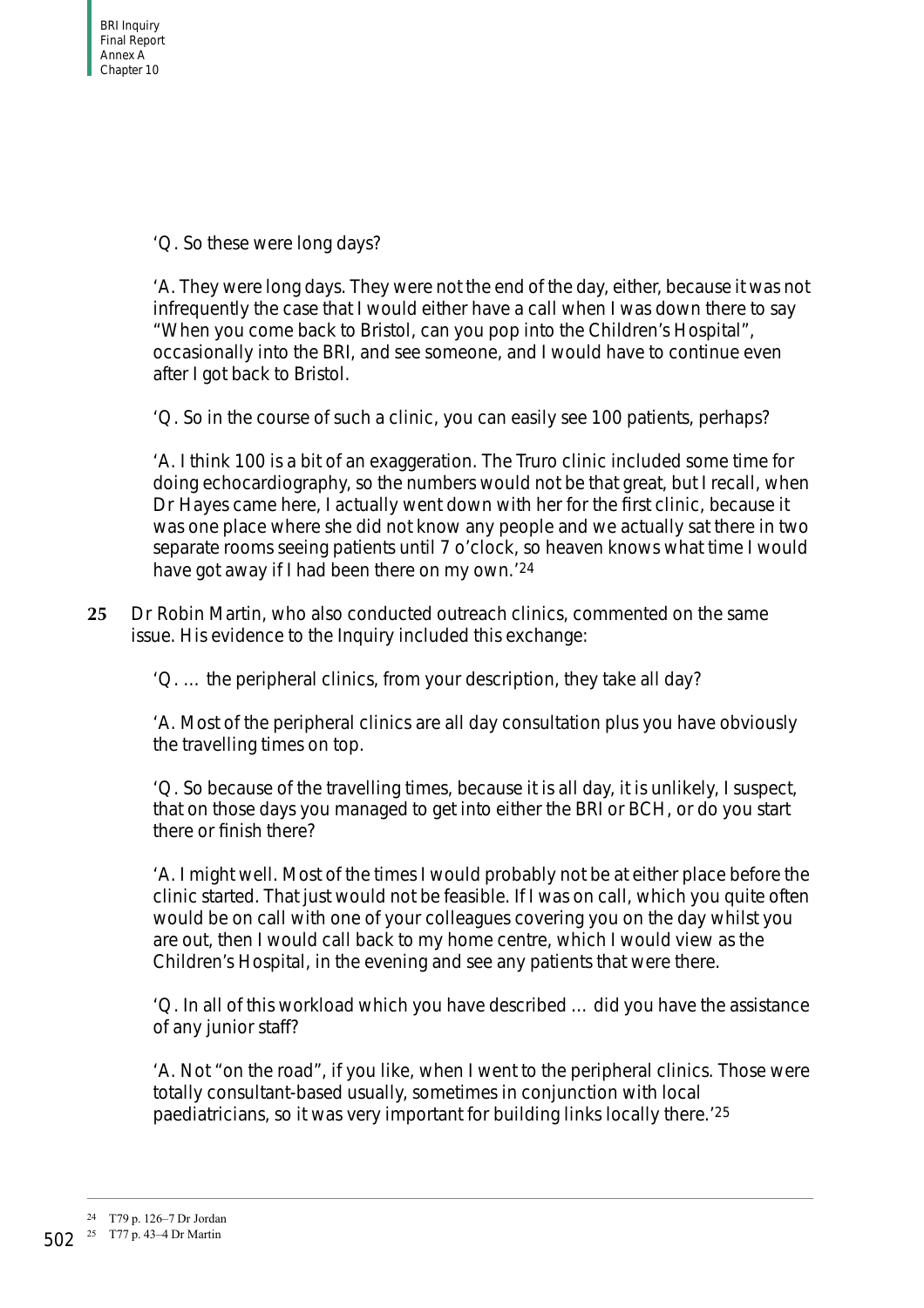## <span id="page-8-0"></span>**The involvement of local clinicians**

**26** Dr Jordan also commented on the input of local clinicians:

'In most clinics the paediatricians joined us which although considered to be somewhat wasteful in terms of staffing was an ideal arrangement as it allowed both the cardiologists to learn from the specialised knowledge of the paediatricians and the paediatricians to keep abreast of the way which we were managing patients.

'Mr Wisheart attended a few of the clinics but it was more difficult for him to fit this in with his operating schedule and gradually he came less, and usually only for part of a clinic …

'Great efforts were made by the cardiologists and the cardiac surgeons to maintain lines of communication with paediatricians. I personally dictated all my own discharge summaries and copies of letters were also sent. Both of these contained full details of treatment, outcomes and future plans …

'The paediatric cardiologists and to a lesser extent the surgeons were frequently asked to join in post graduate meetings in peripheral hospitals and present papers or clinical cases at meetings.'26

#### **27** Dr Alan Day27 said:

'I have established very close working links with Dr Martin and normally see him when he comes to this clinic and, if possible, sit in on consultations about my patients. In addition we have excellent telephone links, both with himself and colleagues, and I have been impressed by the standard of the cardiac diagnostic services.'28

#### 28 Dr David Challacombe<sup>29</sup> recalled:

'My contacts with the paediatric cardiac surgical services at the BCH and BRI were mainly through the paediatric cardiologists, who gave an excellent service to patients and parents. After patients were seen at the joint cardiac clinics in Taunton, arrangements were made for them to be admitted to the BCH for cardiological investigations. My next contact with them would have been at the next cardiac clinic in Taunton and I would have received a discharge letter from the cardiologists with details of the operation performed and the patient's post-operative condition.'30

<sup>26</sup> WIT 0099 0016 Dr Jordan

<sup>27</sup> Consultant paediatrician, Cheltenham General Hospital

<sup>28</sup> REF 0001 0012; letter from Dr Day to the Inquiry

<sup>29</sup> Consultant paediatrician, Taunton and Somerset Hospital

<sup>30</sup> REF 0001 0030; letter from Dr Challacombe to the Inquiry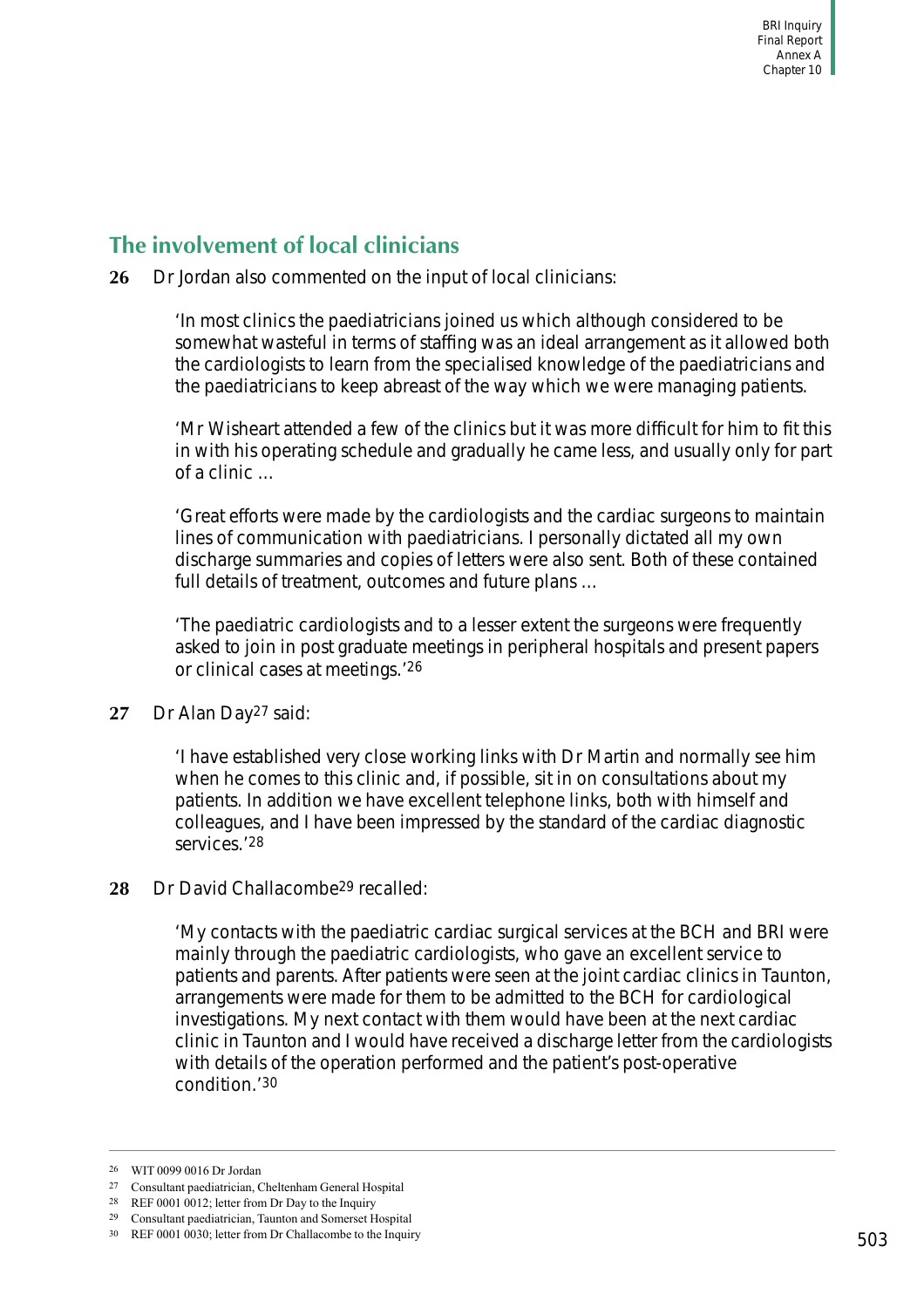**29** Dr John Tripp31 said:

'We enjoyed a very close working relationship with the Paediatric Cardiologist from the BRI. In the early years I did one or two joint clinics with Mr James Wisheart in addition to frequent joint clinics with Dr Hyam Joffe and Dr Stephen Jordan. Actually doing joint clinics has become rarer over the years and is now not the way these clinics are conducted.'32

### <span id="page-9-0"></span>**The involvement of the surgeons**

**30** Mr Wisheart explained the input of the Bristol surgeons:

'Of the two surgeons, I attended outpatient clinics in Taunton on a quarterly basis and in Exeter, on a six-monthly basis; at each place this was a joint clinic with the paediatric cardiologist and the local paediatricians.'33

<sup>31</sup> Senior Lecturer in Child Health, Royal Devon and Exeter Healthcare NHS Trust

<sup>32</sup> REF 0001 0062; letter from Dr Tripp to the Inquiry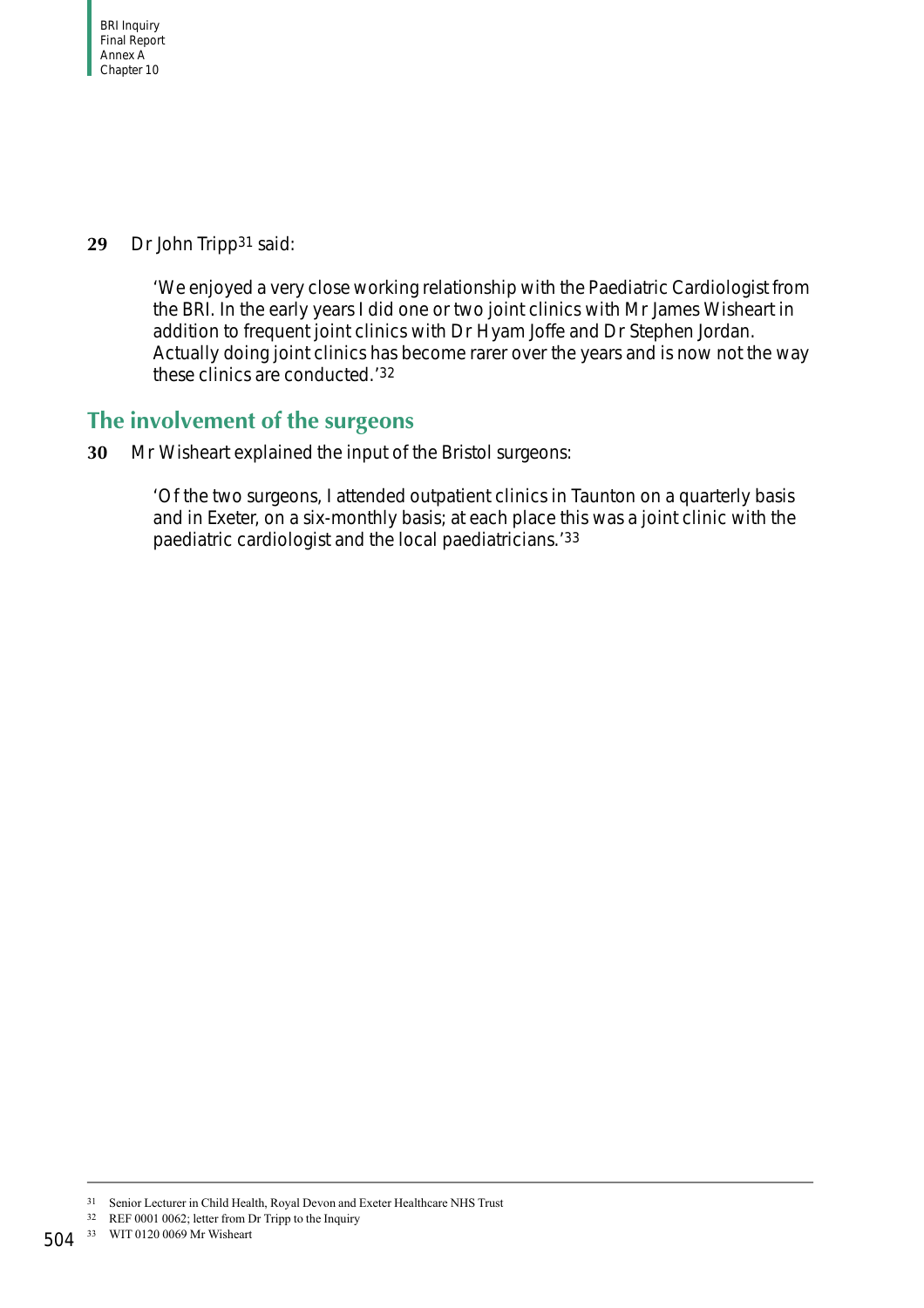# <span id="page-10-0"></span>**Chapter 11 – Referrals**

| Introduction                                                                                                                                              | 507 |
|-----------------------------------------------------------------------------------------------------------------------------------------------------------|-----|
| Referrals to Bristol – referral procedure, the catchment area and finance                                                                                 | 511 |
| Referral procedure                                                                                                                                        | 511 |
| The catchment area                                                                                                                                        | 511 |
| Finance                                                                                                                                                   | 513 |
| Referrals to Bristol – information available to referring clinicians about<br>standards at Bristol or elsewhere and factors influencing referral patterns | 516 |
| Sources of information available to referring clinicians                                                                                                  | 518 |
| The role of the referring clinician                                                                                                                       | 524 |
| Evidence of influences on referral patterns                                                                                                               | 525 |
| Relationships with the cardiologists                                                                                                                      | 525 |
| Contracts                                                                                                                                                 | 527 |
| Geographical convenience                                                                                                                                  | 527 |
| Supra regional status                                                                                                                                     | 527 |
| Established pattern                                                                                                                                       | 528 |
| Down's syndrome                                                                                                                                           | 528 |
| The split service/site                                                                                                                                    | 530 |
| <b>Waiting lists</b>                                                                                                                                      | 530 |
| Awareness of standards at Bristol                                                                                                                         | 531 |
| Concerns about standards at Bristol                                                                                                                       | 531 |
| Information provided to parents/choice of treatment centres                                                                                               | 534 |
| Referrals to Bristol – evidence of the actual pattern of referrals from<br>the South West of England                                                      | 537 |
| Referrals from Plymouth                                                                                                                                   | 538 |
| <b>Referrals from Yeovil</b>                                                                                                                              | 541 |
| Referrals to Bristol from South Wales                                                                                                                     | 542 |
| The catchment area                                                                                                                                        | 542 |
| Funding of referrals from Wales                                                                                                                           | 544 |
| Evidence of influences on patterns of referral from South Wales                                                                                           | 545 |
| Funding and resources pre-1991                                                                                                                            | 545 |
| 1991 onwards                                                                                                                                              | 551 |
| Referral to cardiologists                                                                                                                                 | 552 |
| Evidence of the actual pattern of referrals from South Wales                                                                                              | 554 |
| Concerns                                                                                                                                                  | 558 |
| Parents' requests                                                                                                                                         | 559 |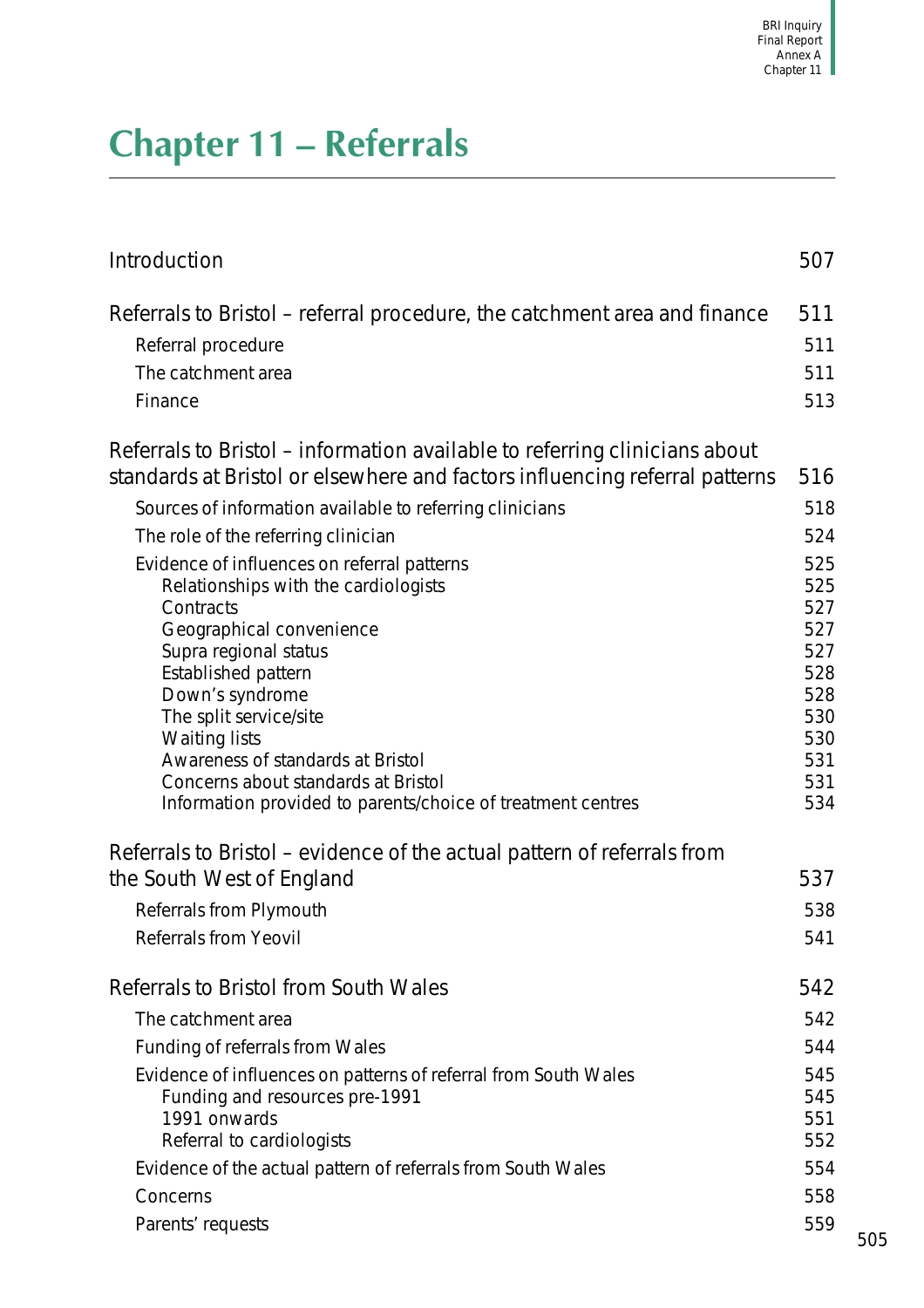| Referrals to other centres by Bristol cardiologists and surgeons | 561 |
|------------------------------------------------------------------|-----|
| Referral procedure and reasons for referral                      | 561 |
| Evidence of referrals from Bristol to other centres              | 566 |
| Parents' request for a referral to another centre                | 566 |
| A second opinion                                                 | 568 |
| Previous death of another child                                  | 569 |
| Previous operation at another hospital                           | 569 |
| Waiting list                                                     | 569 |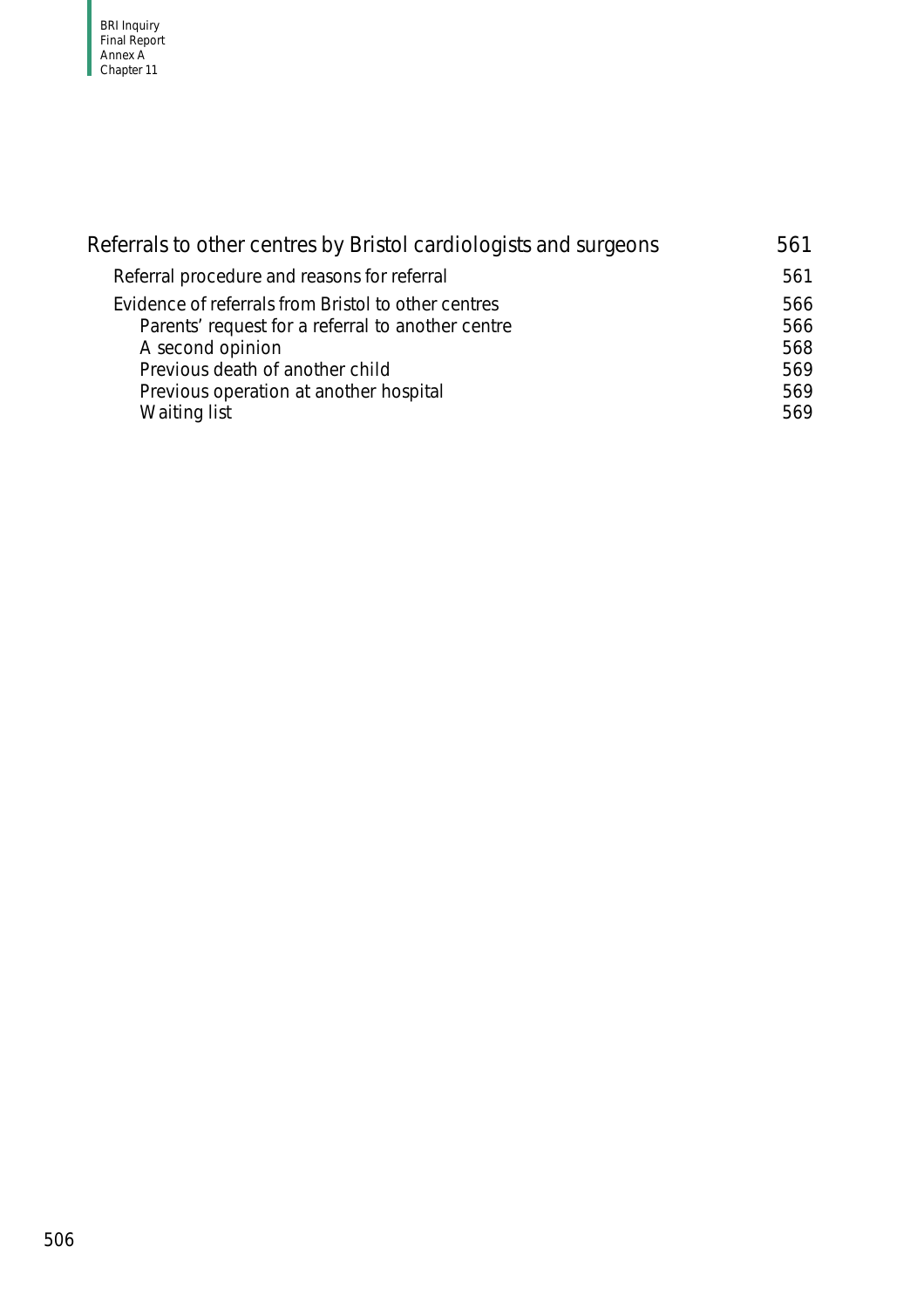# <span id="page-12-0"></span>Introduction

- **1** The aim of this chapter is to set out the extent to which referrals to Bristol from its catchment area followed the pattern that might have been expected, and to present the evidence as to the pattern of referrals from the Bristol cardiologists and surgeons to other centres. The position in South Wales will be considered separately, since distinct factors such as the role of the Welsh Office and the development of a specialist paediatric cardiac unit in Cardiff influenced and altered referral patterns.
- **2** During the period of the Inquiry's Terms of Reference, the BRI and the BRHSC provided a paediatric cardiac service to a large geographical area, encompassing much of the South West of England and South Wales. This area is referred to in this chapter as the Bristol 'catchment area'.
- **3** Bristol had historically provided a service to the catchment area through peripheral or 'outreach' cardiology clinics conducted by the Bristol-based cardiologists, and by accepting referrals to Bristol from the catchment area. These arrangements were, in part, formalised for the youngest patients by the designation of Bristol as a Supra Regional Centre (SRC) for Neonatal and Infant Cardiac Surgery (NICS) from 1984 until 31 March 1994.1 The function and organisation of the outreach clinics are dealt with in [Chapter 10.](#page-0-0)
- **4** On the establishment of the Supra Regional Service (SRS), initially nine centres were designated to provide NICS: Bristol; Birmingham Children's Hospital; The Royal Liverpool Children's Hospital; Killingbeck Hospital, Leeds; The Freeman Hospital, Newcastle; Southampton General Hospital; Great Ormond Street Hospital for Sick Children (GOS), London; Brompton Hospital, London; and Guy's Hospital, London. From a geographical point of view, Bristol was the obvious referral destination for much of South Wales and the South West of England. However, referrals did not always follow this pattern.
- **5** The table below shows occupied bed days (OBDs) for NICS by region of referral based on 1992–1993 data2 and illustrates that referrals to centres outside the geographical catchment area was not something peculiar to Bristol.

Detail of the designation and de-designation of Bristol is set out in Chapter 7

<sup>&</sup>lt;sup>2</sup> The figures are taken from an annex to a letter sent by Sir Alan Langlands to regional general managers in November 1993 (EL(93)100). See DOH 0002 0249 and DOH 0002 0253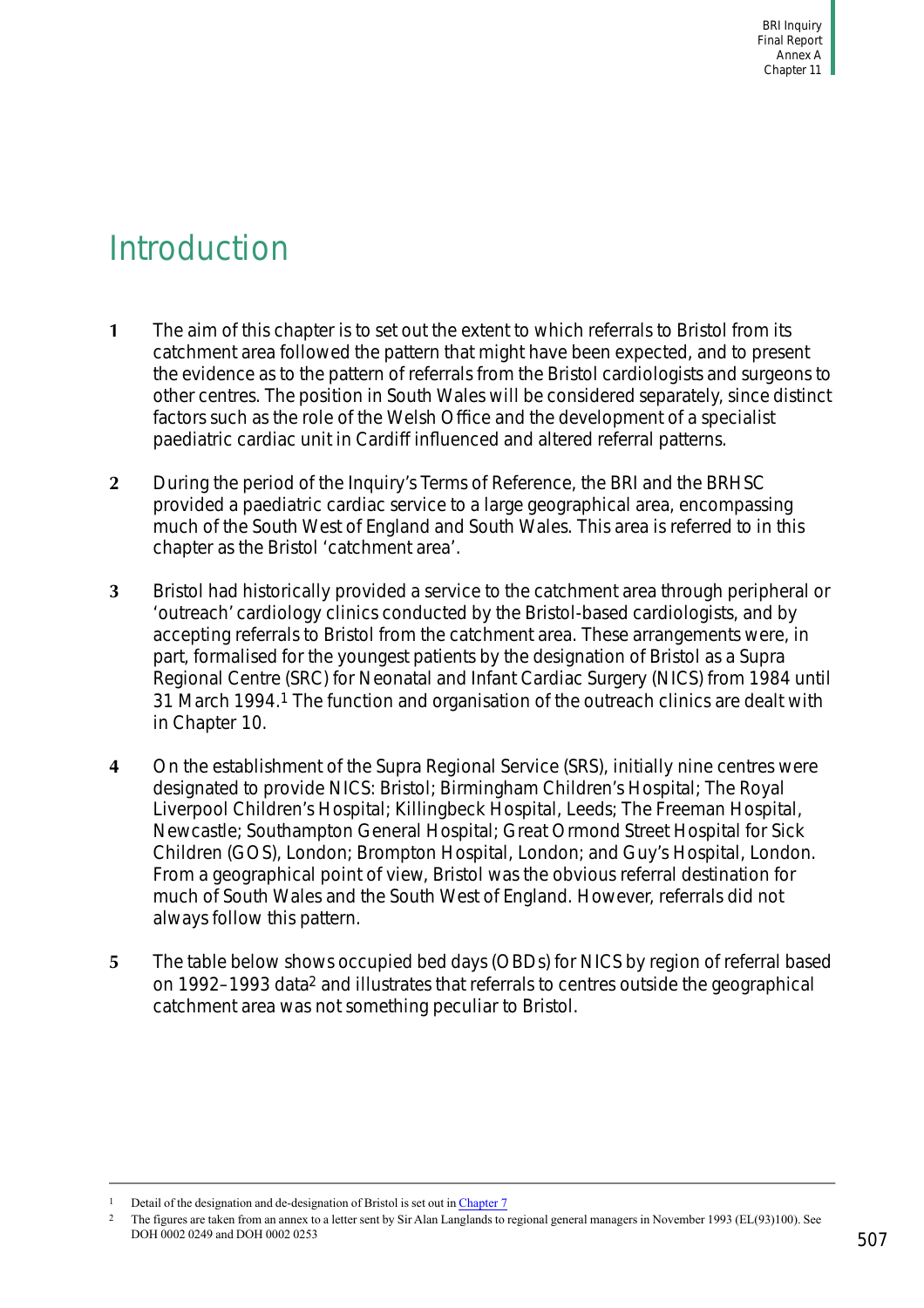|                                       | Birmingham               | Freeman                  | Guy's                    | GOS                      | Leeds                    | <b>Brompton</b> | Harefield                | <b>Bristol</b>           | Alder Hey      | Southampton |
|---------------------------------------|--------------------------|--------------------------|--------------------------|--------------------------|--------------------------|-----------------|--------------------------|--------------------------|----------------|-------------|
| Northern                              | 9                        | 1832                     | $\overline{\phantom{a}}$ | 13                       |                          | $\overline{a}$  |                          | $\overline{\phantom{a}}$ | 117            |             |
| Yorkshire                             | 19                       | 16                       | ÷,                       |                          | 2162                     |                 | L,                       |                          |                |             |
| Trent                                 | 202                      | 8                        | $\overline{\phantom{0}}$ | 135                      | 1057                     | 50              | $\overline{a}$           | $\overline{a}$           | $\overline{7}$ |             |
| E Anglian                             |                          | $\blacksquare$           | 305                      | 693                      | $\overline{\phantom{a}}$ | 237             | 44                       |                          |                |             |
| <b>NW Thames</b>                      |                          | $\overline{a}$           | 198                      | 1082                     | 1                        | 505             | 919                      | $\overline{a}$           |                |             |
| <b>NE Thames</b>                      | $\overline{\phantom{a}}$ | $\overline{\phantom{a}}$ | 362                      | 1796                     | L,                       | 706             | 85                       | $\overline{a}$           | $\overline{a}$ |             |
| <b>SE Thames</b>                      |                          |                          | 1452                     | 196                      | $\overline{a}$           | 509             |                          |                          |                |             |
| <b>SW Thames</b>                      | $\overline{a}$           | $\overline{a}$           | 173                      | 239                      | $\overline{\phantom{a}}$ | 936             | 57                       |                          |                | 34          |
| Wessex                                | $\overline{a}$           | $\overline{\phantom{a}}$ | $\blacksquare$           | 52                       | L,                       | $\overline{a}$  | $\overline{\phantom{a}}$ | 127                      | $\overline{a}$ | 1589        |
| Oxford                                | 19                       | $\overline{a}$           | 27                       | 316                      | L,                       | 28              | 108                      |                          |                | 44          |
| S Western                             | 10                       | $\overline{a}$           | $\overline{\phantom{a}}$ | $\overline{\phantom{a}}$ | ÷,                       | 5               | $\overline{a}$           | 2794                     |                | 346         |
| W Midlands                            | 5018                     | $\overline{a}$           | $\overline{a}$           | $\overline{a}$           | $\overline{a}$           | 5               | $\overline{a}$           |                          | 74             |             |
| Mersey                                | 60                       | $\overline{\phantom{a}}$ | $\overline{\phantom{a}}$ | 6                        | L,                       | $\overline{a}$  | ÷                        |                          | 1971           |             |
| N Western                             | 268                      | $\overline{a}$           | $\overline{a}$           | $\overline{\phantom{a}}$ | 132                      | $\overline{a}$  | $\overline{a}$           |                          | 1460           |             |
| Others (Scotland,<br>Wales, overseas) | 223                      | 13                       | 48                       | 145                      | $\overline{\phantom{a}}$ | 342             | 47                       | 807                      | 384            | 69          |
| <b>Totals</b>                         | 5828                     | 1869                     | 2565                     | 4673                     | 3352                     | 3323            | 1260                     | 3728                     | 4013           | 2082        |

<span id="page-13-0"></span>**Table 1: Occupied bed days for neonatal and infant cardiac surgery 1992–1993 by region of referral**

- **6** The Inquiry heard that, generally, referrals would be from a paediatrician within the catchment area to a Bristol cardiologist (Dr Hyam Joffe, Dr Stephen Jordan and latterly Dr Robin Martin and Dr Alison Hayes) for an opinion or investigation. The cardiologist would see the child either at the BRHSC or at an outreach clinic.
- **7** If the cardiologist considered surgery was likely to be required, then the child would be referred to a paediatric cardiac surgeon. Usually a child referred to a Bristol cardiologist who required surgery would be referred on by that cardiologist to one or other of the Bristol surgeons, Mr James Wisheart or Mr Janardan Dhasmana. However, on occasion the Bristol cardiologist, or the Bristol cardiologist in conjunction with the Bristol surgeon(s), would refer a child on to another centre for surgery. This is considered in more detail later in this chapter.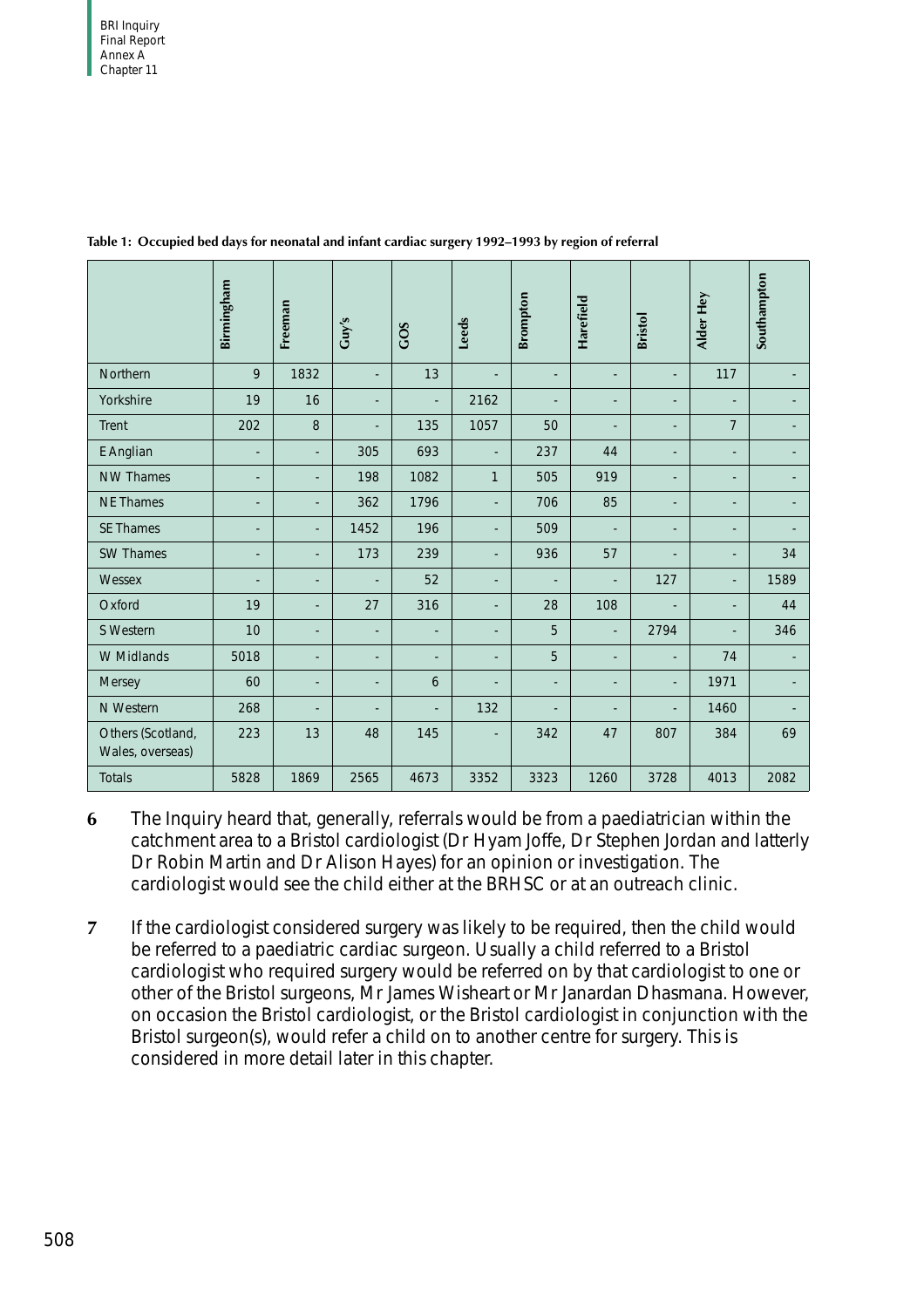- **8** In setting out the evidence on the extent to which the referrals to and from Bristol followed, or diverged from, the expected pattern, this chapter will consider the factors that may have influenced the pattern. They include:
	- $\blacksquare$  referring consultants' personal relationships with cardiologists;
	- historical factors (e.g. referring consultants following an established pattern of referral to Bristol or elsewhere);
	- contractual constraints:
	- waiting lists at Bristol and at other potential alternative centres;
	- financial incentives to refer patients in the catchment area to centres other than Bristol;
	- views held by referring consultants as to the standards of care at Bristol and other centres;
	- special cases such as children with Down's syndrome, children being considered for heart or heart-lung transplant or (after October 1993 in particular) neonatal Switches; and
	- requests by parents.
- **9** This chapter will set out the information that was available to referring clinicians and parents on which to base their decisions on referral. This will include an examination of the extent to which those making referrals had available to them information about the standards of care available at Bristol and the other centres.
- **10** This chapter will also set out the information that was provided to parents on the referral of their child, whether to Bristol or elsewhere; about why their child was being referred to a particular centre; and whether and in what circumstances referral to centres other than Bristol was offered to parents as an alternative or substitute for Bristol.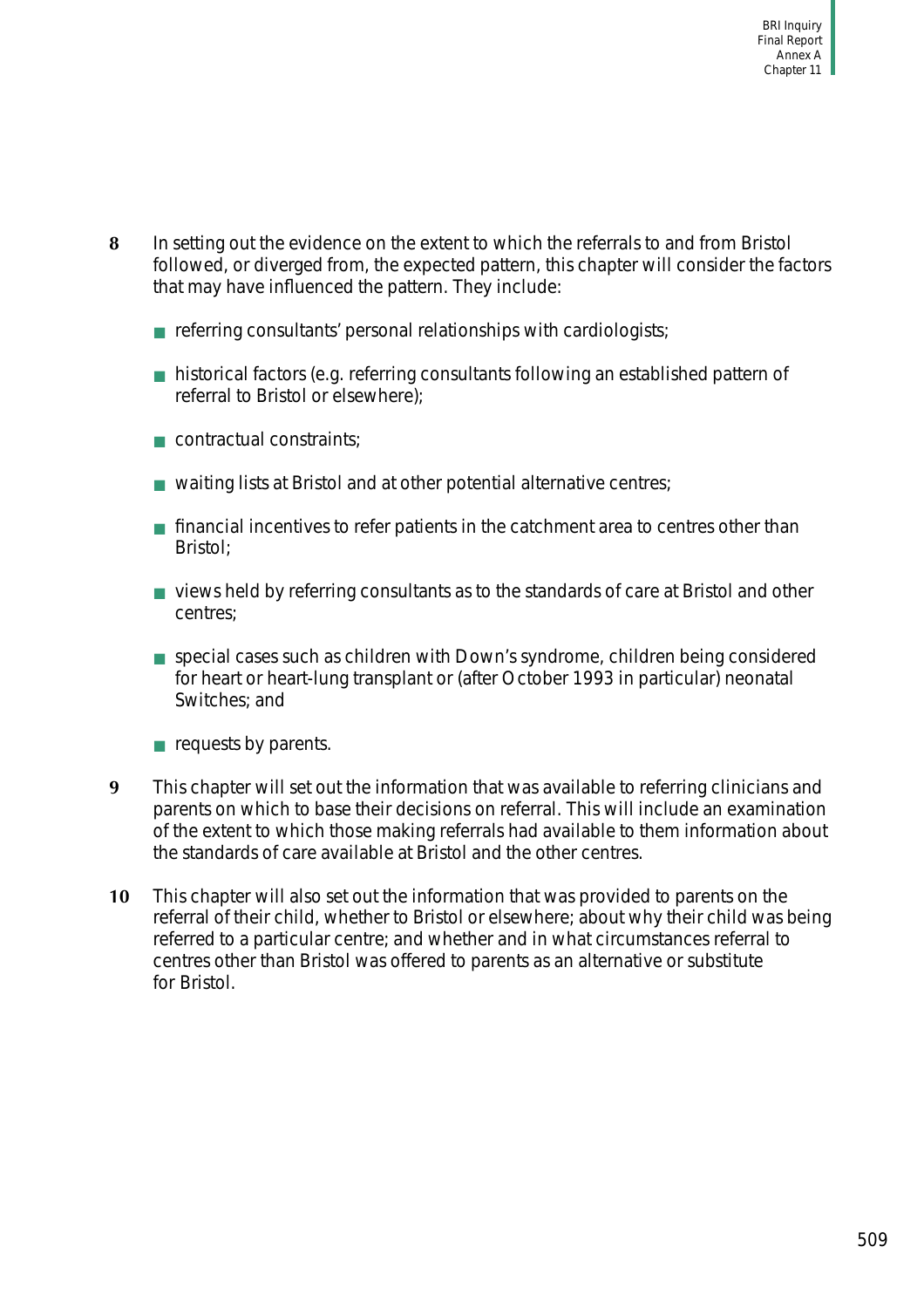- **11** In July 1999 the Inquiry wrote to consultant paediatricians and cardiologists who had been based within the Bristol catchment area, in 19 NHS trusts, during the period of the Inquiry's Terms of Reference, seeking their comments on their own referral practices. Most of those who replied and were able to provide evidence falling within the Terms of Reference are, or were, consultant paediatricians in hospitals in the South West of England and in South Wales.<sup>3</sup> Their comments and those of parents were a valuable source of information.
- **12** The Inquiry initially contacted 29 NHS trusts, seeking the names of referring clinicians. As a result, the Inquiry wrote to 88 clinicians employed in 19 NHS trusts. Eighty-one clinicians replied. However, of those 81, nine fell outside the Inquiry's Terms of Reference, either because they were not in post in 1984–1995 or because they dealt only with adults. Thus, the total number of relevant replies was 72.4
- **13** The Inquiry commissioned a statistical analysis of Hospital Episode Statistics (HES) for Bristol for the years 1991–1995 from Dr Paul Aylin.<sup>5</sup>
- **14** Dr Aylin was asked to look at referral patterns to the UBHT from its catchment area, and to compare them to referral patterns to other centres from their respective catchment areas. The question of different patterns of referral depending on differing socio-economic status was also addressed. The main finding of this analysis, which focused on open-heart operations between 1991 and 1995, was that the ratio of the residents going out of the UBHT catchment area for surgery compared to those coming in from other areas, is high in Bristol.6 As regards children aged under 1 year, there were none from England outside the catchment area that came to the UBHT to be operated on.7 However, a third of children under 1 year within the Bristol catchment area were being treated in centres elsewhere in England. With regard to socio-economic status, there appeared to be a tendency for higher proportions of under-1-year-old children who were from affluent areas to be treated elsewhere for open-heart operations, but other centres in England also displayed this trend.

<sup>3</sup> The Inquiry wrote to 88 clinicians in Bath & West Community NHS Trust, Bro Morgannwg NHS Trust, East Gloucestershire NHS Trust, Gloucestershire Royal NHS Trust, Gwent Healthcare NHS Trust, North Glamorgan NHS Trust, Northern Devon Healthcare NHS Trust, Pembrokeshire & Derwen NHS Trust, Plymouth Hospitals NHS Trust, Pontypridd & Rhondda NHS Trust, Royal Cornwall Hospitals NHS Trust, Royal Devon & Exeter Healthcare NHS Trust, Royal United Hospital Bath NHS Trust, South Devon Healthcare NHS Trust, Swansea NHS Trust, Swindon & Marlborough NHS Trust, Taunton & Somerset NHS Trust, University Hospital of Wales Healthcare NHS Trust, and Weston Area NHS Health Trust

<sup>4</sup> Three clinicians commented but were barely within the Terms of Reference (one worked in Taunton for a month in 1995, one worked in Gloucester from March 1995 and one retired in May 1984)

<sup>5</sup> Analysis of Hospital Episode Statistics, Aylin et al., 1999. See Annex B

<sup>6</sup> Dr Aylin added a caveat that the findings be treated with caution because of the difficulties of defining catchment areas. See INQ 0013 0045

<sup>7</sup> [Table 1,](#page-13-0) para 5 above shows a figure for referrals to Bristol from Wessex. It should be noted, however, that Dr Aylin's report focused on open

procedures only. So too should his caveat about the difficulty in defining catchment areas. See INQ 0013 0045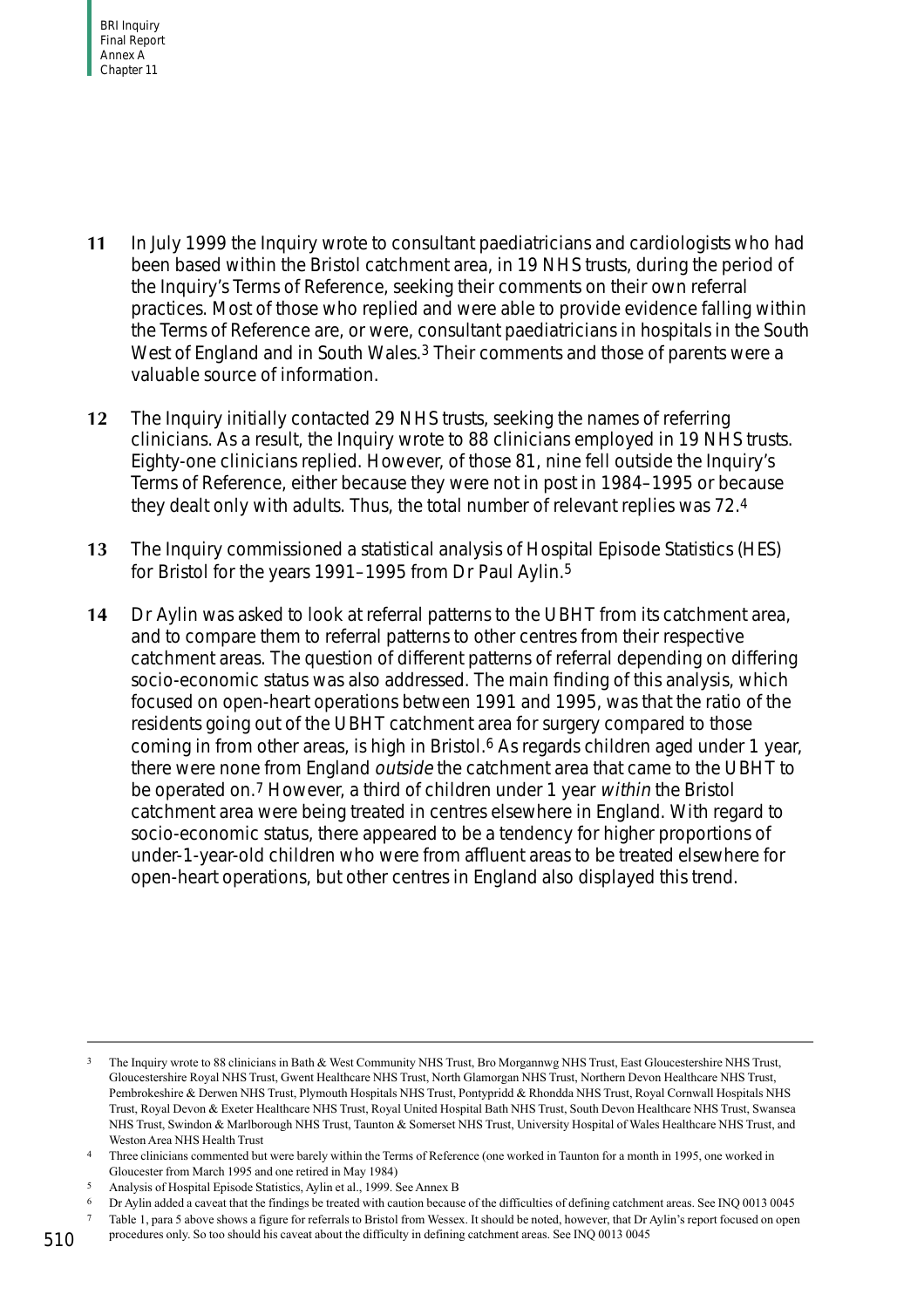# <span id="page-16-0"></span>Referrals to Bristol – referral procedure, the catchment area and finance

## <span id="page-16-1"></span>**Referral procedure**

**15** Dr Joffe explained the referral procedure:

'It was very rare for a child with suspected heart disease to be referred directly to paediatric cardiac surgeons from GPs, consultant paediatricians, or by self-referral. … The vast majority of such patients were referred initially by GPs, or medical staff in maternity units, to a consultant paediatrician in their area. The local paediatrician would be responsible for referring the patient to a paediatric cardiologist, either immediately, if the child was very ill, or was thought to need therapeutic intervention soon, or to a regular peripheral cardiology clinic in their area in the future … The only general practitioners who referred children with suspected, non-urgent heart abnormalities directly to the paediatric cardiologists' OPD [outpatient department] sessions in BCH were those who practised in the catchment areas of the four Districts of the Avon Area Health Authorities; later, the four local Trusts. The paediatricians in Bristol were by-passed because the paediatric cardiologists were more readily accessible to local families.'8

**16** Mr Wisheart told the Inquiry that 'All paediatric cardiac referrals came through the paediatric cardiologists'9 and Mr Dhasmana agreed: 'Children … were referred to paediatric cardiologists at Bristol in the first instance.'10

### <span id="page-16-2"></span>**The catchment area**

**17** Bristol had historically provided a paediatric cardiac service to its catchment area. As the 1982 memorandum<sup>11</sup> prepared by Dr Joffe, Dr Jordan and Mr Wisheart put it:

'The paediatric cardiology service already functions as the de facto Regional and Supra Regional Centre (although not yet officially recognised as such), drawing 28% of new referrals to the unit from Avon, 48% from the rest of the SW Region and 24% from South Wales, North Wessex and elsewhere. …

'The long term management of patients is supervised near their homes through a system of Consultant Cardiac Clinics developed over many years and probably more comprehensive than in any other paediatric cardiology service in England. Regular peripheral clinics are held in Bath, Swindon, Cheltenham, Gloucester,

<sup>8</sup> WIT 0097 0289 Dr Joffe

WIT 0120 0116 Mr Wisheart

<sup>10</sup> WIT 0084 0062 Mr Dhasmana

<sup>11</sup> Memorandum on the Designation of Bristol as a Supra Regional Centre (SRC) in Neonatal and Infant Cardiology and Cardiac Surgery, July 1982, JDW 0001 0150 – 0152, and see further Chapter 7 where designation of Bristol as a Supra Regional Centre is discussed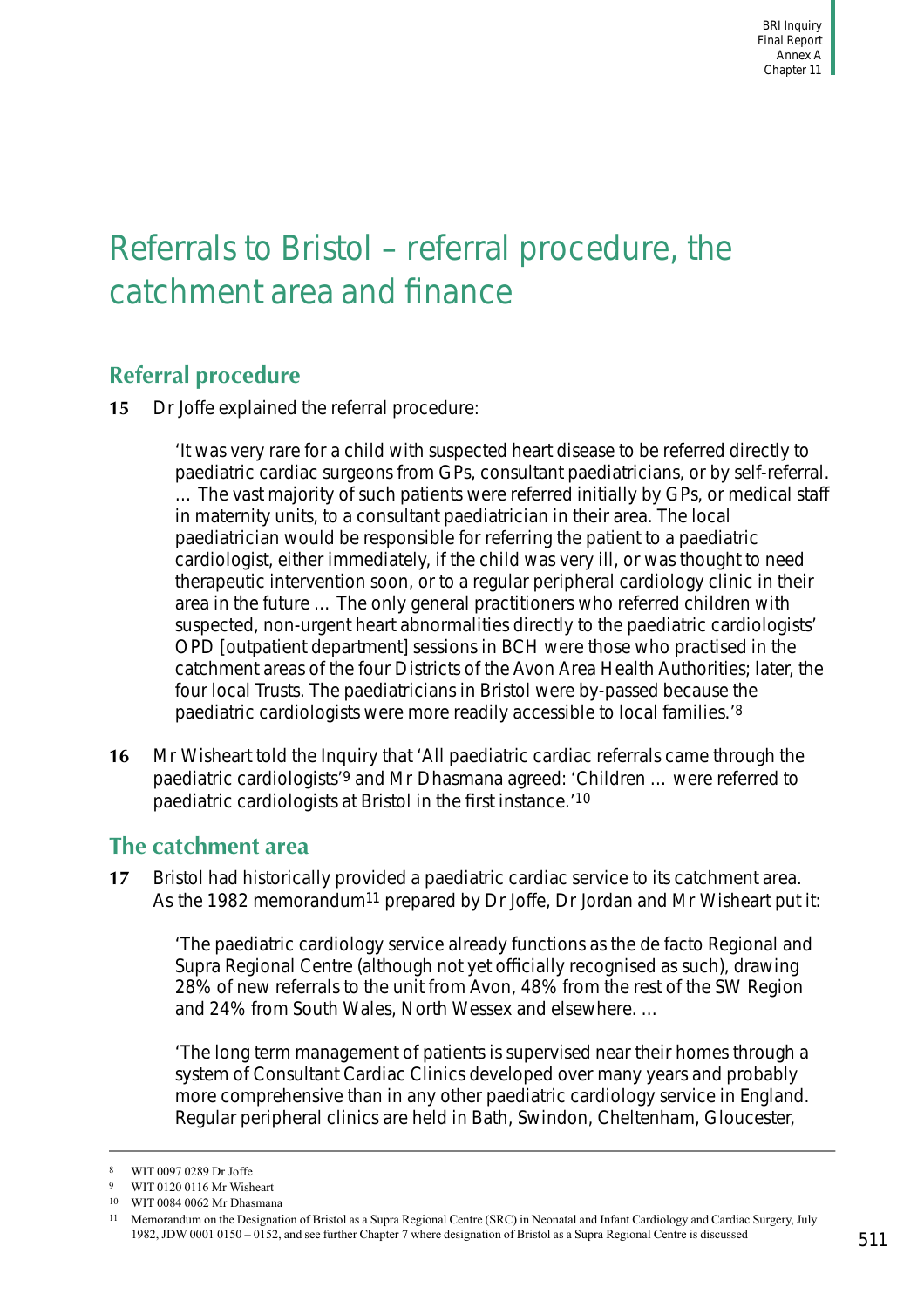Taunton, Barnstaple, Exeter, Torquay, Plymouth and Truro. Close liaison exists with paediatricians in all these centres, who would resist any curtailment in the services they and their patients receive.'

- **18** Mr Wisheart said that referrals to the Bristol cardiologists came from:
	- 'All the District General Hospitals in the old South Western RHA territory, except … Plymouth, who referred most of the children to Southampton, Yeovil who referred a proportion of their children to Southampton.
	- 'Bath and Swindon in the old Wessex Regional Health Authority territory. I do not know whether they sent all their children to Bristol, but I believe that Bath did send virtually all its patients to Bristol, while Swindon sent a significant proportion of its referrals to Oxford, or possibly Southampton.
	- 'A number of District General Hospitals in South Wales. The number of hospitals in South Wales referring to Bristol has varied over the period 1984 to 1995. There were some centres referring in 1984; this increased through the mid and late 80s when there was no cardiological facility in Cardiff. After the setting up [of] the paediatric cardiological facility there, the number of DGHs using Bristol decreased.
	- 'The General Practices, which before 1991 were within the Bristol and Weston Health Authority, and possibly also the Southmead and Frenchay Health Authorities. After 1991 the practices within the corresponding Trusts.'12
- **19** Dr Jordan13 and Dr Joffe each provided the Inquiry with a list of the hospitals from which children were referred to them.14 The hospitals named by them were:

| <b>South Western</b><br><b>Region:</b> | Gloucestershire Royal Hospital (Gloucester) |  |  |  |
|----------------------------------------|---------------------------------------------|--|--|--|
|                                        | Cheltenham General Hospital (Cheltenham)    |  |  |  |
|                                        | Musgrove Park Hospital (Taunton)            |  |  |  |
|                                        | Royal Devon and Exeter Hospital (Exeter)    |  |  |  |
|                                        | North Devon District Hospital (Barnstaple)  |  |  |  |
|                                        | Torbay Hospital (Torquay)                   |  |  |  |

<sup>12</sup> WIT 0120 0116 Mr Wisheart

512<sup>14</sup> Dr Jordan's list is at WIT 0099 0035 and Dr Joffe's at WIT 0097 0290

<sup>13</sup> Dr Jordan told the Inquiry: 'Essentially all patients from consultant paediatricians in [these] hospitals were sent to Bristol', although in relation to the Royal Devon and Exeter he said 'possibly not all Dr Kennaird's "cold" referrals', and in relation to Swindon 'latterly some were sent to Oxford'. See WIT 0099 0035 Dr Jordan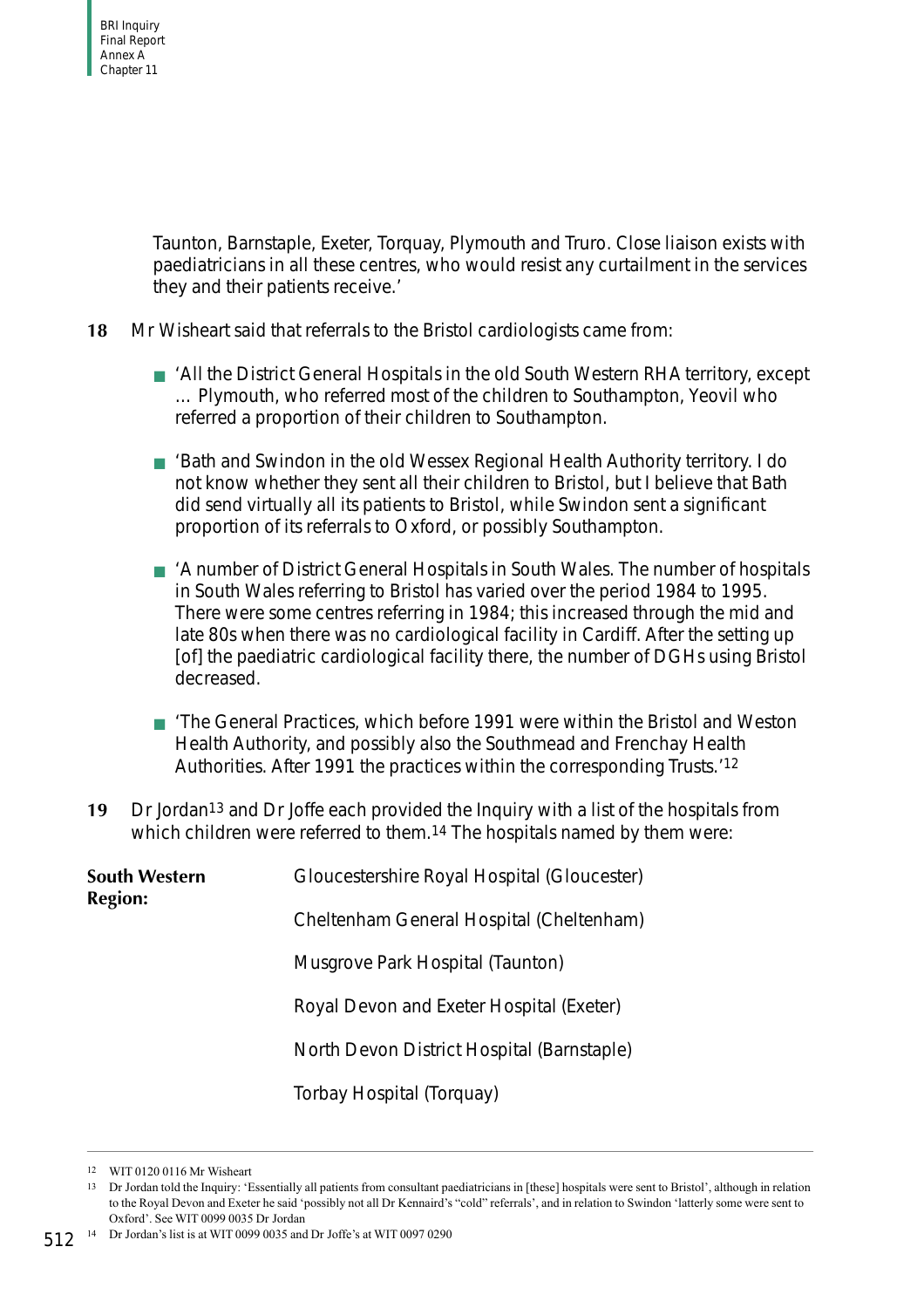|                     | Royal Cornwall Hospital (Truro)                   |
|---------------------|---------------------------------------------------|
|                     | Derriford Hospital (Plymouth)                     |
| Wessex:             | Royal United Hospital (Bath)                      |
|                     | Princess Margaret Hospital (Swindon)              |
| <b>South Wales:</b> | Royal Gwent Hospital (Newport)                    |
|                     | East Glamorgan Hospital (Mid Glamorgan)           |
|                     | Princess of Wales Hospital (Bridgend)             |
|                     | Morriston (formerly Singelton) Hospital (Swansea) |
|                     | West Wales General Hospital (Carmarthen)          |
|                     | Withybush Hospital (Haverfordwest)                |
|                     | Neath General Hospital (Neath)                    |
|                     | Nevill Hall Hospital (Abergavenny) <sup>15</sup>  |

### <span id="page-18-0"></span>**Finance**

- **20** The NICS service (for under-1s) was funded through the mechanism of the Supra Regional Services Advisory Group (SRSAG), following Bristol's designation as an SRC for NICS in 1984.
- **21** In relation to paediatric services for the over-1s, Mr Graham Nix explained that at the beginning of the period of the Terms of Reference (1984), funding was received 'from government and [went] to the Regional Health Authority for the South West Region. That money was allocated out to each of the Districts of which Bristol & Weston Health Authority was one.'16
- **22** A report of a Strategic Planning Working Party in 198317 recorded an excess of demand over supply for open cardiac surgery generally (i.e. adults and paediatrics) in the South West Region in 1982. Mr Nix emphasised that the report 'refers to the fact that the South West Region should continue to send patients to London as well'.18

<sup>&</sup>lt;sup>15</sup> See also figures for referrals from the catchment area and 'outreach' clinics in the Annual Reports of the Bristol Paediatric Cardiology and Cardiac Surgery Unit for 1987 (UBHT 0166 0001 – 0014) and 1988 (UBHT 0124 0006 – 0016)

<sup>16</sup> T22 p. 17 Mr Nix

<sup>17</sup> UBHT 0266 0415; report of a Strategic Planning Working Party dated 14 February 1983

<sup>18</sup> T22 p. 26 Mr Nix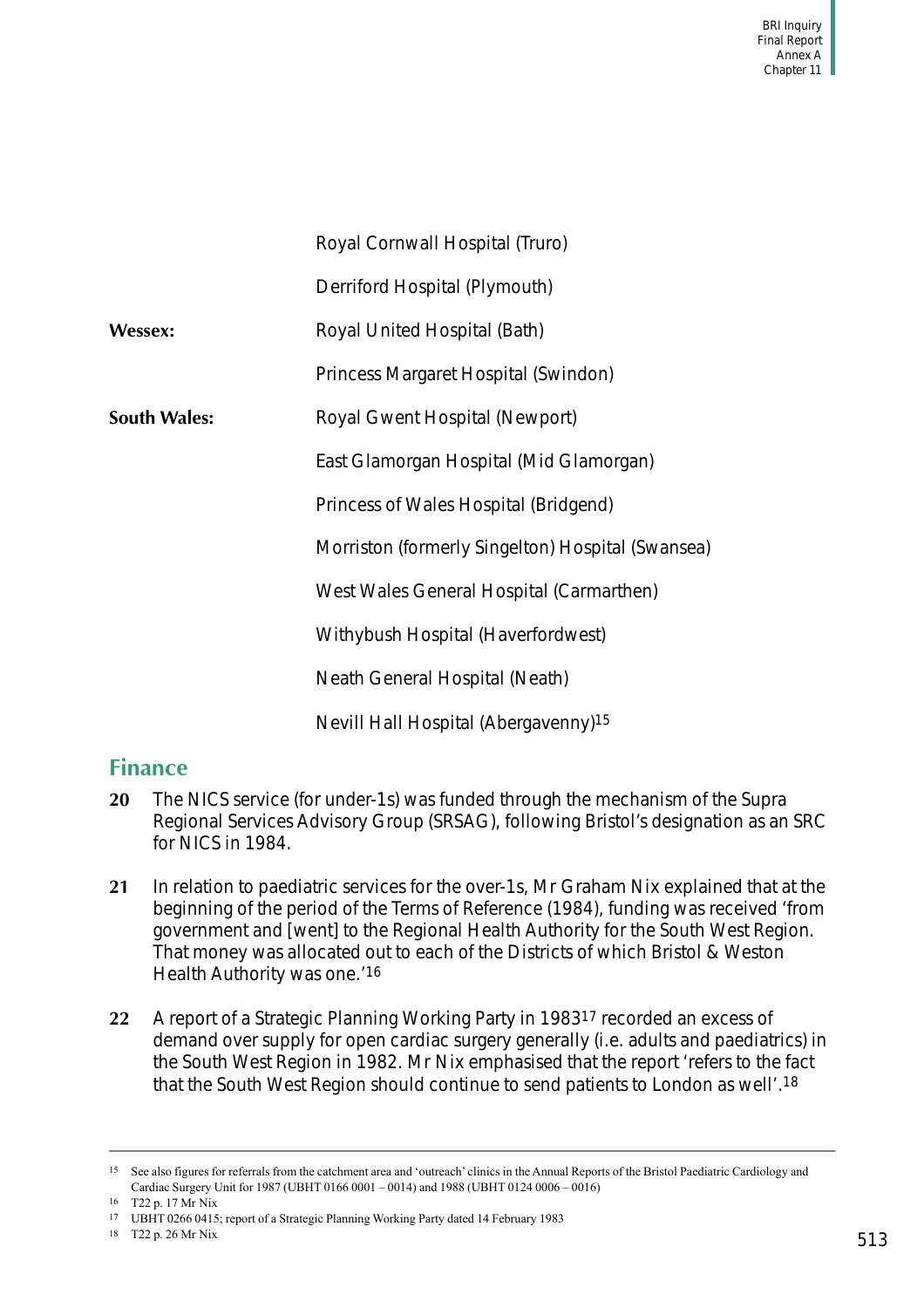However, he pointed out that at that time there were difficulties in identifying the numbers of patients who were referred from the region to London:

'Within the South West Region we, all the health authorities, had worked together to use the same computer systems, so it was possible to access data about patient flows, so we were in the infancy around that time as well, but at least we could access information. There was not the sophistication that exists now where we know where every patient comes from'

#### but as for London

'They are in a completely different region so you would actually have had to have gone to those hospitals and said "Do you care for any of the patients in the South West?" and with a lot of the hospitals in this country, they would not have had any idea where their patients were coming from. It would have been a manual exercise, probably, to have gone through every set of notes to find out where those patients' residential address was.'19

**23** The costs of treating patients from outside the Bristol & Weston District Health Authority (B&WDHA) were charged to the referring district by means of the Resource Allocation Working Party (RAWP) cross-boundary flow mechanism.20 The report of the Strategic Planning Working Party noted that districts providing regional specialties were deemed to have the financial resources for providing these specialties within their existing allocation.21 Mr Nix explained, however, that data on the crossboundary flow was probably two years old, if not older.22 This meant that expansion of a service took a long time to be reflected in the RAWP funding mechanism.23 Mr Nix told the Inquiry that the RAWP mechanism was 'basically incapable' of funding regional specialties.24 Thus, according to Mr Nix, in order to fund regional specialties the RHA had to agree to give some special help to the DHA that happened to host the regional specialty.25 Assistance did come from the RHA. For example, on 11 July 1983,26 the South Western Regional Health Authority (SWRHA) agreed to a one-off three-year funding package to B&WDHA for the three years beginning with 1984/85, in order to finance a further expansion of the cardiac capability at Bristol.27

<sup>19</sup> T22 p. 27–8 Mr Nix. A Working Party report in 1984 recorded that there were facilities for 375 open (adult and paediatric combined) cardiac operations in Bristol in 1984, which was less than two thirds the number of such operations being carried out on residents of the South West Region. See UBHT 0295 0276 and T22 p. 38–40 Mr Nix

<sup>&</sup>lt;sup>20</sup> T22 p. 60 Mr Nix. These issues are dealt with in more detail in Chapter 6

<sup>21</sup> UBHT 0266 0417; report of the Strategic Planning Working Party dated 14 February 1983

<sup>22</sup> T22 p. 30 Mr Nix

<sup>23</sup> T22 p. 30 Mr Nix

<sup>24</sup> T22 p. 30 Mr Nix

<sup>25</sup> T22 p. 31 Mr Nix

<sup>26</sup> Before the years of the Inquiry's Terms of Reference

<sup>514&</sup>lt;sup>27</sup> UBHT 0295 0276. See Chapter 6 for more detailed consideration of these issues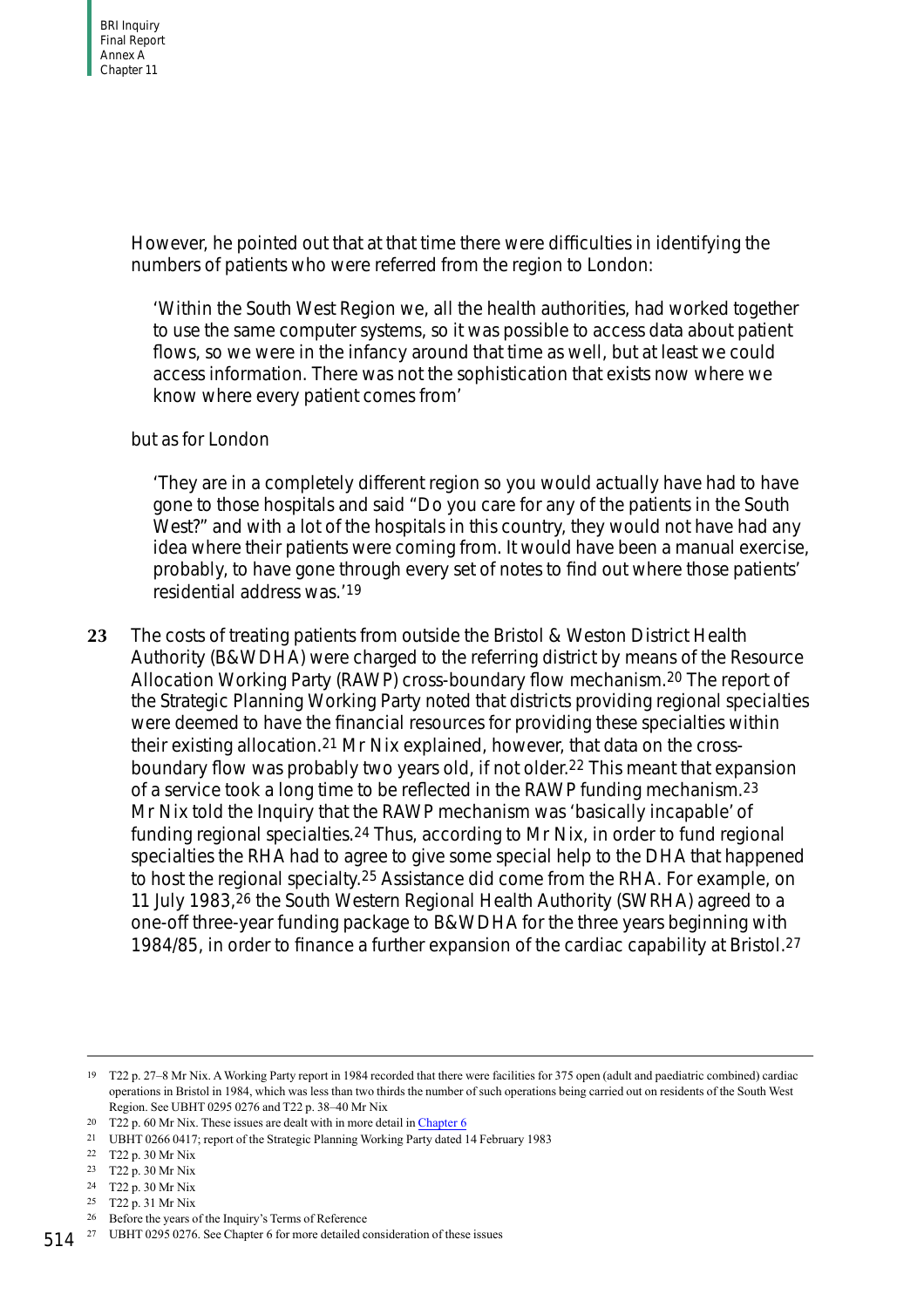- **24** The Inquiry heard that there was, at least before 1 April 1991, a theoretical financial incentive for hospitals within the catchment area, but outside the District, to refer cases to London rather than Bristol.28 This was because of the way that certain of the London hospitals 'charged' referring districts through the RAWP formula. The Inquiry heard evidence that London hospital statistics did not regard cardiac surgery as a separate specialty. Their RAWP 'recharge' was based either on the cost per case of thoracic or general surgery, which led to a lower amount than was 'recharged' by Bristol for cardiac surgery, which was treated by Bristol as a separate, more costly specialty.29 The Special Health Authorities (SHA) such as the Brompton, Hammersmith and Great Ormond Street received separate funding not included in the RAWP allocations and the services they provided were 'free'. Hence it was cheaper to make referrals to London. This did not, however, mean that the actual cost of the operation in the London hospital was necessarily lower than in Bristol. Whatever the actual costs were, however, there was, in theory, a financial incentive to refer to London.30 However, the Inquiry heard no evidence from referring clinicians that this influenced their own referral decisions.
- **25** In 1990/91 charging for inter-district cross-boundary flows was introduced, and contracts were introduced from 1 April 1991.31 As a result of changes introduced following the NHS Review 'Working for Patients', the resource allocation system changed on 1 April 1991. From then on, allocations were calculated for the purchasers that contracted services from providers.32
- **26** The funding of referrals from Wales is dealt with later in this chapter.33

<sup>28</sup> T22 p. 62–3 Mr Nix

<sup>29</sup> T22 p. 60–1. Mr Nix was discussing a document from the Plymouth Health Authority, concerned with the needs of Devon and Cornwall residents for cardiac surgery, dated 9 September 1985; UBHT 0295 0516. Mr Nix told the Inquiry that at this time the Bristol 'recharge' for an adult open cardiac operation would be the same as a paediatric open-heart operation

<sup>30</sup> T22 p. 62–3 Mr Nix

<sup>31</sup> T22 p. 142 Mr Nix

<sup>32</sup> See further Chapter 6

<sup>33</sup> See [para 144](#page-49-1)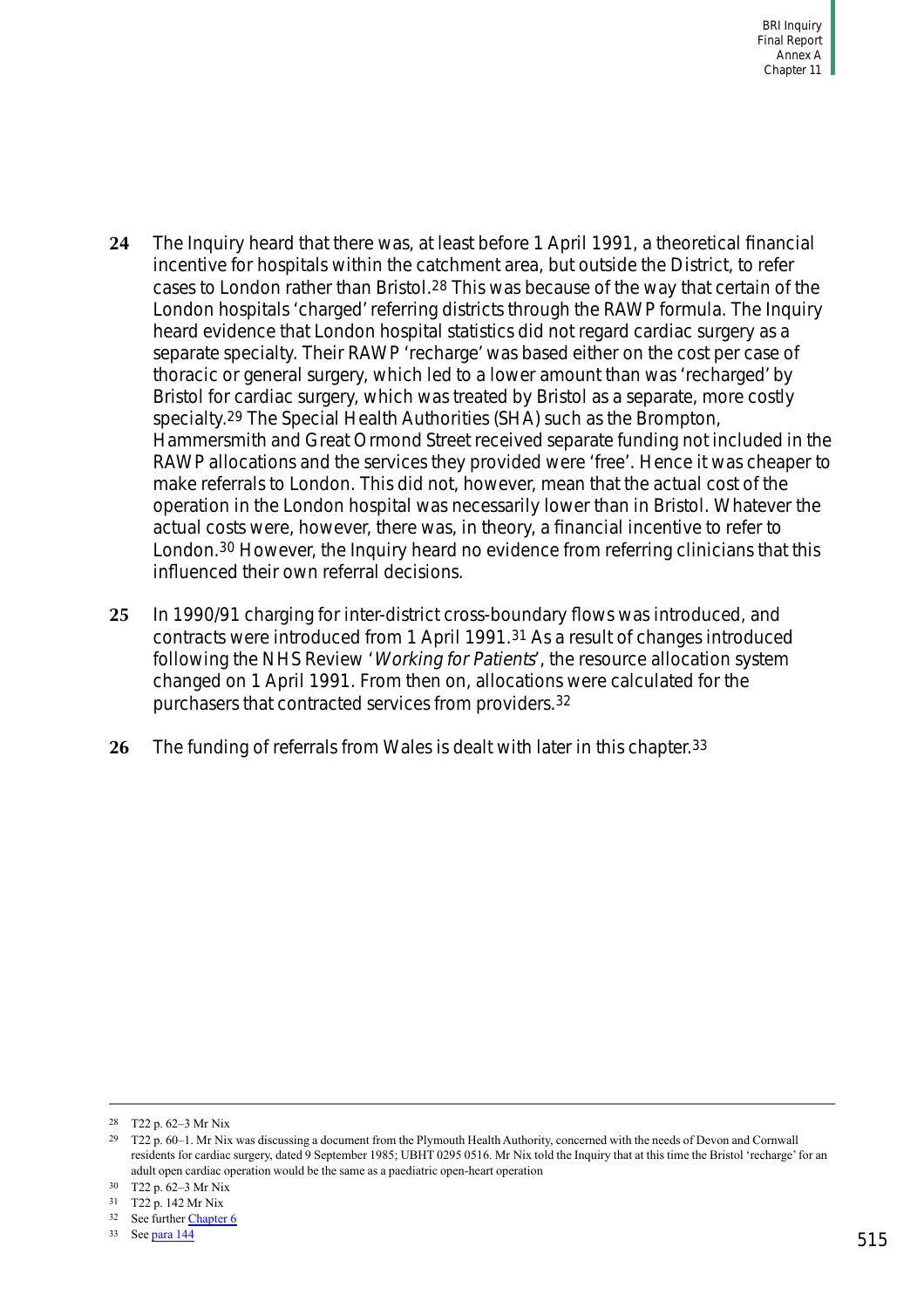# <span id="page-21-0"></span>Referrals to Bristol – information available to referring clinicians about standards at Bristol or elsewhere and factors influencing referral patterns

#### **27** Mr Steven Owen34 told the Inquiry:

'I was constantly being told that clinicians had their favourite units, they established working relationships with the people, and in practice, if they referred to unit A, whatever other units were or were not doing, they would in all probability continue to refer to unit A.'35

**28** Professor David Baum, then President of the Royal College of Paediatrics and Child Health (RCPCH), also explained the culture in relation to referrals at the time of the Inquiry's Terms of Reference:

'My memory of the context of the time is that this was not a culture – which I think is a desirable culture, but it was not the culture – of, "This has been the quality of my clinical performance with these outcome measures for the last five years, those are my cards, do you like them or do you want somebody else's cards?" It was very much more broadly an atmospheric of, "This is a good guy, this is not such a good guy". But within that has to be titrated the urgency of the matter, so if the matter was urgent or were urgent tomorrow, there would be the other consideration of, "Is it on my patch or am I going to look at the cards to such a degree I am going to send the patient to another patch?" … in 1990/1994, as a paediatrician, if I feel this child is unwell and there is a cardiological problem of some severity, it would not, I believe, have entered my consciousness to think, "What is the quality, outcome, performance, audit, of my colleague cardiologists?" I would say, "There are competent consultant-trained cardiologists on this corridor who are my colleagues who I trust through their training and I trust them as individuals, that I will refer the care of the baby".'36

**29** Asked whether his answer would have been any different if he had been a paediatrician in a district general hospital who was referring children to a paediatric cardiologist in another hospital, Professor Baum said:

'… it would have been different, but the difference would have still hung on an atmospheric of quality of service, rather than on any published measured audit of accuracy of diagnostic skills.'

<sup>34</sup> Administrative Secretary of the SRSAG from January 1992–February 1996

<sup>35</sup> T12 p. 40 Mr Owen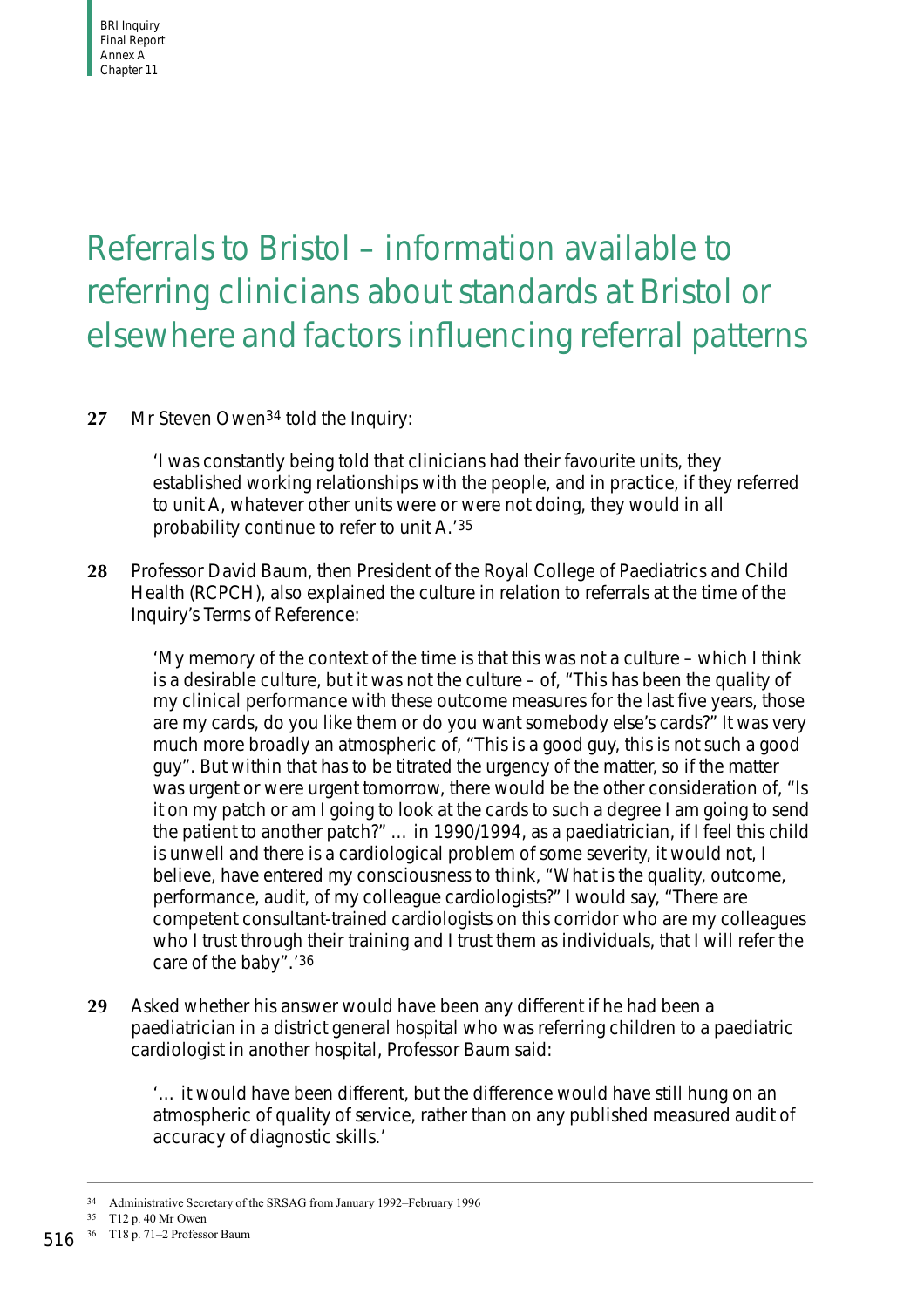He said that the information on which he would have based judgments was:

'Many strands. They would include a reputation of diagnostic skills. And how does that reputation get about? Well, there are the value of clinical meetings, the value of first- and second-hand discussions, the gossip network. So there would be diagnostic skills; there would be matters of professional courtesy; again, the gossip vine of how they are with parents who are worried about their sick child; how they are in terms of their relationship with their firm, with their juniors, as trainers, with their colleagues. There would be an element of their efficiency professionally, of how quickly they could accommodate what I am saying, "This is an emergency", and how far they will put themselves out to come to see the child in my clinic in the DGH or to arrange transport and so forth, and many other elements. So it is professional diagnostic skills and other elements of professionalism.'37

- **30** Dr William Reith, Honorary Secretary of the Royal College of General Practitioners (RCGP), told the Inquiry that referrals by GPs directly to paediatric cardiologists would be rare. A GP would rarely encounter a child with a congenital heart defect in his or her practice due to the rarity of the condition. The average list size would only contain ten patients of all ages affected by congenital heart disease, with one new case arising about every five years. Dr Reith said that as the initial diagnosis of a heart defect would be likely to be made by a paediatrician or a paediatric cardiologist, by the time a GP had contact with the child, it might well be that both diagnosis and a course of treatment, even surgery, had taken place.38
- **31** Asked, in the event that a GP was considering whether to refer to a paediatrician, on what data or information the GP's judgment as to the adequacy of the service likely to be provided by that paediatrician would have been based, Dr Reith told the Inquiry:

'Not very much, in all honesty. I mean, much of the general practitioner's decision to refer will be on the basis of personal knowledge. Over time, a general practitioner will get to form a view, an opinion, on the range of abilities and indeed the range of specialisation of consultant colleagues, and again, different specialties have evolved at different rates, so, for example, in surgery, there was some specialisation some time ago, a number of years ago, in many centres into surgeons specialising in breast surgery, thyroid surgery and that sort of thing. In the surgical condition of ophthalmology, it is only now there is specialisation into those dealing with retinal problems, and so on, so again it must be taken in that context.

'Whether or not one would refer in the particular instance to a paediatrician or a paediatric cardiologist would depend to an extent on local practice. Probably, a large chunk of the population and their GPs do not have immediate access to a major hospital and many of them will be seen through district general hospitals which will tend to have a general paediatrician rather than a paediatric cardiologist. That again, I am sure you will appreciate, is due to population size and

<sup>37</sup> T18 p. 70–4 Professor Baum

<sup>38</sup> WIT 0059 0010 Dr Reith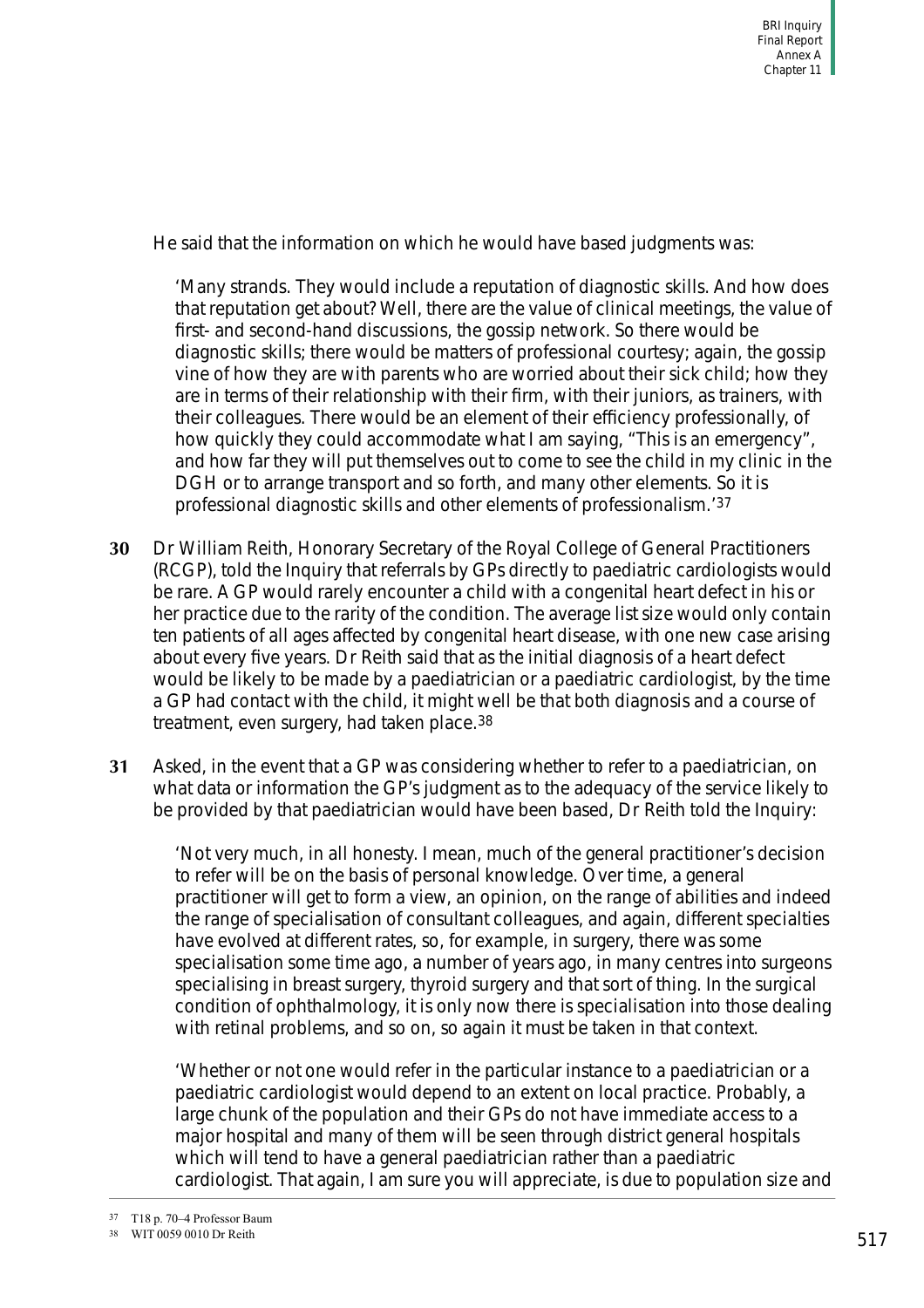so on. So there are many parts of the country where a general practitioner will refer on to a general paediatrician. There may be five or six paediatricians in the hospital and perhaps one or two of them might have a special interest in paediatric cardiology. That would not be the whole nature of their work, but obviously they have a particular interest in that.39

### <span id="page-23-0"></span>**Sources of information available to referring clinicians**

- **32** The Bristol surgeons and cardiologists explained the information that was available to referring clinicians, on which they might base a decision to refer a child to a particular unit. In particular, they addressed whether the Annual Reports of the Paediatric Cardiology and Cardiac Surgery Unit at Bristol would have been sent or made available to referring clinicians.
- **33** Dr Joffe said:

'… information about individual cases was conveyed to the referring clinicians by comprehensive case summaries and by discussions at the peripheral clinics. A copy of the summaries was also sent to the GPs. I believe the [Bristol's] Annual Reports from 1987 to 1990 were circulated to the referring paediatricians from our department. In addition, the paediatric cardiologists took the opportunity to show the facilities at BCH … to various consultant paediatricians during the South West Paediatric Club meetings, held in Bristol on one of the two meetings each year, or on any other occasion.'40

**34** Dr Joffe was asked to whom the Annual Reports would have been sent. His evidence included this exchange:

'The idea was to send the reports to the then District Health Authority, both the local one and peripheral centres, particularly to the … paediatricians around the region with whom we were related, so to say, by virtue of the peripheral clinics that we held at these various centres and we wanted them to have a view of what we were doing and of our figures and our enterprises.

'Q. You say the idea was to send the reports to the then District Health Authority, both the local ones and the peripheral centres. That was what you described as the idea; was it also the reality or not?

'A. Yes, we sent them out.

<sup>39</sup> T16 p. 41–2 Dr Reith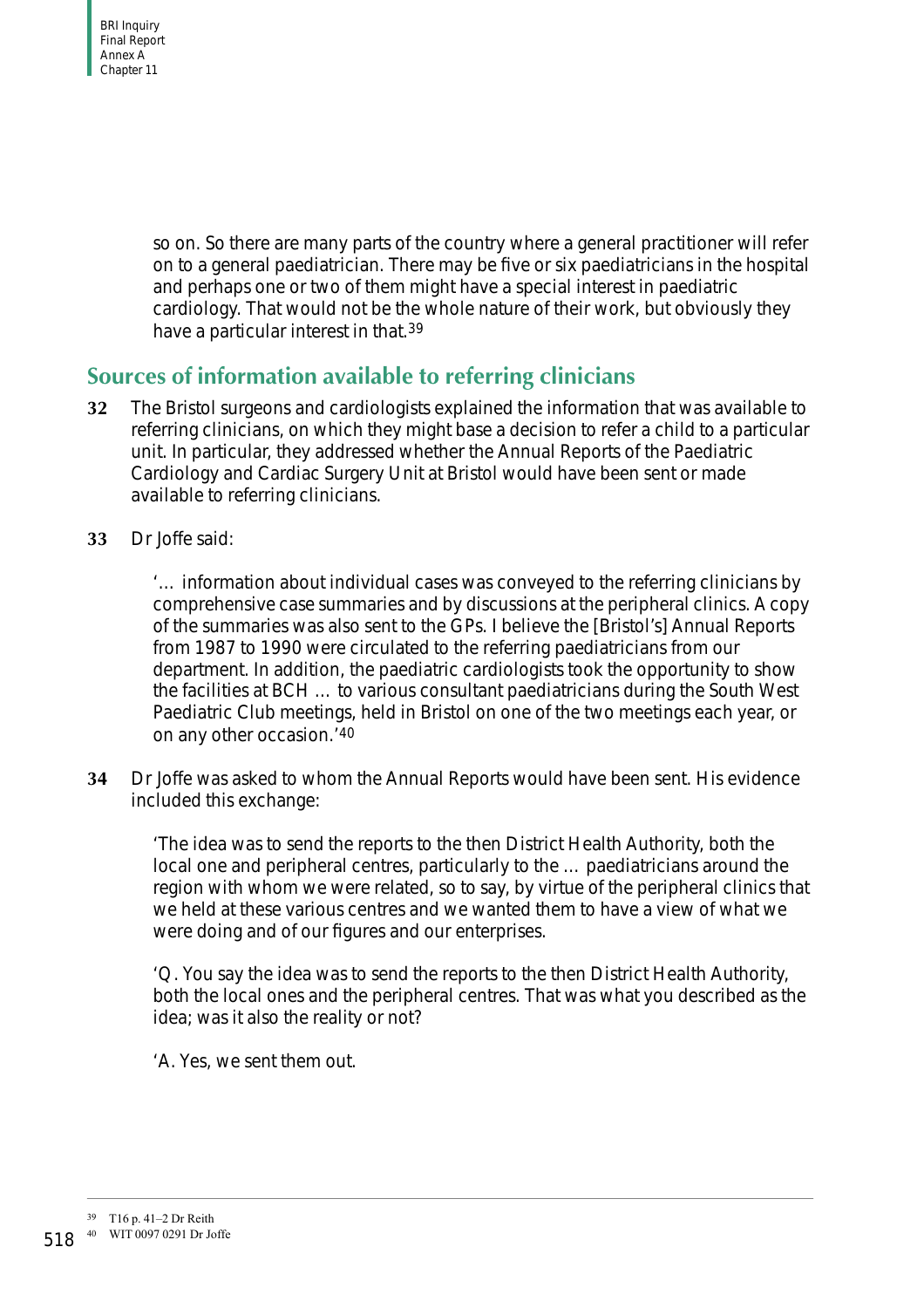'Q. Do you know whether they went to individual paediatricians who might refer cases to Bristol?

'A. I believe so. I really cannot recall exactly how the mechanism worked, but I believe my secretary or a secretary within the cardiology department would have been asked to send these reports to … the referring paediatricians.'41

**35** However, Dr Joffe also stated in his written statement:

'As far as I understand the situation, there was no formal structure or requirement for the BRI and the BCH to convey information on the standards of treatment and care in their various departments to referring clinicians or to members of the public. I believe this was the case throughout the NHS and applied to services under the management of the B&WDHA during the 1980s and to UBHT in the early 1990s. This was also true for most, if not all, designated paediatric cardiac centres in the country.'42

He added that the Annual Report for 1989/90:

'… included results for open and closed heart surgery for children over and under one year of age, and a comparison of the mortality rates in Bristol with the average UK results. As far as I am aware, Bristol was one of the first supra regional centres to make such comparisons available to clinicians, on a wide enough basis to put them virtually into the "public" domain. Unfortunately, these annual reports ceased when I became more heavily committed as Clinical Director of Children's Services from early 1991.'43

**36** Dr Jordan also commented on the information available to referring clinicians. He said that Mr Wisheart personally provided him with information about the surgeons' results, for the purposes of preparing his Annual Report on paediatric cardiology to the management of the Children's Hospital.44 But, he said:

'There was no consistent publishing of results either from Bristol or from the country in general. Paediatricians did receive feedback from parents, but this was likely more to refer to the general care they received than the actual overall comparisons of surgical results.'45

**37** In his oral evidence, Dr Jordan said that referring paediatricians would probably not have known that there was an Annual Report produced and therefore would not have requested a copy.46 His evidence was that the Annual Report was first produced in 1987, but that it was essentially for 'internal consumption' at the BRHSC and that

<sup>41</sup> T90 p. 16–17 Dr Joffe

<sup>42</sup> WIT 0097 0157 – 0158 Dr Joffe

<sup>43</sup> WIT 0097 0159 Dr Joffe

<sup>44</sup> WIT 0099 0033 Dr Jordan

<sup>45</sup> WIT 0099 0036 Dr Jordan

<sup>46</sup> T79 p. 153 Dr Jordan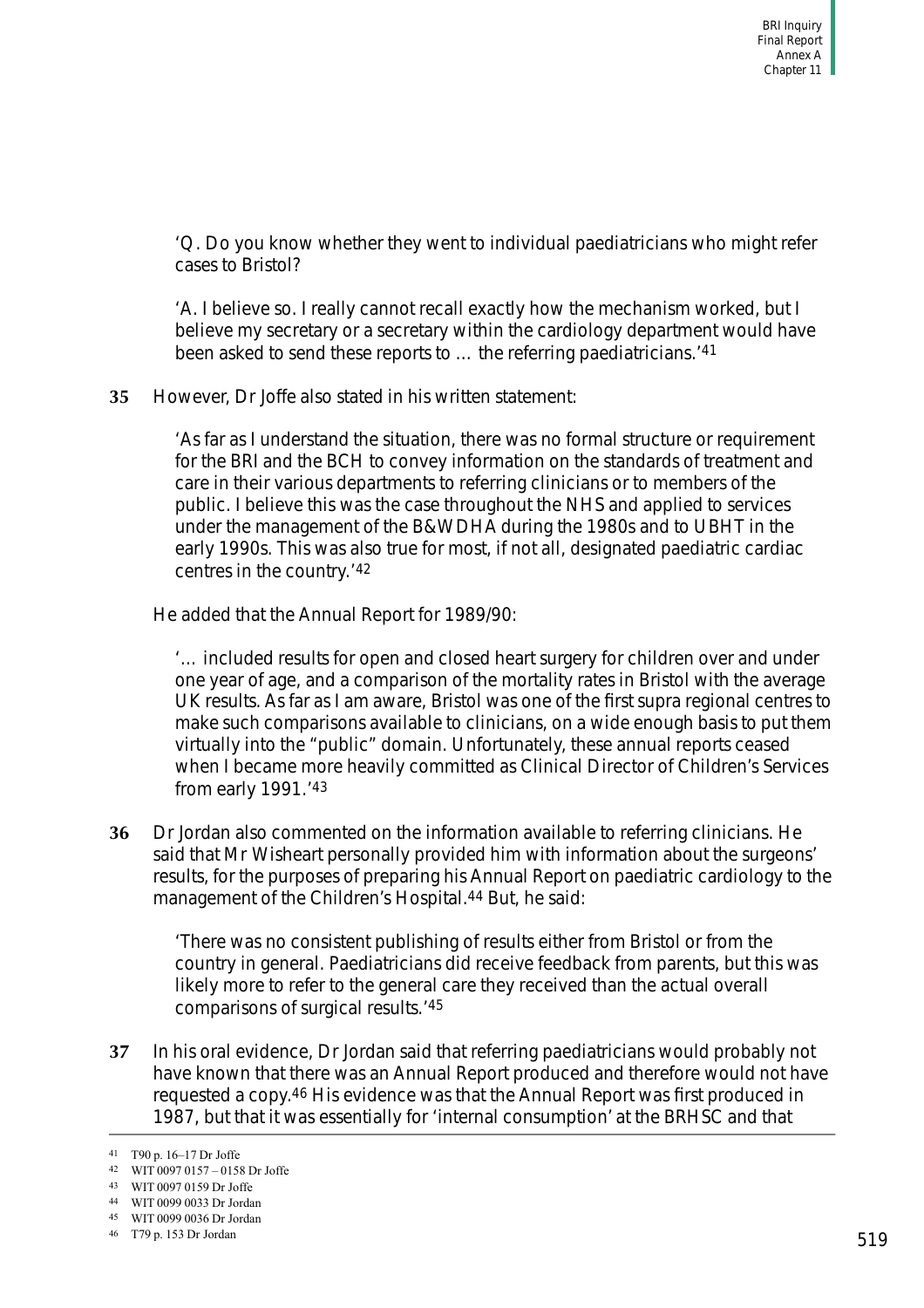whilst the 1987 report was disseminated more widely outside the hospital as 'a bit of advertising', later reports were not sent out.47 This is in contradistinction to the evidence of Dr Joffe, referred to above.

#### **38** Dr Jordan also said:

'I would have felt able, if someone said, "Can you give me a rough breakdown of how you stand in relation to the whole of the UK?" I would have been quite happy – and I may well have done this – to say "According to the figures that are actually reported to the UK register. I think, as you know, it is not actually comprehensive, there are a number of units that did not supply their data, but if you want to know how we stand, the answer is — the worst side of it is our mortality for open-heart surgery under the age of one year was higher than the national average and the figures, whatever they are, the totals over a year were similar and the totals for closed-heart surgery were rather better." I would not have had any objection or any difficulty in making that sort of statement if I had been asked "How do we stand as far as figures are concerned?"'48

In answer to a question from the Inquiry Chairman, Dr Jordan elaborated further on the point:

'Q. If an observer having heard your evidence formed a picture that you were someone who, recognising that there were some problems in Bristol, fought within Bristol to effect change while outside quietly suggested or warned people off; would that observer have any right to hold that view?

'A. There is some truth in it. I will perhaps give you an example: shortly before I retired49 I had discussions with cardiologists in South Wales, I think this has sort of been obliquely referred to. Basically they were obviously considering whether they should continue to send patients to Bristol and take on a new cardiologist from Bristol, there was going to be a change anyway and they were being offered, in fact being encouraged to use the service in Cardiff instead. The thing I said to all of them, and I used very similar words but not necessarily identical ones were "You have asked my advice and what you are asking is really what is best for our patients. If I thought that the centre in Bristol was absolutely the best centre in the UK and there was no way that anyone else was going to produce comparable or better results, I would say to you, 'Do not try an untried unit in Cardiff'. Frankly, I do not think I am in a position to say that to you and therefore you will have to make up your mind whether you want to try a new unit or stick with Bristol." I think that is the sort of, if you like, comment I made which indicated that I was not going to go around blindly saying "Bristol is wonderful, keep on sending your patients there".'50

<sup>47</sup> T79 p. 140–1 Dr Jordan

<sup>48</sup> T79 p. 151–2 Dr Jordan

<sup>49</sup> Dr Jordan retired in May 1993. See WIT 0099 0010 Dr Jordan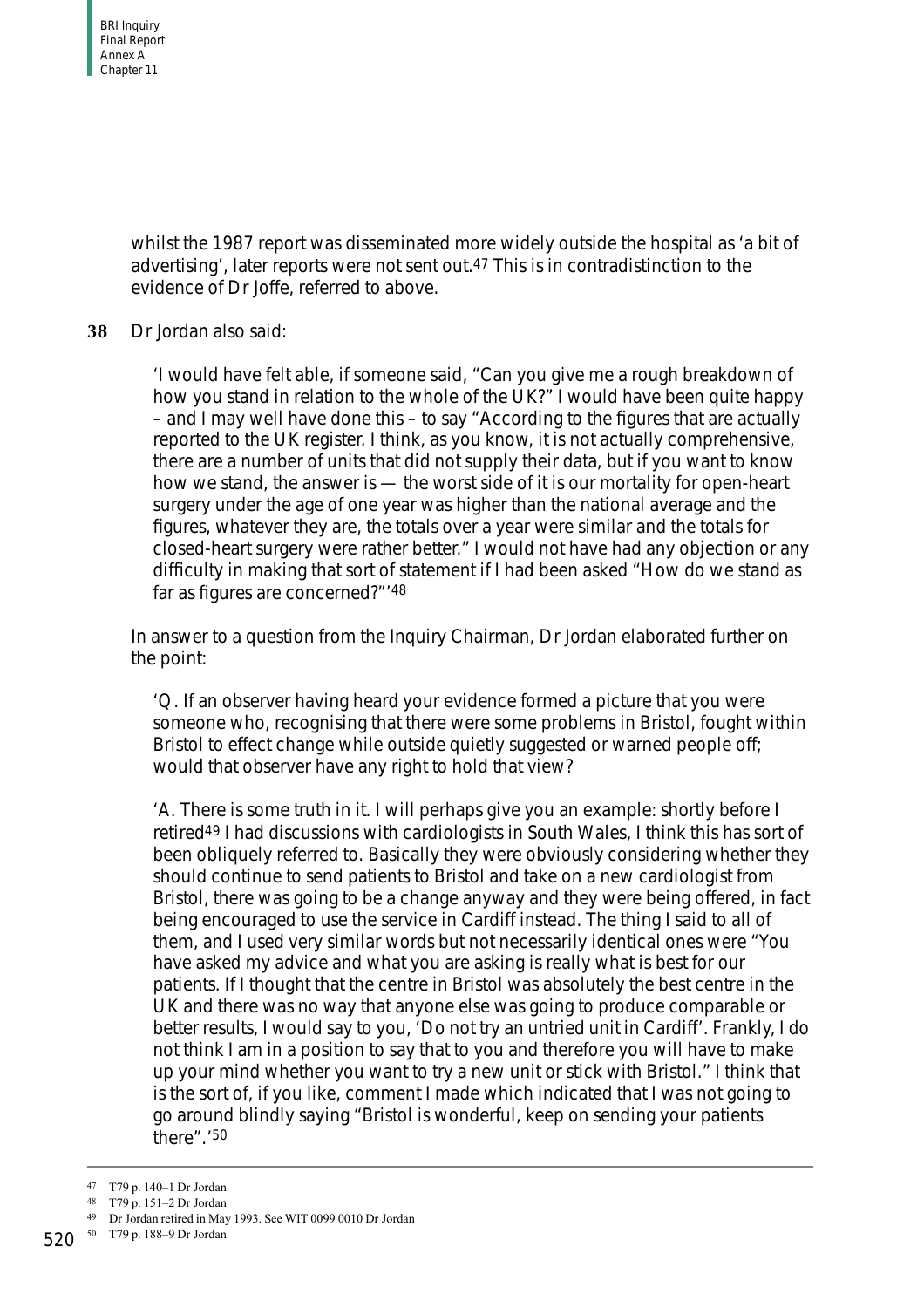**39** Dr Joffe's evidence included this exchange:

'Q. Dr Jordan, in his evidence to us, in describing the 1980s, when he was asked about Bristol and the performance of Bristol, gently, I think, indicated in reply that Bristol was not the very best of cardiac centres. Would you have said the same had you been asked, let us say, by a referring paediatrician in those years?

'A. Yes.

'Q. Did you in fact do so?

- 'A. Yes, if asked, I would have done so, certainly.'51
- **40** Mr Wisheart said that the outreach clinics:

'… enabled good professional relationships to be established between the referring paediatricians and the cardiological team in Bristol. It is my understanding that the referring clinicians were not in receipt of written information about the results of the work in Bristol; I did not send them my annual statistical summary or report and I do not believe that the cardiologists did either … I think that the most important exchanges of information were informal and took place in the clinics in relation to particular patients. The paediatric cardiologists, and to a much lesser extent myself, also gave talks in various post graduate centres and it would have been usual to present information and statistics on the results of work at such meetings.'52

**41** Mr Wisheart went on:

'To the best of my knowledge the publication in January 1996 of the results in Bristol for paediatric cardiac surgery between 1990 and 1995 were quite unprecedented in the UK. This placed into the public arena the detailed discussions of all the paediatric cardiac surgical operations in Bristol in that period with figures from the UKCSR [UK Cardiac Surgical Register] for comparison.'53

**42** Mr Dhasmana was also asked about the Annual Reports and whom they were intended for. He replied:

> 'I think the Annual Report was mainly produced by the paediatric cardiology department and the last one I was aware of was up to 1990. … so they would have circulated it amongst cardiac surgeons, their own colleagues and probably the Trust, and I would like to think to clinics where they were going to in the periphery.'54

<sup>51</sup> T90 p. 53 Dr Joffe

<sup>52</sup> WIT 0120 0069 Mr Wisheart

<sup>53</sup> WIT 0120 0070 Mr Wisheart

<sup>54</sup> T86 p. 137 Mr Dhasmana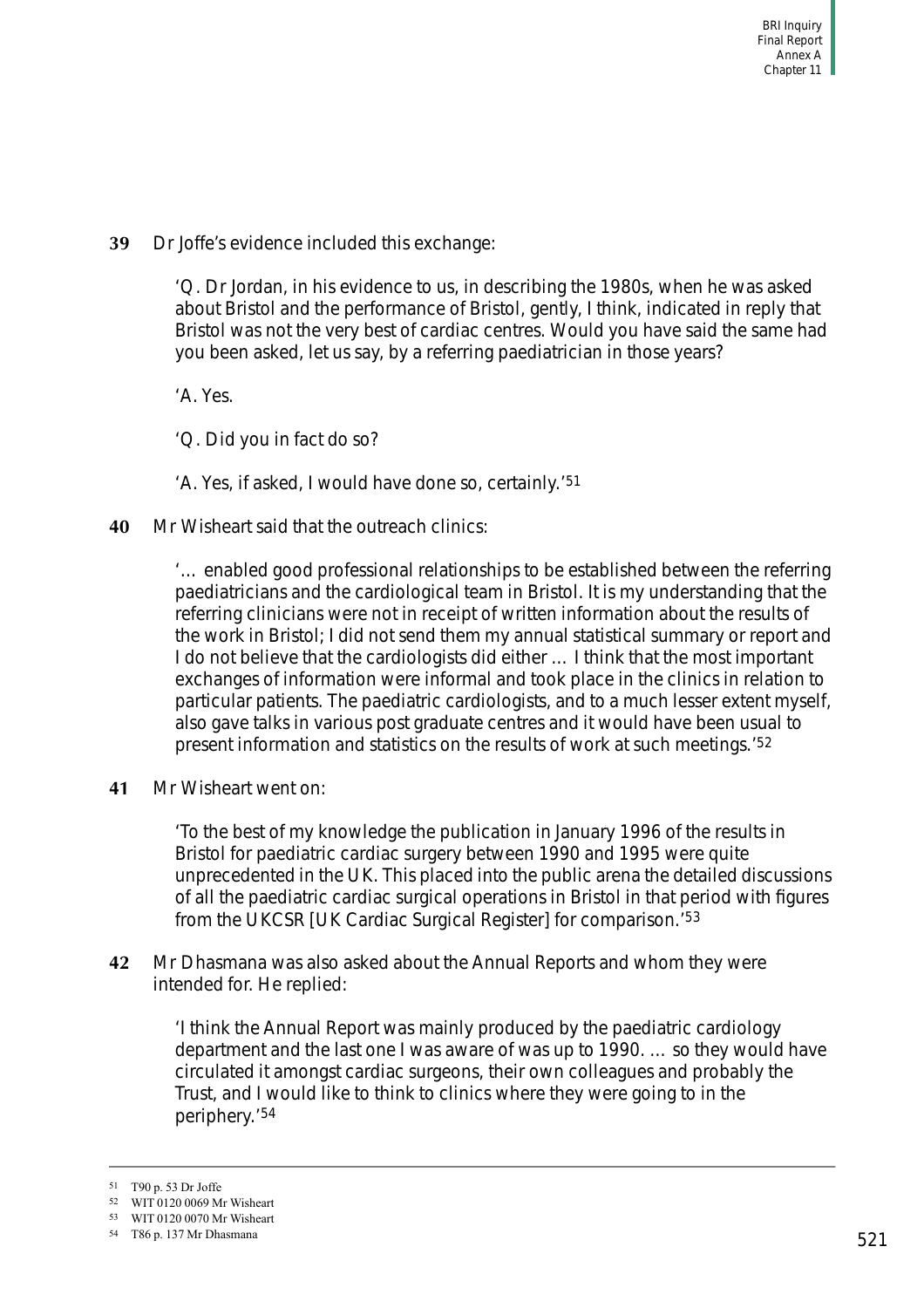**43** The pattern which emerged from the letters from those referring clinicians who responded to the Inquiry's initial request for information about referral practice was that they had little or no hard evidence of the results at Bristol or elsewhere. Many respondents (26) made the point that they had no data on which to base conclusions about the quality of care at any particular centre, let alone to make proper comparisons with other centres. The written evidence from referring clinicians included the following examples.

#### **44** Dr M Webb:55

'The informal sources of information would have been on feedback through patients, and there was no concern being expressed by those patients I did see again. However most patients referred into the cardiology service would then remain within that service for subsequent follow up and I would not necessarily have been aware of significant morbidity, or even mortality, unless patients had continued to be followed up by me for other reasons – patients in this latter category would have been very few in number indeed.'

#### **45** Dr R Trefor Jones:56

'With respect to the sources of information available regarding standards of treatment and care, this is a wider issue and in fact, there is no adequate information system available for the standard of care anywhere. … It is usually by word of mouth by other colleagues that one establishes what standard of care is in other units. There is always an assumption of course, that units such as Great Ormond Street, The Brompton Hospital, Guy's Hospital, Birmingham Children's and Alder Hey in Liverpool all have very high standards.'

#### **46** Dr P Edwards:57

'The sources of information available in the years referred to: 1984–1994, were essentially informal, and essentially included our visiting Paediatric Cardiologist and general Paediatric Consultant colleagues, mainly in South Wales, many of whom during this period obtained a service from Bristol.'

#### **47** Dr A Griffiths:58

'Bristol have always given us a good service and to the best of my knowledge we have had no problems with the children whom we have referred. We have however been highly dependent on the advice given to us by the Bristol cardiologists.'

<sup>55</sup> Consultant paediatrician, Gloucestershire Royal Hospital, REF 0001 0008 – 0009

<sup>56</sup> Consultant paediatrician, Princess of Wales Hospital, Bridgend, REF 0001 0115

<sup>57</sup> Consultant paediatrician, Princess of Wales Hospital, Bridgend, REF 0001 0109

<sup>522</sup> 58 Consultant paediatrician, Nevill Hall Hospital, Abergavenny, REF 0001 0129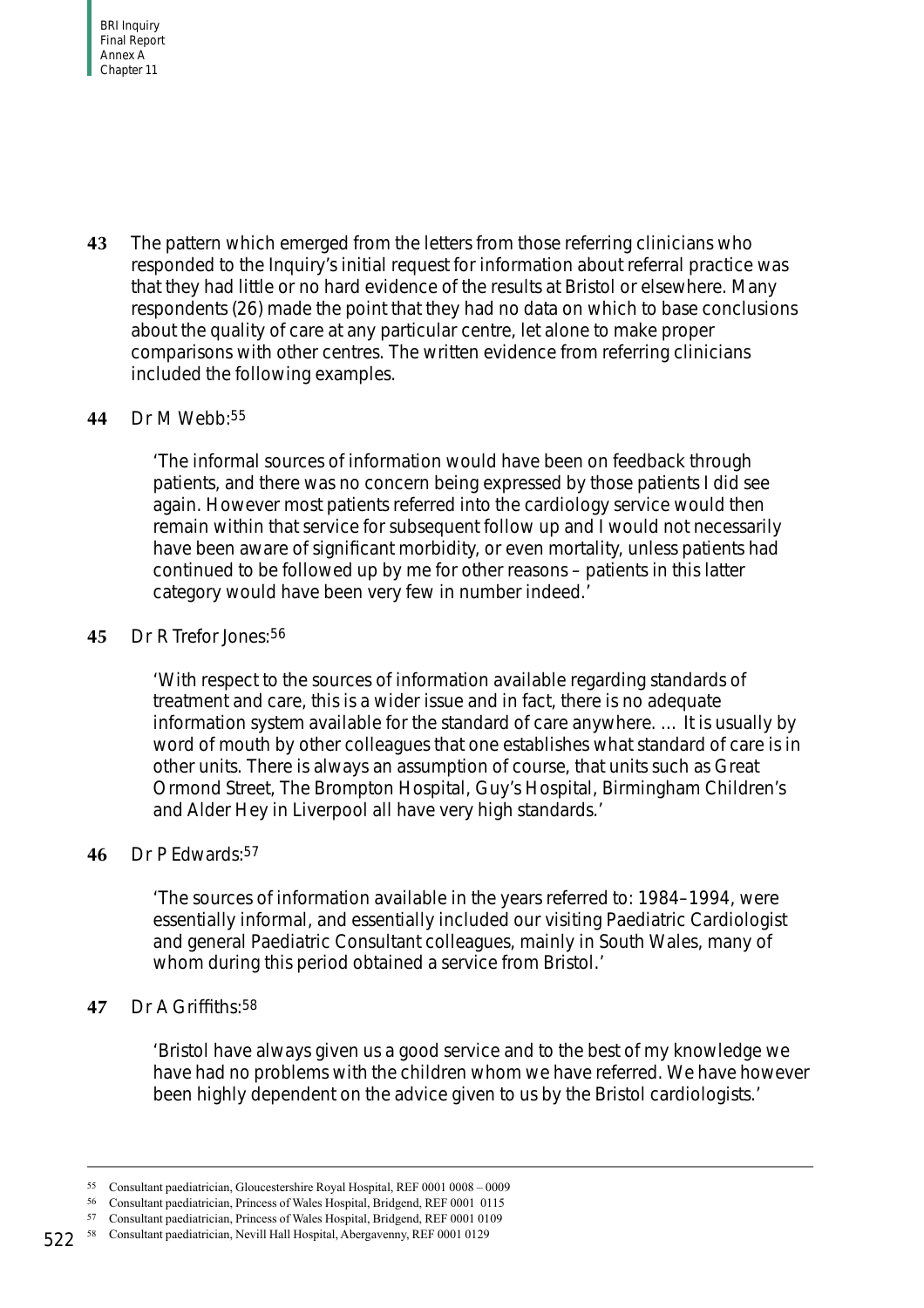**48** Two referring clinicians told the Inquiry they were aware of data on outcomes at Bristol. Dr Dewi Evans told the Inquiry:

'I recall a report from Dr Joffe sometime in the mid 1990s regarding results. I think the report was commissioned specifically when concerns had been expressed regarding high mortality rates for certain procedures.'59

**49** Dr T Perham said that information on standards of care may have been available at the South West Paediatric Club:

'I cannot definitely remember any discussions regarding this item but have some memory of delivery of a paper by the paediatric medical cardiologists from Bristol on the results of their treatment that was delivered to the club some years ago. I have a feeling that it related to the question of early intervention versus late intervention …'60

- **50** None of the referring clinicians in their initial letters to the Inquiry said that they had seen, or had requested, a copy of an Annual Report from Bristol. However, in light of the uncertain evidence heard by the Inquiry on this point, the 69 referring clinicians that were in post at the relevant time61 were specifically asked to address whether they had seen or requested a copy of these reports.
- **51** The Inquiry received replies from 65 referring clinicians. Of those, 64 said, with varying degrees of certainty, that they had not seen the Annual Reports. Some were sure that they had not seen copies, but a number made the point that they were now relying on their memories of events up to 13 years ago.
- **52** For example Dr Bosley62 told the Inquiry:

'I have received reports from the Bristol Cardiology Service, but I can only be sure of receiving them in more recent years and feel really very unsure regarding these particular [reports] of over 10 years ago'.

**53** Dr R Jones:63

'I do have a copy of the Bristol Audit Report for Cardiac Surgery from 1996/1997, which I believe is the first such report that I was ever sent.'

<sup>59</sup> Consultant paediatrician, Singleton Hospital, Swansea, REF 0001 0087 – 0088. Dr Evans said in his letter that this was 'many years after' he had elected to send his patients to Cardiff, which he did in 1991

<sup>60</sup> Consultant paediatrician, Derriford Hospital, Plymouth, REF 0001 0147

<sup>61</sup> Those clinicians whose practice fell within the Terms of Reference *and* who were in post at a time when or not long after the reports were likely to have been sent (letters were not sent to clinicians who left post before 1987, or did not arrive in post until 1992 or later)

<sup>62</sup> Consultant paediatrician, North Devon District Hospital, Barnstaple, REF 0002 0015 Dr Bosley

<sup>63</sup> Consultant paediatrician, Derriford Hospital, Plymouth, REF 0002 0030 Dr Jones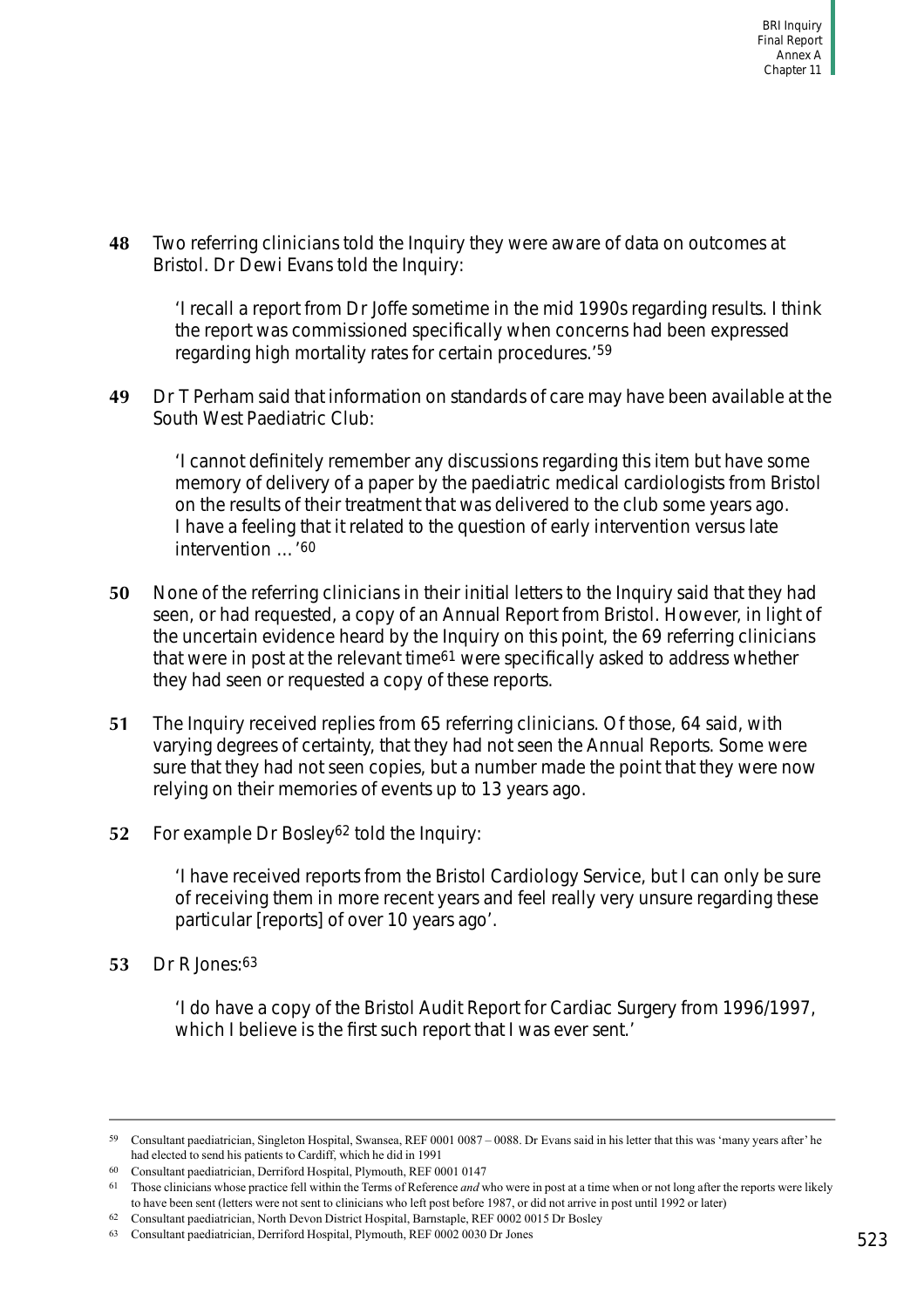#### **54** Dr A Palit:64

'I did not receive at any time the Annual Report for the Department of Paediatric Cardiology/Surgery. Neither did I expect it. Even if I had received these reports, I wouldn't have read them for the following reasons:

'1. Statistics produced from a different set up can be totally misleading.

'2. Apart from Cardiology, I also do the following special clinics with visitors from tertiary centres:- Genetics, Paediatric Surgery, Gastroenterology, Neurology, Nephrology, Respiratory Disorder/Cystic Fibrosis, Endocrinology.

'If I were to read the Annual Reports of each of these specialist departments and try to make any meaningful conclusion out of them, I would be doing no other work at all!'

**55** However, Dr P Rudd65 said:

'I believe that I have seen at least one of these reports. I remember hearing a presentation at the Southwest Paediatric Club given by Dr Jordan during this period in which he discussed the annual report and the results of paediatric surgery. I think that this was probably in 1986 or 1987/88. I seem to remember that the report was circulated at that meeting. I believe that more than one report was circulated to me at my hospital address but I cannot be certain about this.'

## <span id="page-29-0"></span>**The role of the referring clinician**

- **56** The letters from referring clinicians provide evidence on the factors influencing their referral patterns. However, it should be noted that six referring clinicians expressed the view that it was not part of their role to monitor or assess standards at Bristol or elsewhere. Many made the point that a consultant paediatrician would only rarely expect to see congenital heart defects in their practice.
- **57** Dr R Prosser:66

'I do not feel that a General Paediatrician in a District General Hospital is in a position to compare the level of excellence of different Units in the country especially when considering the variety and rarity of some of the conditions and the lack of any specific directive from any other source.'

<sup>64</sup> Consultant paediatrician, Withybush General Hospital, Haverfordwest, REF 0002 0005 Dr Palit

<sup>65</sup> Consultant paediatrician, Royal United Hospital, Bath, REF 0002 0031 Dr Rudd

<sup>66</sup> Consultant paediatrician, formerly at Royal Gwent Hospital, Newport, REF 0001 0132 Dr Prosser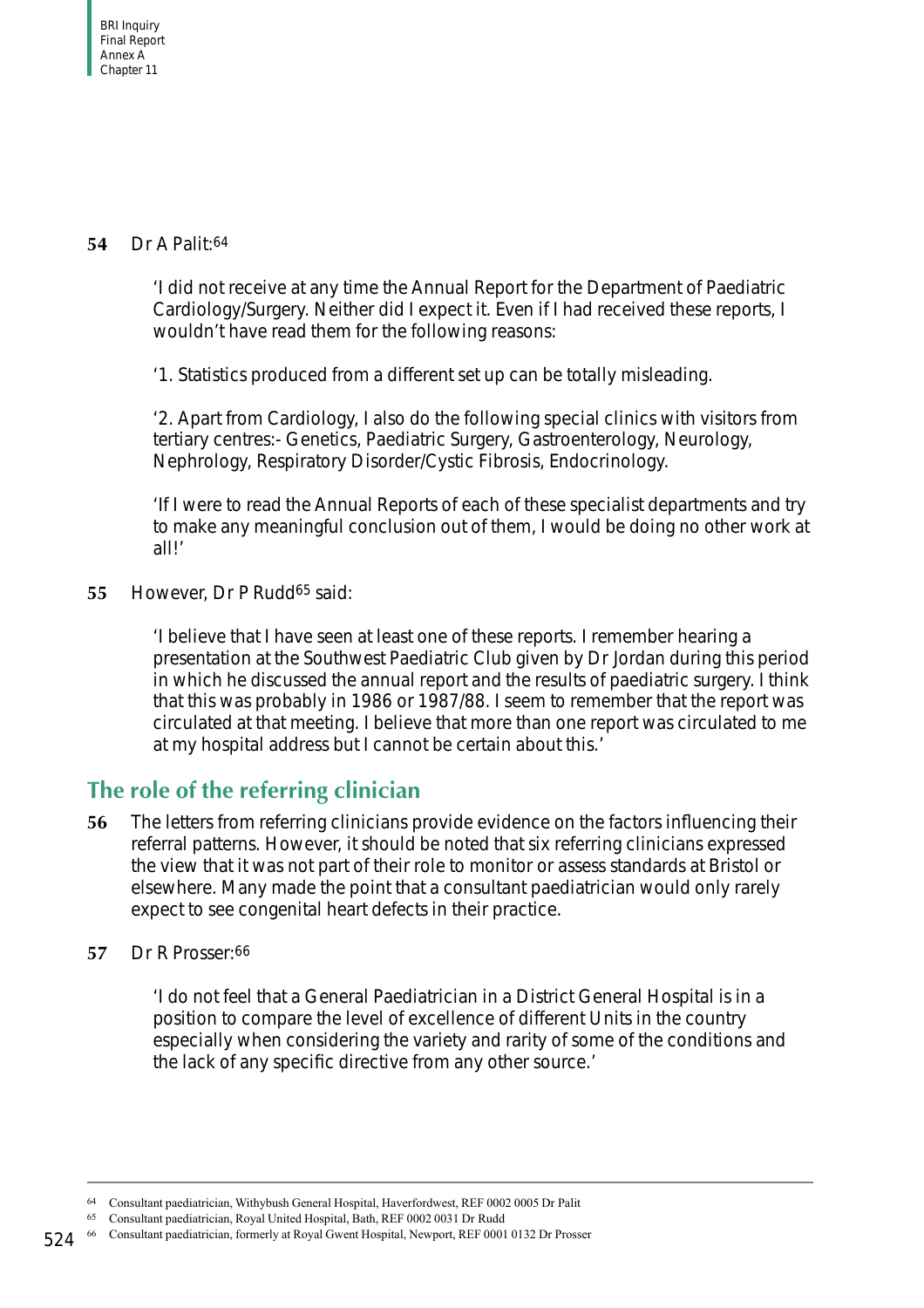#### **58** Dr A McNinch:67

'I knew of successes and failures but I never formed the opinion that results from Bristol were "poorer than expected" in comparison to those from other units, nor did I feel able to make such a comparison. I do recall the subject being discussed at one of the monthly meetings between the Exeter consultant paediatricians, probably in the early 1990s, one of my colleagues said that he was concerned that some of the results were poorer than he would have expected but I argued that he was in no position to make judgement because the evidence was anecdotal and involved small numbers.'

#### **59** Dr D Stevens:68

'We expected, and still expect, regional centres not to differ significantly in the standard of care and results.'

**60** Dr N Gilbertson noted that a change in practice had taken place in recent years:<sup>69</sup>

'I would not have seen it as my place as a District General Paediatrician to be overseeing the performance of the regional centre. However, my practice has now changed and I do expect those centres to whom I refer children to provide me with data confirming that their standards of practice are in keeping with national standards.'

### <span id="page-30-0"></span>**Evidence of influences on referral patterns**

#### <span id="page-30-1"></span>Relationships with the cardiologists

- **61** Many (29) of the referring paediatricians stressed that they referred patients to the Bristol cardiologists, and not to the surgeons.
- **62** Dr Trefor Jones said:

'I think it is important to realise that general paediatricians in district general hospitals require first and foremost, a service of a paediatric cardiologist, not a paediatric cardiac surgeon.' 70

**63** Dr P Edwards stated:

'The principal linkage for a general paediatrician such as myself in respect of paediatric cardiology services is the Consultant Paediatric Cardiologist, and not the Surgeon. I was, and remain, extremely pleased at the level of service that Dr Martin provided.'71

70 REF 0001 0114; letter from Dr Jones

<sup>67</sup> Consultant paediatrician, Royal Devon and Exeter Hospital, Exeter, REF 0001 0046

<sup>68</sup> Consultant paediatrician, Gloucestershire Royal Hospital, Gloucester, REF 0001 0007

<sup>69</sup> Consultant paediatrician, Royal Cornwall Hospital, Treliske, Truro, REF 0001 0038

<sup>71</sup> REF 0001 0109; letter from Dr Edwards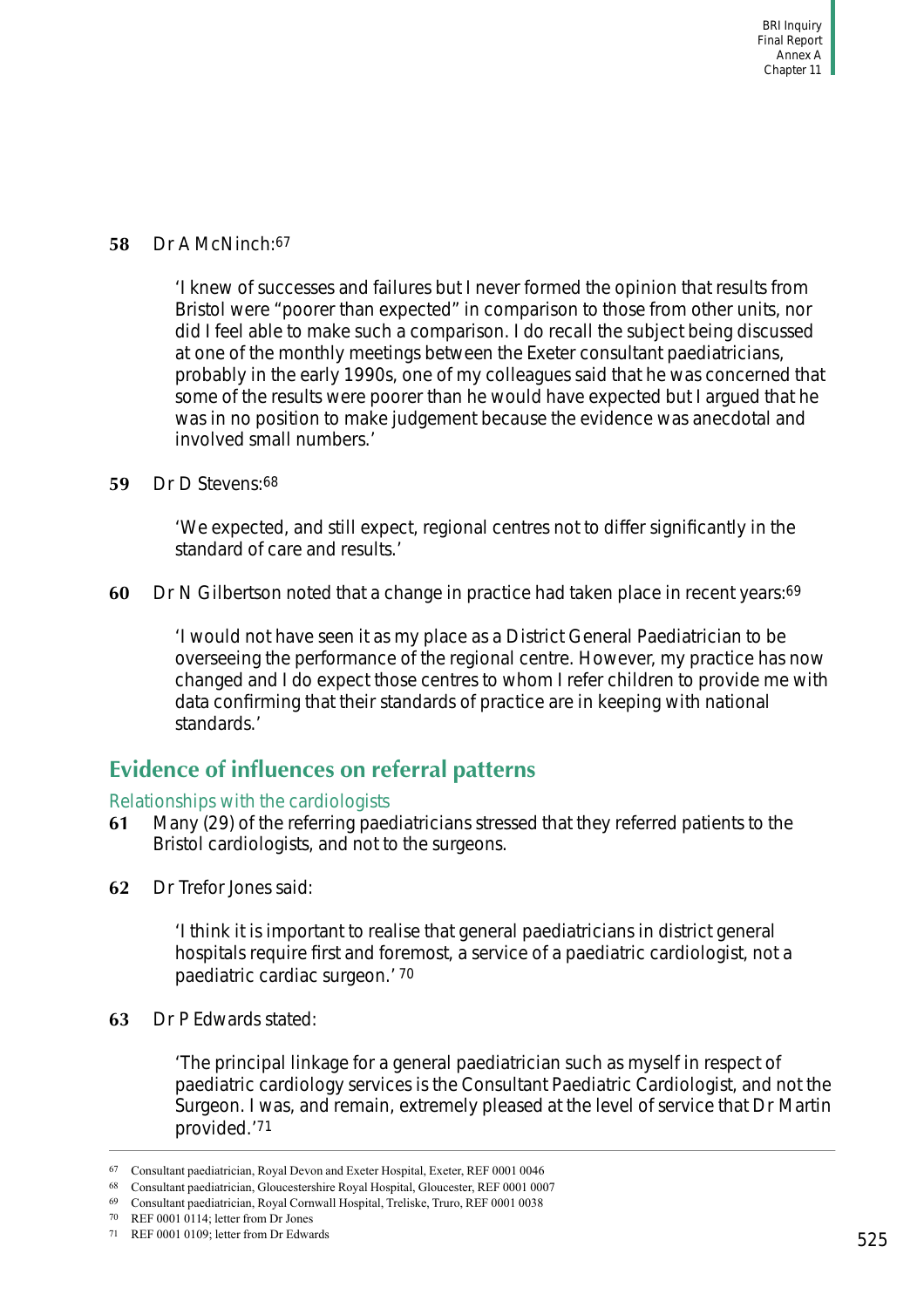- **64** Thus, the relationship between referring clinicians and the cardiologists at the BRHSC, and the regard in which the cardiologists were held, would appear to have been an important factor influencing referral patterns to Bristol. These links were forged, and strengthened, by the holding of outreach clinics.
- **65** Dr J Morgan's72 evidence was typical: the key referral factor for him was the working relationship that he had with the Bristol cardiologist who held a local outreach clinic.
- **66** The Inquiry received evidence that once the paediatrician had made a referral to a cardiologist, the paediatrician would expect any subsequent referral to a surgeon to be a matter for the cardiologist.
- **67** An example of this was the evidence of Dr S Ferguson:73

'… the referral for surgery was very much from the Cardiologist and not directly from myself as a general paediatrician. My role was to try and detect heart problems and then ask for a cardiology opinion from Dr Jordan who I might add was perceived here in Newport as a hard working, dedicated, senior clinician who was held in high regard by myself and my colleagues here.'

**68** Dr S Lenton's74 evidence was to the effect that, while any reference to a surgeon was a matter for the cardiologist, the referring paediatrician who referred a patient to a Bristol cardiologist would have been almost certain that in practice, if the patient needed surgery, he or she would be referred on, in turn, to a Bristol surgeon. Dr Lenton said:

'Once referred to Bristol for assessment it was automatic that the surgeons would operate in Bristol rather than transferring the child elsewhere.'

**69** Commenting on the view expressed by Dr Lenton, Dr Jordan said:

'It is over 99 per cent accurate. … I/we did refer patients to other centres. I think the commonest reason was when we had doubts about the diagnosis or the problem of diagnosis together with the actual management, and merely wanted a second opinion, if you like, there were some operations at different times, not very many by the time I retired, that were only done in a few centres. For example, replacing the aortic valve by taking the patient's pulmonary valve and using that, and then putting a homograft in the aortic area. I believe that is now done in Bristol, but it was not, I think, done during my time. So that would be an example of a procedure that was known to be done elsewhere and not available in Bristol. I mean, I can continue. I did actually, I think, make a list of these and I think it ran to about ten possibilities. There were other things. There were social reasons, and I suppose the other important group, really, were the parents who were unhappy with the advice

<sup>72</sup> Consultant paediatrician, East Glamorgan General Hospital, Mid Glamorgan, REF 0001 0136 – 0138

<sup>73</sup> Consultant paediatrician, Royal Gwent Hospital, Newport, REF 0001 0126 – 0127

<sup>74</sup> Consultant community paediatrician, Bath West Community NHS Trust, Bath, REF 0001 0017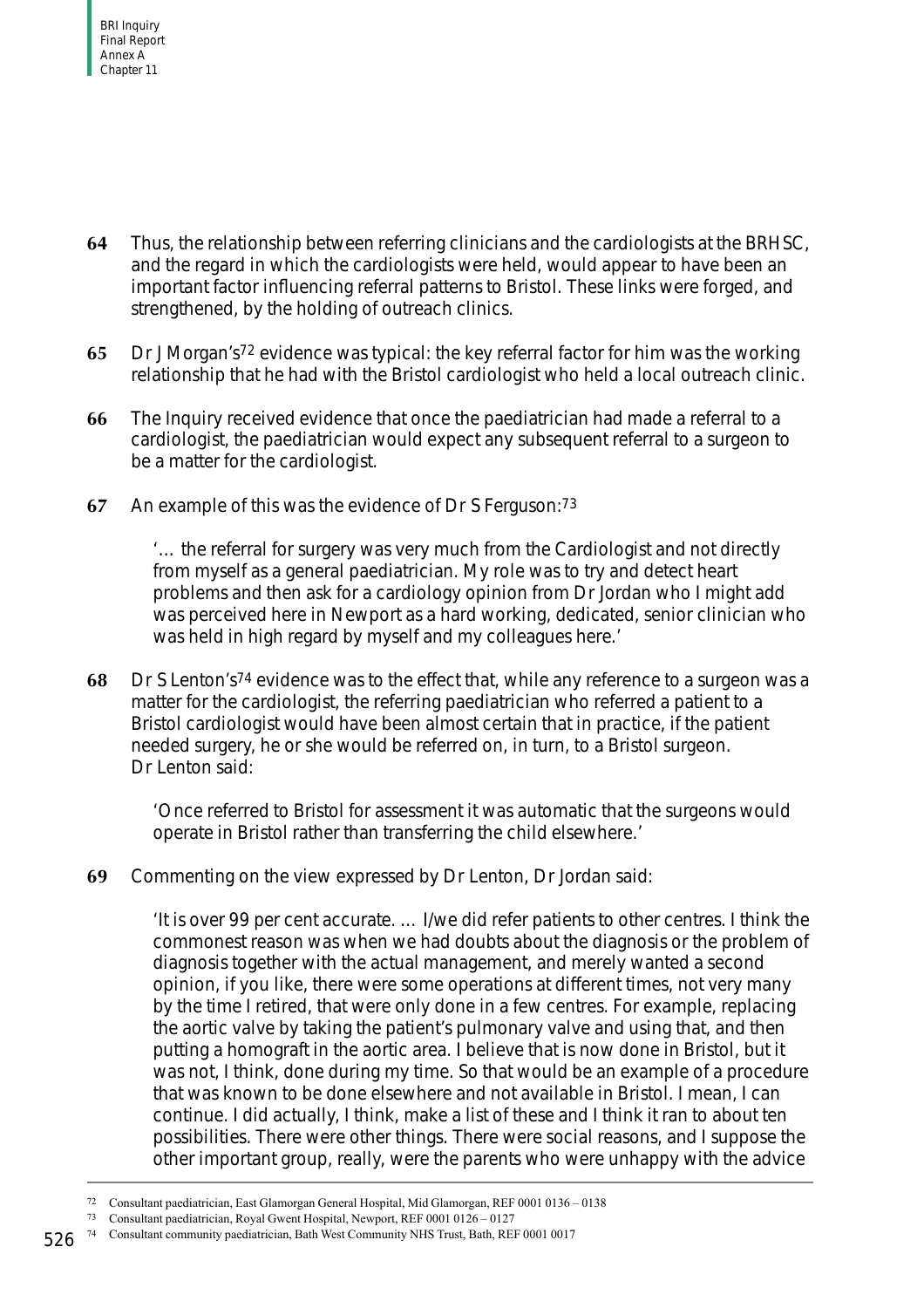that they were given, and said, you know, "Can we go and see someone else and see what they have to say about it?"'75

#### <span id="page-32-0"></span>**Contracts**

**70** The use of contracts or service agreements, introduced by the 1991 reforms of the NHS, was not in place in the early years of the Inquiry's Terms of Reference. The Inquiry received evidence that the introduction of contracts did have an influence on referral patterns, by making it more difficult for a clinician to refer a patient to a centre other than that with which the contract was held. The evidence included the following comments from referring clinicians.

#### **71** Dr M Quinn:76

'The Royal Devon and Exeter Healthcare NHS Trust held a contract for paediatric cardiac surgical services with Bristol. This together with the fact that Bristol was the regional centre for cardiac surgical services influenced me to continue to make referrals along this path.'

**72** Dr R Orme:77

'Contracts did, however, make it significantly more difficult to refer patients to other centres, even if one were so minded. This could only be done through the means of an Extra Contractual Referral for which the Health Authority would have to pay. In practice one would have had to have been able to show that the treatment necessary could not have been provided by the Centre holding the contract.'

#### <span id="page-32-1"></span>Geographical convenience

**73** Dr C Vulliamy:78

'Strong links had been established with the Paediatric Cardiologists between North Gwent and Bristol. That was geographically convenient and supported by a wellestablished retrieval service.'

#### <span id="page-32-2"></span>Supra regional status

- **74** Some referring clinicians mentioned, and appeared to place reliance on, the fact that Bristol was a designated SRC or NICS.
- **75** Dr Stevens79 referred to Bristol being:
	- '… approved by the NHS as a regional [sic] centre for paediatric cardiac surgery'.

<sup>75</sup> T79 p. 129–30 Dr Jordan. The issue of referrals elsewhere by Bristol clinicians is dealt with in more detail below

<sup>76</sup> Consultant paediatrician, Royal Devon and Exeter Hospital, Exeter, REF 0001 0058

<sup>77</sup> Consultant paediatrician, Royal Devon and Exeter Healthcare NHS Trust, REF 0001 0056 – 0057

<sup>78</sup> Consultant paediatrician, Breconshire War Memorial Hospital, Powys, REF 0001 0095

<sup>79</sup> Consultant paediatrician, Gloucestershire Royal Hospital, Gloucester, REF 0001 0005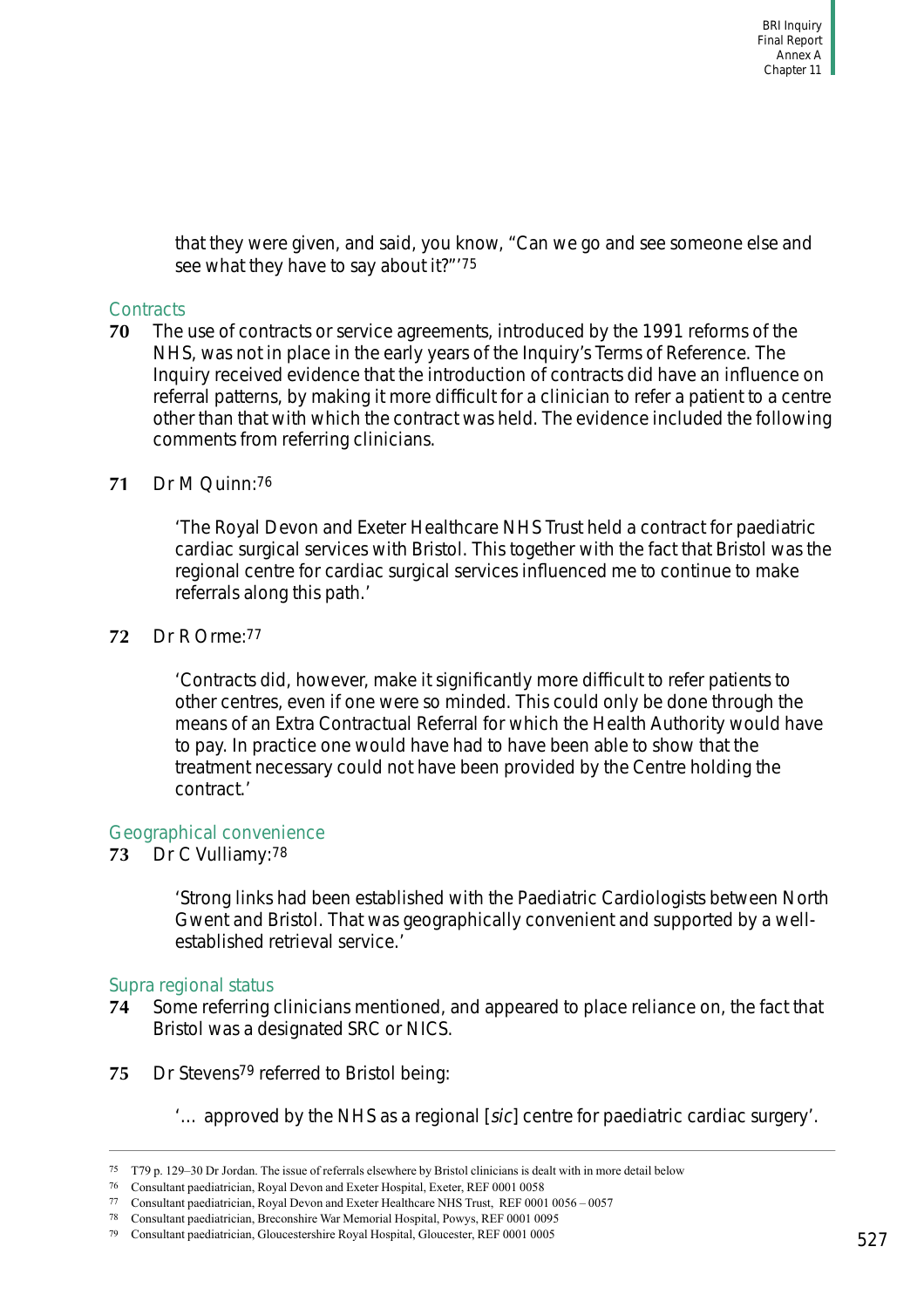Dr Stevens also made the point that 'no reservations' were expressed either by the SWRHA or the NHS Executive about the standard of paediatric cardiac surgery at Bristol.

#### <span id="page-33-0"></span>Established pattern

- **76** A theme which recurred in the referring clinicians' correspondence was that they tended, upon taking up a consultant's post, to find that a link between their centre and a cardiologist at a particular unit was already established, such that thereafter they themselves followed the pattern of referral already in place.
- 77 Dr D Challacombe<sup>80</sup> was typical:

'By tradition, children needing cardiac surgery or investigation from West Somerset were referred to cardiologists from Bristol, while those from East Somerset went to Southampton. I continued this tradition in West Somerset as I had no reason to be dissatisfied by the service given to my patients.'

**78** Dr S Maguire:81

'When I came into post in 1991 there was a well established outreach cardiac clinic from Bristol. My clinical colleagues were very satisfied with the service we received and I was also happy therefore we maintained the referrals.'

**79** Sometimes clinicians on taking up a new post continued a referral pattern to a particular centre that they themselves had previously developed links with. For example, Dr L Smith82 told the Inquiry that he saw few children with cardiac problems, but those whom he did see he 'almost exclusively referred to the Brompton Hospital where I had an extensive historical association and knew the service to be of high quality'.

#### <span id="page-33-1"></span>Down's syndrome

- **80** The Inquiry received evidence from both parents and clinicians that the Bristol centre was regarded as more prepared than at least some other centres to operate on children with Down's syndrome.
- **81** Dr A Salisbury83 told the Inquiry that he felt that the Bristol team were 'very sympathetic' to the assessment and surgical treatment of children with Down's syndrome. As a result he referred practically all such cases to Bristol, whereas in general his referrals were split between Bristol and Oxford.

<sup>80</sup> Consultant paediatrician, Taunton and Somerset Hospital, Taunton, REF 0001 0030

<sup>81</sup> Consultant paediatrician, Royal Gwent Hospital, Newport, REF 0001 0130

<sup>82</sup> Consultant cardiologist, Royal Devon and Exeter Hospital, Exeter, REF 0001 0061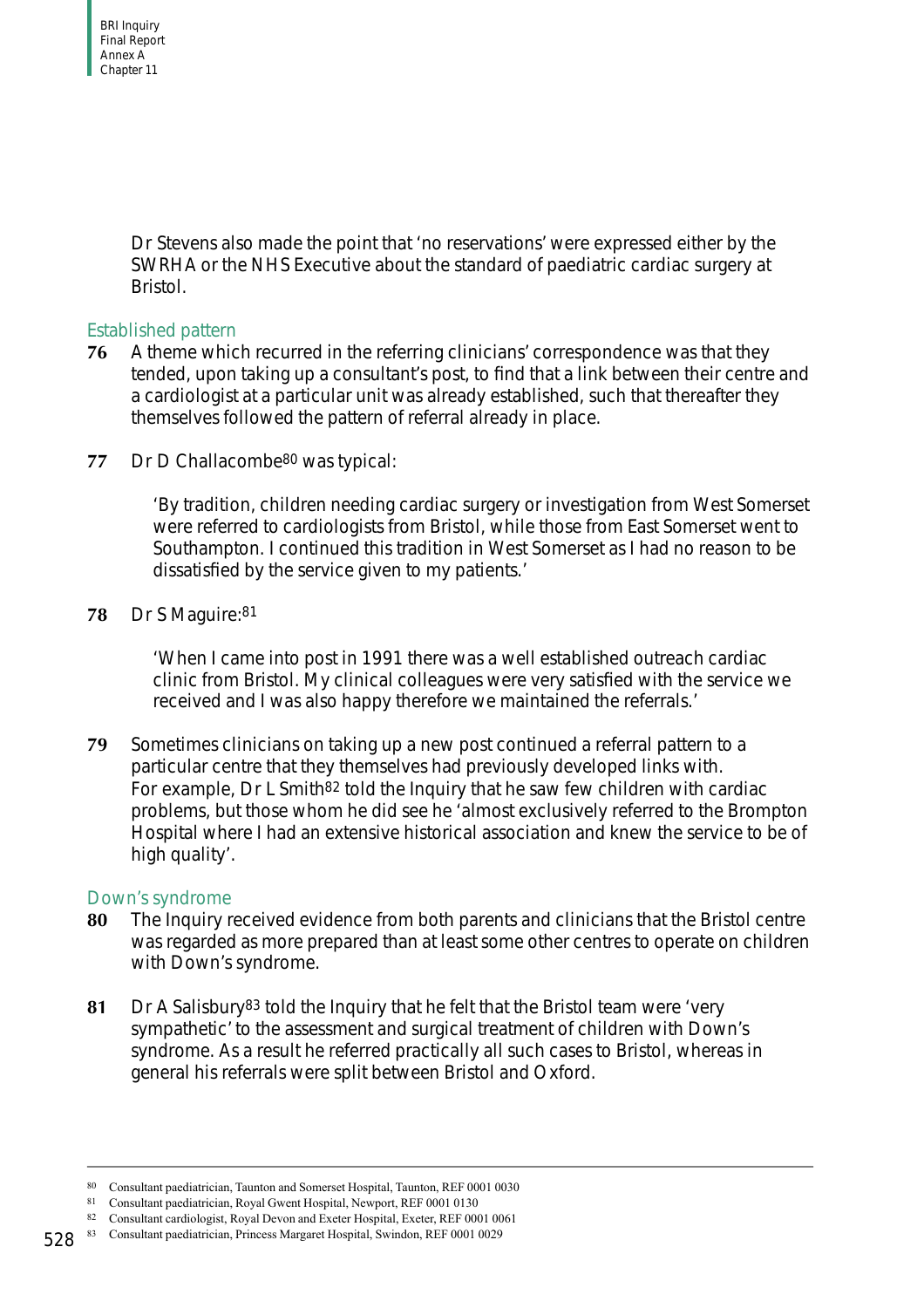#### **82** Sheila Forsythe, whose son Andrew has Down's syndrome, said:

'We actually felt that we were extremely lucky, in that we lived virtually on the hospital doorstep of a regional cardiac centre and we had absolutely no doubts and trusted Dr Joffe and trusted Mr Wisheart implicitly. We did not even think to question where we were being referred to. … I had had contact with a lady who subsequently did actually set up the Down's Heart Group who knew a very global picture of Down's syndrome. She was asking the question, should she or should she not have surgery for her child. She had asked the question in the Down's Syndrome Association national newsletter and had a very wide variety of input from parents. Some was very, very positive and some was very, very negative. Also, at the time, she obviously had contact with families who were not having surgery because they had not been referred by the cardiologists so presumably their children were within the optimum surgical — there was an ability to offer surgery for them, but it was because of the discrimination of the cardiologists in those — there were two centres that we knew of, that children with Down's syndrome were not being referred. So with that, for a quick afternoon, to sort of go out and find out all this, we then had no qualms about having surgery for Andrew.

'Q. So the picture that you were given was that in some parts of the country Andrew would not have had the offer of surgery?

'A. That is right.

'Q. That was the information that you had, that he was being given in Bristol?

'A. That is right.

'Q. The reason he might not have been offered elsewhere appeared from the enquiries you were making to be because he was a Down's syndrome child?

'A. That is right.

'Q. Was there any sense of hesitation at all in Bristol in offering an operation?

'A. Absolutely not.

'Q. Was there any sense, to you, that the Bristol unit treated Down's syndrome children in any different way than they might treat other children?

'A. Absolutely not.'84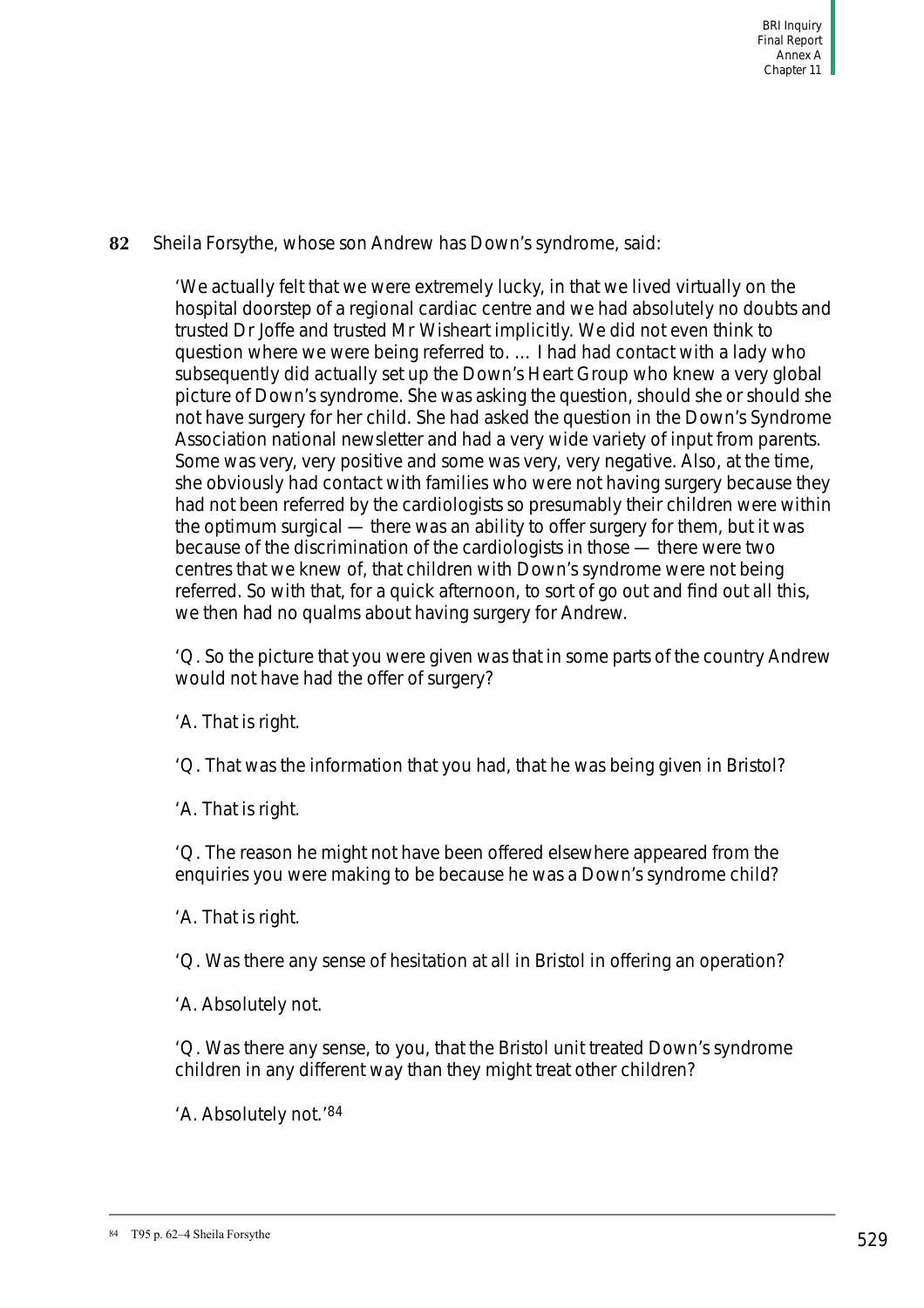#### <span id="page-35-0"></span>The split service/site

**83** A number of referring clinicians (six) were aware of some shortcomings at Bristol, related to the split service/site at Bristol. Dr T Perham85 said:

'… my impression … is of a somewhat disjointed service which particularly seemed to be the result of problems related to a split site delivery.'

**84** Professor J Osborne:86

'I knew they were operating under difficult circumstances on a split site.'

**85** Dr Vulliamy:87

'I had held the Paediatric Cardiac Surgical Services in Bristol in high regard though I was aware there had been limitations on the type of procedure that would be undertaken. The separation between the BCH and BRI seemed to present some practical difficulties.'

#### <span id="page-35-1"></span>Waiting lists

- **86** Other referring paediatricians (14) pointed out that referrals would be made to other centres if there was no bed available at Bristol. 88
- **87** One, Dr T French,89 was critical of the waiting list at Bristol:

'My only reservation about the paediatric cardiac surgery for children in Bristol was the timeliness of operations for elective, non-emergency treatment. Parents, children and others were disappointed when planned arrangements had to be deferred because of lack of surgical time.'

- **88** However, Dr A Griffiths told the Inquiry that patients referred to Bristol 'had their surgery within a very acceptable timescale'.90
- **89** Dr P Rowlandson91 pointed out that delays were not peculiar to Bristol. He explained that, from Swindon, patients were referred to either Bristol or Oxford:

'… when Oxford had appointed a paediatric cardiac surgeon the choice was still Bristol for many patients because of lack of beds in Oxford. Bristol too often had a problem finding a bed. The whole service seemed chronically under resourced.'

90 REF 0001 0128

<sup>85</sup> Consultant paediatrician, Derriford Hospital, Plymouth, REF 0001 0147

<sup>86</sup> Consultant paediatrician, Royal United Hospital, Bath, REF 0001 0021

<sup>87</sup> Consultant paediatrician, Breconshire War Memorial Hospital, Powys, REF 0001 0095

<sup>88</sup> See [Chapter 12](#page-76-0) for discussion of the waiting list

<sup>89</sup> Consultant paediatrician, Yeovil District Hospital, and Taunton and Somerset Hospital, REF 0001 0032

<sup>530</sup> 91 Consultant paediatrician, Princess Margaret Hospital, Swindon, REF 0001 0036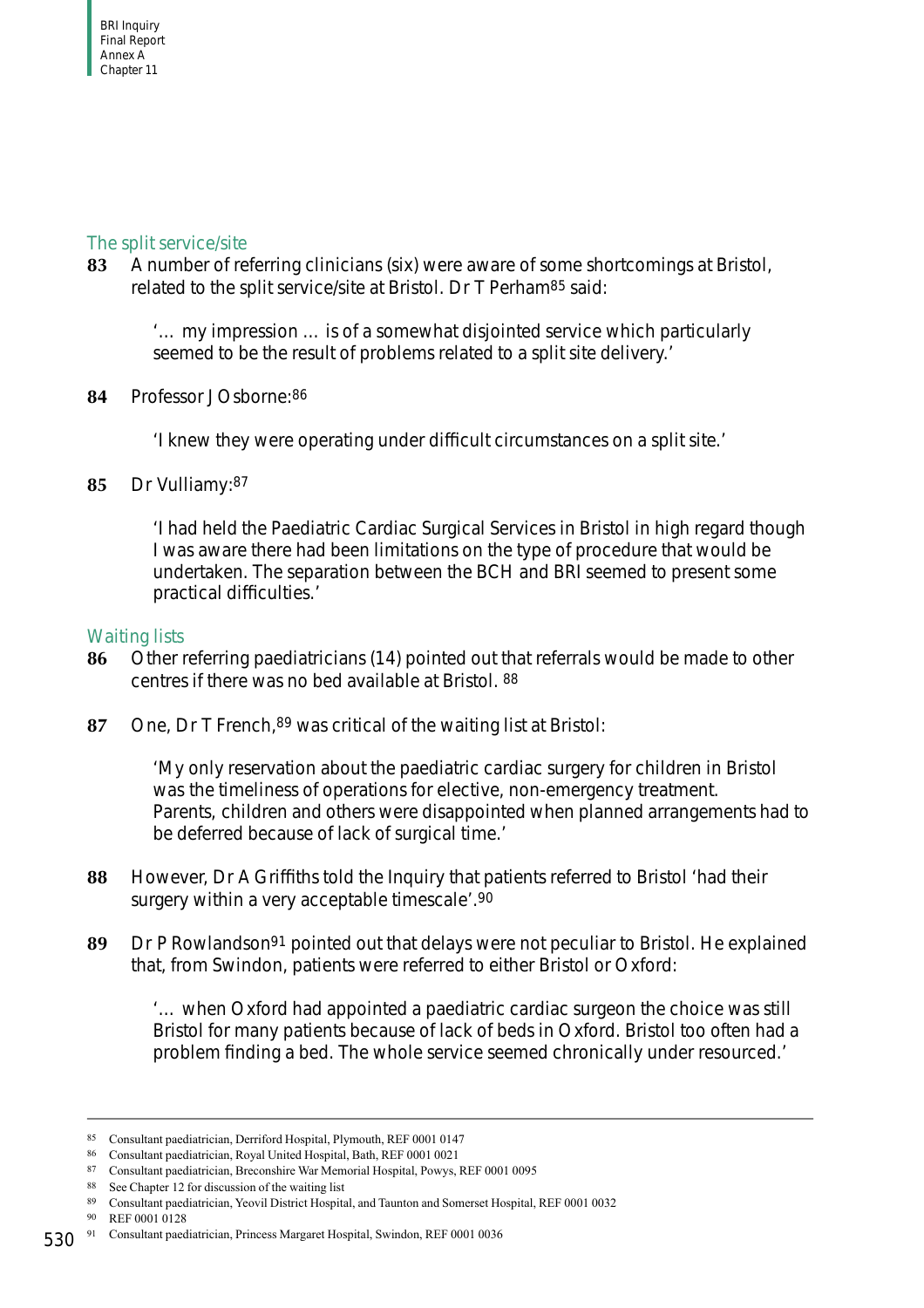**90** Dr Quinn92 told the Inquiry:

'Children were occasionally referred to centres … to Birmingham and Southampton but only because Bristol was unable to look after them.'

#### Awareness of standards at Bristol

- **91** Few of the referring paediatricians told the Inquiry that they knew or had heard anything adverse about standards of care at Bristol.
- **92** Most referring paediatricians told the Inquiry that their impression was that services at the BRI were satisfactory and that they had no concerns regarding the treatment offered there, except for the comments on the split site, referred to earlier. As noted above, many referring paediatricians formed their impressions without the benefit of hard data about Bristol's relative or absolute performance.
- **93** Dr J Tyrrell:93

'I have always felt that we have had an excellent service from the paediatric cardiologists, particularly Dr Joffe … He is an exceptionally kind man who is very skilful and explains problems in details to the patients.'

**94** Dr Trefor Jones:94

'My experience of the Unit at Bristol has always been satisfactory and the children whom I have had under my care, from the years 1984–1995, who underwent paediatric cardiac surgery there have done well.'

**95** Dr P Rudd:95

'It was my impression that the paediatric cardiac surgical service between 1986 and 1995 was of high quality.'

#### Concerns about standards at Bristol

- **96** The evidence of seven referring clinicians suggests some were aware of concerns about Bristol, albeit not supported by hard data.
- **97** Dr R Verrier Jones96 dated his awareness of such concerns to 'the end of the 80s'. He said that by then '… there were some adverse comments being expressed about Bristol but it was only hearsay'.

<sup>92</sup> Consultant paediatrician at the Royal Devon and Exeter NHS Trust, Exeter, REF 0001 0059

<sup>93</sup> Consultant paediatrician, Royal United Hospital, Bath, REF 0001 0025

<sup>94</sup> Consultant paediatrician, Princess of Wales Hospital, Bridgend, REF 0001 0114

<sup>95</sup> Consultant paediatrician, Royal United Hospital, Bath, REF 0001 0023

<sup>96</sup> Consultant paediatrician, formerly at Llandough Hospital, Penarth, South Glamorgan, REF 0001 0105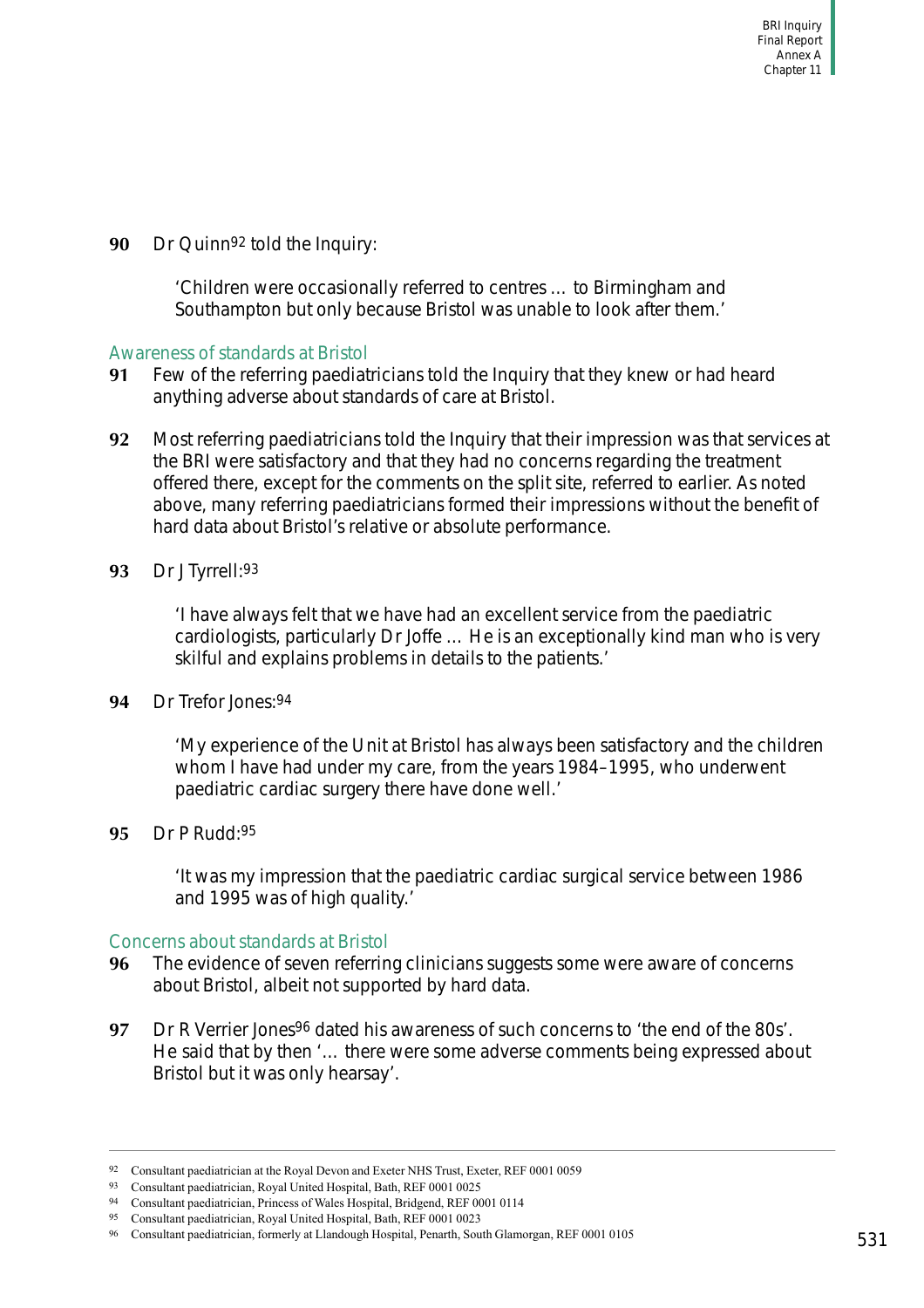### **98** Dr J Tripp:97

'I did raise with my own colleagues and with the Trust Executive the possibility that we should consider transferring the contract from the BRI to Southampton. This was based partly on concerns about surgical results, even though these were based on hearsay rather than on data and partly on the costs which appear to be more favourable at Southampton.'

## **99** Dr W Forbes:98

'I knew that Mr Dhasmana had unsuccessfully attempted several switch operations for transposition but not on any of my patients.'

- **100** Dr G Taylor<sup>99</sup> was one of the few paediatricians to tell the Inquiry that he was aware of rumours in the early 1990s that, as he put it, 'all was not well at Bristol'. He told the Inquiry that he could not recollect the precise source of the rumour, but that it was significant enough for him to discuss with Dr Jordan. Dr Taylor said that he 'received reassurance [i.e. from Dr Jordan] that the situation was under review and that there was no cause for concern'.
- **101** Dr Jordan was asked about Dr Taylor's evidence. Dr Jordan said:

'We used to have sort of what one might call general discussions and I cannot recall Dr Taylor standing out from other paediatricians that I did clinics with as particularly pursuing any sort of discussion of this sort. … All I can say is that we did discuss very generally not only our plans but also our results and to some extent the discussion included a "warts and all" approach to it so it may well be I had actually, you know, talked about things that were of concern to us as well … for example that we still had not, right up to the time that I retired, got the cardiac surgery moved up the road. That is of particular importance to paediatricians because paediatricians are really very keen on the idea that children should be looked after in a paediatric environment.'100

**102** Asked whether such a 'warts and all' discussion with paediatricians would have included discussion of particular procedures being carried out at Bristol, Dr Jordan said:

'I think it would only be if I was specifically asked. Bear in mind that if we are dealing with transposition with intact intraventricular septum … paediatricians … would see one case in every five years or something like that. I do not think it is reasonable to suppose that Dr Taylor specifically had a problem over his patients or indeed from any information that he would have got from what I might call reliable

<sup>97</sup> Consultant paediatrician, Royal Devon and Exeter Hospital, Exeter, REF 0001 0063

<sup>98</sup> Consultant paediatrician, Swansea, REF 0001 0089

<sup>99</sup> Consultant paediatrician, Royal Cornwall Hospital, Treliske, Truro, REF 0001 0042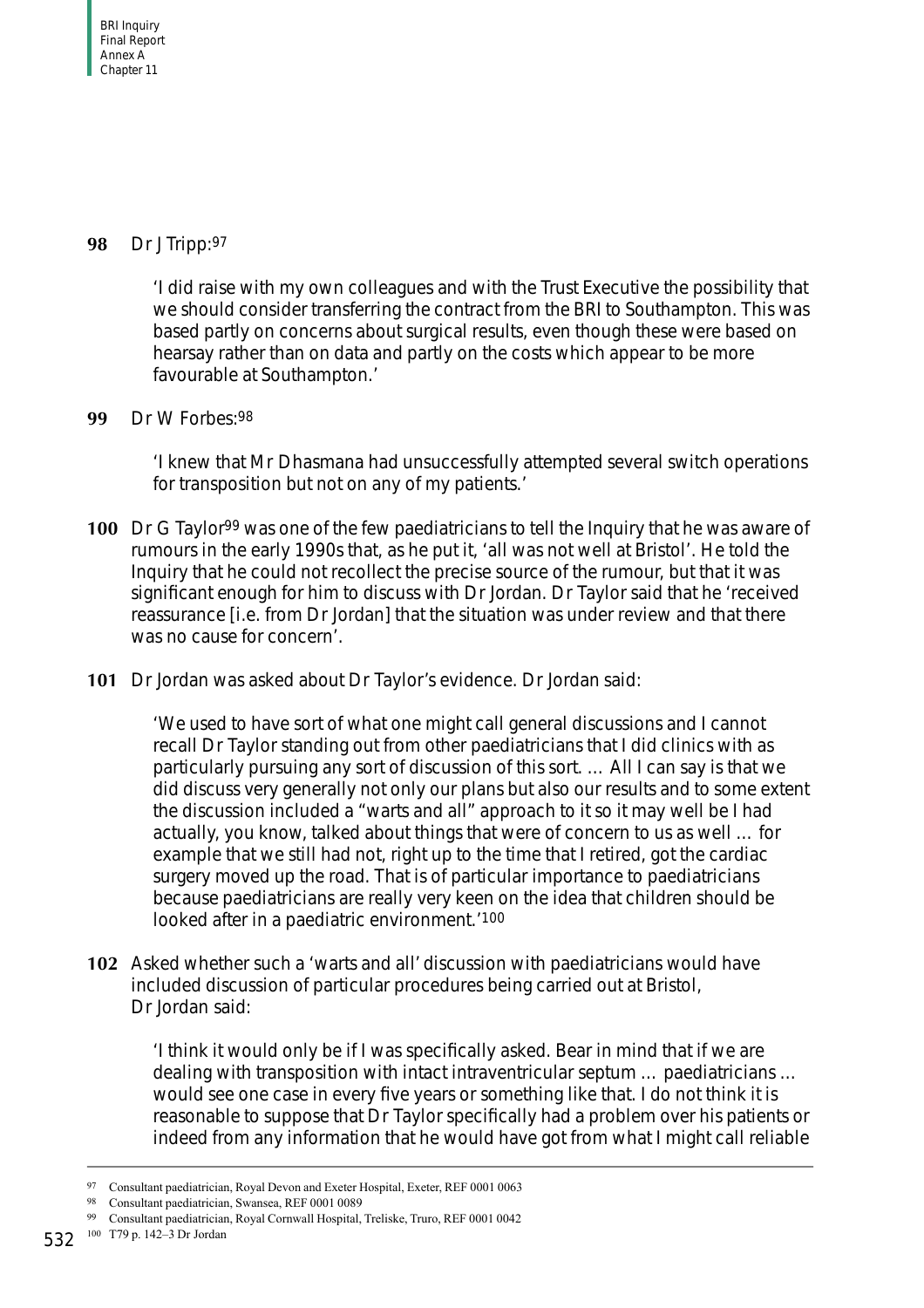sources. … I think it would be very difficult for a paediatrician to form a view on his own about, for example, what our success rate was in neonatal Arterial Switch operation.'101

- **103** In the light of the evidence of Dr Phillip Hammond102 in particular, the evidence from Bath paediatricians is of interest.
- **104** Dr Hammond suggested that unnamed doctors in Bath were aware of the 'problems' at Bristol before they reached public attention. He told the Inquiry:

'From sources within the Trust I was told … that the problem was now so grave (in 1992) that I should attempt to alter the referral pattern of the GPs I knew for children with complex heart conditions such that Bristol would be bypassed. This apparently already happened with areas/referring doctors "in the know".'103

**105** He also told the Inquiry that, following evidence given to the Inquiry by Miss Catherine Hawkins, 'Private Eye' had been contacted by consultants at Bath Royal United Hospital:

'I have since been sent information to "Private Eye" anonymously that some of the doctors in Bath did try to raise concerns with Region about the Bristol service, possibly before 1992 …'104

**106** The Inquiry heard from six paediatricians in Bath.105 Dr Lenton, who was in Bath throughout the period, told the Inquiry:

'I was only aware that there might be a problem with the cardiac services offered in Bristol due to indirect feedback via SHOs [senior house officers] and specialist registrars who had previously worked in UBHT.'

However, Dr Lenton did not suggest that he had any direct evidence of poor standards at Bristol and told the Inquiry that he 'had assumed that the … service … was about average'. The only other 'concerns' expressed were by Professor Osborne, who was in Bath throughout the period, and Dr Tyrrell who was in Bath from 1992. Both told the Inquiry that they were aware that Bristol had a split site.

**107** All six Bath paediatricians confirmed that they referred children to Bristol during the period. Dr Hutchinson, who had been working in Bath from 1991, told the Inquiry that he had 'no inkling of any problems … At no time did I have any reason to be other than fully confident in the surgery services'.106 Dr Cain, who had been a consultant

<sup>101</sup> T79 p. 144–5 Dr Jordan

<sup>102</sup> GP assistant, Keynsham, and columnist 'MD' for *'Private Eye'*

<sup>103</sup> WIT 0283 0004 Dr Hammond

<sup>104</sup> T64 p. 21 Dr Hammond

<sup>105</sup> Dr T Hutchinson (REF 0001 0016), Dr S Lenton (REF 0001 0017 – 0018), Dr ARR Cain (REF 0001 0019), Professor JP Osborne (REF 0001 0020 – 0022), Dr PT Rudd (REF 0001 0023 – 0024) and Dr J Tyrrell (REF 0001 0025 – 0026)

<sup>106</sup> Consultant community paediatrician, Bath West Community NHS Trust, REF 0001 0016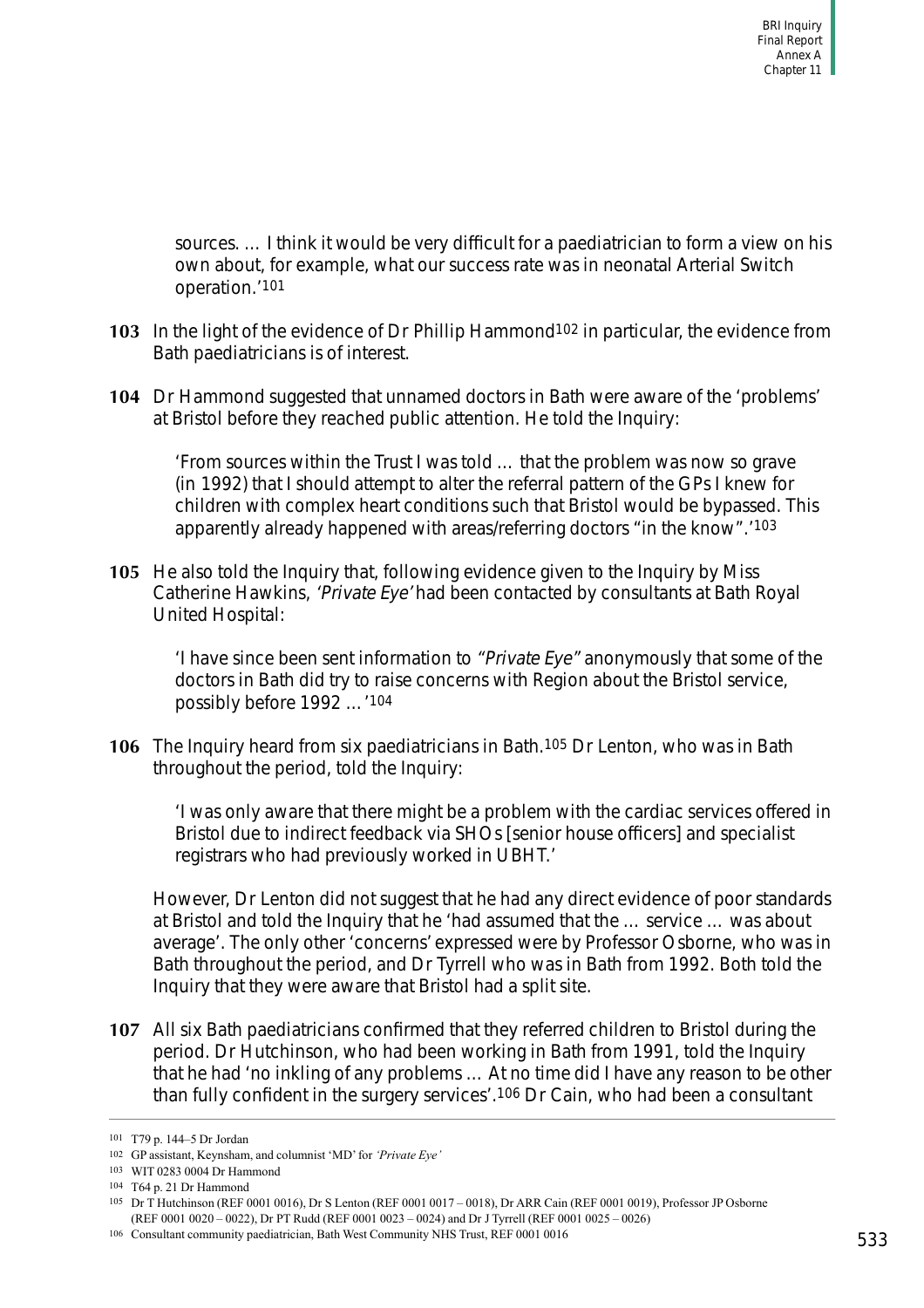paediatrician at Bath from 1973, said that he 'had nothing but praise for the service' and had 'no reason to refer children other than to Bristol'.107 Dr Rudd, who was in Bath from 1986, said his impression was that the service at Bristol 'was of high quality … because we had no concerns about the quality of care being provided in Bristol, this centre seemed to be the obvious choice'.108

- **108** The Bath clinicians also stressed the importance of their relationships with the Bristol cardiologists.
- **109** Professor Osborne stated:

'I think it is important for background information, to know that I held and hold Dr Joffe in the highest possible esteem as a clinician and as a paediatrician. He is one of the kindest and most compassionate people I know.'109

**110** Dr Rudd:

'I had close contact with … Dr Joffe. I was impressed with the very high quality of care that he was able to offer.'110

**111** Dr Tyrrell:

'I have always felt that we have had an excellent service from the paediatric cardiologists, particularly Dr Joffe. … He is an exceptionally kind man who is very skilfull and explains problems in detail to the patients.'111

## Information provided to parents/choice of treatment centres

**112** Mr Wisheart said:

'With regard to the general public there really was no significant channel of communication. Individual patients and their families gained detailed and precise information in the pre-operative discussions with their surgeons and cardiologists. The patient information unit of the Trust made an important contribution to the provision of information to patients, but I do not believe that it made information available about the standards of treatment attained at the BRI. Talks were given to bodies such as the Bristol and South West Children's Heart Circle and occasionally talks were given at the health centres.'112

<sup>107</sup> Consultant paediatrician, Royal United Hospital, Bath, REF 0001 0019

<sup>108</sup> Consultant paediatrician, Royal United Hospital, Bath, REF 0001 0023 – 0024

<sup>109</sup> REF 0001 0020; letter from Professor Osborne

<sup>110</sup> REF 0001 0024; letter from Dr Rudd

<sup>111</sup> REF 0001 0025; letter from Dr Tyrrell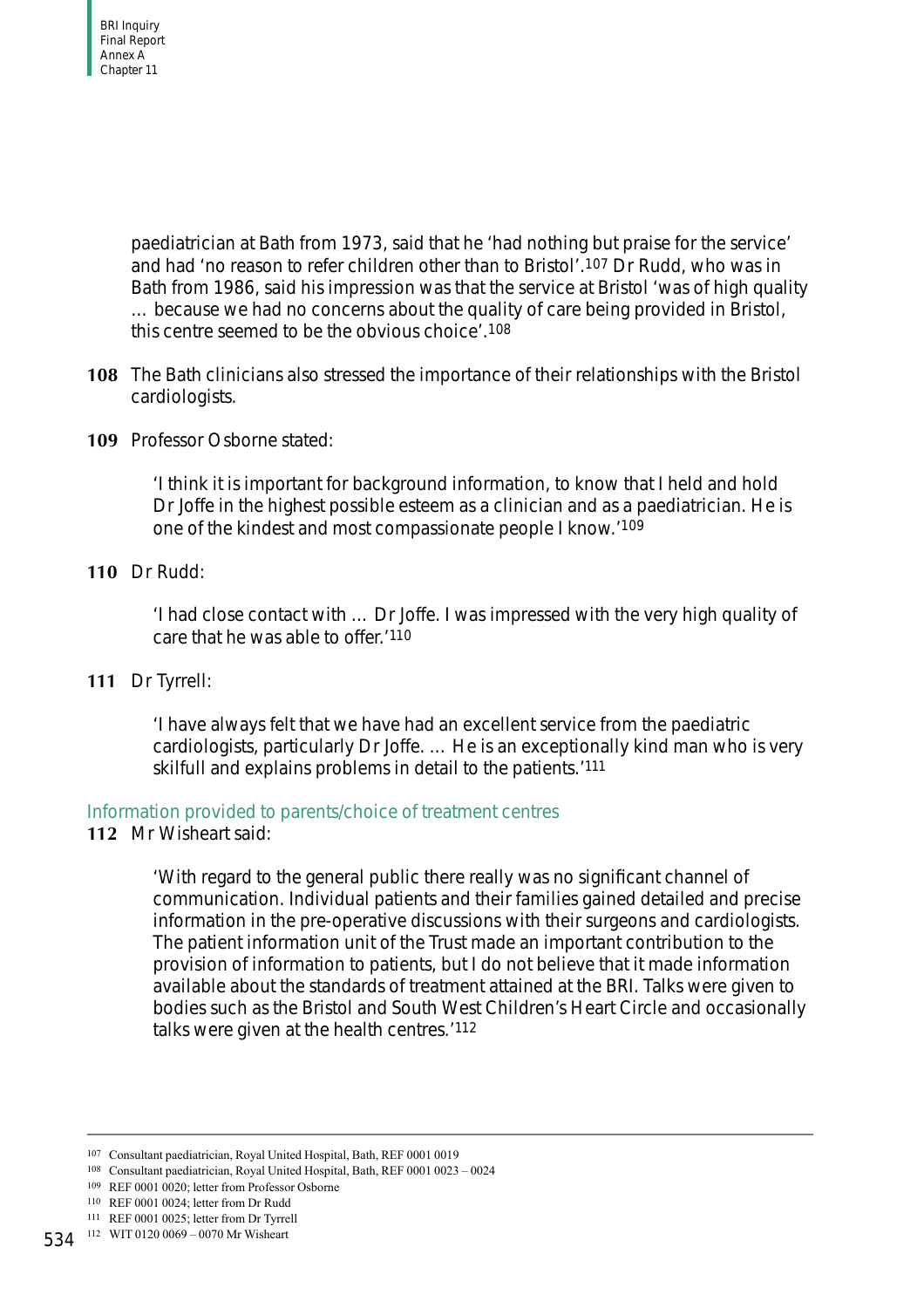**113** Dr N Agarwal<sup>113</sup> told the Inquiry that:

'Parents were always offered the choice, consequently some children were sent to other centres but most accepted the advice and were sent to Bristol.'

**114** Eileen Martyr, whose son, Aaron, was referred to Bristol from Treliske Hospital, explained that shortly after his birth she was told that her 'son would be transferred to a hospital in Bristol … There was no suggestion of Aaron going anywhere other than Bristol'. She told the Inquiry of conversations with clinicians in Treliske:

'At some stage after our meeting with Mr Wisheart, Dr Taylor made a passing comment that, if Aaron was being treated at Great Ormond Street Hospital, the operation would have been done almost straight away. That stuck in both our minds. We later asked Dr Eades whether she thought it would be a good idea if we paid for the operation privately, and then it would be done straight away. She told us that Mr Wisheart was "the best surgeon in Britain" and that to have the operation done privately would be a waste of money.'114

**115** One mother, whose child was transferred to Bristol from Gloucestershire Royal Hospital, said:

'The possibility of [my child] being dealt with anywhere other than Bristol and by Bristol surgeons was not, at any time, discussed; neither was I concerned about that because I had confidence in Dr Martin and subsequently Dr Dhasmana who would do the operation on [my child] . I believe [my child] was too ill to be moved anyway.'

**116** Penelope Plackett, mother of Sophie, said:

'I saw Dr Orme in outpatients at the Royal Devon and Exeter Hospital … He told me of a child from the Exeter area who had undergone the same operation and was now living a normal life. He said the results at Bristol were excellent. Although there were "risks" as with any operation, Sophie would have a normal life if she survived. He told me this several times. He did not quantify the risks or specify what they were.'116

**117** The Inquiry also received evidence from parents who were offered the choice of more than one centre. For example, Justine Eastwood, mother of Oliver, was told at Cheltenham General Hospital that she had a choice:

<sup>113</sup> Consultant paediatrician, Singleton Hospital, Swansea, REF 0001 0086

<sup>114</sup> WIT 0174 0006 Eileen Martyr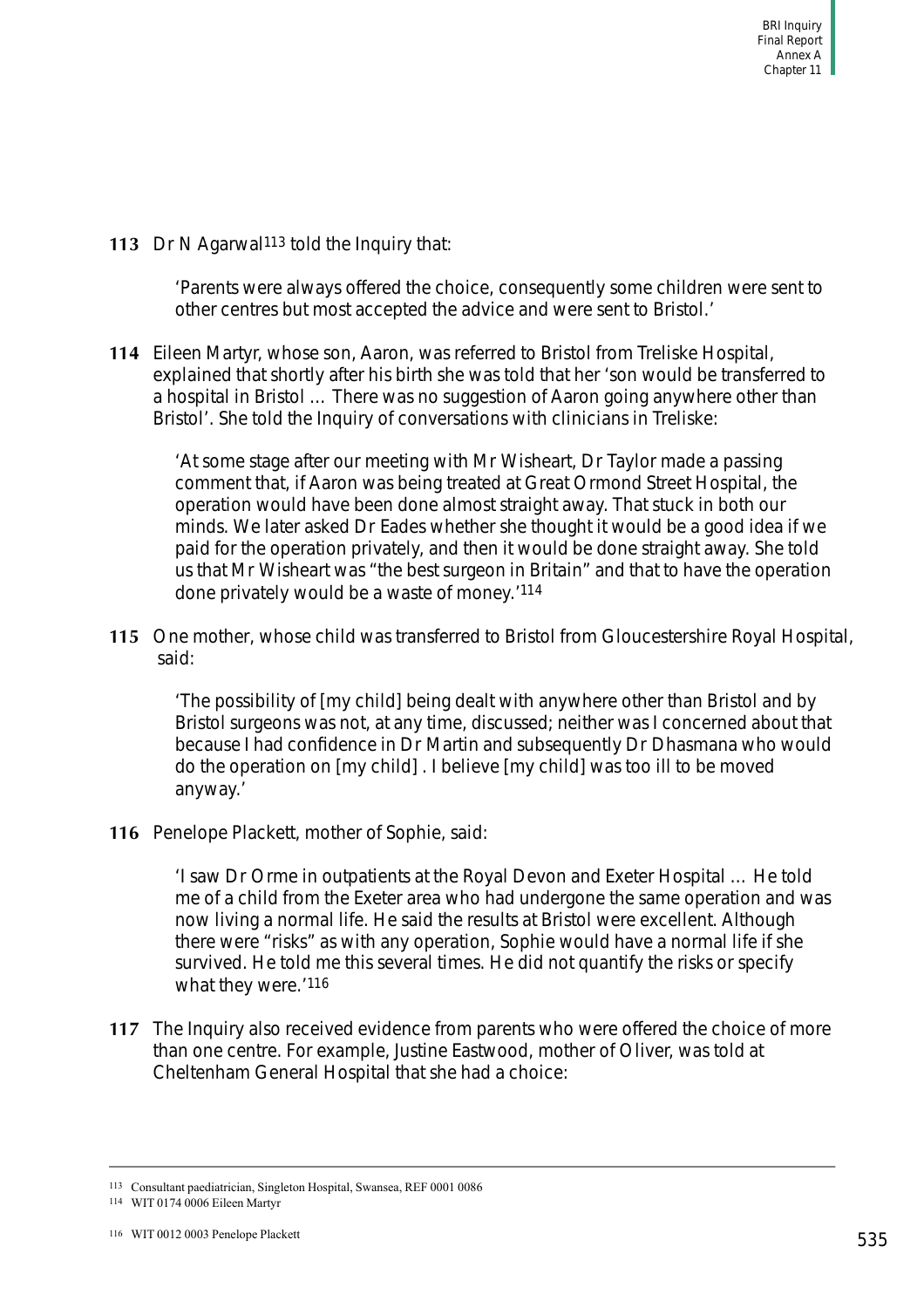'The doctor explained to me that Oliver would have to be transferred to a specialist centre. He explained that the hospitals that specialised in heart problems were in Bristol, Birmingham and Oxford. We were told that Oliver could be transferred to any one of these centres and we opted for Bristol because we felt it would be easier for my parents to come and visit Oliver as they could fly into Bristol airport.'117

Her evidence included this exchange:

'A. When we were in Cheltenham, because we were in a central position, we had a choice between Birmingham, Oxford or Bristol. We chose Bristol for personal reasons, because the family were travelling over from the Channel Islands, but we were given the choice.

'Q. Was anything said to you about why you might prefer one place to other?

'A. No, never.

'Q. So a choice, but no guidance?

'A. No, not at all. I think more choice for travelling. I think that was the reason. We were travelling from Cheltenham, but it certainly was not because one place was better than another. That was definitely never mentioned to us.'118

She was asked:

'Q. Do you think you would have reacted well in the 1990s to have been told, "Well, it is Bristol we are sending you to"? Would you have asked, "Well, why there, why not —"

'A. There would have been no reason to. As far as we were concerned if we were being sent to a specialised centre, there was no reason to doubt where we were going, or why we were going. All we wanted to do was to get our child to a place where they were going to try to help us. We did not ask those sort of questions.<sup>'119</sup>

**118** A parent told the Inquiry that she was offered a choice of centres in theory, but not in practice. She said:

'At Gloucester Royal I was told that no treatment could be carried out there and given the choice of going to the Bristol Royal Infirmary or the John Radcliffe Hospital. John Radcliffe, however, had no beds.'120

<sup>117</sup> WIT 0022 0003 Justine Eastwood

<sup>118</sup> T95 p. 58 Justine Eastwood

<sup>119</sup> T95 p. 61–2 Justine Eastwood

<sup>120</sup> WIT 0520 0001. This parent was one of a number of parents who gave a witness statement to the Inquiry and gave only partial consent to

publication of the statement, as they did not wish to be publicly identified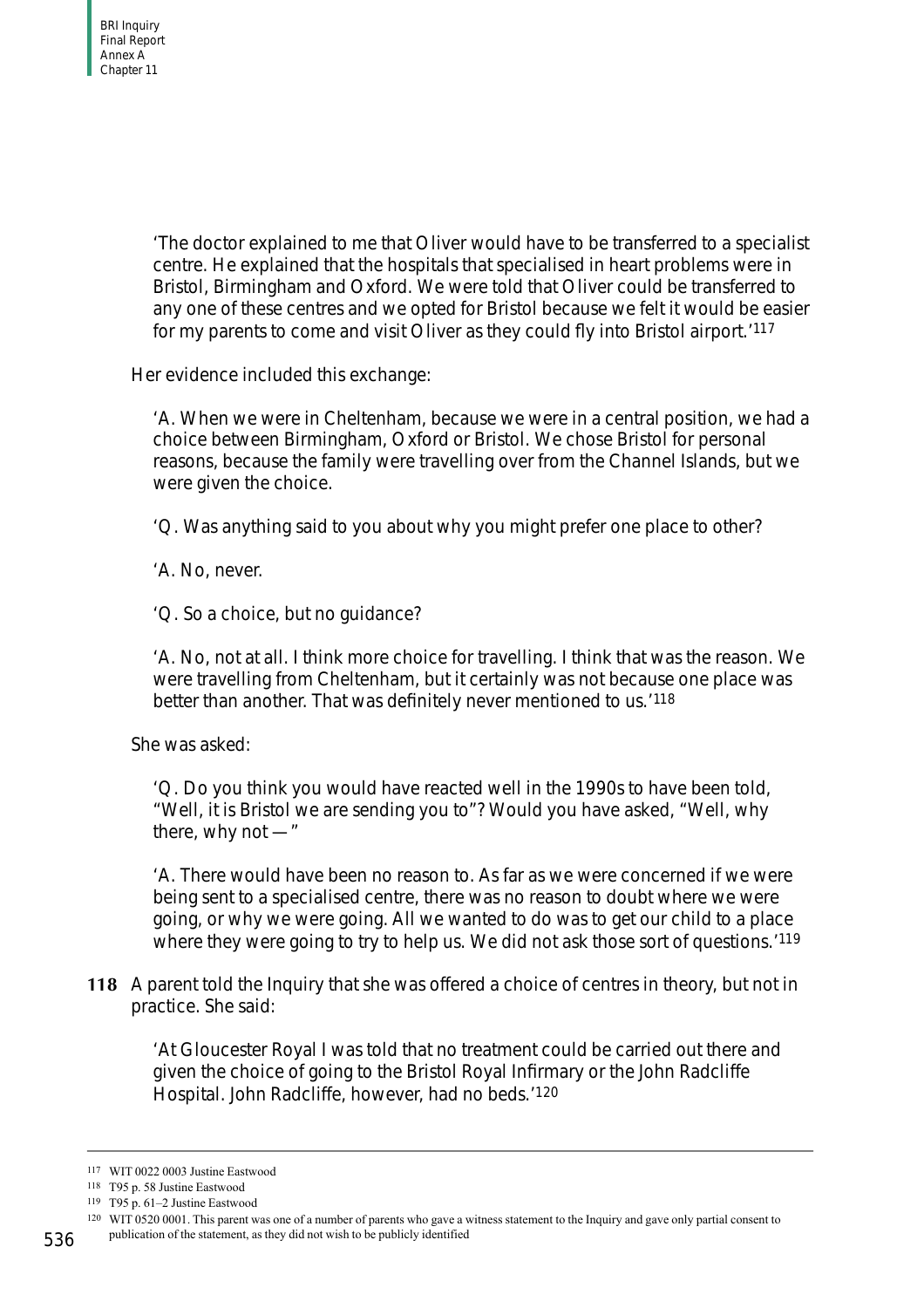**119** Another parent said:

'I was told that the Morriston Hospital always transferred its cardiac cases to the London Hospitals, but [the child's] condition was so grave that [the child] was rushed to the Bristol Children's Hospital … We were told that the BCH was a centre of excellence and we were happy with [the child] being taken there.'121

# Referrals to Bristol – evidence of the actual pattern of referrals from the South West of England

- **120** Both the cardiologists and the surgeons at Bristol were aware that some paediatricians within the catchment area were not routinely referring all or some of their patients to Bristol.
- **121** Mr Wisheart told the Inquiry:

'Hospitals in the South Western RHA: Plymouth referred nearly all children elsewhere, Yeovil referred a proportion elsewhere. Hospitals in the Wessex RHA: Swindon referred a significant proportion elsewhere. I do not know why … '122

**122** Dr Jordan said:

'Most of the following hospitals either did not routinely refer or only referred a minority of patients to Bristol: Plymouth Hospitals, Yeovil District Hospital, Cardiff Hospitals.'123

He explained the referral patterns from Plymouth and Yeovil thus:

'I was, of course, aware that paediatricians in Plymouth and one in Yeovil were referring most of their patients to Southampton. The original reasons for this were geographical in the case of Yeovil and historical in relation to both sites, coupled with the fact that the surgical waiting lists in Bristol were longer than elsewhere.<sup>'124</sup>

<sup>121</sup> WIT 0353 0001. This parent was one of a number of parents who gave a witness statement to the Inquiry and gave only partial consent to publication of the statement, as they did not wish to be publicly identified

<sup>122</sup> WIT 0120 0118 Mr Wisheart

<sup>123</sup> WIT 0099 0035 Dr Jordan

<sup>124</sup> WIT 0099 0037 Dr Jordan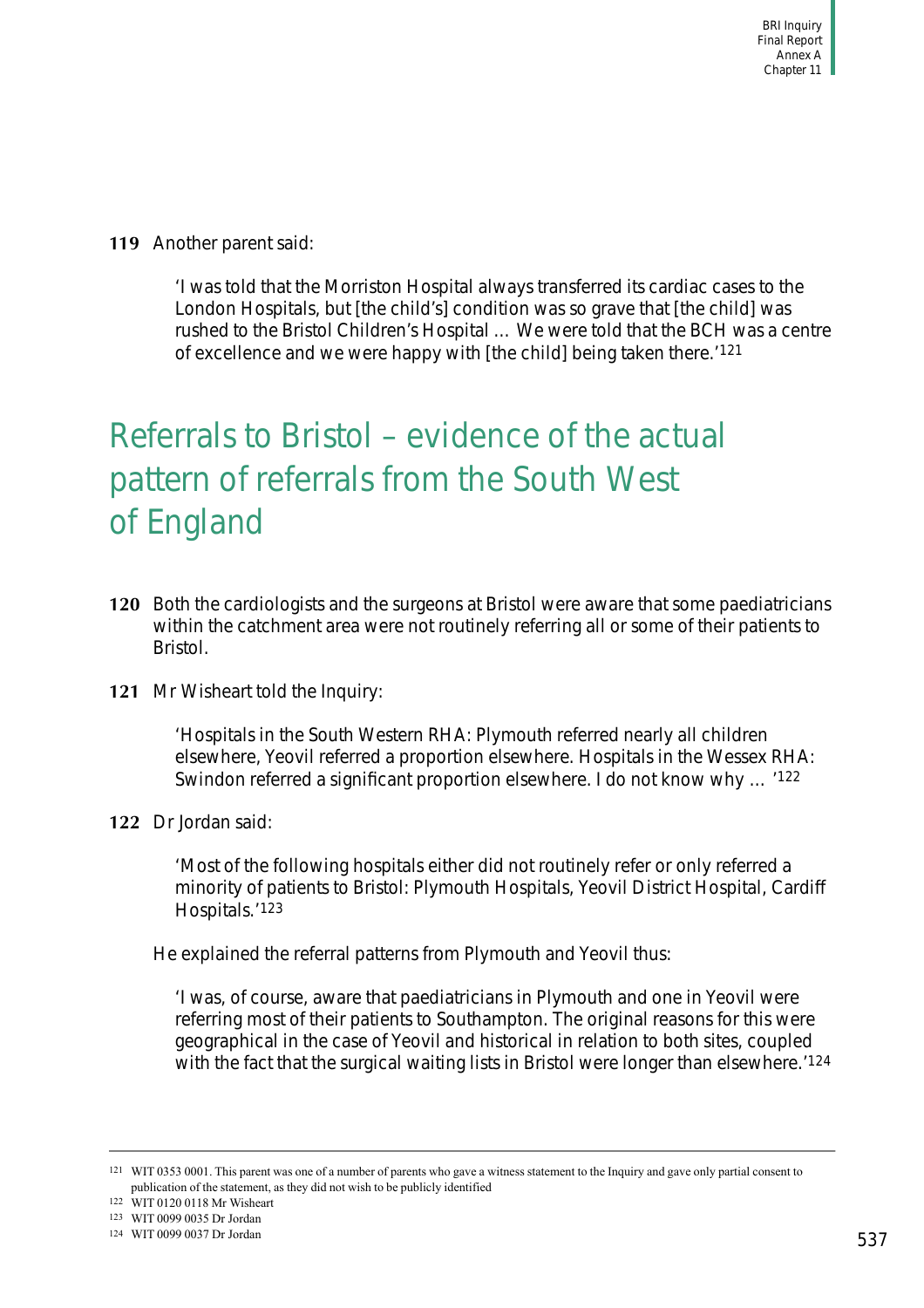## **123** Dr Joffe said:

'I believe it was an accepted reality that most paediatricians would support the nearest tertiary or specialty unit within their region, if (a) there was one present at their teaching institution, where these units tended to be located, and (b) they were satisfied with the overall management, both cardiological and cardiac surgical that their patients had received from us in the past.'125

However, Dr Joffe told the Inquiry:

'I have no knowledge of whether clinicians within Bristol's catchment area refer children to centres other than the BRI, except for those in Plymouth who refer their patients to Southampton. This has been the situation from well before my arrival in Bristol in 1980, and continues today despite the transfer of all paediatric open-heart surgery to BCH, and the excellent results being achieved currently. I don't know why, since I have had no dealings with them.<sup>'126</sup>

**124** Asked what, in their view, referring clinicians thought of the service at Bristol, Dr Joffe said:

'As far as I could judge, the view held … was generally positive and favourable. I cannot recall being confronted by any other clinician in the referring centres with adverse comments or concern about results.'127

Dr Jordan said:

'I cannot recall during my time as a consultant that any paediatricians in the regions expressed concerns about the service provided. I discussed on several occasions with some of the paediatricians in Plymouth, when they raised the issue, the possibility of sending more patients to Bristol. They certainly did not say that they considered the standard in Bristol was deficient. The advice which I gave was that I could not say that the standard of treatment they would receive in Bristol would be better than in other centres to which they were currently referring (notably Southampton) and that as Southampton had no waiting list and Bristol had considerable waiting lists I could see advantages in patients continuing to go to other centres.'128

# **Referrals from Plymouth**

**125** As noted above, the Bristol clinicians were aware that there were few referrals to Bristol from Plymouth. The Inquiry heard from six Plymouth paediatricians.129 A number of factors influencing this practice emerged from their letters.

128 WIT 0099 0035 Dr Jordan (emphasis in original)

<sup>125</sup> WIT 0097 0291 Dr Joffe

<sup>126</sup> WIT 0097 0292 Dr Joffe

<sup>127</sup> WIT 0097 0290 Dr Joffe

<sup>129</sup> Dr H Baumer (REF 0001 0076 – 0077), Dr AJ Cronin (REF 0001 0078), Dr R Evans (REF 0001 0079 – 0080), Dr RWA Jones

<sup>(</sup>REF 0001 0081 – 0082), Dr P Ward (REF 0001 0084) and Dr TGM Perham (REF 0001 0146 – 0148)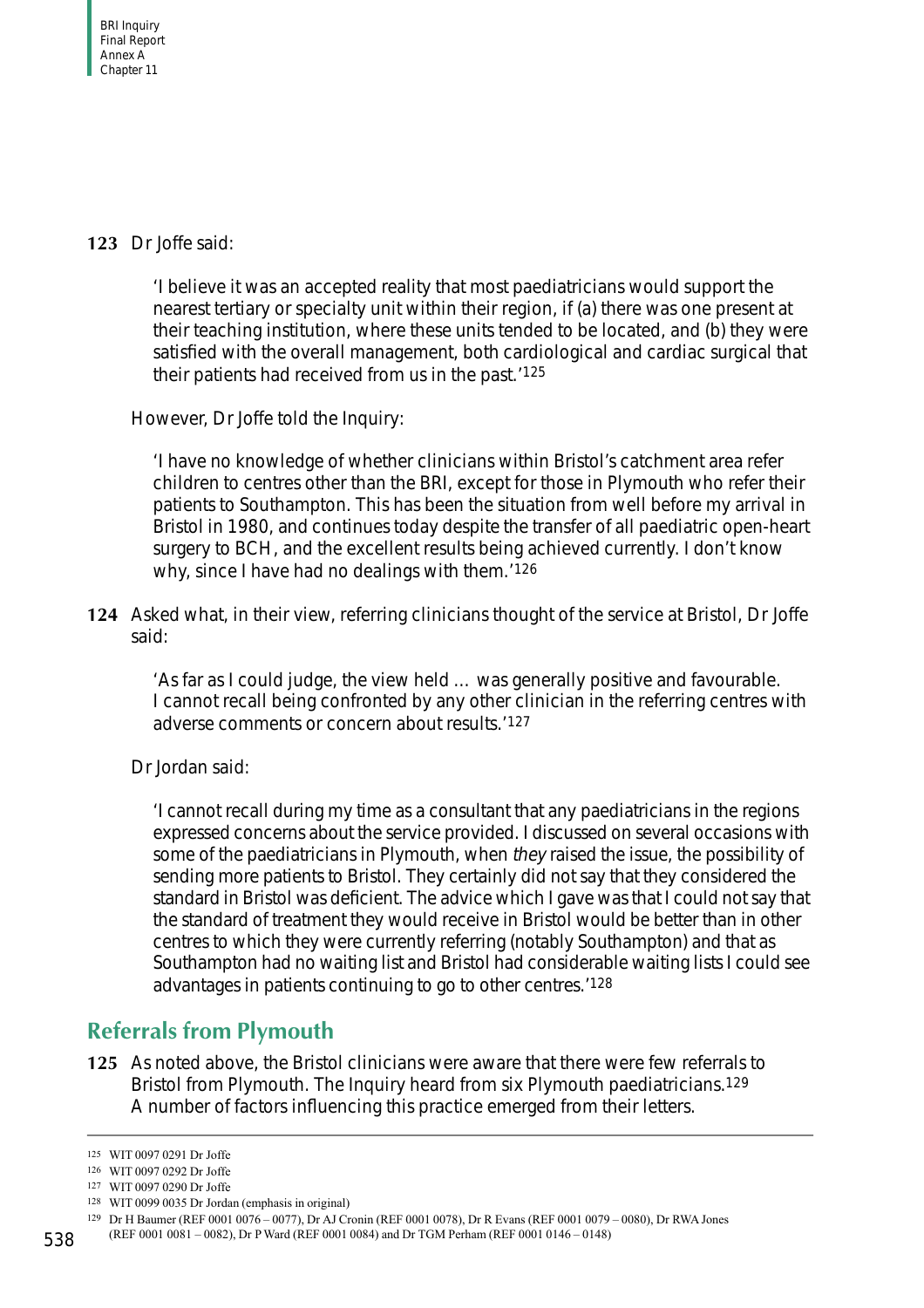## **126** Dr Perham,130 who was appointed at Derriford Hospital in 1972, explained:

'You should know historically why Plymouth has had a different service compared to other paediatric centres within the South West peninsula. … in 1972 the consultant paediatricians here … had regular visits from Dr Ronald Gibson, Consultant Cardiologist from the Royal Brompton Hospital, London. Children were referred to his hospital for investigation and paediatric surgery if necessary.'

Dr Perham explained how, on the retirement of Dr Gibson, Plymouth had contact with Dr Barry Keeton who had previously been a senior registrar in paediatric cardiology at the Royal Brompton and had moved to Southampton. Dr Perham explained that:

'The [Southampton] unit offered an extremely good clinical, caring service both from the paediatric cardiology medical point of view as well as the surgical point of view. Gradually this became formalised with the team from Southampton undertaking regular joint outpatient appointments with us and these now occur every two weeks. … We therefore had a contact with the Southampton team and very seldom would the children be referred elsewhere …'131

- **127** Professor Sutherland was a cardiologist at Southampton General Hospital from 1983 until 1987. He told the Inquiry that at some time in 1986–1987 Dr Perham contacted his colleague Dr Barry Keeton.
- **128** Professor Sutherland told the Inquiry:

'[Dr Perham] expressed concern to Dr Keeton that the surgical results for complex congenital heart disease in the Bristol centre were worrying him and asked if it would be appropriate for the Southwest region to send complex cases to the surgeons in Southampton where the surgical results were documented and appeared substantially better. Dr Keeton discussed the problem with me and we decided to set up a clinical service for the Southwest region … This involved one of us performing a monthly clinic in Plymouth General Hospital and the surgical cases who were complex being subsequently referred to Southampton General Hospital. Dr [Perham] and his other paediatric colleagues wished to continue to support the Bristol centre and continued to send their non-complex cases for surgery there.

'During 1986 I was personally contacted by Prof. A Henderson … with regard to paediatric cardiology services in Wales. … Prof. Henderson expressed his concerns to me about referring children from Wales to Bristol in view of the poor surgical results in that department. He suggested that it would be appropriate that I offer a service to Cardiff similar to that Dr Keeton and I were offering to Plymouth.'132

131 REF 0001 0146 – 0147

<sup>130</sup> Consultant paediatrician, Derriford Hospital, Plymouth, REF 0001 0146

<sup>132</sup> REF 0001 0149; letter from Professor Sutherland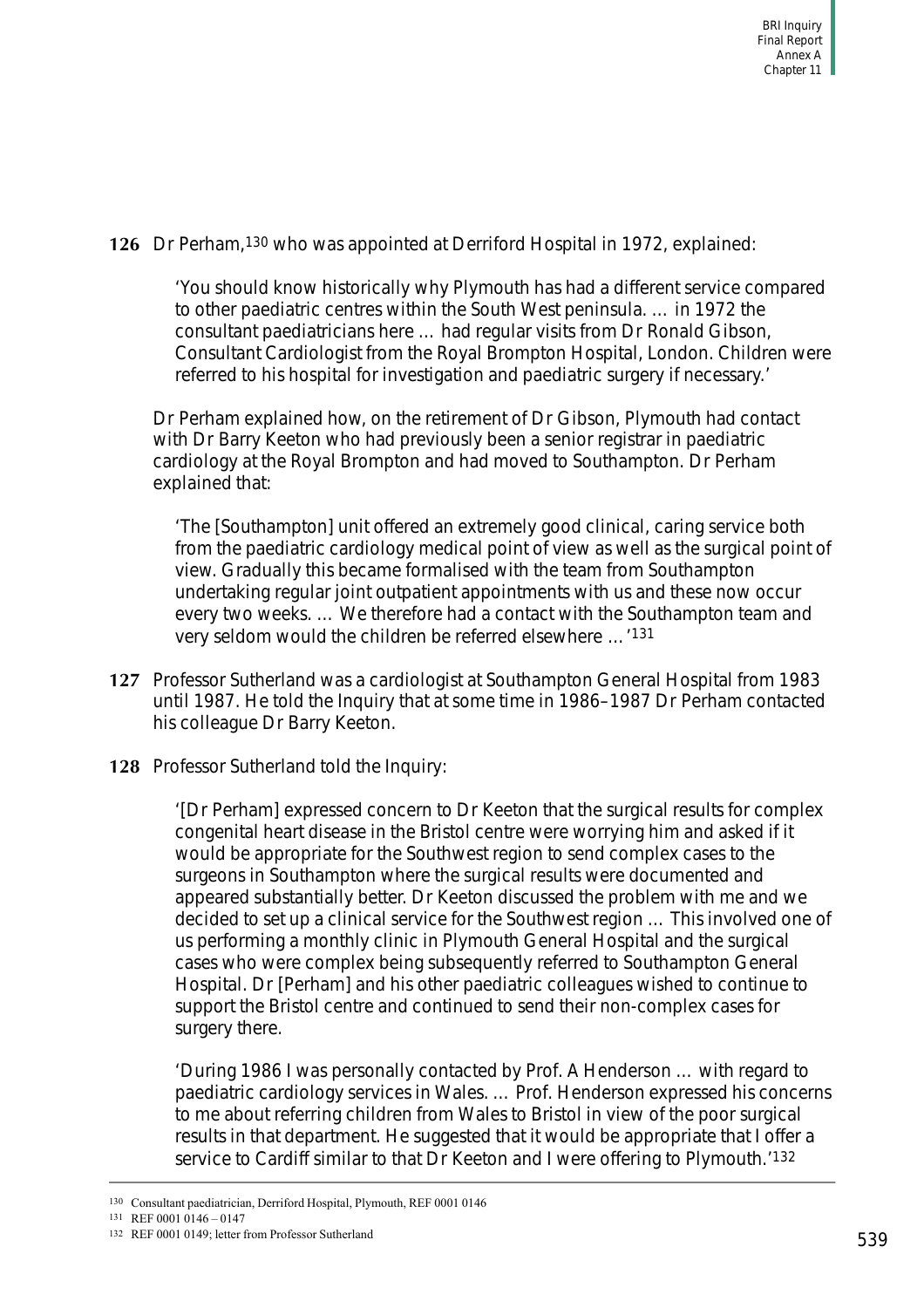## **129** Dr Keeton responded:

'Patients were referred to me from Plymouth starting soon after I was appointed to Southampton in October 1978 as the first paediatric cardiologist in the Wessex Cardiothoracic Centre. I think that, initially, this happened when the Brompton were unable to accept emergency referrals but gradually more and more of the patients came to Southampton. My diary indicates that I visited Plymouth in 1979 and although I cannot be certain precisely when the regular Plymouth clinics performed by Dr George Sutherland and myself started I was certainly visiting to do clinics in 1984 and have been going regularly since then.'133

**130** Dr Perham referred to a meeting in the early 1980s with the members of the Bristol Unit that he thought was the result of pressures exerted on the Bristol paediatric team by its management to increase paediatric numbers. He said:

'I believe the request was management driven but there seemed to be no way that the Bristol surgical unit could cope with increased numbers, particularly from the Plymouth district.' 134

- **131** Similarly, Dr A Cronin135 referred to a long-standing relationship between Plymouth and Southampton (although he also pointed out that the Bristol cardiologists, Dr Jordan and Dr Hayes, saw some children from Plymouth).
- **132** Dr R Evans136 confirmed that when she was employed by Plymouth NHS Trust in 1991 she followed the 'established local practice' of referring children to Southampton.
- **133** Dr P Ward<sup>137</sup> also told the Inquiry that he followed the established Plymouth pattern of referring to Southampton.
- **134** Dr R Jones138 thought highly of the Southampton service, and was 'aware of [its] good results'. He told the Inquiry that he thought Bristol was unlikely to be as good. The reason he gave for thinking this was that:

'Whilst I was aware that Mr Wisheart had a good reputation, backup surgical services when he was unavailable or on leave were not entirely satisfactory.'

<sup>133</sup> REF 0001 0152; letter from Dr Keeton

<sup>134</sup> REF 0001 0147; letter from Dr Perham

<sup>135</sup> Consultant paediatrician, Scott Hospital, Plymouth, REF 0001 0078

<sup>136</sup> Consultant community paediatrician, Scott Hospital, Plymouth, REF 0001 0079 – 0080

<sup>137</sup> Consultant paediatrician, Derriford Hospital, Plymouth, REF 0001 0084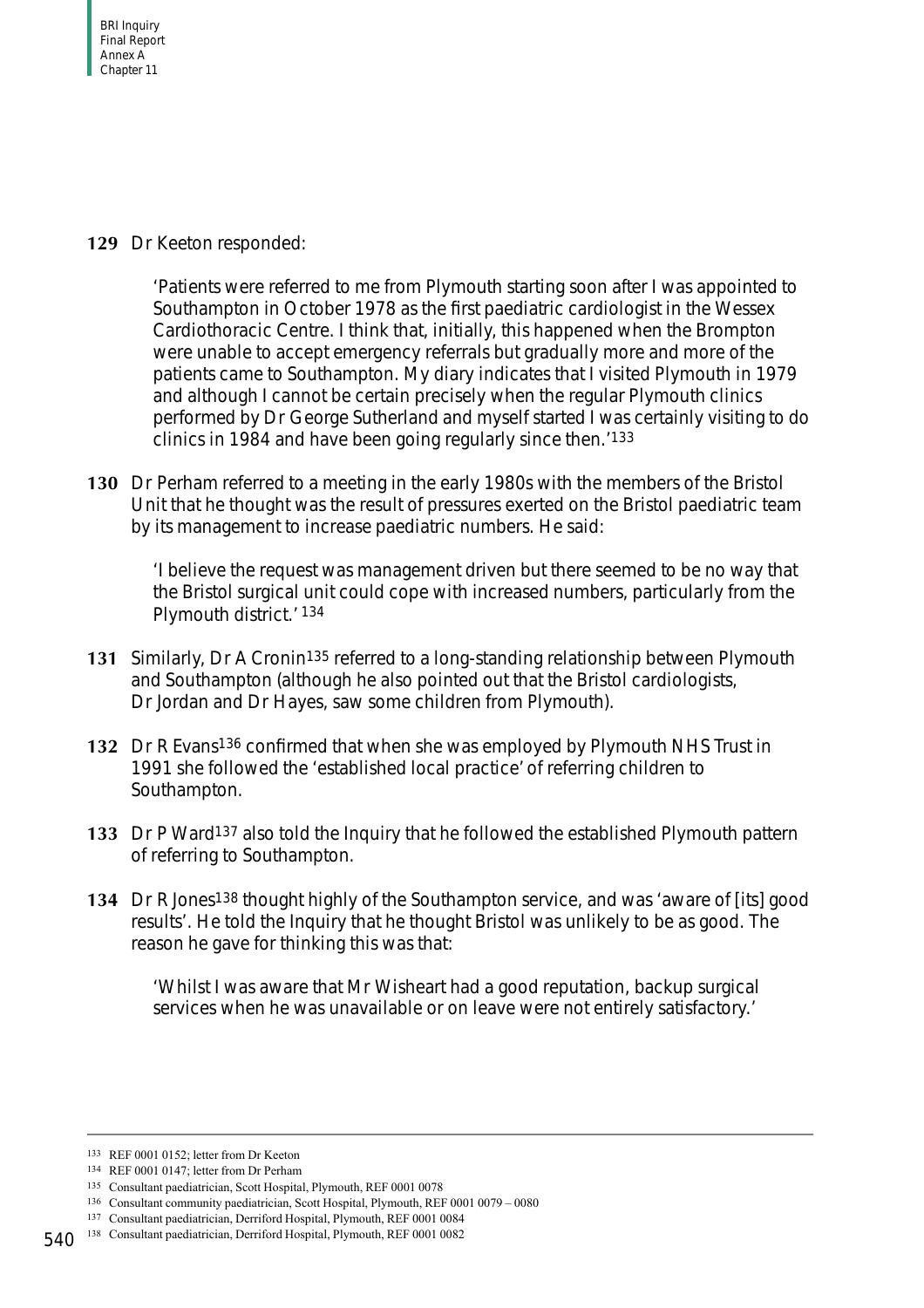**135** Dr C Sainsbury139 told the Inquiry:

'I did become aware that my colleagues in Plymouth chose to refer children to Southampton as their tertiary centre, rather than Bristol. I recall being surprised by this, because of the difficult nature of the journey from Plymouth to Southampton. I do recall discussing this with my colleagues, at South Devon Healthcare Trust ... and I remember at the time we agreed the service that we were getting from Bristol seemed to be a good one and I did not see any reason to refer differently to the established practice for South Devon Healthcare.'

# **Referrals from Yeovil**

- **136** The referral pattern from Yeovil to Southampton also appears to have had a historical explanation. The Inquiry heard from two Yeovil paediatricians.140
- **137** Dr M Webster141 explained that he worked in Taunton and Yeovil from 1982 to 1991. He said:

'At the time of my appointment paediatric cardiological services to each hospital were long established. … The clinics in Taunton were attended by a visiting paediatric cardiologist from Bristol and those in Yeovil by visiting paediatric cardiologists from Southampton. My understanding was that the Yeovil clinics had originally taken place in Dorchester (for which Southampton was the natural referral centre) and although the clinics subsequently transferred to Yeovil, the same arrangements stayed in place.'

**138** Dr T French142 said:

'When I was a Yeovil-based doctor I referred all children from that area to Southampton as per existing arrangements.'

<sup>139</sup> Consultant paediatrician, Torbay Hospital, Torquay, REF 0001 0066 – 0067

<sup>140</sup> Dr TJ French (REF 0001 0032 – 0033) and Dr M Webster (REF 0001 0034 – 0035)

<sup>141</sup> Consultant paediatrician, Taunton and Somerset Hospital, Taunton, REF 0001 0034

<sup>142</sup> Consultant paediatrician, Taunton and Somerset Hospital, Taunton, formerly of Yeovil District Hospital 1982–1991, REF 0001 0033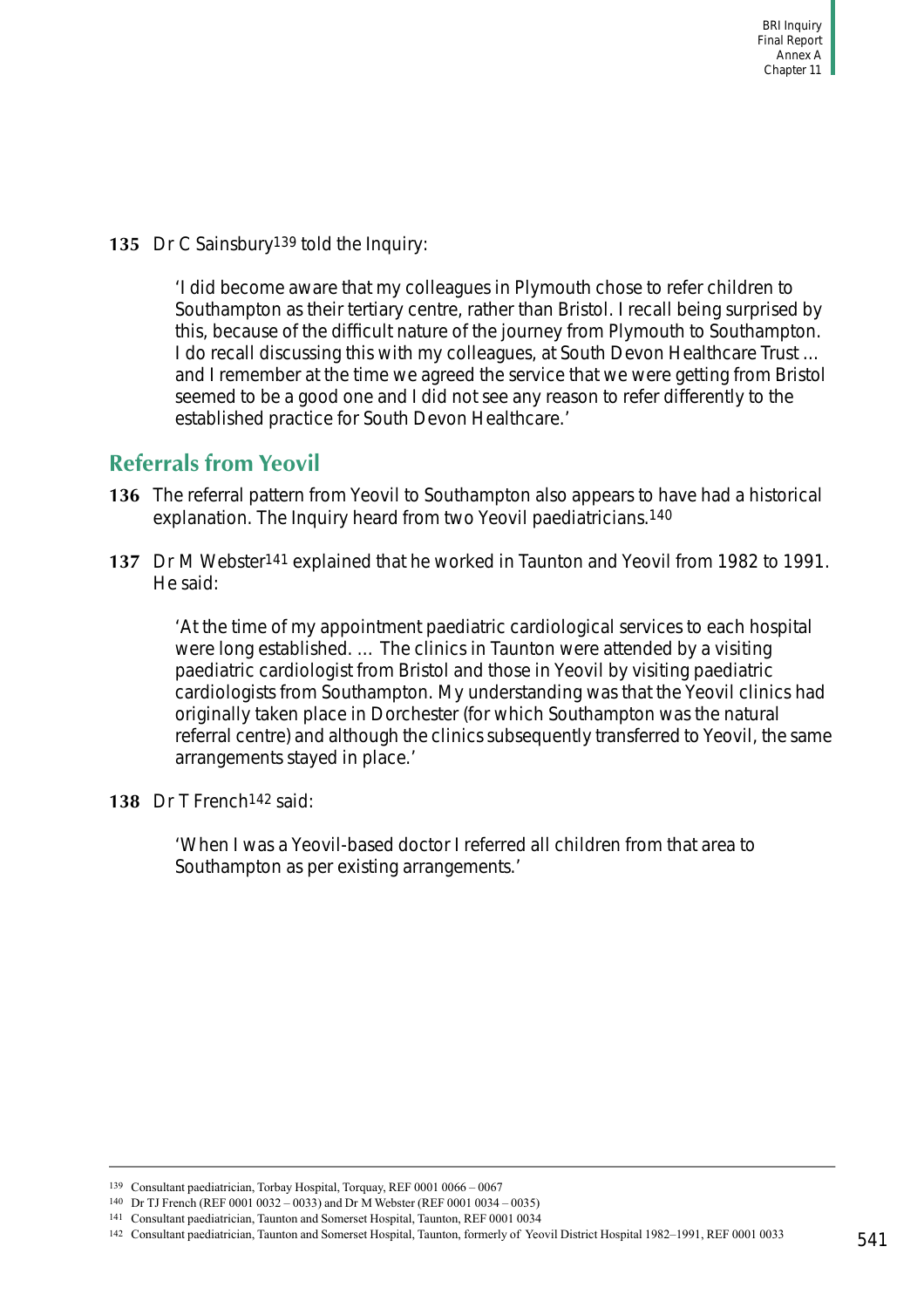# Referrals to Bristol from South Wales

# **The catchment area**

**139** Mr Peter Gregory, Director, NHS Wales, explained why referral patterns from Wales differed by area, and thus why it was essentially South Wales that fell within the Bristol catchment area:

'… there are quite significantly different patterns of referral, for reasons which obviously spring from geography. The natural connection, socially and economically and in the NHS for North Wales is to the major conurbations in the north west of England and there has been traditionally a significant dependence on Liverpool for this service and Manchester and Liverpool for a variety of tertiary specialist services. Mid-Wales often drains down into Birmingham, although there are connections to the south; and South Wales, at this time, would be dependent … on the significant hospitals in the south of [England].'143

**140** The South Glamorgan Health Authority's Approval in Principle Submission entitled 'Regional Cardiac Service for Wales'144 described the paediatric cardiology clinics available to children resident in Wales in June 1986:

'North Wales is served by cardiologists from Liverpool who carry out 22 clinics per year. Clinics are held in Wrexham, Rhyl and Bangor.

'Mid Wales receives a visit from a cardiologist from Cardiff who performs a clinic in Aberystwyth 4 times a year, seeing mainly adults, but small numbers of older children also.

'South Wales is served principally by one cardiologist from Cardiff who, in addition to holding weekly paediatric clinics in the University Hospital, performs clinics in Newport (12/year), East Glamorgan (3/year), Camarthen (5/year), Swansea (3/year) and Pontypridd (4/year). In addition, a cardiologist from London performs clinics in Bridgend 5 times per year, seeing patients referred from paediatricians in Bridgend, Swansea, Neath and Pontypridd.'145

<sup>143</sup> T10 p. 9–10 Mr Gregory

<sup>144</sup> South Glamorgan Health Authority's Approval in Principle Submission, *'Regional Cardiac Service for Wales*', is discussed in detail in Chapter 7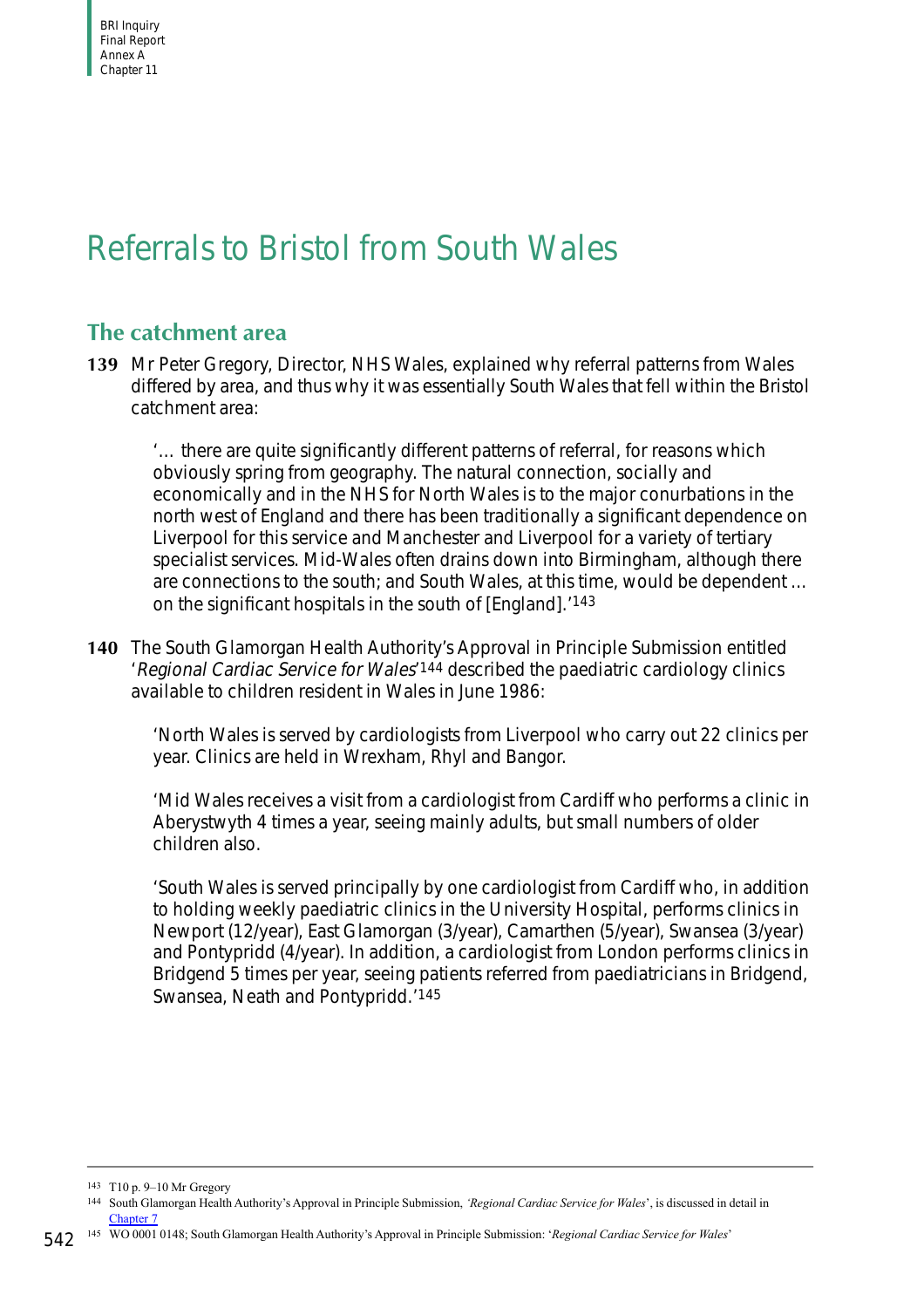**141** The document also identified the patterns of referral to cardiologists in June 1986:

'Gwynedd, Clwyd, Northern Dyfed and Northern Powys: All neonatal and infant emergencies and almost all older children are referred to Liverpool. Small numbers of older children from Northern Dyfed are referred to Cardiff.

'Southern Dyfed: Almost all children are referred to Cardiff.

'West Glamorgan: Almost all neonatal and infant emergencies are referred directly to London, the majority going to the Hammersmith Hospital and the remainder equally divided between the Brompton Hospital, the National Heart Hospital and Great Ormond Street Hospital. Of the 4 paediatricians in West Glamorgan, 2 refer all their older children to a visiting cardiologist from the Hammersmith Hospital at her Bridgend clinic and 2 refer some older children direct to London but most to Cardiff.

'Mid Glamorgan: Most neonatal and infant emergencies are referred directly to London; a small number go to Cardiff. Three of the five paediatricians refer their older children to the Hammersmith cardiologist at Bridgend. The other 2 refer to Cardiff.

'South Glamorgan: Almost all neonatal and infant emergencies and older children are referred to Cardiff.

'Gwent and Southern Powys: Most neonatal and infant emergencies are referred to Cardiff except when the paediatric cardiologist is unavailable, in which case they are referred to Bristol (very small numbers). Most older children also go to Cardiff apart from those living in the Chepstow area who are referred to Bristol.'146

Referrals for surgery were described thus:

'All children requiring cardiac surgery seen by cardiologists in England or visiting from England are referred for surgery to their surgical colleagues in England. Of children requiring surgery referred to Cardiff, two thirds are referred to cardiac surgeons in Cardiff, the remaining third being shared between surgeons at the Brompton Hospital, Harefield Hospital, Great Ormond Street Hospital and the National Heart Hospital.'147

**142** Professor Crompton told the Inquiry that in his view there had been little immediate impact on referral patterns after the designation of NICS as a SRS in 1984.148

147 WO 0001 0149

<sup>146</sup> WO 0001 0148 – 0149; South Glamorgan Health Authority's Approval in Principle Submission: '*Regional Cardiac Service for Wales*'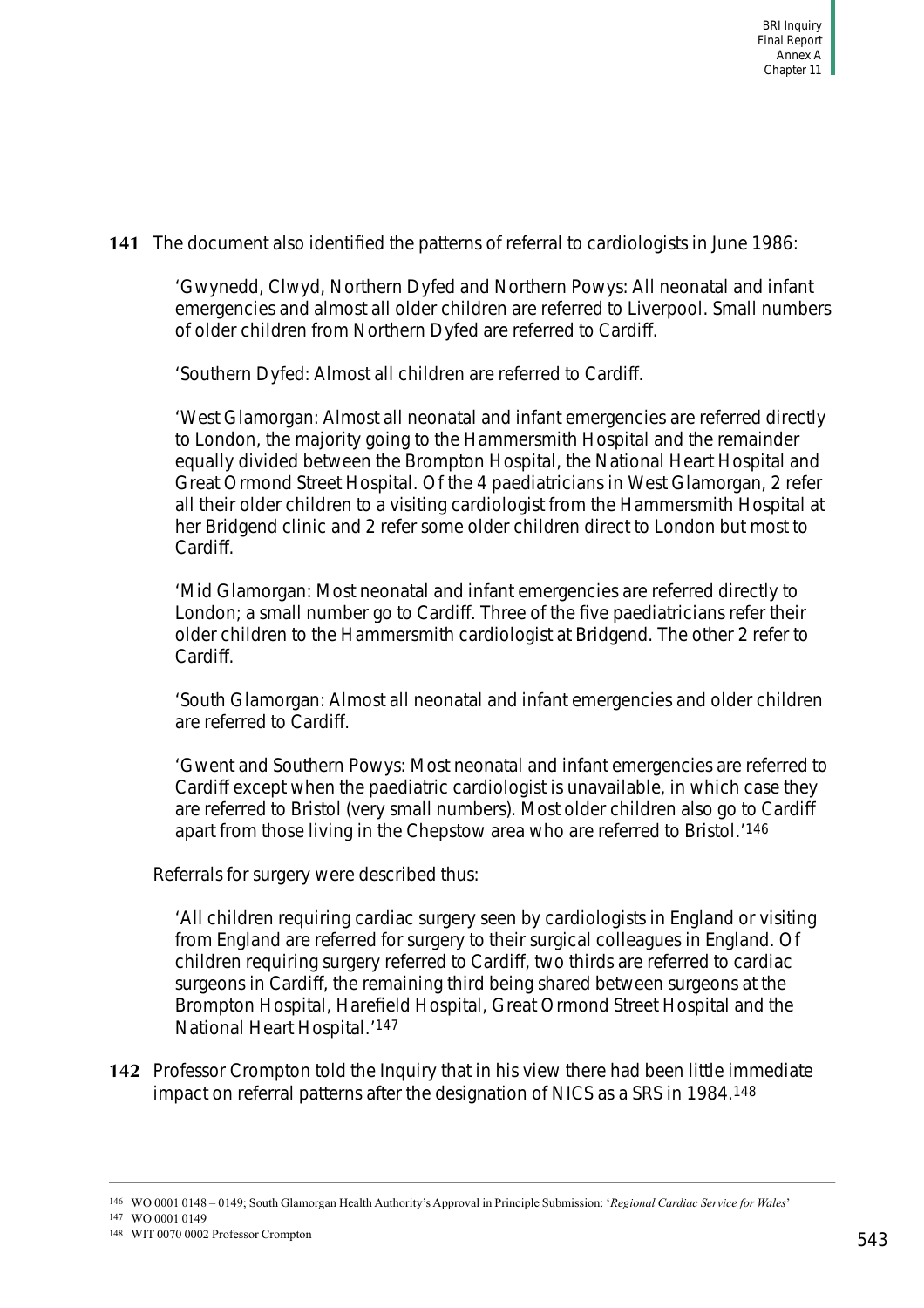**143** Mr Gregory told the Inquiry149 that he was not aware that referral patterns changed at all between the 1981 Working Party Report150 and the time when the Approval in Principle document was submitted.

## **Funding of referrals from Wales**

**144** Mrs Maclean of the Inquiry Panel asked Mr Angilley about the financing of Welsh referrals to Bristol:

'Q. … To go back to the finance implications, when you were describing clearing the top-slicing procedure with the regions, could you just tell me how that worked out in Wales? Were there different procedures, given that this is an England and Wales thing?

'A. I do not think that the money, from recollection — I would need to look at that and come back to you, if I may.'151

**145** Subsequently, Mr Angilley wrote to the Inquiry in answer to Mrs Maclean's question:

'Towards the end of my oral evidence to the Inquiry, Mrs Maclean asked a question which I was unable to answer. Her question concerned the procedure by which the Supra Regional Services Advisory Group's recommendations for top-sliced funding were cleared with Welsh interests. The answer is that the cost of these services were met entirely by the NHS in England, so it was not necessary to clear the funding proposals with the Welsh. I believe that at the inception of the Supra Regional Services, the Department of Health agreed with the Welsh Office that in view of the relatively small number of patients and the bureaucracy involved, it was not worth charging the Welsh NHS for its use of these services. However, the Welsh Office had a standing invitation to send an observer to meetings of the Advisory Group, which they normally did during my time as Secretary. Although their representative was not a voting member, he or she would be free to advise the Group on any issue affecting Wales.'152

**146** Mr Steven Owen, Administrative Secretary to the SRSAG from January 1992 to February 1996, was asked in oral evidence whether or not the SRSAG took into account the existence (or non-existence) of facilities on the other side of domestic borders when deciding which centres to designate, and if so what were the crossborder funding arrangements. He said:

151 T11 p. 81 Mr Angilley

<sup>149</sup> T10 p. 42 Mr Gregory

<sup>150</sup> The Working Party was set up in 1979 to report on cardiothoracic services in Wales. It reported in 1981. Its report is considered in detail in Chapter 7

<sup>152</sup> WIT 0034 0005; letter from Mr Angilley to the Inquiry dated 6 May 1999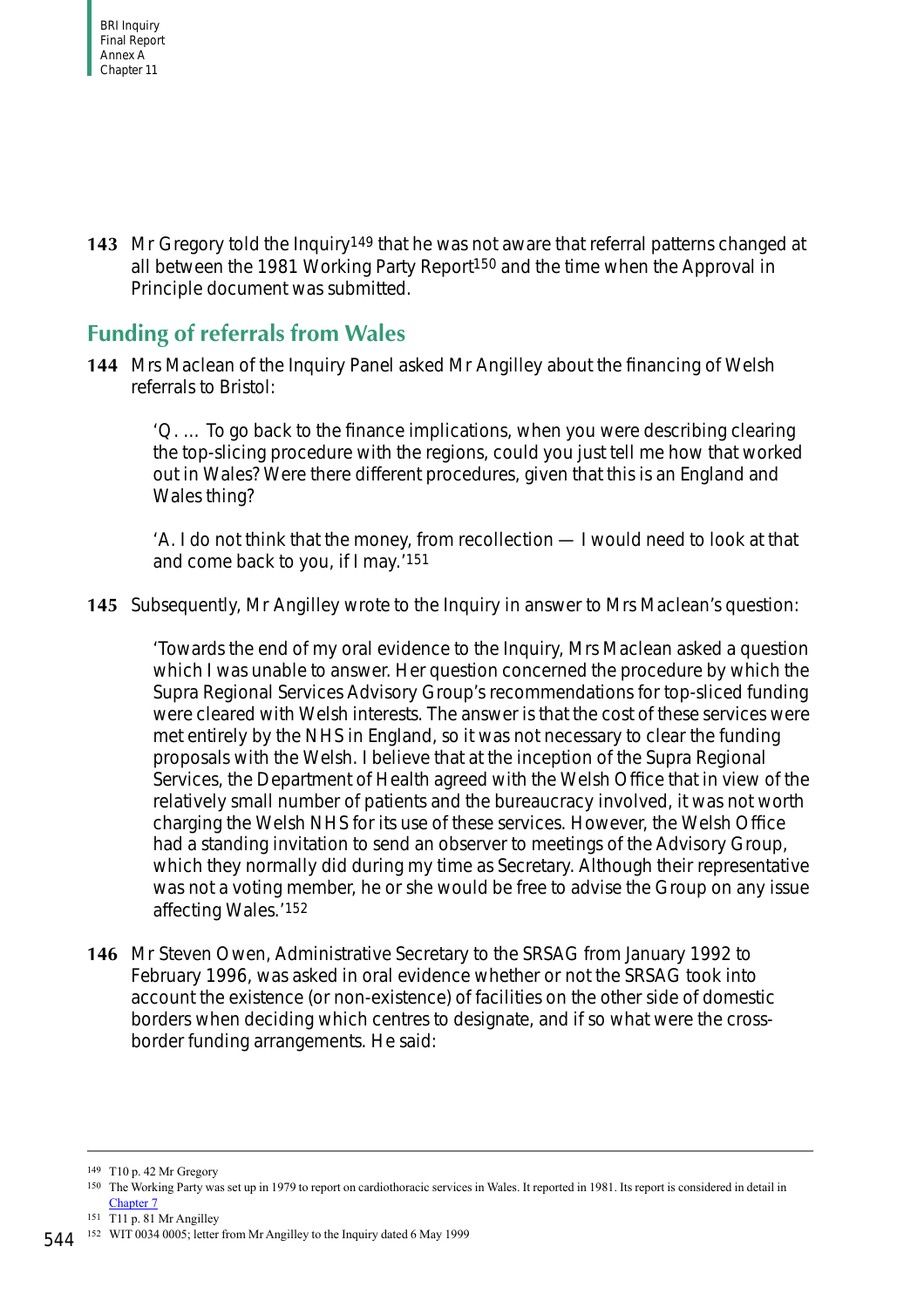'Because of the funding quirk – and I understand Mr Angilley has undertaken to provide a paper on this – essentially there was an understanding and agreement that patients from Wales could be treated in English units without any cross-funding matters being undertaken. That also operated for Scotland, but that is almost by the by. Scotland and Wales were entirely free to provide whatever healthcare facilities they chose for their own patients in whatever infrastructure and formation they decided was best for their patients.'153

**147** Mrs Maclean questioned Mr Owen further. His evidence included this exchange:

'Q. … Perhaps I might take the opportunity to pursue my enquiries about the impact of the SRS funding mechanism for Wales. I know that Mr Angilley is dealing with this and you may prefer to leave it to him, but to deal with my impatience, can you enlighten me as to the impact of SRS funding for the Welsh Office?

'A. There was no impact at all. SRS funding was for the English units, but because of a quirk in the financing system, which will be the subject of a paper Mr Angilley is providing, it was allowed that Welsh residents could be treated in English units without a bill, if you like, going back to the patient's district of residence in Wales.

'Q. So this was a "freebie", in effect?

'A. In effect, yes, that is right.'154

## **Evidence of influences on patterns of referral from South Wales**

**148** A number of factors appear to have influenced referral patterns from the South Wales catchment area. One event was the establishment of the Paediatric Cardiac Unit in Cardiff in 1991. Before considering the impact of the establishment of this centre, the influences on referrals from South Wales prior to 1991 are considered.

#### Funding and resources pre-1991

**149** In relation to the funding of referrals from Wales, Mr Nix told the Inquiry:

'Bristol and Weston HA also provided paediatric cardiac surgery and cardiology services to South Wales. However, the level of service provision was increasing annually and the Welsh Office wanted to provide a service in Cardiff. In 1987/1988 there were discussions with the Welsh Office about providing Paediatric Cardiac Surgery which did result, because of delays in reaching agreement, in the sending of letters to each Health Authority, stating that services would be restricted if funding for children over 1 year old was not provided. This was because children over 1 year old were not within the Supra Regional remit and were therefore the responsibility of the Health Authorities, whereas, those under 1 year old were the responsibility of the Welsh Office/DHSS. The SWRHA was present at the majority of the meetings and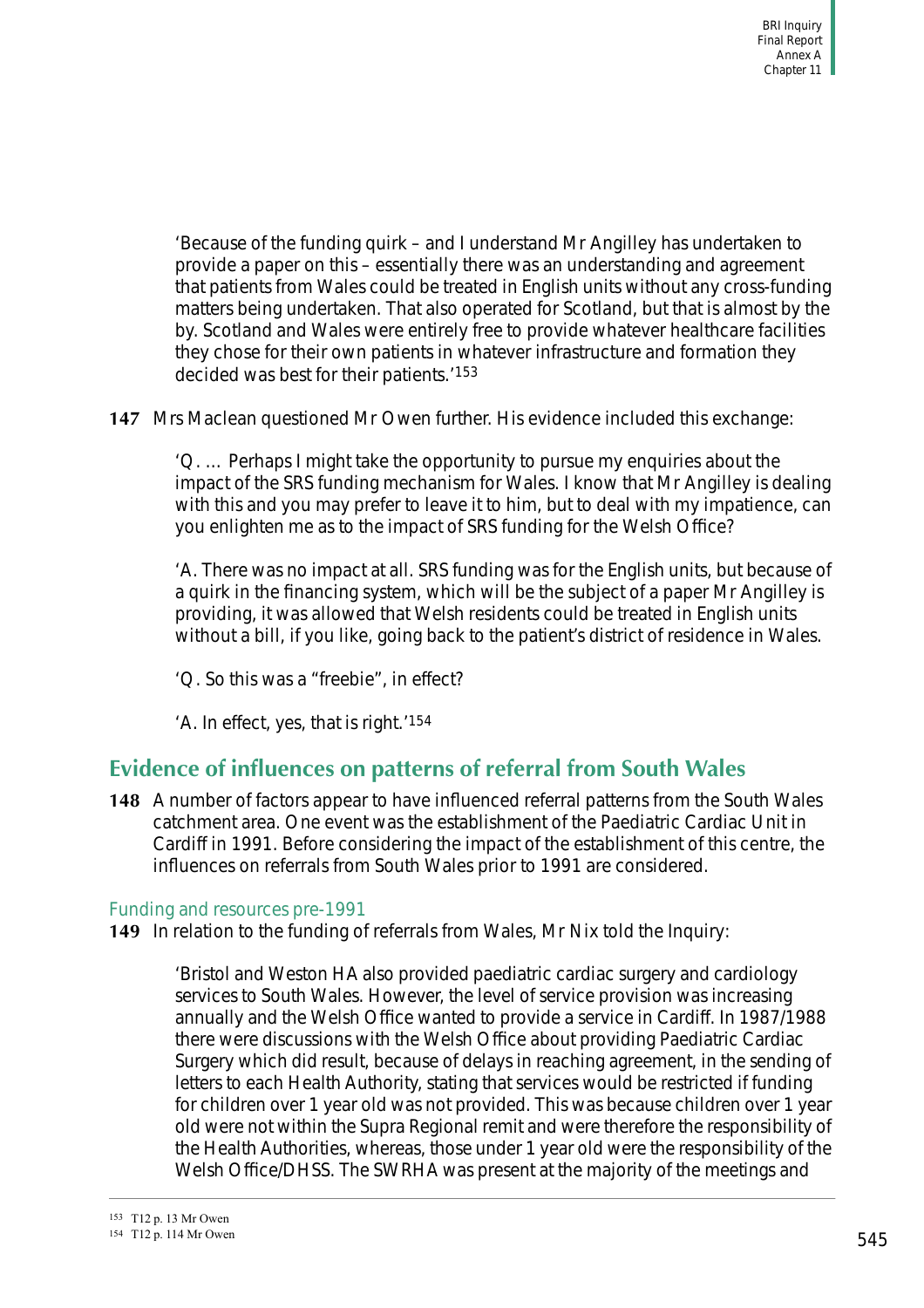kept informed of discussions. The Welsh Office did, I recall, fund some additional workload as an interim measure with a view to setting up a service in Cardiff.'155

#### **150** He stated:

'So as to protect the service to the South West, the HA asked the Welsh HAs for money to pay for the increased work for the over 1 year of age group. The Welsh Office was asked for additional money for patients under 1 year old, as this age group was the responsibility of the Welsh Office in a similar way to DoH being responsible for Supra Regional services for the under-1s for England. There were a number of meetings with the Welsh Office (Mr Gregory). …'156

#### 151 Mr John Watson<sup>157</sup> told the Inquiry:

' … there was an issue in respect of the possible expansion of cardiac services in general, from which there developed serious concern about funding of referrals from South Wales … The history for this was that the paediatric cardiologists would conduct "outreach" clinics in South Wales and would refer cases to Bristol, leaving it to others to sort out the funding for this work. I became involved in referral issues in 1986 when it became apparent that the number of referrals from South Wales to Bristol exceeded the resources available (and by this I mean both finances and staff). … we entered into discussion with the Welsh Office to try to ensure that they were paying for the services that they were receiving. It was felt that we needed to reach agreement with the referring bodies before the situation got out of hand.'158

**152** Mr Watson continued:

'Irrespective of any such processes performed by us as managers, the decision on whether or not to refer a case to Bristol would essentially rest with the clinicians. With this background we had to address a very real problem of lack of funding of the Welsh referrals, to a point where a decision had to be made, probably by the district management team, about whether or not more patients could be taken until the funding position was sorted out.'159

**153** Mr Watson referred to discussions and correspondence, particularly that passing between himself and the Welsh Office in 1987 in relation to the funding for adult and paediatric cardiology referrals. He referred to a note of a meeting he had with Dr Baker,<sup>160</sup> Miss Stoneham<sup>161</sup> and Mr Nix in May 1987.<sup>162</sup> The note records:

<sup>155</sup> WIT 0106 0006 – 0007 Mr Nix

<sup>156</sup> WIT 0106 0174 Mr Nix

<sup>157</sup> John Watson, General Manager, Central Unit, B&WDHA from 1986. Chief Executive, Avon FHSA, from March 1990 onwards

<sup>158</sup> WIT 0298 0012 – 0013 Mr Watson

<sup>159</sup> WIT 0298 0013 Mr Watson

<sup>160</sup> Formerly the District Medical Officer for B&WDHA from July 1984 to 1988, and subsequently a consultant in public health medicine for B&DHA from October 1991 onwards

<sup>161</sup> Manager of the Children's and Obstetric Sub Unit from February 1986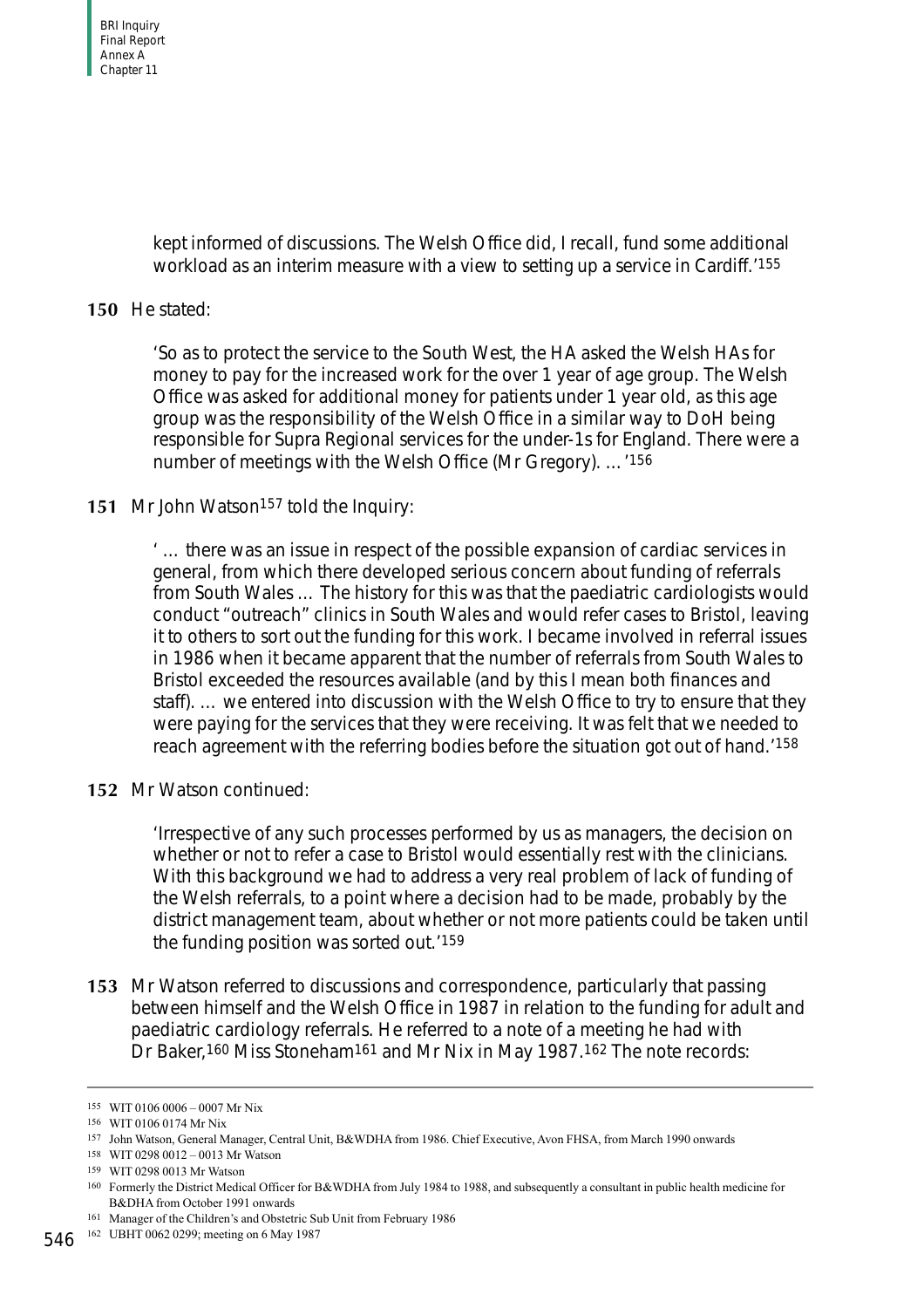'It was reported by Mr Nix that we have funding for services to adults and children under the age of one year. It was also noted that the expansion to 670 cases per annum excludes the Welsh position, other than Gwent. Mr Nix and Miss Stoneham indicated that they were in the process of ascertaining the maximum number of patients who could be treated within the resources which would be available … It was agreed that it would be necessary to put some constraints upon the medical staff with regard to where referrals could be accepted from if the services were to be maintained within the funds available. Dr Baker agreed to write to the clinicians involved.'

**154** Dr Baker wrote to Dr Joffe, Dr Jordan, Mr Wisheart and Mr Dhasmana on 8 May 1987. In the letter he referred to:

'… considerable uncertainty and confusion over the nature of the cardiological and cardiac surgical response that those in Wales wish to receive. As you may be aware, several London hospitals as well as Southampton, have cardiologists who are active in holding clinics in South and Mid-Wales and referring patients to their own centres for cardiac surgery. Unless the Welsh Office and the constituent authorities decide where they wish to spend their resources and organise the referral patterns through the relevant cardiologist, then we cannot be confident about the volume of service which will be required from our units here in Bristol. If this is not agreed, then we cannot sensibly determine the implications for our services in terms of space and staffing nor can we make appropriate charges upon the Welsh Office or any other DHSS funding source to cover the costs of the service.

'… Until we have formal arrangements with the Welsh Office and individual health authorities, I do not think that we should be undertaking any services to Welsh patients other than to neonates and infants from Gwent Health Authority. Even with Gwent HA we do not have full formal agreements, although I know that the DMO [District Medical Officer] from Gwent is anxious to establish such agreements. This can probably proceed and we can make sure that resources are covered appropriately including travelling time. I am aware that there have been some informal visits to West Glamorgan and Dyfed Health Authorities, but I must advise that until the matters which I have raised above are settled … these unresourced services should not continue.

'I have been careful to indicate in all my communications that we are most anxious to assist South Wales and the onus is upon them to get their house in order. Unfortunately, I learn that there are mounting political pressures to limit any out of Wales cardiological and cardiac surgical services.'163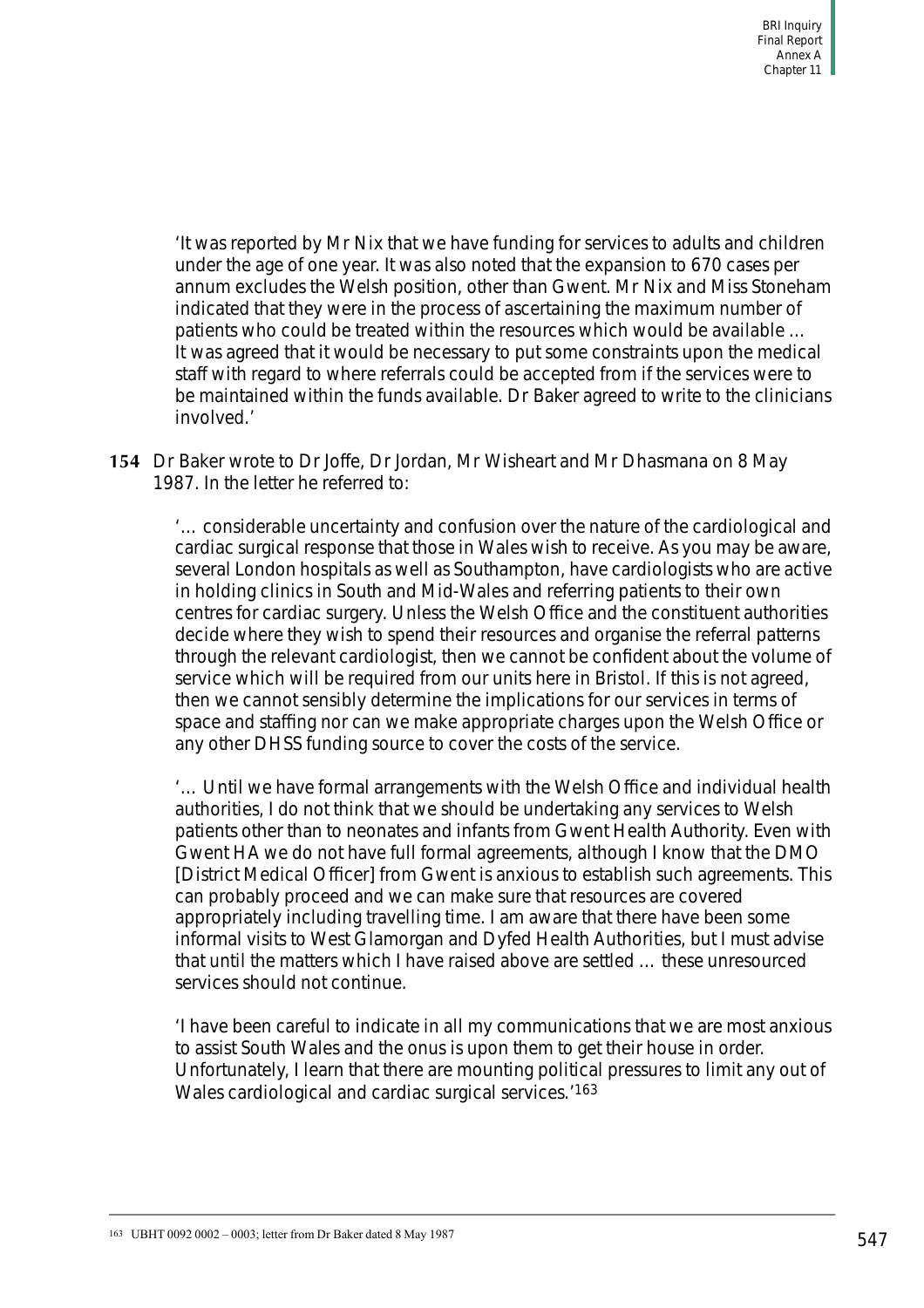**155** Mr Watson told the Inquiry:

'Whilst the assessment throughout 1986/1987/1988 of the disproportionate numbers of referrals to resources was going on, we still got new cases in. Throughout that time, from a management perspective, it remained the view that we could not manage the patients at that continuing rate … the situation at the BRI, with regard to resources and the Welsh issue, continued for some time. It was not until 1989 that funding deals were agreed with the Welsh Office.'164

**156** In September 1987 Dr Baker wrote to Mr Watson.165 The letter referred to a forthcoming meeting between the Welsh Office and health authorities in South Wales to discuss cardiac services. Dr Baker asked Mr Watson to assist in preparing an estimate of the service that Bristol could generate in the future. In the letter, Dr Baker wrote:

'I have received a request from Dr Skone of South Glamorgan Health Authority to undertake 50 coronary bypass procedures166 for patients from their health authority. I am aware that our own services have been slowed by the absence of James Wisheart recently, but I realise also that we are trying to progress some cases from our waiting list through facilities in London. Can you advise me whether you wish to entertain any number of these adult cases from South Glamorgan. Regarding our waiting list initiative, I did write to Gerald Keen indicating that he maximises the flow of patients to London during James Wisheart's absence. He has replied indicating that he himself has a very short waiting list, that Mr Dhasmana has referred nine cases, and they await James Wisheart's return for cases to be progressed from his waiting list.'

**157** On 2 November 1987 Dr Roylance wrote to Professor Gareth Crompton, Chief Medical Officer for Wales.<sup>167</sup> This letter was centrally concerned with paediatric cardiac referrals from Wales. Dr Roylance wrote:

'It seems that until now there has been a somewhat ill-defined and underfunded referral pattern from the Welsh District Health Authorities. Referrals from Gwent Health Authority are part of a recognised supra regional service for infants and neonates and this service is funded appropriately. There are referrals also for children above the age of one and these referrals are not funded. Clinicians in other health authorities in South Wales have been anxious to have the assistance of our cardiologists, Dr Jordan and Dr Joffe and a number of clinics have sprung up in West Glamorgan, East Dyfed and Pembrokeshire Health Authorities which are visited by these cardiologists. The referral pattern which is emerging from these authorities is unfunded presently. Officers of South Glamorgan Health Authority are considering the future pattern of their referrals and the extent to which they may

<sup>164</sup> WIT 0298 0016 Mr Watson

<sup>165</sup> UBHT 0278 0302; letter dated 8 September 1987

<sup>166</sup> That is on adult patients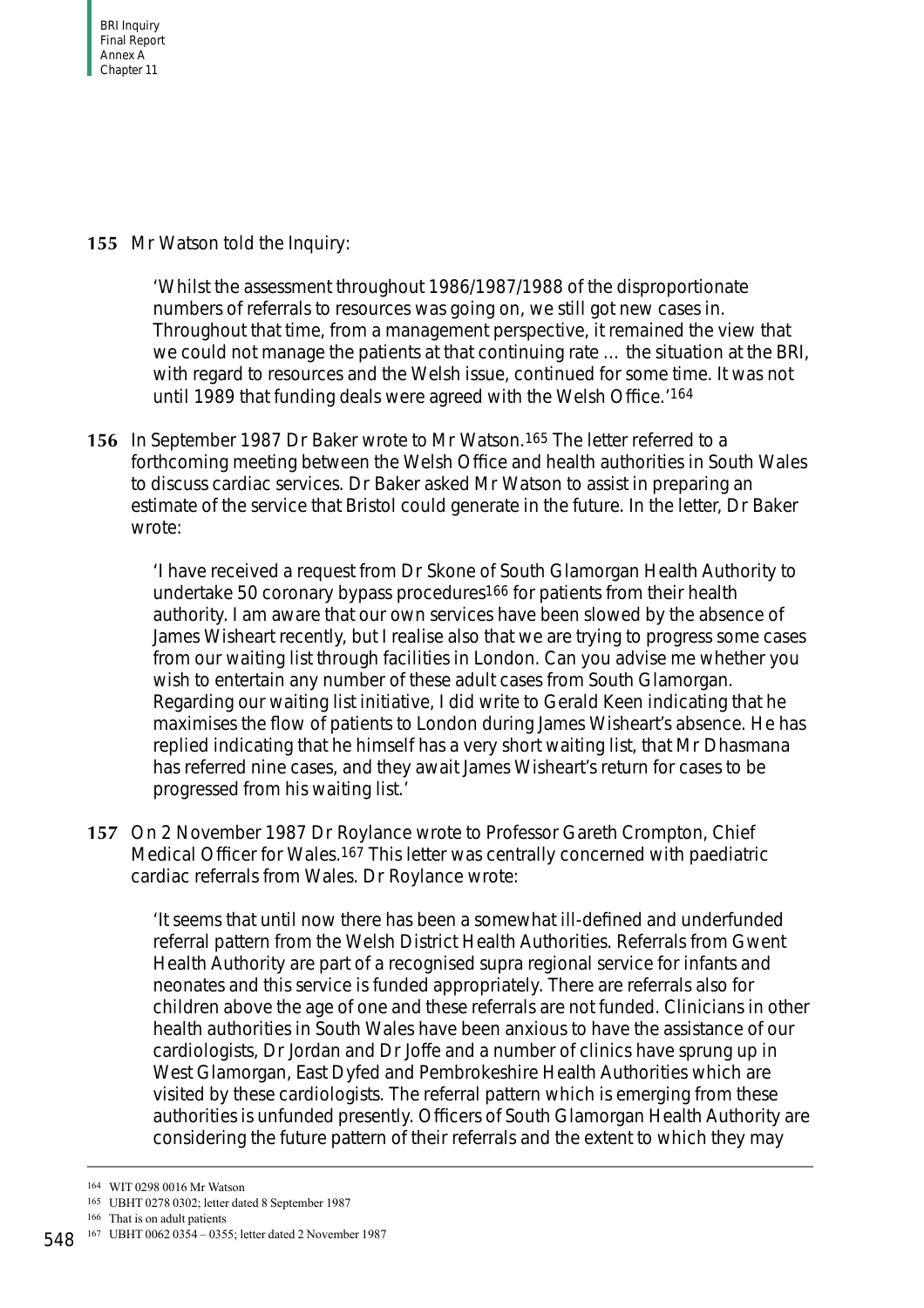wish to use services in Bristol. Liaison and any further referral patterns from Mid-Glamorgan Health Authority are uncertain.

'It is apparent that the current volume of our services has outstripped the resources available for their operation and it has been necessary to redress this situation. It would appear that in 1985 our services were funded adequately and that it is since that year that unfunded growth in the services has taken place. It has been necessary therefore to recognise these facts and to discuss with individual health authorities in South Wales the pattern of referrals that has emerged since 1985, the intention to continue the pattern and the funding required to undertake the service. It is understood that for neonates and infants supra regional funding arrangements can be made between the Welsh Office and the DHSS. Referrals for children in other age groups is not covered by any formal arrangement as for cross boundary flow adjustment. It has been necessary therefore to consider some form of direct charging for services with individual health authorities.'

**158** The letter to Professor Crompton enclosed copies of the letters sent to the chief administrative medical officers of DHAs in South Wales<sup>168</sup> on the same day. These letters set out the number of referrals Bristol would accept from each DHA, based on its 1985 figures. In these letters Dr Roylance wrote:

'As you are aware, we have been pursuing for some time with the Welsh Office the need to clarify arrangements for the referral from Wales to Bristol of children requiring cardiology or cardiac surgery services. We still seem to be some way from reaching a longer term agreement and are now encountering considerable difficulties because the number of referrals is outstripping the resources available.

'It is therefore our intention to restrict the number of referrals we can accept to the number of referrals accepted during 1985 when we believe the service was funded adequately, unless arrangements are made regarding funding with those authorities who wish to refer patients in excess of these numbers. Neonatal and infant cardiology and cardiac surgery services can be funded as supra regional services through the Welsh Office and the DHSS directly if future workloads are forecast … On advice from our cardiologists and cardiac surgeons, the rate of admissions and procedures for children (infants in parenthesis) per million total population are as follows: Admissions 150 (65), Catheterisations 75 (35), Closed operations 30 (20), Open operations 35 (12).'

**159** Each letter went on to apply these rates to the particular district and to set out the actual number of referrals which would be accepted by Bristol.

<sup>168</sup> Dr Reynolds, East Dyfed Health Authority (UBHT 0278 0287 – 0288), Dr Skone, South Glamorgan Health Authority (UBHT 0278 0291 – 0292), Dr Harrett, Gwent Health Authority (UBHT 0278 0283 – 0284), Dr R Doyle, Pembrokeshire Health Authority (UBHT 0278 0285 – 0286), Dr Hughes, Mid Glamorgan Health Authority (UBHT 0278 0293 – 0294), and Dr Littlepage, West Glamorgan Health Authority (UBHT 0278 0289 – 0290)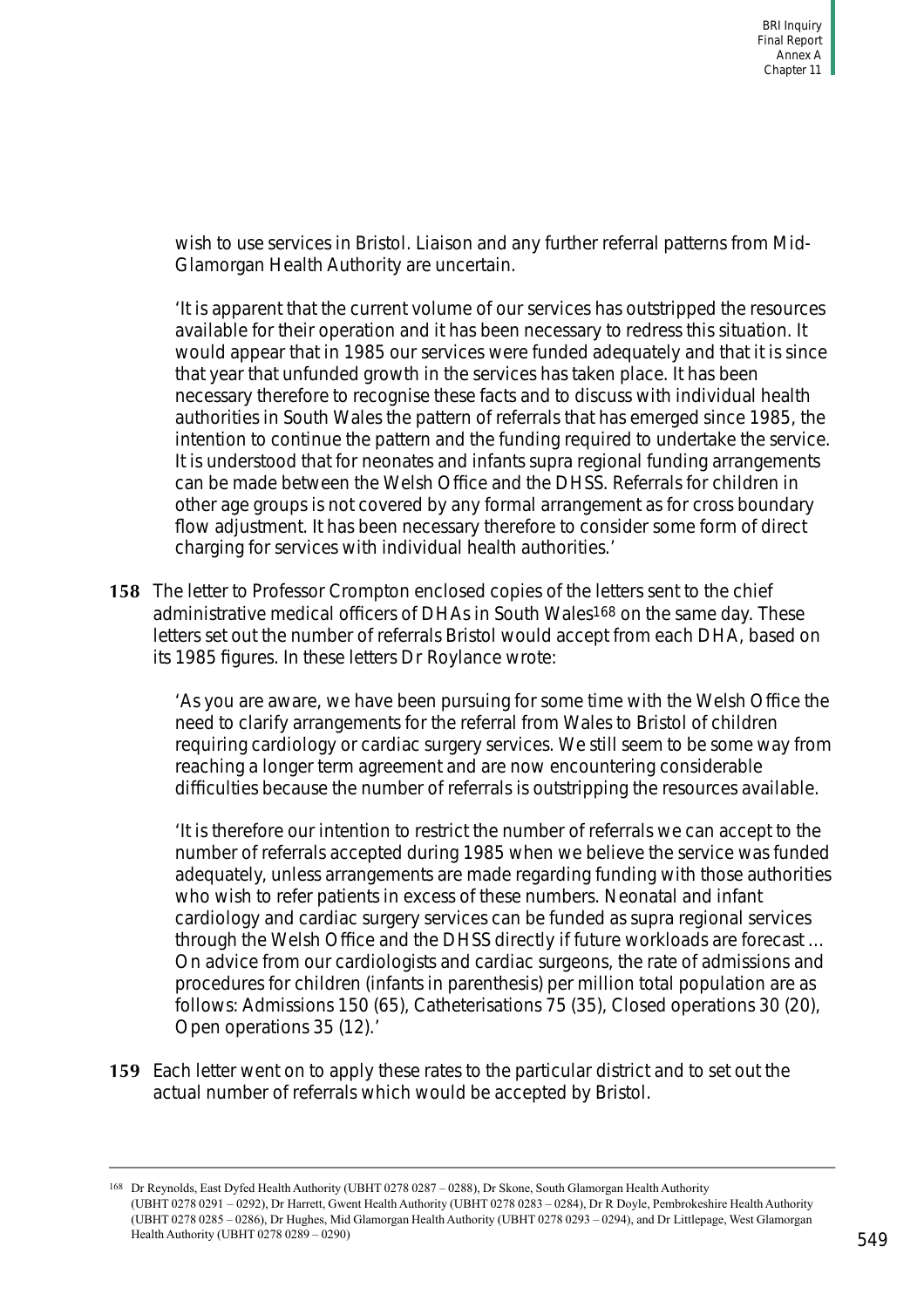#### **160** The letters concluded:

'I regret having to pursue this type of approach whilst being aware that this matter is under active discussion at the Welsh Office with professional staff in Wales. It is certainly not our intention to put undue pressure on those who have the difficult task of finding the longer term solutions to the problem. However, in common with many other health authorities, we are faced with ever increasing demands within a relatively static resource base. The inevitable consequences of allowing continued development of unfunded work from outside the region is to produce a deleterious effect on the services we can provide to the population in our own district.'

**161** In December 1987 Mr Watson wrote to Mr Dhasmana, Mr Wisheart, Dr Joffe and Dr Jordan, enclosing a copy of a draft letter he intended sending to the Welsh Office regarding referrals.169 In the letter he stated:

'Since we met and discussed this subject, various attempts have been made to make progress and I feel that this firmer action is needed. Hopefully, it will be possible to meet representatives from Wales early in the New Year and reach some agreement on funding.'

**162** That month Dr Roylance wrote to Mr Owen, Director of the NHS in Wales:170

'As you are no doubt aware, on 2 November 1987 I wrote to Dr Crompton, Chief Medical Officer for Wales, regarding children's cardiology and cardiac surgery services for Wales. I understand that this matter has now been referred to yourself. Since that time we have not received a clear response from yourself and, unfortunately, the situation within this district is becoming increasingly difficult and it is therefore necessary to take some action on the matter. We have now decided that as from 1 February 1988 we are unable to receive any new patients aged over 1 year from Wales. I should emphasise that although no new cases in this category can be accepted until agreement on appropriate funding is reached, I would anticipate that in the case of children under the age of 1 year there should not be difficulty with reaching agreement via the DHSS for supra regional funding.'

**163** In January 1988 Dr Baker wrote to Mr Watson,171 enclosing correspondence from Mr Gregory<sup>172</sup> and Professor Crompton: 173

'Our conclusion might be that the Welsh like writing letters and find it difficult to make decisions. … There seems to be some confusion about their future plans in so far as they talk of a new paediatric cardiac unit to be built in Cardiff with work expected to begin in 1988 whilst Dr [Professor] Crompton's letter indicates that

<sup>169</sup> UBHT 0165 0019; letter dated 22 December 1987

<sup>170</sup> UBHT 0165 0020; letter dated 18 December 1987

<sup>171</sup> UBHT 0062 0384; letter dated 11 January 1988

<sup>172</sup> UBHT 0278 0268 – 0269; letter dated 23 December 1987

<sup>550</sup> 173 UBHT 0278 0270 – 0271; letter dated 15 December 1987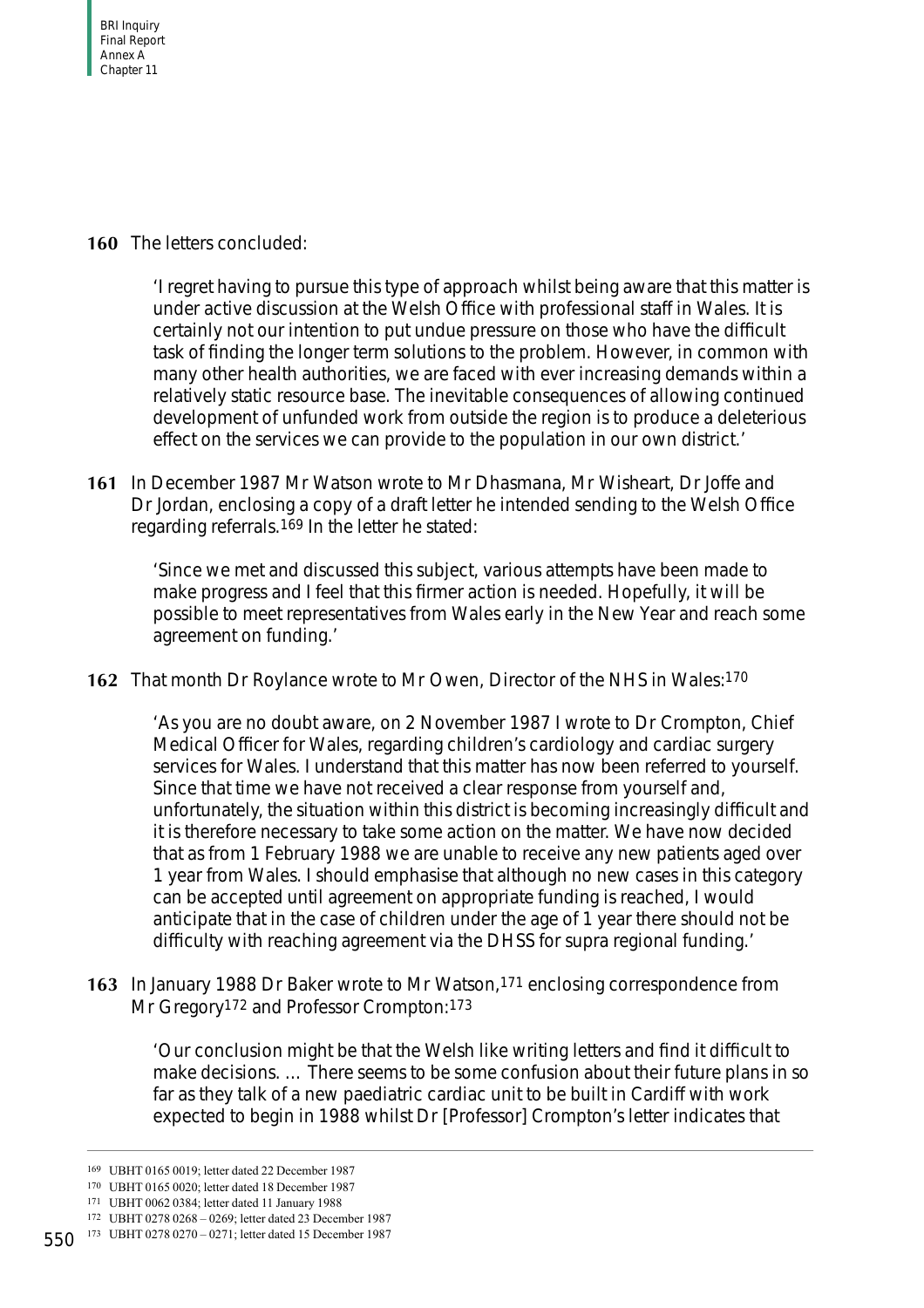there is still some uncertainty as to the nature of this unit and where it will be located … In spite of the Welsh efforts to reassure us I am sure that you will feel that we are still dealing with under funded over referrals of Welsh cases to BCH/BRI and I would have thought there were grounds for proceeding with the letter we composed for John Roylance.'

**164** Of this correspondence Mr Watson said:

'It can be seen here that Dr Ian Baker was recommending in January 1988 that we should stick to our guns in terms of limiting the referrals. The clinicians would have been generally unhappy about this as they were looking to expand the Department. There was discussion with the cardiologists who had direct input … naturally they were quite frustrated as they simply wanted to treat the patients.'174

**165** Negotiations with the Welsh Office continued during 1988. It was during this period that paediatricians in West Glamorgan approached Dr Joffe to take over an 'outreach' clinic at Bridgend previously undertaken by Dr Hallidie-Smith. Dr Baker wrote to Dr Mason, SWRHA Regional Medical Officer:175

'The facility with which the Welsh Office and its health authorities serve their populations with English based cardiologists is amazing. John Watson however, the Unit General Manager responsible for cardiac services here feels that whatever is agreeable on the professional networks must have the agreement of the Managers concerned. His position as stated previously is one of wishing to curtail all services to South Wales until he is compensated appropriately for the services he renders. … matters are clearly getting worse rather than better.'

**166** In July 1989 Mr Watson wrote to Mr Gregory.176 The letter, headed 'Cardiac Services for Wales – Children Over 1 Year', confirmed that agreement had been reached for funding referrals for the year commencing 1 April 1989, with discussions for funding for the following year planned to take place in December 1989. The letter recorded:

'Based on advice from our cardiologists and surgeons, the expected total referrals is 75 cases. The basis of the charge will be the number of cases over 28.'

#### 1991 onwards

**167** The Paediatric Cardiac Unit at University Hospital Wales, Cardiff, admitted its first patients in June 1991.177 Once the Cardiff unit was established, the Welsh Office sought to encourage referrals to it. Professor Crompton told the Inquiry:

'… the most important factor from 1991 on in Cardiff was the huge commitment of time that the paediatric cardiologist, with support from the others in his team, made

<sup>174</sup> WIT 0298 0016 Mr Watson

<sup>175</sup> UBHT 0278 0174; letter dated 18 October 1988

<sup>176</sup> UBHT 0103 0045; letter dated 20 July 1989

<sup>177</sup> WIT 0058 0008 Mr Gregory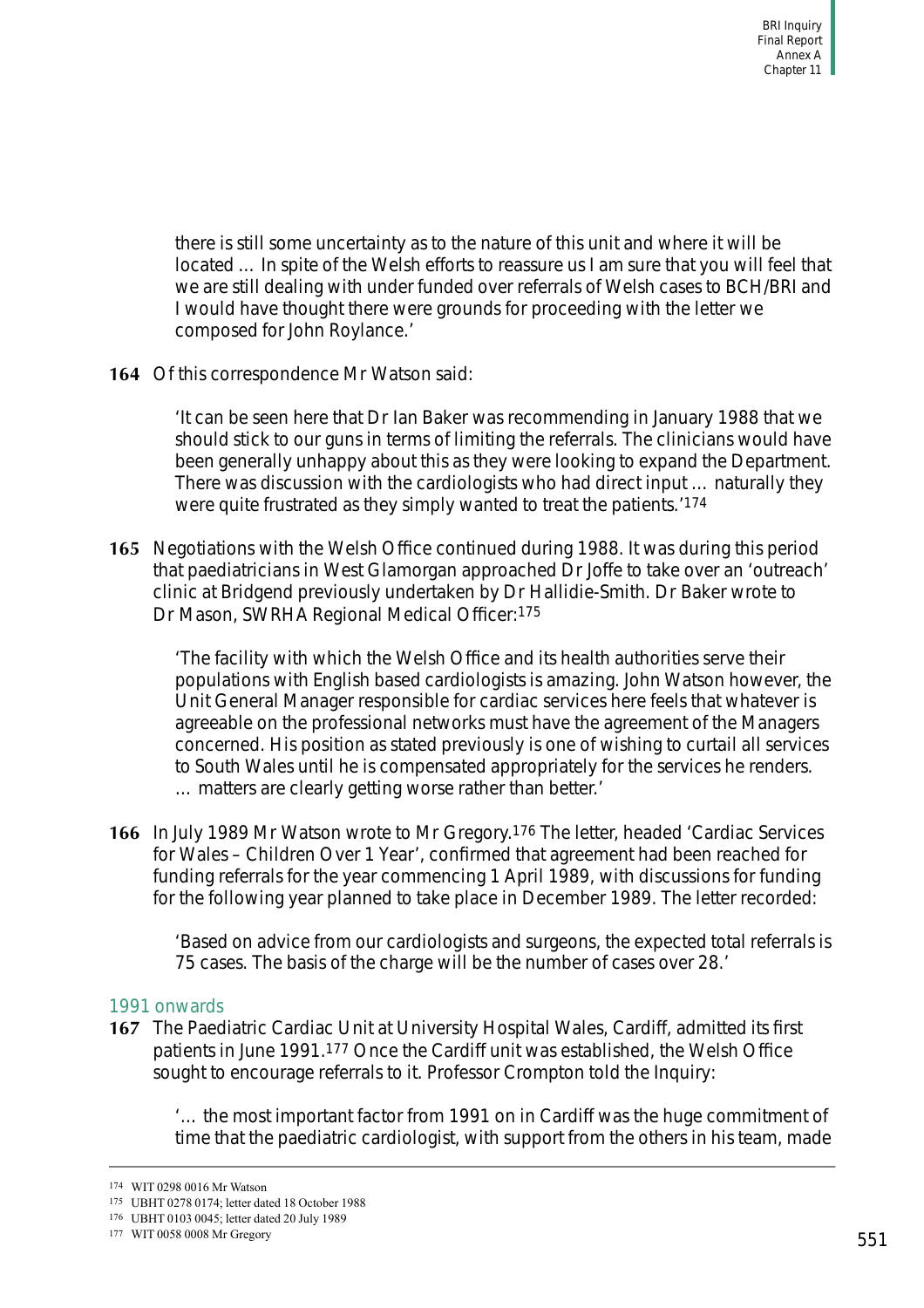in the visiting and the revisiting, and the persistent seeking of trying to influence the District General Hospital paediatricians in Wales to give the Cardiff centre a chance to show what it could do, if I can put it like that. They were very assiduous in doing that.'178

**168** Once the Cardiff unit was established, the Welsh Office ceased to fund centrally the referral of paediatric cardiac cases to Bristol. Mr R Williams, Assistant Director, Health Services Division, Welsh Office, outlined this change of policy in a letter to the general managers of East Dyfed, Gwent, Powys and Mid, South and West Glamorgan Health Authorities:

'Since the new paediatric cardiac unit at UHW will be centrally funded to provide a service throughout South and Mid Wales, it is proposed that central funds will cease to be available for the referral of new patients to Bristol and Weston Health Authority for paediatric cardiac services once the paediatric cardiac unit at UHW becomes operational. It would, therefore, fall to individual health authorities wishing to continue with current arrangements to contract with, and fund from their own resources, Bristol and Weston Health Authority in respect of any new patients referred to that Authority once the paediatric cardiac unit at UHW comes into operation.'179

**169** Mr Gregory told the Inquiry:

'In February 1991, the Welsh Office wrote to the six relevant South and Mid Wales Health Authorities advising them of the arrangements which would apply to the central funding of paediatric cardiac services, and to seek advice in quantifying continuing reliance on Bristol in financial year 1991/92.'180

#### Referral to cardiologists

- **170** The Inquiry heard evidence that referrals to Bristol increased in the period to 1991, and that the establishment of the Cardiff unit in 1991 did not lead to all patients within its catchment area in South Wales thereafter being referred to it.
- **171** As with the referrals from the South West of England, the Inquiry heard evidence that the contact between referring paediatricians and cardiologists was a key influence on the pattern of referrals. Both during the period 1984 to 1991 and afterwards, relationships between paediatricians and cardiologists were a significant influence on referral patterns from South Wales.
- **172** Mr Gregory said: '… up to the present day, there are referrals out of Wales of children who, when the unit was fully operative, could, but for clinical preference, have been treated in Cardiff'.181

<sup>178</sup> T21 p. 16–17 Professor Crompton

<sup>179</sup> UBHT 0194 0010; letter from Mr Williams dated 26 February 1991

<sup>180</sup> WIT 0058 0008 Mr Gregory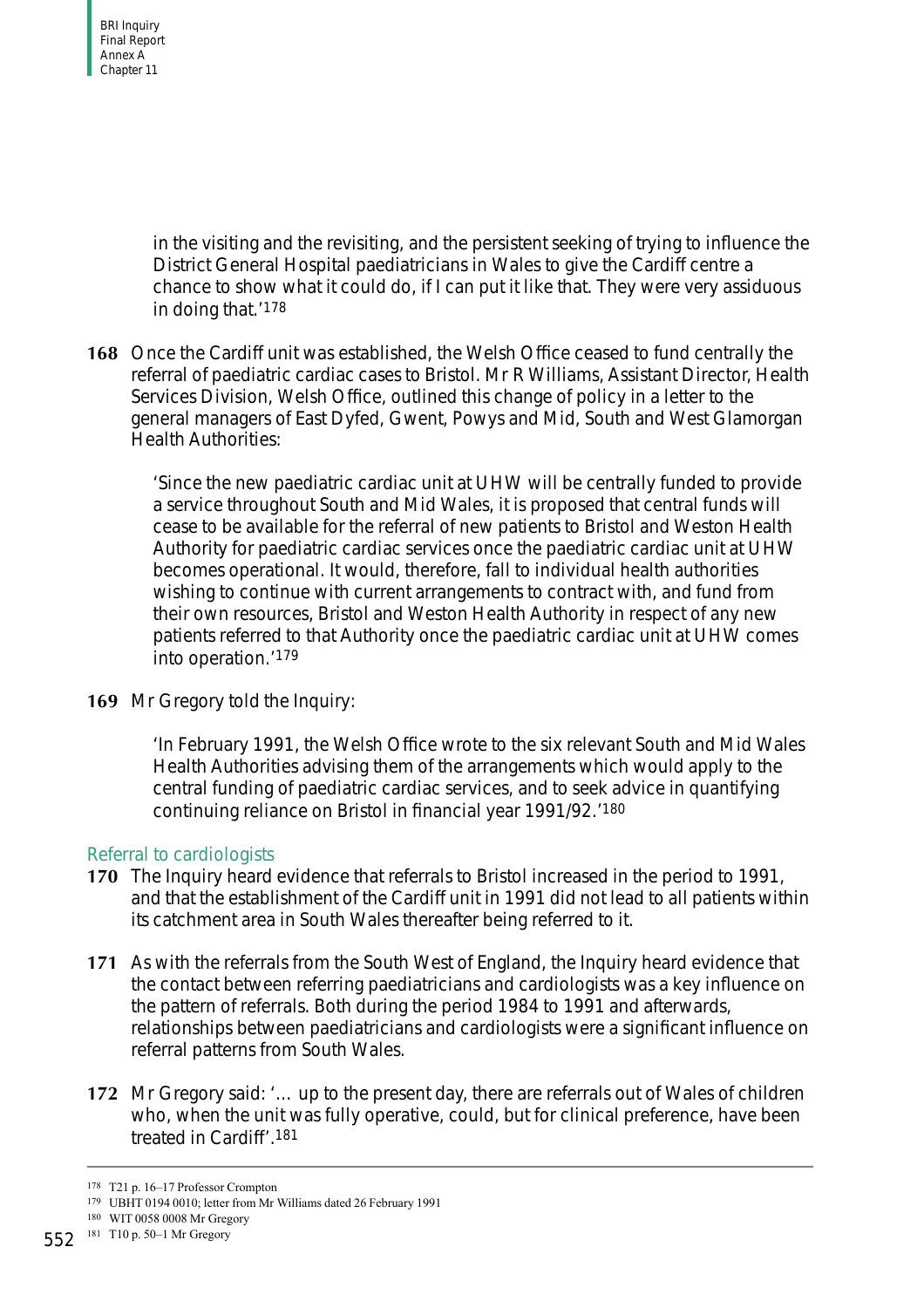**173** Mr Gregory told the Inquiry that a change in referral patterns occurred in 1987, because:

'a) The premature death towards the end of 1986 of Dr Leslie Davies, the well respected cardiologist who saw the vast majority of the young patients referred to the Cardiff centre in what was largely an adult cardiac practice, created a crisis in the local service in South Wales.

'b) The specialties of cardiology and cardiac surgery in the UK by this time were noticeably understaffed to meet the demands of the population for treatment … The London Centres, in particular, found it less easy to accommodate the Welsh referrals within desirable timescales for treatment.'182

**174** Professor Crompton explained how referring paediatricians in Wales responded:

'Welsh paediatricians responded by arranging for additional visits by other cardiologists to their hospitals and we see Bristol and Southampton based clinicians visited South Wales on a regular basis. Whilst patients from the Royal Gwent Hospital, Newport and Nevill Hall Hospital at Abergavenny had traditionally referred to Bristol, we now see others, but not all in South Wales using the Bristol centre.'183

**175** Mr Gregory was asked for his views as to why children from South Wales were referred to London hospitals. His evidence included this exchange:

> 'Q. For what reasons do you understand children were referred to Brompton, the National Heart Hospital or Great Ormond Street?

'A. Because those were the hospitals with which the referring paediatricians had established relations. The Inquiry will know that can be for a variety of reasons. As a consequence, there was an established pattern of referral. At that time, the pattern of referral, once established and once regarded as satisfactory, is likely to be retained. Indeed, the patterns of referrals to England throughout the period with which the Inquiry is concerned, indeed, up to the present day, are agnostic of the establishment of a specialist service if the clinician concerned believes it is in the best interests of the child they be referred elsewhere. Even when the Cardiff unit was up and fully functioning as a comprehensive unit, children were still referred to centres in England. So it comes back to an issue of the clinical preference of the referring clinician.

<sup>182</sup> WIT 0070 0002 Professor Crompton

<sup>183</sup> WIT 0070 0002 Professor Crompton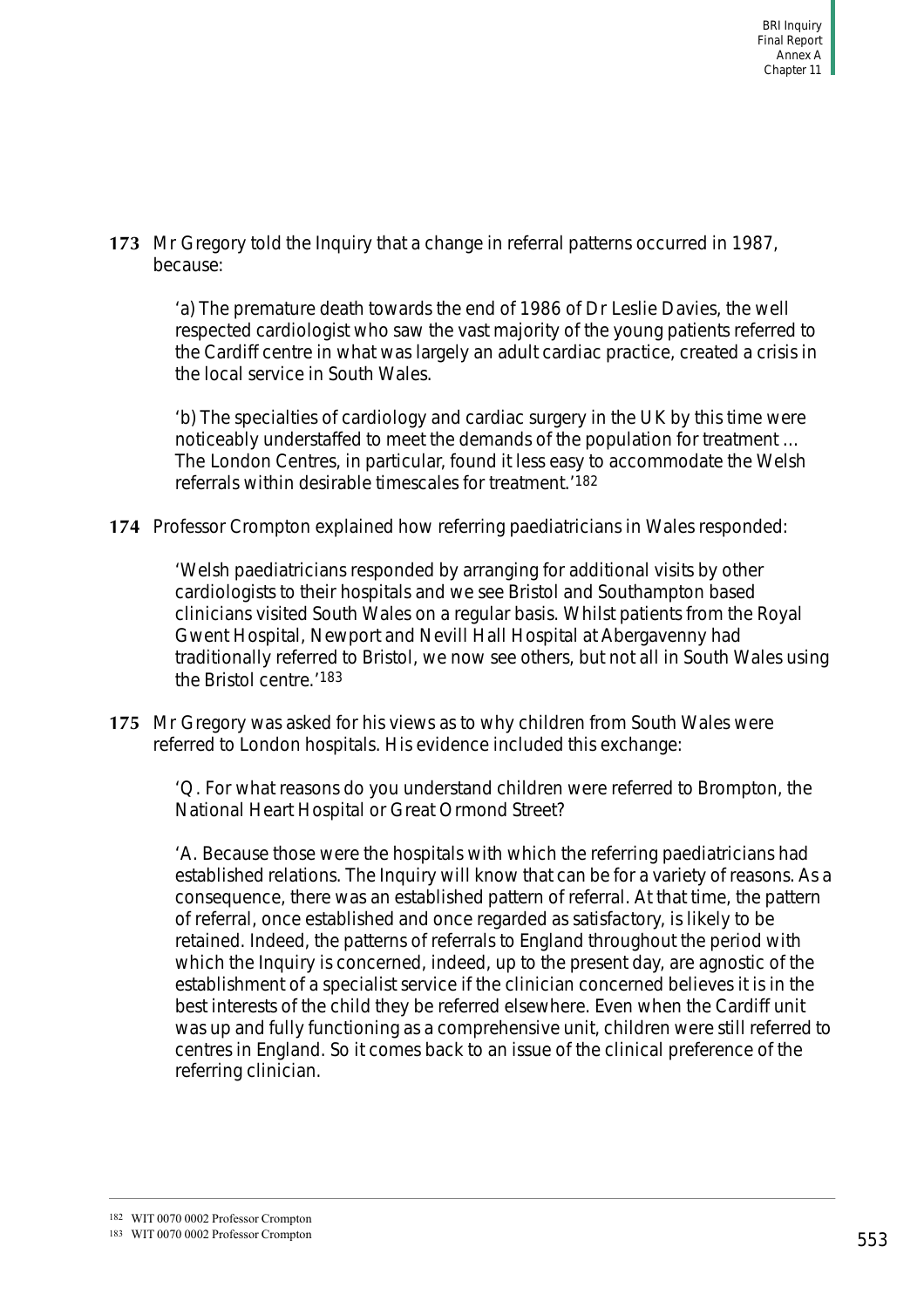'Q. The clinical preference, the way you describe it, your understanding would be very much influenced by habit and personal relationships?

'A. I think those are factors. I think in this case we are talking about London hospitals with significant reputations for providing specialist services of this kind, which at that stage were not available in a comparable specialist service in Wales. So the logic of that would be that clinicians, for the reasons you have described, but also for the reasons I have referred to, would be looking to England to provide the service.'184

# **Evidence of the actual pattern of referrals from South Wales**

- **176** Dr Jordan confirmed that, in a number of places in Wales, Dr Hallidie-Smith had conducted clinics from the Hammersmith Hospital and that on her retirement Bristol took over a number of her clinics. He said: 'I think particularly one that I dealt with in the East Glamorgan General Hospital'.185 As to the clinics run by Dr Leslie Davies, he said that Bristol started to pick up some of his work 'before Dr Davies' death, because what there was of paediatric cardiac surgery at that time in Cardiff had stopped before then'.186
- **177** Dr Agarwal187 told the Inquiry:

'When I joined Swansea in 1976, the paediatric cardiac service was far from satisfactory. Children with cardiac problems were either referred to Cardiff or hospitals in London … The follow-up of these children locally was often lost. Initially I persuaded Professor Muir and later Dr LG Davies from Cardiff to hold joint cardiac clinics with us in Swansea but because of lack of neonatal cardiac surgery in Cardiff, the situation was still not satisfactory.'

Dr Agarwal went on to explain how, in 1982 or 1983 at the suggestion of a colleague, he transferred a premature infant to the BRHSC. He said:

'Until this time, to my knowledge no paediatric cardiac patients had been sent to Bristol, however from this time onwards myself and my colleagues in Swansea started to send children … to Bristol cardiologists. … After the death of Dr LG Davies … I persuaded Dr Hyam Joffe … to hold regular clinics with us in Swansea starting some time in 1986.'188

<sup>184</sup> T10 p. 14–15 Mr Gregory

<sup>185</sup> T79 p. 134 Dr Jordan

<sup>186</sup> T79 p. 134 Dr Jordan

<sup>187</sup> Consultant paediatrician, Singleton Hospital, Swansea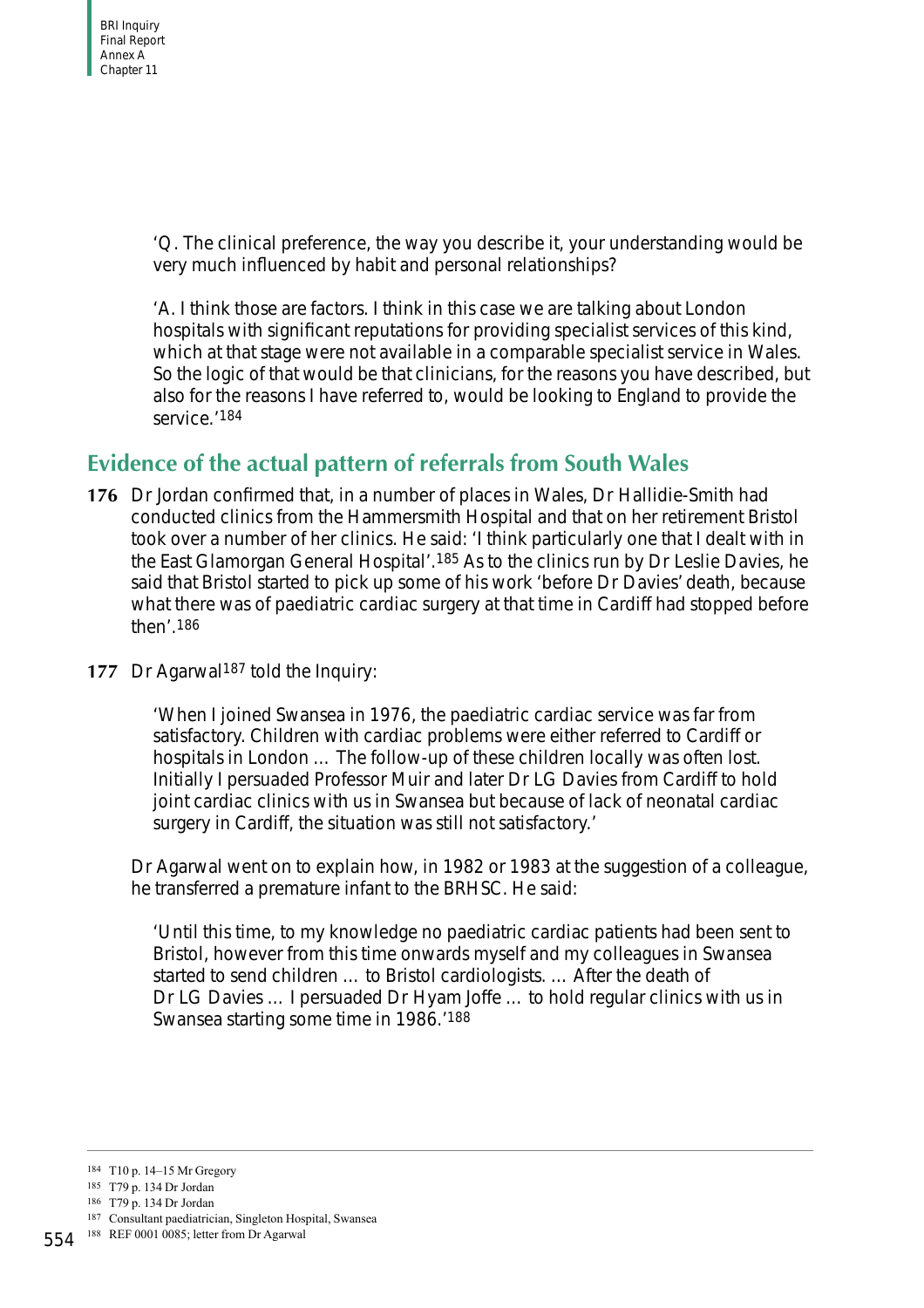**178** Dr Dewi Evans,189 who was appointed at Swansea in 1980, did alter his referral pattern when the Cardiff unit became operational in 1991. He told the Inquiry:

'… the services in Swansea were very ad hoc at that time [in 1980]. I arranged a link with the Hammersmith Hospital, with the late Dr Hallidie-Smith. As she came up to retirement I established links with Dr Hyam Joffe in Bristol. … about 1985 I transferred my allegiance to the cardiac team in Cardiff when it was formed in 1991.'

Dr Evans said that whilst Dr Agarwal continued to refer all his patients to Dr Joffe until his retirement, Dr Evans began to refer to Cardiff 'for reasons of expediency and practicality'.

- **179** Dr Palit of Haverfordwest190 started to refer to Bristol when Dr Davies died. The reason for choosing Bristol was geographic. Dr Palit told the Inquiry that he 'started a joint clinic in paediatric cardiology with the late Dr LG Davies from Cardiff, who used to visit Dyfed periodically … he would then refer the patients further away for surgery … [The] decision to send our children to Bristol was very easy because there was no other centre nearby us, who could give us a regular service.' After the death of Dr Davies, Dr Palit approached Dr Jordan and then had 'no cause to refer children with heart problems elsewhere' until Dr Jordan retired.
- **180** However, Dr Palit's colleague, Dr G Vas Falcao,191 told the Inquiry that 'During this period all paediatric cardiac problems from Pembrokeshire were referred to the paediatric cardiac unit at University Hospital of Wales'.
- **181** Dr I Hodges192 explained that in Mid Glamorgan, children's cardiological services were, at the beginning of the period of the Inquiry's Terms of Reference, provided by Dr Hallidie-Smith. Subsequently, referrals were to Dr Jordan until his retirement, and then to Cardiff.
- **182** Dr Hodges' colleague, Dr J Morgan, said that when he started practice in 1981 'children with cardiac problems were referred to the Hammersmith Hospital in London. Dr K Hallidie-Smith came down to Wales three times a year.' Any child needing ultrasound had to go to London, and any surgery was carried out at Hammersmith or Great Ormond Street.

<sup>189</sup> Consultant paediatrician, Singleton Hospital, Swansea, REF 0001 0087 – 0088

<sup>190</sup> Consultant paediatrician, Withybush General Hospital, Haverfordwest, REF 0001 0092 – 0093

<sup>191</sup> Consultant paediatrician, Withybush General Hospital, Haverfordwest, REF 0001 0094

<sup>192</sup> Consultant paediatrician, East Glamorgan General Hospital, Mid Glamorgan, REF 0001 0096 – 0097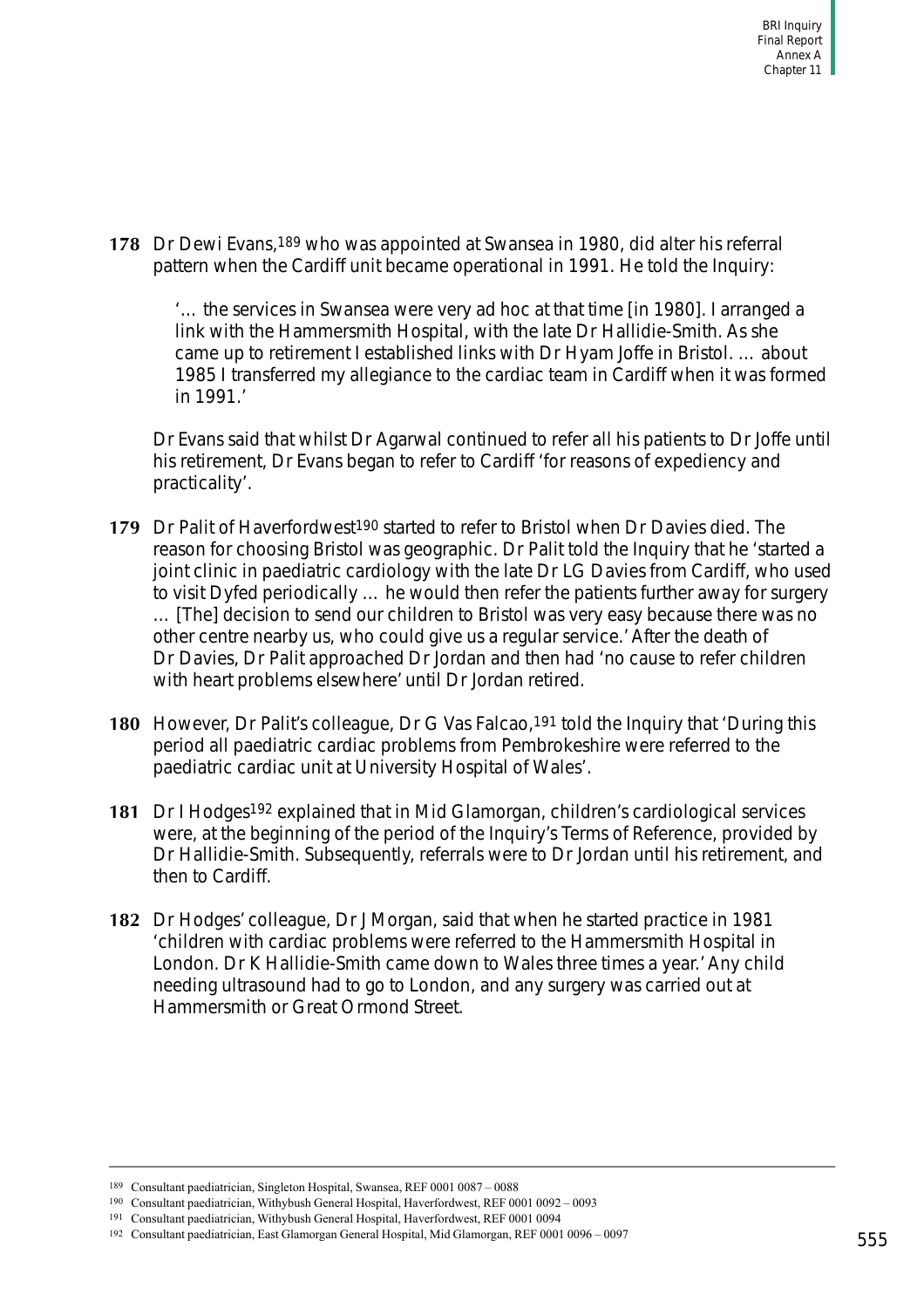**183** Dr Morgan's evidence was that by 1989:

'… there were difficulties with continuing this service and negotiations between Bristol and Mid Glamorgan Health Authority resulted in cardiac services both medical and surgical being transferred to Bristol. … The service that was then established from Bristol consisted of a very senior paediatric cardiologist, Dr Stephen Jordan who came to our hospital on a much more frequent basis. He was able to perform ultrasound cardiac scans as part of his clinic with us and this was very much appreciated by parents as they no longer had to go up to London for this investigation. … When Dr Jordan retired, a cardiac service was being developed in Cardiff and the care of our patients were transferred to this service …'193

**184** Dr A Griffiths194 of Abergavenny was appointed in 1969. He told the Inquiry:

'… initially our cardiac patients were referred to the teaching centre at Cardiff. In those days there was no paediatric cardiologist on the staff but the children were referred to Dr Leslie Davies who was an adult cardiologist. From the surgical point of view however this service became gradually more unacceptable, children being left on the waiting list for very long periods of time and eventually Dr Davies retired. … therefore we contacted the Bristol team and their paediatric cardiologists would come out and run a combined cardiac clinic with us. … The service for children with cardiac problems improved dramatically.'

**185** This was confirmed by Dr Griffiths' colleague Dr T Williams<sup>195</sup> who was appointed in 1986, and who told the Inquiry:

'… in 1986 we had an inadequate service from Cardiff. We made contact with Bristol and have continued with their support since that time. Establishing the service led to a considerable improvement in the quality of care given to our local children…'196

**186** Dr Edwards197 said that from 1979 he referred to the Hammersmith and Dr Hallidie-Smith:

> 'When Dr Hallidie-Smith retired in mid 1980s there was still not a fully functioning cardiac unit at Cardiff. … We were also aware of the fact that peripheral clinics had been established from Bristol, mainly by Dr Jordan, in many hospitals in South Wales, with Consultant General Paediatricians being very pleased with the level of service that they were receiving, both from the local clinics and from Bristol itself.

<sup>193</sup> REF 0001 0136 – 0137; letter from Dr Morgan

<sup>194</sup> Consultant paediatrician, Nevill Hall Hospital, Abergavenny, REF 0001 0128 – 0129

<sup>195</sup> Consultant paediatrician, Nevill Hall Hospital, Abergavenny, REF 0001 0133

<sup>196</sup> REF 0001 0133; letter from Dr Williams

<sup>197</sup> Consultant paediatrician, Princess of Wales Hospital, Bridgend, REF 0001 0108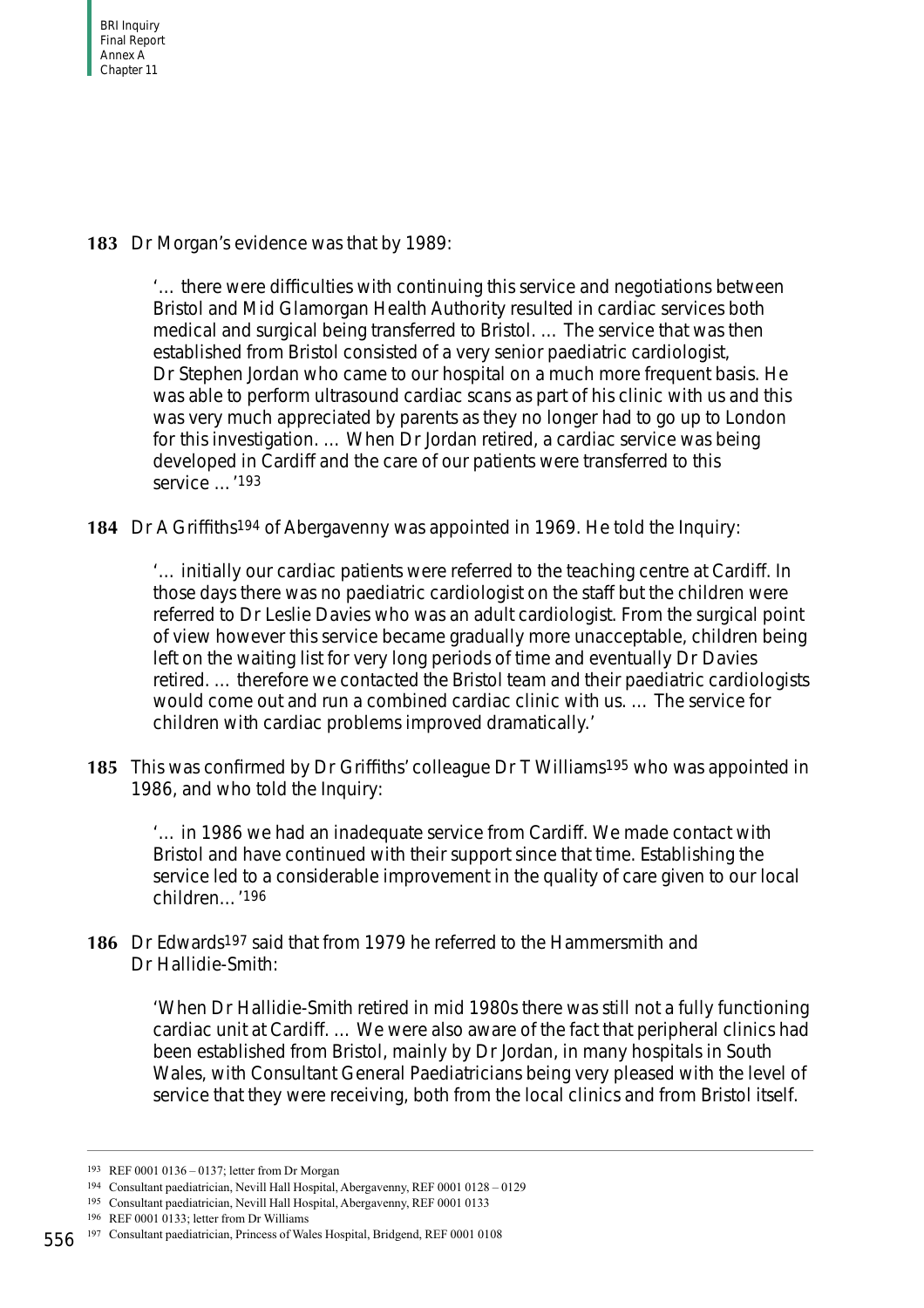For these two reasons therefore … we decided to link in with Bristol and established a pattern whereby bi-monthly clinics were held locally…'

- **187** His colleague, Dr Trefor Jones, <sup>198</sup> provided the Inquiry with a copy of a report prepared by him and Dr Edwards and Dr A Goodwin in November 1996199, confirming that they had referred to Dr Hallidie-Smith until her retirement, and thereafter to Dr Joffe, and then to Dr Martin.
- **188** Dr Ferguson200 wrote:

'I don't recall referring any patients with heart problems to centres other than BRI again for the reason that the referrals were always invariably made through the visiting cardiologist, Dr Steve Jordan, who was based there.'201

- **189** Not all paediatricians who changed their referral pattern from Bristol to Cardiff as a result of the establishment of the unit in Cardiff or the later retirement of Dr Jordan were entirely happy to do so.
- 190 Dr Prosser<sup>202</sup> told the Inquiry:

'… from the opening of the first Severn Bridge in 1966, with the support of Dr LG Davies, Cardiologist at the University Hospital Wales, we started referring neonates and other small infants to paediatric cardiology services in Bristol. This was done because of the proximity of the Unit to the Royal Gwent and that as far as we were able to ascertain the services there were equal to those of other centres in the UK. … Following the death of Dr Davies we decided to ask Dr S Jordan to take over our monthly paediatric cardiology clinic … and our association with Bristol was strengthened. … Even with the establishment of the Paediatric Cardiology Unit in Cardiff in 1990 or thereabouts I and my colleagues were reluctant to give up our association with Bristol and were more or less forced to do so by the financial constraints imposed on us by the Welsh Office.'

**191** Dr Maguire203 spoke of a change in the pattern in 1993:

'We changed our cardiac services from Bristol to UHW on the basis of a desire by Welsh Office to have the Welsh units using the newly developed paediatric cardiac services in Cardiff …'

<sup>198</sup> Consultant paediatrician, Princess of Wales Hospital, Bridgend, REF 0001 0114 – 0115

<sup>199</sup> REF 0001 0116 – 0121; *'A Review of the Provision of Paediatric Cardiology at Bridgend',* dated November 1996

<sup>200</sup> Consultant paediatrician, Royal Gwent Hospital, Newport, REF 0001 0126 – 0127

<sup>201</sup> REF 0001 0126; letter from Dr Ferguson

<sup>202</sup> Consultant paediatrician, formerly at Royal Gwent Hospital, Newport, REF 0001 0131 – 0132

<sup>203</sup> Consultant paediatrician, Royal Gwent Hospital, Newport, REF 0001 0130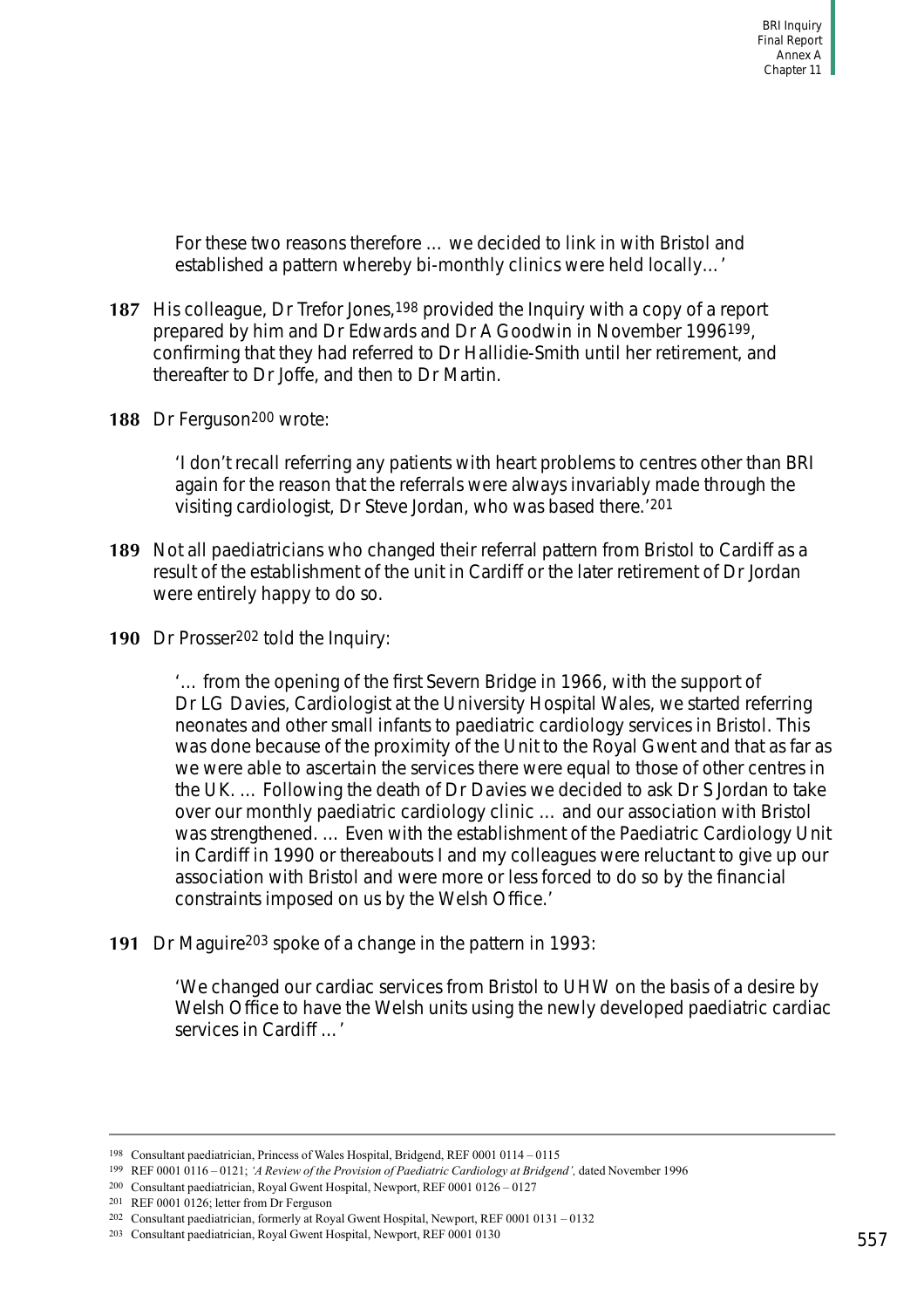**192** Dr Cawdrey204 commented on the situation following the death of Dr Davies, who had previously carried out a clinic at the Royal Gwent Hospital. Dr Cawdrey wrote:

'Dr Steve Jordan started a regular clinic with us from that time. … Therefore, from this time, all children and babies with heart problems were seen by Dr Jordan and consequently most if not all of those requiring surgery received this in Bristol. In 1991, a full paediatric cardiology and cardiac surgery service was established in Cardiff. As we understood at the time the reasons for doing this were largely "political". It was felt that establishing such a service would enhance general cardiology training in Cardiff, but there was also considerable public pressure to establish a unit in Wales so that children in Wales would no longer need to travel "abroad" for their treatment! We in Newport saw no reason to change our arrangements immediately and continued to use Bristol until the spring of 1993, when Dr Jordan retired, and we thought it opportune and more convenient to switch to Cardiff for paediatric cardiology and paediatric cardiac surgery ...'

**193** Dr Jordan commented on the letter:

'I think Dr Cawdrey at that time was Chairman or President of the Welsh Paediatric Association and they were the people who had – well, some of them had at least supported the idea of having a new unit in Cardiff. We discussed this. I think he admitted to a certain amount of embarrassment that he was still sending his patients to Bristol when in theory the body of which he was the Chairman or the President had apparently supported the establishment in Cardiff.'205

**194** Dr J Matthes,206 however, told the Inquiry that she had been a senior registrar in Cardiff and, on appointment as consultant in 1993, wished to transfer the list that she inherited to Cardiff. She said that Dr Joffe 'resisted this … I was told that the Bristol cardiologists felt that it was not in the patients' interests to transfer them to Cardiff as some of them had quite complex conditions. At no time was it ever intimated to me that there might be poorer results with the surgery at Bristol than at other centres.' Her patients continued to be treated in Bristol.

## **Concerns207**

**195** Some (five out of 27) referring paediatricians in Wales cited concerns about the standard of care at Bristol as a factor influencing their referral pattern.

<sup>204</sup> Consultant paediatrician, Royal Gwent Hospital, Newport, REF 0001 0123

<sup>205</sup> T79 p. 133 Dr Jordan

<sup>206</sup> Clinical Director, Paediatrics, Singleton Hospital, Swansea, REF 0001 0090

<sup>207</sup> Concerns are set out in detail in Chapters 20–30. The extent to which any concerns of referring paediatricians may have influenced their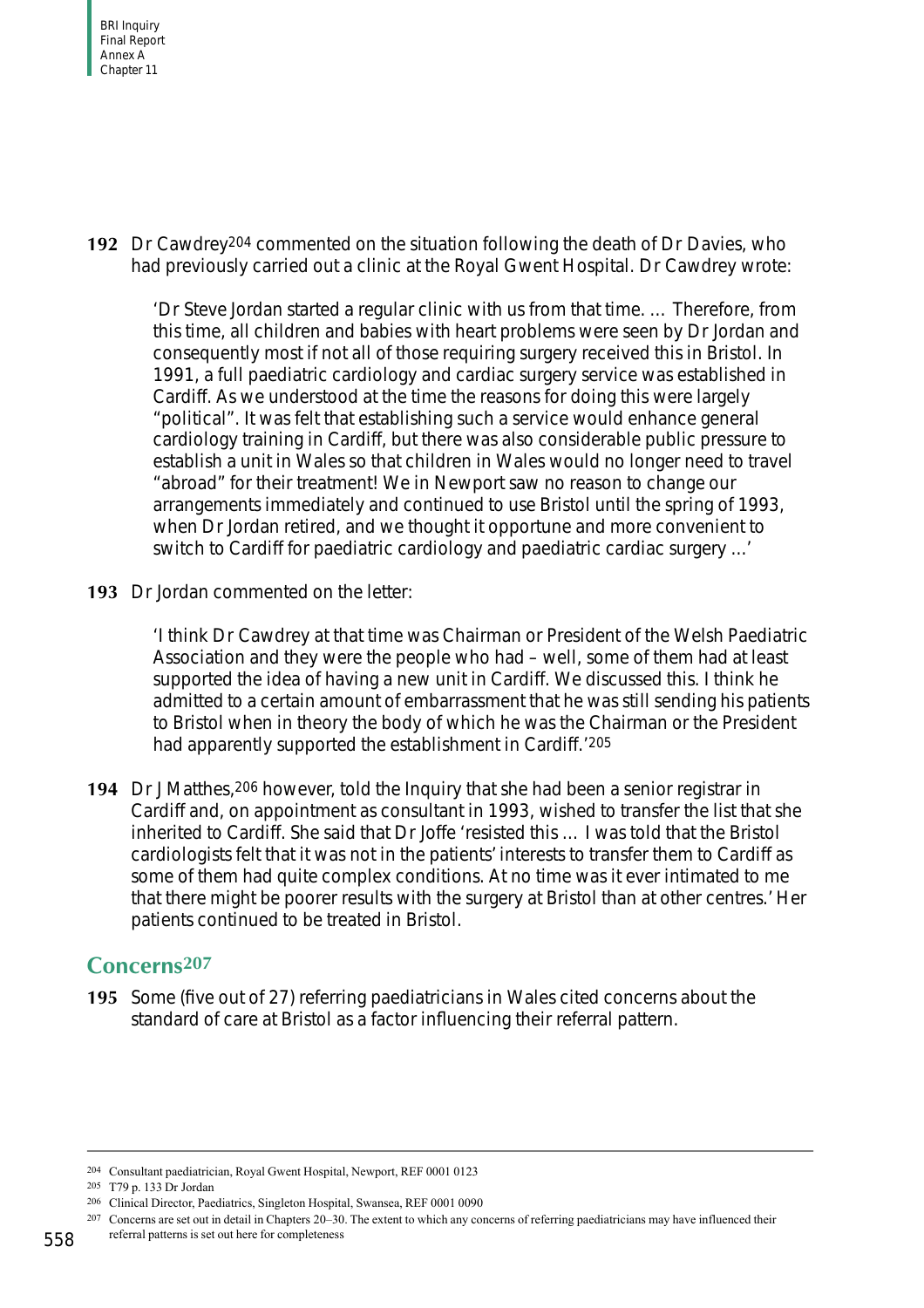**196** Professor I Hughes208 told the Inquiry:

'I had formed an impression that the service for complex cardiac cases was less than satisfactory if only on the basis that the pattern of referral of any cases from Cardiff utilised centres other than Bristol … That transportation of cases to Southampton which would have travelled past Bristol is illustrative of the concern prevalent at that time regarding services in Bristol.'

**197** Dr C Weaver209 said:

'My patients were mainly referred to GOS [Great Ormond Street Hospital] or to Southampton; personal acquaintance with a cardiologist in London was part of the reason for the referral pattern … I do have one recollection of a rather unsatisfactory post-operative arrangement when a baby needed emergency admission on my "intake", who had recently undergone cardiac surgery in Bristol … Even after telephone discussion (I believe with Mr Wisheart) there seemed to be a certain lack of support and interest.'

## **Parents' requests**

- **198** Evidence from Welsh-based parents whose children were referred to Bristol reflected the same issues as mentioned earlier in the case of parents based in England.
- **199** Samantha Harris, whose daughter Kimberley was referred from the Princess of Wales Hospital, Bridgend, to Bristol, said:

'The staff informed me that they had decided to transfer Kimberley to Bristol, in an ambulance, since there was a specialist heart unit there. I was not very pleased that this hospital had been selected, since it would have been much easier for me to go to London, where I have relatives. I also knew that hospitals such as Great Ormond Street had an excellent reputation, whereas I had never heard of the unit at Bristol before. … At no time was it explained to me that I had any choice in the matter …'210

**200** Robert Briggs, whose daughter Laura was also referred from the Princess of Wales Hospital, Bridgend, to Bristol, said:

'It was the Consultant's decision to refer her to Bristol, and no alternative referrals were discussed with us, but we had no problems with that decision either at the time or at any subsequent time. We were simply told that it was the nearest hospital that dealt with children with severe heart problems.'211

<sup>208</sup> Professor of Paediatrics, Cambridge, formerly Department of Child Health, Cardiff, REF 0001 0100 – 0101

<sup>209</sup> Consultant paediatrician, formerly at University Hospital of Wales, Cardiff, REF 0001 0106 – 0107

<sup>210</sup> WIT 0302 0004 Samantha Harris

<sup>211</sup> WIT 0136 0002 Robert Briggs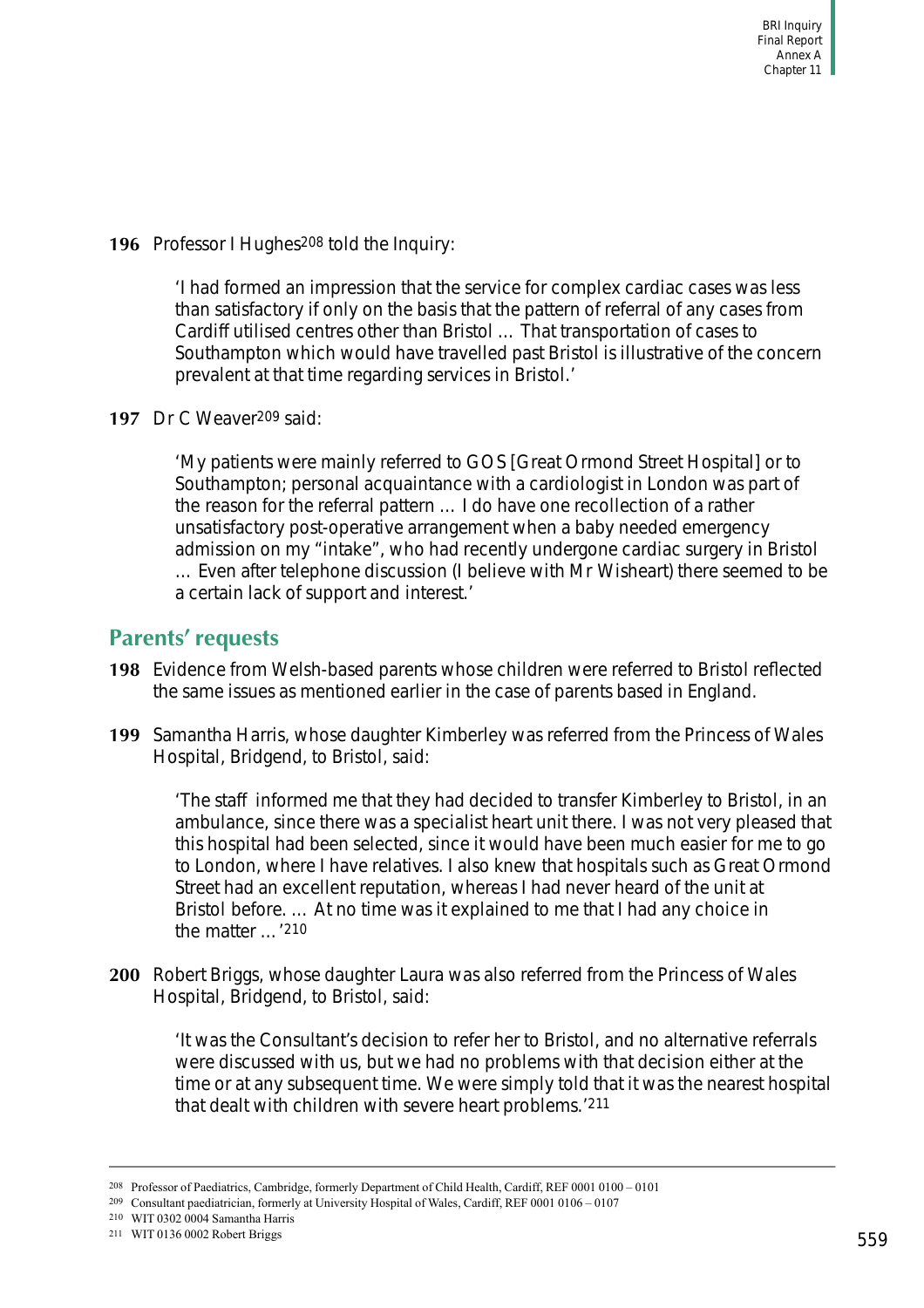**201** Carol Colclough, whose son Andrew was referred to Bristol from the Royal Gwent Hospital, Newport, said:

'Mr Ferguson [Dr Ferguson]212 recommended that Andrew be referred to Bristol for specialist attention and consideration for surgery. He recommended Bristol, and at that time there was no other specialist centre in South Wales. Later in 1991 a Specialist Unit was opened at the Heath Hospital in Cardiff but that option did not exist for us at the time and we were content enough to go to Bristol to get the necessary treatment. No other alternatives, such as London, were mentioned to us, but Mr Ferguson seemed very happy with Bristol, and we were content to go along with his recommendation.<sup>'213</sup>

**202** Gail Booth, whose daughter Elisa was referred to Bristol from the Royal Gwent Hospital, Newport, said:

'… they thought she may have a problem with her heart and that she would be transferred to Bristol. The staff told me that Bristol was one of the best heart hospitals in the whole country.'214

**203** A parent explained that her child was referred from Neath General Hospital to Hammersmith. However, she said:

'When Dr Hallidie-Smith retired, [the child] was referred from Hammersmith Hospital to Bristol Children's Hospital. We were simply notified that this was what was to happen.'215

**204** Some parents were given a choice, together with an opinion from the paediatrician as to the respective standards of the alternative centres. Caroline Jones, mother of Matthew, said that Dr Palit saw him at Withybush Hospital, Haverfordwest:

'He gave us the choice of sending Matthew either to Bristol or to Great Ormond Street Hospital in London. Dr Palit told us that the unit at Bristol had a good reputation and was on a par with Great Ormond Street. Because of this recommendation, and because Bristol is nearer, we chose Bristol.'216

<sup>212</sup> Consultant paediatrician, Royal Gwent Hospital, Newport

<sup>213</sup> WIT 0176 0002 Carol Colclough

<sup>214</sup> WIT 0410 0001 Gail Booth

<sup>215</sup> WIT 0216 0003. This parent was one of a number of parents who gave a witness statement to the Inquiry and gave only partial consent to publication of the statement, as they did not wish to be publicly identified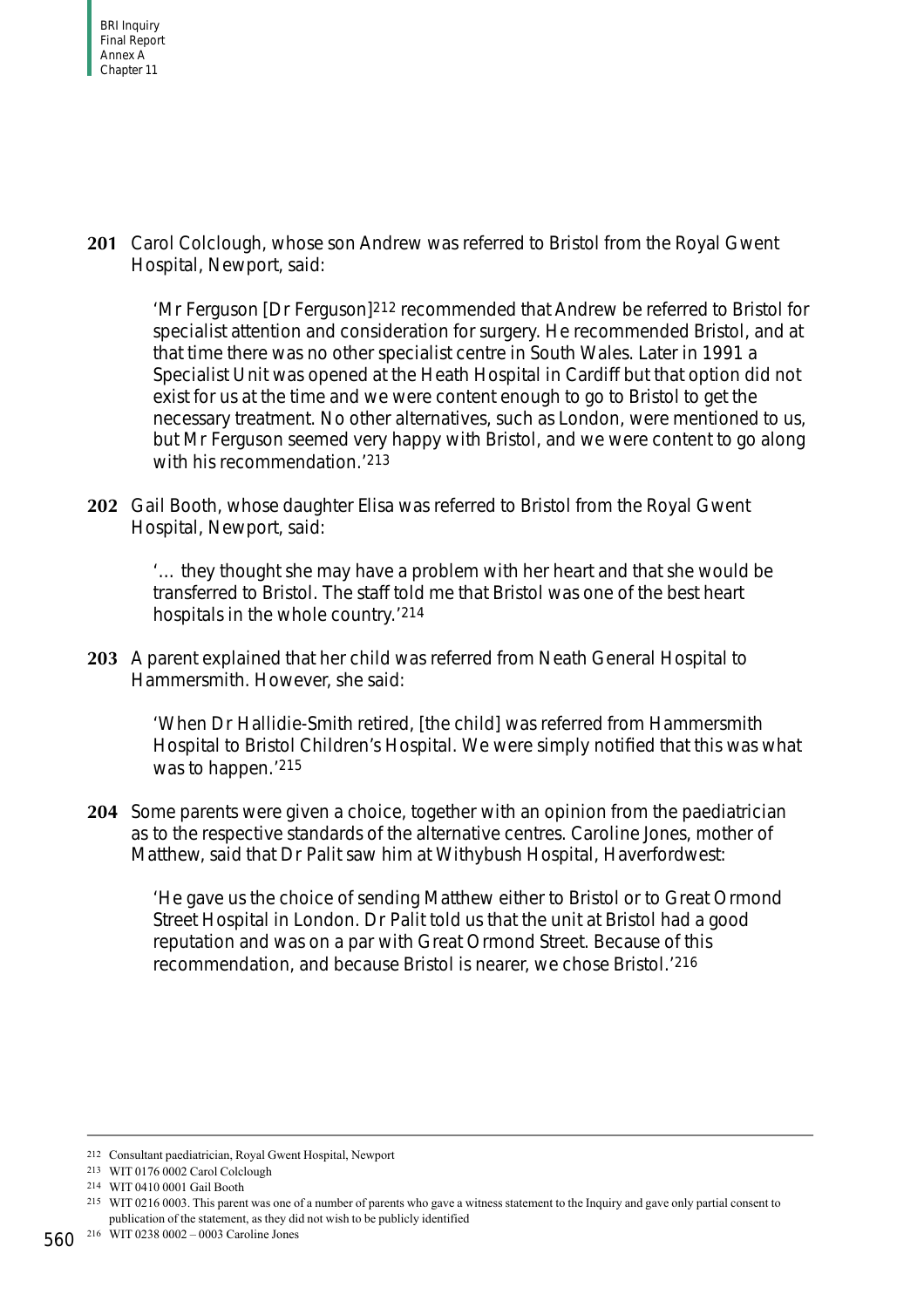# Referrals to other centres by Bristol cardiologists and surgeons

# **Referral procedure and reasons for referral**

- **205** The Inquiry heard evidence from the Bristol cardiologists and surgeons about the nature and extent of referrals to centres other than Bristol.
- **206** Dr Joffe explained the procedure once a child had been investigated by the Bristol cardiologists:

'If the cardiologist considers that surgery may be indicated, the results of investigative procedures are reviewed at a joint cardiology/cardiac surgical/ radiological meeting.'217

He told the Inquiry:218

'It was, and still is, up to the paediatric cardiologists and cardiac surgeons together to determine the best course of action for each individual child.'

- **207** Dr Jordan told the Inquiry that he referred patients elsewhere:
	- '... usually for one or more of the following main reasons:
	- 'There was a surgeon able to offer an operation that was not available in Bristol. This included, at different times, the Rastelli operation, arterial switch (Magdi Yacoub), Fontan operation (Brompton and GOS), autograft aortic valve replacement (Donald Ross) and heart or heart-lung transplantation (Harefield Hospital).
	- A surgeon or a team had shown a particular interest in the management of an unusual condition such as ventricular septal defect with prolapsing aortic valve cusp (Donald Ross and Jane Somerville at the National Heart Hospital).
	- 'Parents requested such a referral either because it was more convenient (e.g. they had relatives with whom they could stay in London) or had some other association, such as a relative or godparent who was a cardiac surgeon.
	- 'I or my colleagues were uncertain about the actual diagnosis, such as differentiating aorto-left ventricular tunnel from sinus of valsava aneurysm.

<sup>217</sup> WIT 0097 0164 Dr Joffe

<sup>218</sup> WIT 0097 0292 Dr Joffe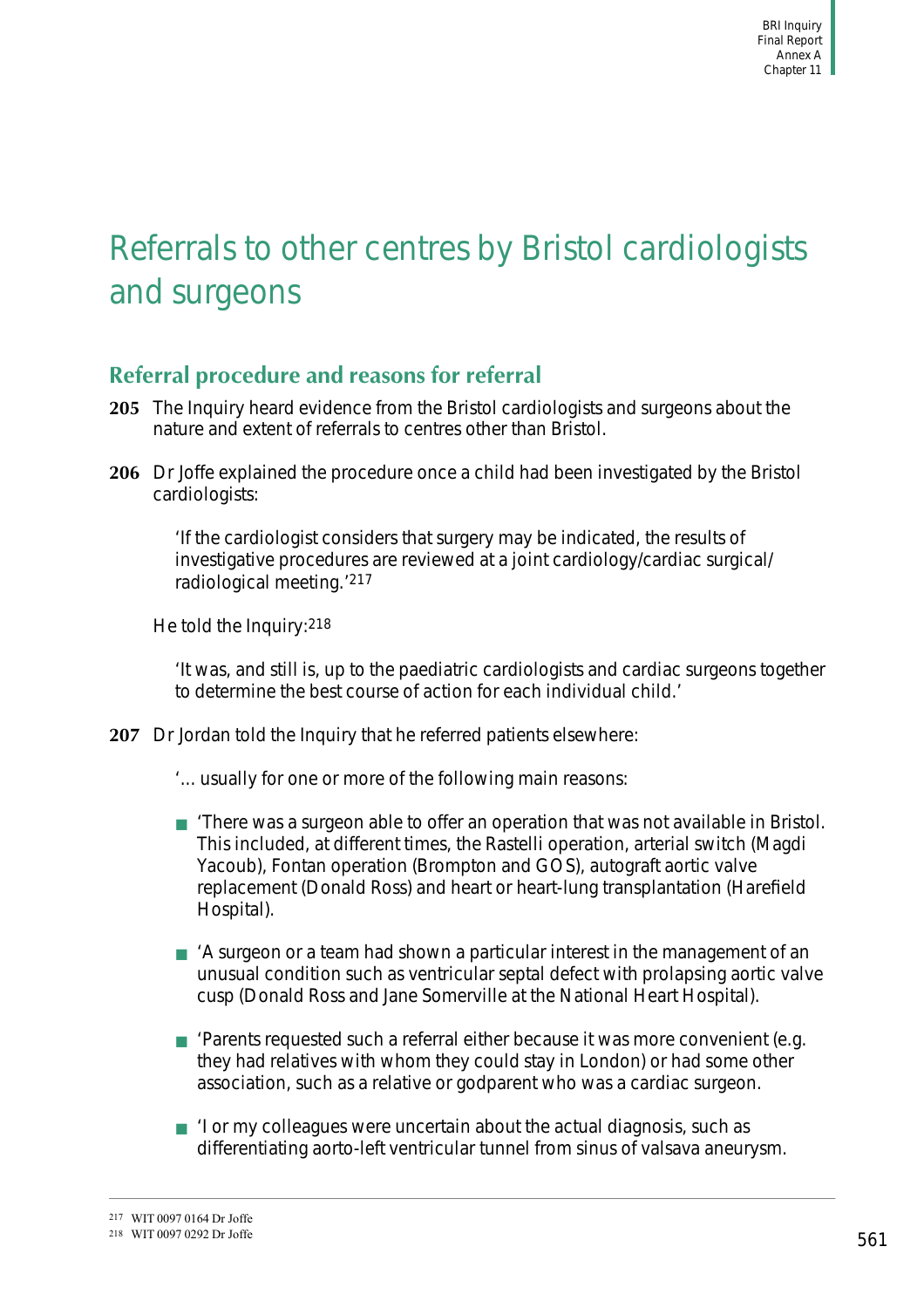- 'I or my colleagues were uncertain as to the correct procedure and we wanted a "second opinion".
- 'Parents requested a "second opinion", usually because they were uncertain as to the need for surgery or were unhappy with the risk that they had been given by the surgeon.
- 'Parents where a previous child had been operated on in Bristol and had died, in which case I always offered to send the child elsewhere.
- 'When surgery had previously been carried out by another surgeon and the patient had moved into the area (or we had taken over an area formerly served by another unit). Not all parents wished to be referred back to the original surgeon.'219
- **208** Asked on what basis a unit would be chosen for a referral, Dr Joffe said:

'A variety of reasons, including a personal connection between someone who had trained, let us say, at the Brompton, knew the surgeon and knew he did an operation particularly well; the overall perception that cardiologists, as a group, would have of a particular unit's performance on another condition. The relationship between one surgeon and another, because these cases would be referred either by the cardiologists or after our joint meetings, by a cardiac surgeon, with whoever he or she, in this case he, was referring that patient to. So it is a variety of reasons, but I think, as you will see at that time, it was mostly Great Ormond Street, sometimes the Brompton, but later on Birmingham.'220

**209** Dr Jordan acknowledged the comparatively short waiting list at Southampton, but explained why he would not have referred patients from Bristol there. His evidence included this exchange:

'Q. Southampton, if I have understood it correctly, had no or very short waiting lists compared to Bristol?

'A. The information I was given by the paediatricians in Plymouth was if a patient was seen by one of their paediatric cardiologists in outpatients, requiring a catheter and presumably an operation, they will be admitted within about three weeks for the catheter and they will have their operation next week. That is what they described to me as being a typical situation. Whether, you know, it always quite worked like that, I cannot say, but that was the information given to me.

<sup>219</sup> WIT 0099 0037 Dr Jordan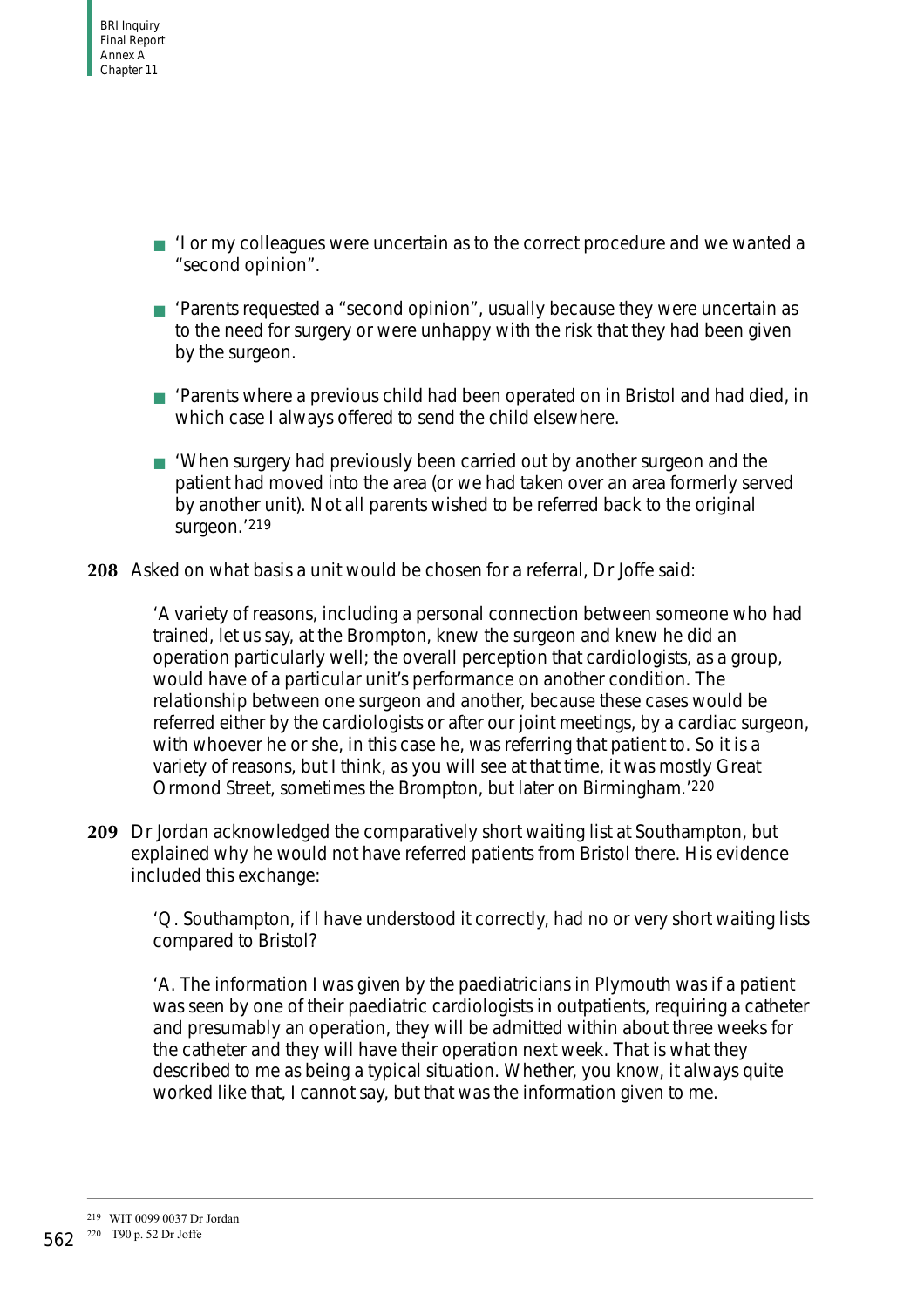'Q. And that was about this sort of time, three years or thereabouts before your retirement?

'A. Yes. We had this discussion on odd occasions, but, yes, I mean, there was certainly a discussion about 1989/90, something like that.

'Q. So were the Bristol children who were facing the long waiting list at Bristol referred to Southampton where there were very short waiting lists?

'A. … No, they were not.

'Q. Would that not have been a more sensible way of proceeding?

'A. It is like all of these things: it is sensible in that it deals with the immediate problem. What then happens when Southampton builds up a waiting list because they have been sent twice as many patients as they can cope with?

'Q. What would be the bars, the disincentives for you and Dr Joffe in sending a patient to Southampton, say?

'A. Can I say, I have absolutely no criticisms of the surgery in Southampton, so let us get that out of the way. That is not a bar. Firstly, it would almost inevitably mean a longer journey for the patients and their parents. Secondly, there would then be problems of communication between the surgeons there and the patients: where do they follow them up? If it was a patient who came from Haverfordwest in South Wales, they would not want to be sending one of their teams out to Haverfordwest just to see one or two patients. There were those sort of logistic problems, basically, that it seemed to us desirable to avoid, if they could be avoided. Having said that, I did refer patients not to Southampton but to other hospitals for specific reasons, and obviously we had to make the best that we could of those particular objections.'221

**210** Mr Dhasmana and Mr Wisheart gave evidence to the Inquiry about the circumstances in which a child might be referred to another centre for surgery. They identified Great Ormond Street, Harefield, the National Heart Hospital, the Royal Brompton Hospital and Birmingham as centres for such referrals. Mr Dhasmana told the Inquiry that such decisions were made in conjunction with the cardiologists and others, usually in joint meetings held on Mondays at the BRHSC. Mr Wisheart acknowledged that there might have been referrals elsewhere by the cardiologists about which he had not been told.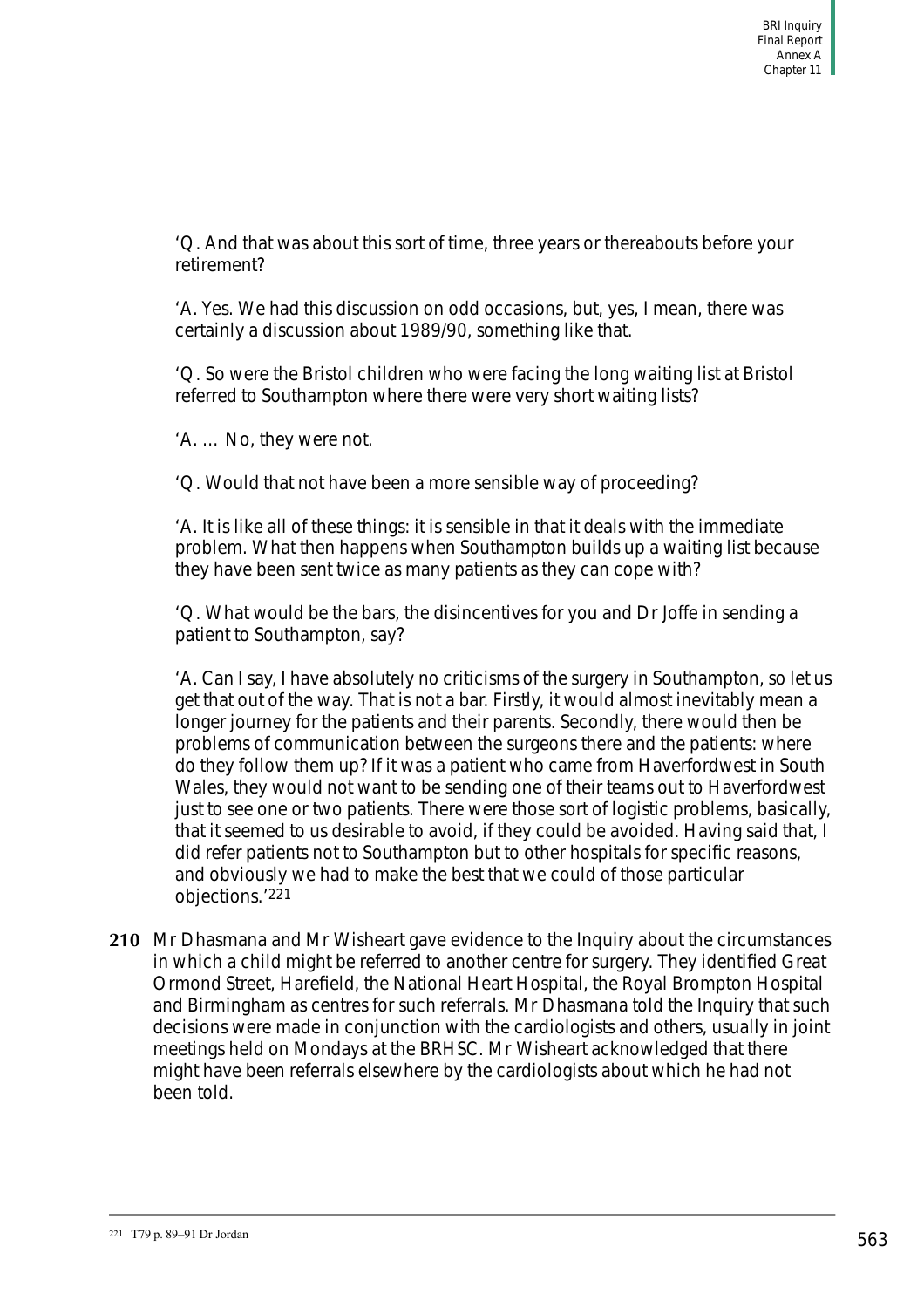- **211** Mr Dhasmana said that a record of these referrals would usually be kept at the BRHSC with the cardiologists, and provided a list<sup>222</sup> produced by Dr Joffe illustrating referrals to other centres between 1992 and 1994. Mr Dhasmana added: 'There were similar patterns of referrals before 1992.'
- **212** Mr Wisheart told the Inquiry:

'There were always a small number of referrals away from Bristol to other centres, such as Great Ormond Street, the Brompton, the National Heart Hospital or in recent years to Birmingham. In many instances the decision to refer elsewhere was a joint one between the surgeons and the cardiologists. It is impossible for me to say whether or how many were referred elsewhere by the cardiologists without consulting the surgeons.'223

#### He added:

'I would now find it very difficult to indicate the extent of these referrals, other than to say that apart from [the neonatal Arterial Switch], it was relatively uncommon.'224

- **213** Mr Dhasmana told the Inquiry225 that the reasons for such referrals included:
	- 'Patients for consideration for heart or heart and lung transplantation;
	- 'surgical treatment not available at Bristol i.e. patients with hypoplastic left heart requiring Norwood Procedure and Neonatal Switches after October 1993;
	- 'for second opinions, when the risk of surgery was considered very high or surgical options were not clearly defined;
	- 'I recall an instance when parents asked me for referral to Mr Yacoub at Harefield for a second opinion, before returning to me for surgery on their child;
	- 'there were instances when patients were transferred to other centres, for example when an urgent surgery could not be provided at Bristol, for the lack of a bed.'

<sup>222</sup> WIT 0084 0064 – 0065 Mr Dhasmana

<sup>223</sup> WIT 0120 0119 Mr Wisheart

<sup>224</sup> WIT 0120 0120 Mr Wisheart

<sup>564&</sup>lt;sup>225</sup> WIT 0084 0062 Mr Dhasmana. See Chapter 3 for an explanation of these clinical terms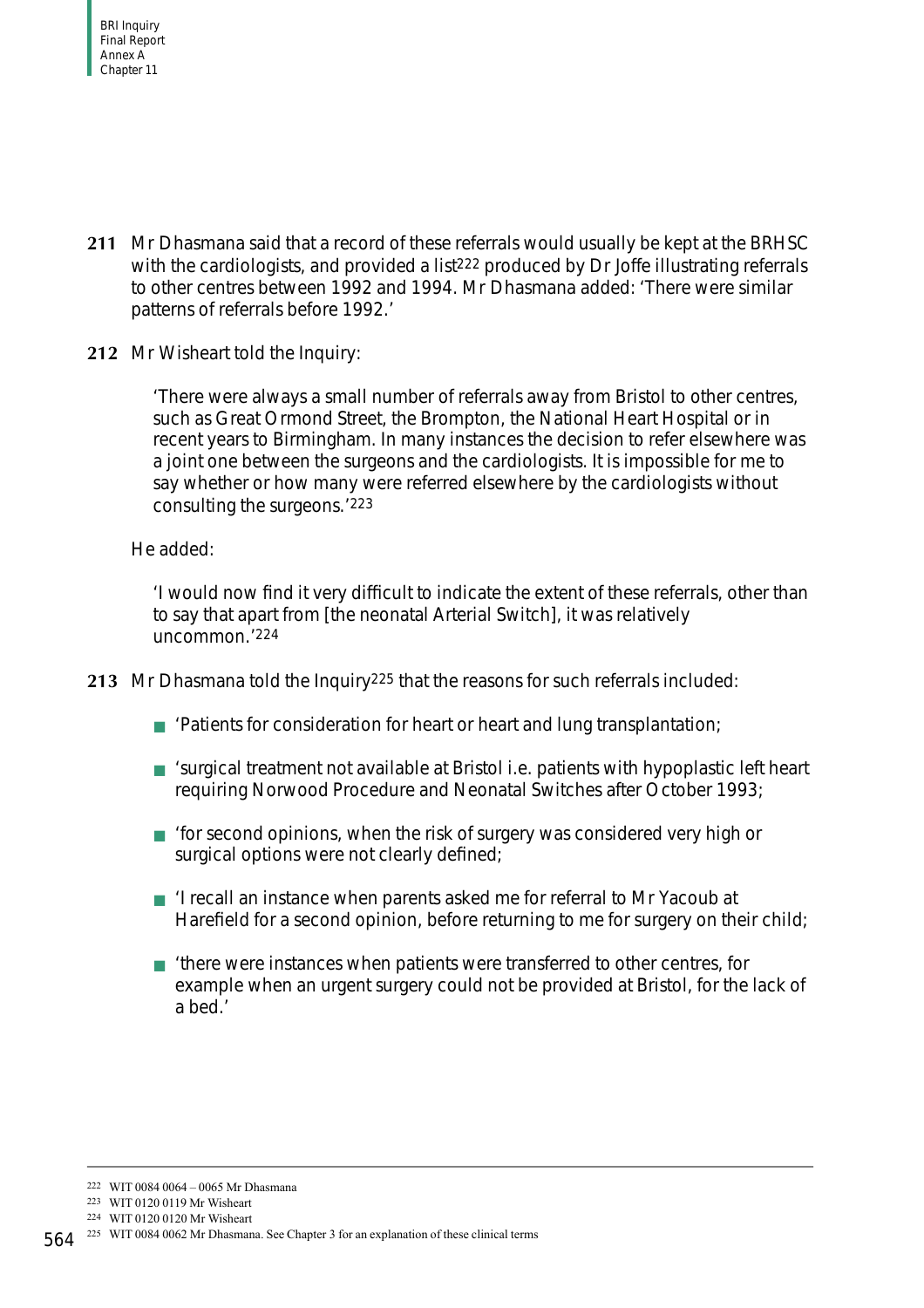- **214** Mr Wisheart told the Inquiry226 that reasons for such referrals would include:
	- At the beginning of the period, before Mr Dhasmana was appointed, an urgent patient who presented when I was on leave would have had to be sent elsewhere.
	- 'Patients with conditions whose rarity and/or complexity placed them outside our experience would have presented from time to time, and referral elsewhere would have been considered.
	- 'There were patients about whom it was difficult to be confident as to what was the appropriate advice and therefore from time to time we would have consulted with colleagues elsewhere, most commonly with Great Ormond Street. In the light of their advice, there were some occasions when we asked the surgeons at Great Ormond Street to undertake a surgical procedure they had recommended. On other occasions we undertook the surgical procedure in Bristol.
	- After we stopped the neonatal arterial switch programme, children with simple transposition who were suitable for an arterial switch operation in the neonatal period were sent elsewhere, mainly to Birmingham.'
- **215** Mr Watson commented on referrals from Bristol to other centres. He said that this:

'… would occur where the unit would be unable to deal with the specific patient and a more specialist referral would be needed. This is a separate issue to the waiting list issue which was one of capacity and does not fall within the meaning of what is normally understood by "tertiary referral".'227

**216** In relation to the waiting lists, Mr Watson explained:

'… there are often waiting list initiatives in hospitals because waiting lists are always of concern … The waiting list initiative was not in any way limited to paediatric cardiology but was across the board.'228

**217** He referred in particular to an arrangement with the Royal Brompton Hospital. In October 1987 he wrote to Dr Roylance.<sup>229</sup> Of the letter he said:

'… [It] advised of my concerns about not hitting our targets of 50 patients for onward transfer to the Brompton Hospital for cardiac surgery. There was a question over whether the patients were reluctant to go to London, and this was potentially more so with paediatrics as a local hospital would be favoured by the visiting family … The issue in October 1987 was that a deal had been struck with the

<sup>226</sup> WIT 0120 0119 – 0120 Mr Wisheart

<sup>227</sup> WIT 0298 0017 Mr Watson

<sup>228</sup> WIT 0298 0014 Mr Watson

<sup>229</sup> HAA 0119 0051 – 0052; letter dated 6 October 1987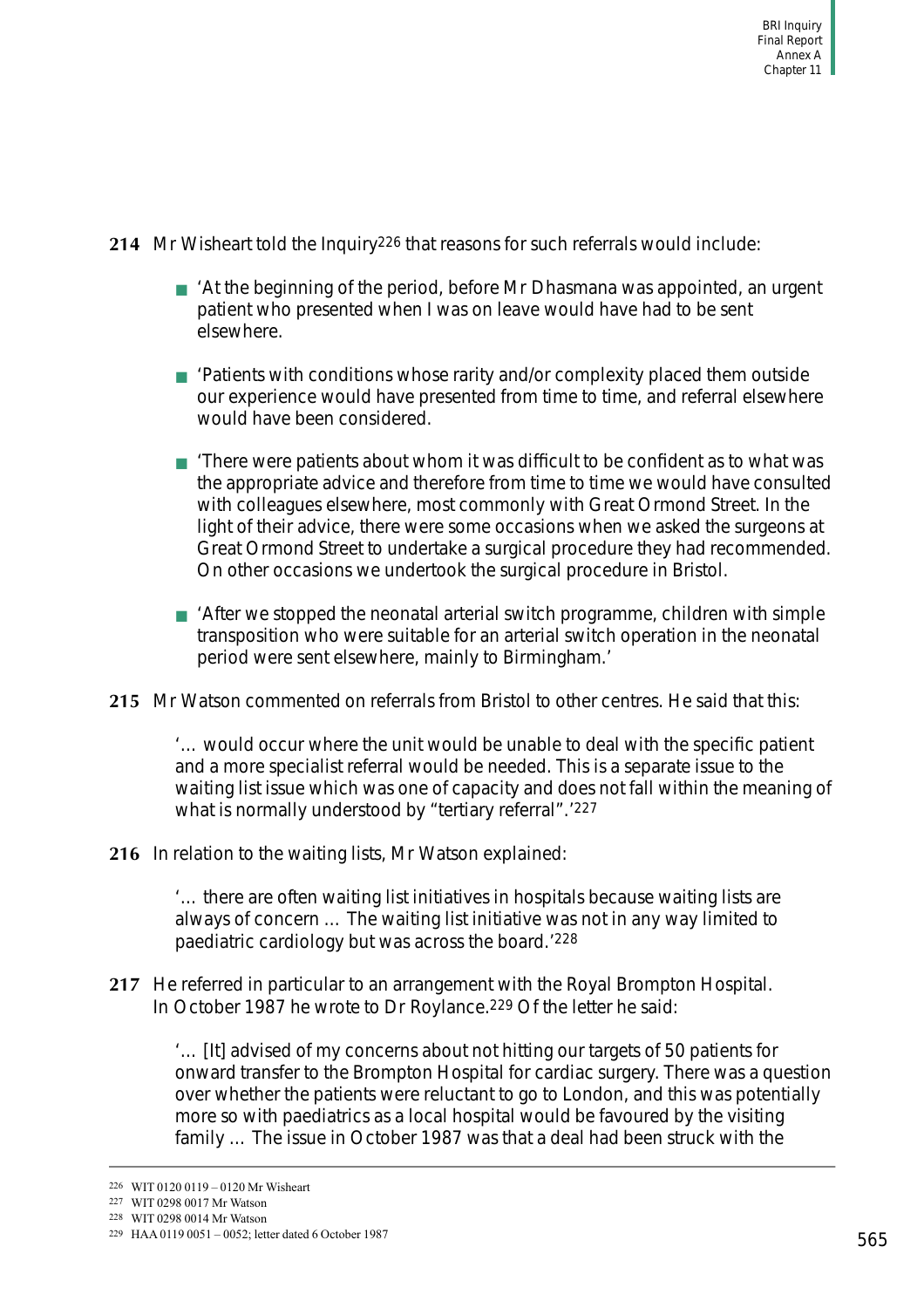Brompton to take a certain number of cases under the waiting list initiative and the BRI was not referring as agreed.'230

## **218** He wrote to Dr Roylance:

'I have discussed the situation covering the next few months with the three cardiac surgeons concerned. Dr [sic] Dhasmana informs me that he would expect to be able to send a further 15 patients, although he may be able to increase this number if he was more forceful in not giving referred patients a choice between London and Bristol. Mr Keen informs me that he has a waiting list of only about 6 weeks at the moment and would not envisage the need to refer patients to the Brompton. Mr Wisheart has contacted all of the patients on his waiting list informing them that they can receive treatment more quickly at the Brompton and so far hardly any have found this possibility acceptable. He does feel, however, that it may be possible to refer on new patients as they come onto the waiting list … it would appear that if the trend continues as at present, we will not meet the number of 50 which was originally proposed, mainly because of a considerable number of patients who would rather wait to have their operations in Bristol.'231

It should be noted that this letter refers not only to paediatric cardiac surgery but also to adult heart surgery.

**219** Mr Watson told the Inquiry:

'In all such situations there is a continual balancing act by those who allocate budgets. One inevitably has to consider looking to constrain this service, for example by restricting the number of incoming cases (as was the case with the Welsh referral of paediatric cardiology cases). The only options are to either get more resources or to take on fewer cases.'232

# **Evidence of referrals from Bristol to other centres**

#### Parents' request for a referral to another centre

- **220** As has been noted above, the Inquiry heard that some parents were not offered a choice of referral to another centre.
- **221** Amanda Boyland, whose son James was referred to Bristol from the Royal Gwent Hospital, Newport, said of her discussions with the Bristol team:

'We were not told that there were other centres where the operation could be carried out. We were not given the choice for the operation to be performed anywhere else. No comparison of success rates at Bristol with anywhere else was provided to us.'233

<sup>230</sup> WIT 0298 0014 – 0015 Mr Watson

<sup>231</sup> HAA 0119 0051; letter of 6 October 1987

<sup>232</sup> WIT 0298 0015 Mr Watson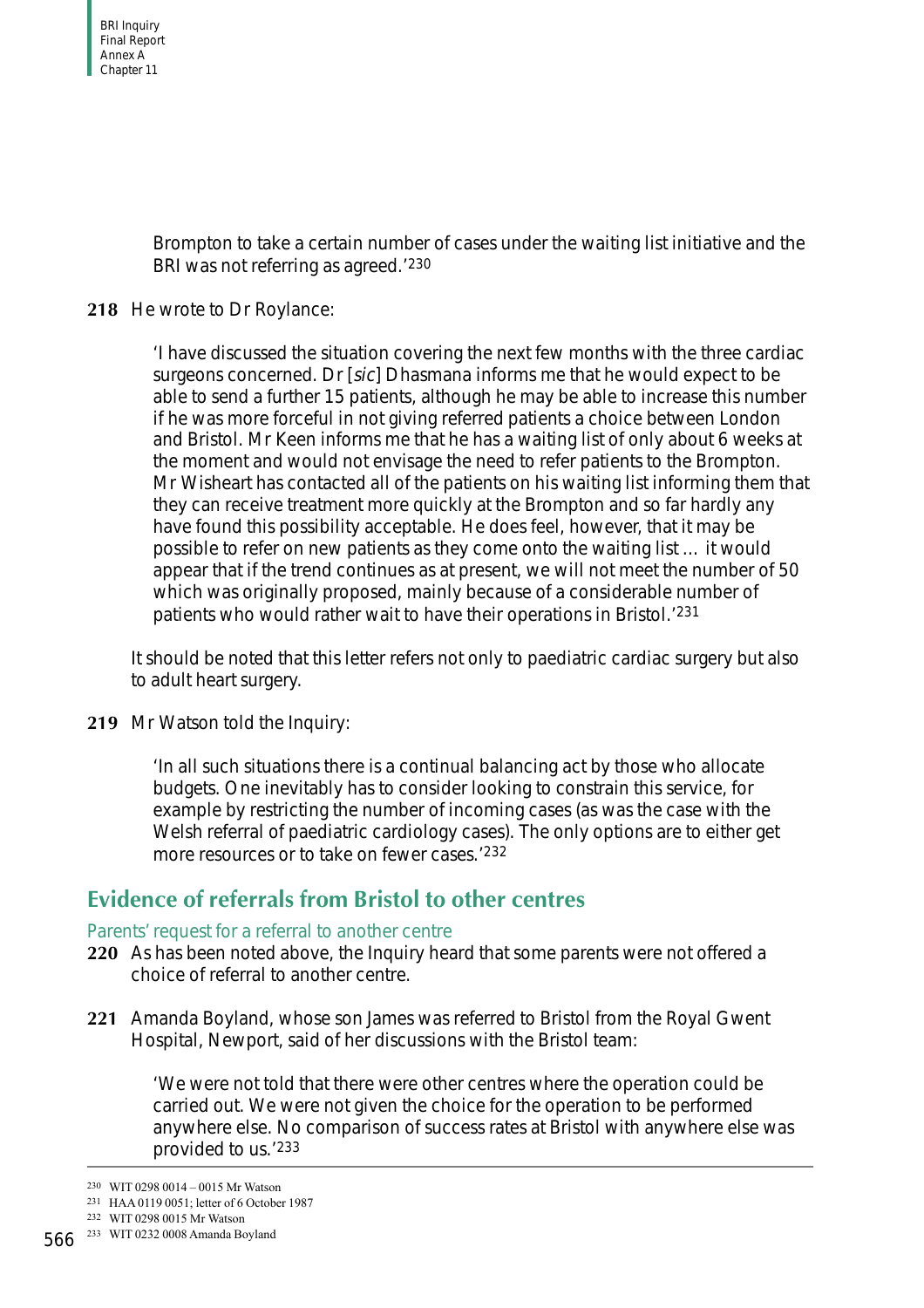**222** Helen Johnson, mother of Jessica, told the Inquiry that she lived in the Bristol/Bath area and took Jessica to the BRHSC herself due to concerns about her health. She said:

'I can remember asking someone when Jessica would go to Great Ormond Street Hospital, because I assumed that that was where she would have her operation. The reply was that she would not have to go because Mr Dhasmana was an excellent surgeon and he was in Bristol. They also said that Jessica was too ill to move, anyway.'234

- **223** Although clinicians told the Inquiry that a request by parents could be a reason for a referral to another centre, there is evidence from parents to suggest that such a request was sometimes discouraged by the clinicians caring for the child.
- **224** Nigel Dymond, father of Naomi, said:

'I specifically recall during one of our meetings with Dr Martin at the North Devon District Hospital [Barnstaple] that my wife asked him if it might be better to take Naomi to somewhere like Southampton or London as opposed to going to Bristol. The reason my wife asked this question was at that time she was the secretary and I was the treasurer of the North Devon branch of the Bristol & South West Children's Heart Circle. At that time there were about five children that went up to Bristol for heart operations and only one survived. We were therefore concerned to ensure that Naomi received the best treatment possible. Dr Martin told us that Bristol was equal to the other hospitals and was a centre of excellence. He told us that the figures for Bristol were comparable to anywhere else and that there was no advantage to going elsewhere.'235

**225** Marie Hill, whose daughter Kate was referred to Bristol from the Princess Margaret Hospital, Swindon, said:

'I cannot comment on the medical correctness of what was done and what was not done, but the very operation that Bristol was against, Brompton did and with success … As I left Bristol on the removal of Kate to Brompton Dr Jordan said to me, "If you go to Brompton, don't you ever put your foot back in Bristol again"'.236

Dr Jordan was given the opportunity to respond to this statement by way of a written comment, but did not do so.

<sup>234</sup> WIT 0259 0002 and 0006 Helen Johnson

<sup>235</sup> WIT 0310 0006 – 0007 Nigel Dymond

<sup>236</sup> WIT 0554 0005 Marie Hill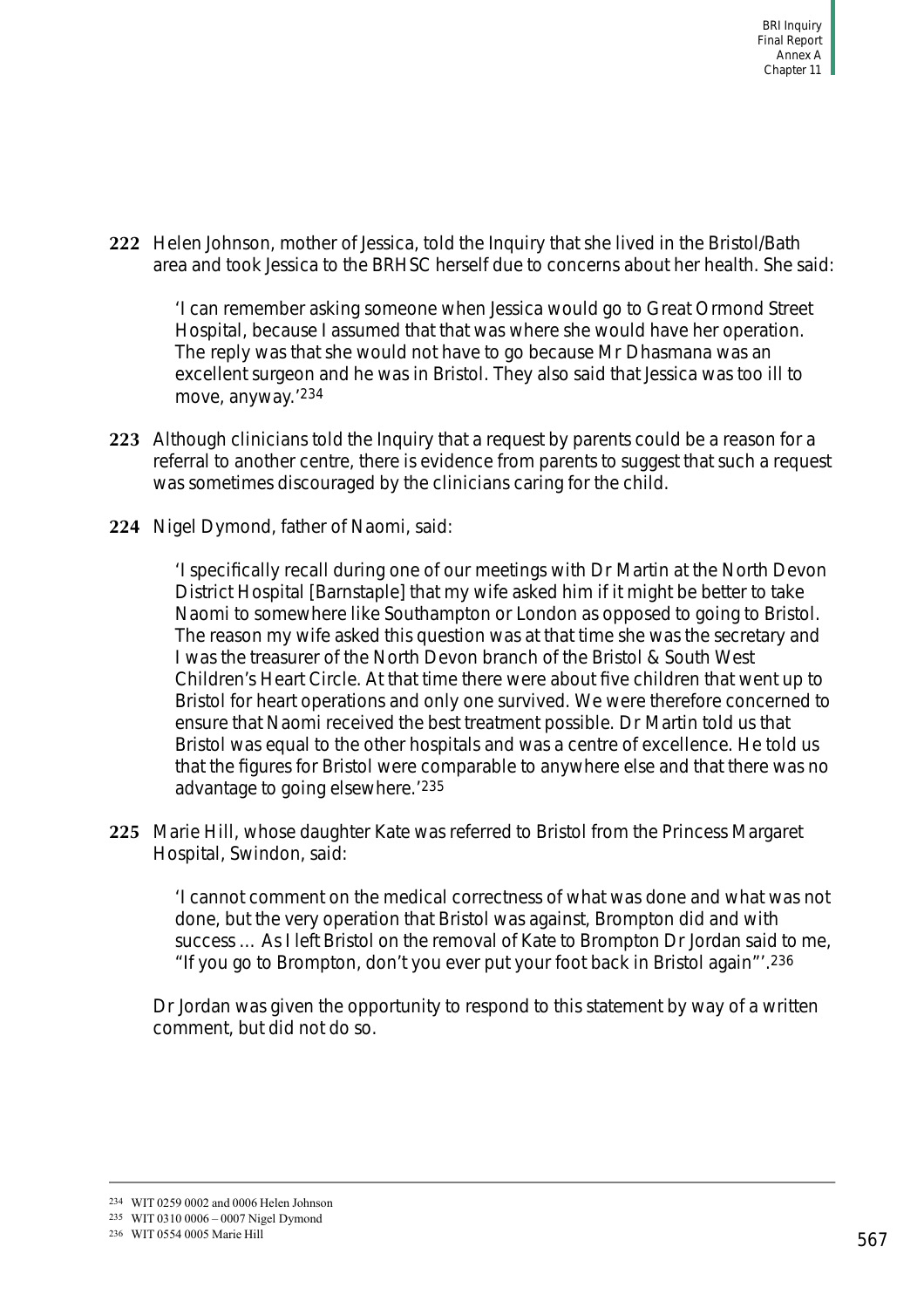

**226** Colin and Gaynor Griffiths, parents of Zara, told the Inquiry of their attempts to have her treated at Great Ormond Street rather than Bristol. Prior to her first operation they discussed their options with a nurse who had previously worked there:

'He told us that GOS was one of the best centres in the world and that Marc de Leval was one of the best surgeons … When we came home Colin went straight to our GP and told him that we were not happy with Bristol. He said to him "If it was your child would you send her to Bristol or to Great Ormond Street". Dr Lupini said he would send her to Great Ormond Street so we decided to move her. While Colin was there Dr Lupini called Bristol. When he told the person on the phone that he wanted Zara transferred, they said no and he fell into an argument with them.'

Zara was transferred and had her operation at Great Ormond Street.237

**227** Jennifer Manfield, whose son Brad was referred to Bristol from Southmead Hospital, Westbury on Trym, explained that she and her husband became increasingly concerned about Mr Dhasmana carrying out Brad's operation in April 1995, after seeing two BBC television reports critical of Bristol. They raised this with Mr Dhasmana shortly before the operation. She said:

'My husband and I saw Mr Dhasmana … and we talked to him about the television reports … and he was clearly unhappy about the media coverage. He said we could take Brad home now if we wanted, but he did not offer us the possibility of a referral to another hospital.'238

# A second opinion

- **228** Parents confirmed that children were sometimes referred to other centres for a second opinion, whether at their request or at the instigation of the Bristol clinicians.
- **229** Cynthia Baker, whose daughter Sarah was referred to Bristol from Exeter, said:

'I remember Mr Wisheart took the precaution of seeking a second opinion and he contacted Great Ormond Street Hospital in London to ask whether they considered he was doing the right thing in considering a Fontan operation.'239

**230** However, Susan Perry, whose son Martin was operated on at the BRI, told the Inquiry about Martin's post-operative care. She said:

'My husband was pretty uptight and he asked [Helen Vegoda240] where we could get a 2nd opinion about Martin's condition and treatment. She obviously told

<sup>237</sup> WIT 0393 0003 – 0004 Colin and Gaynor Griffiths

<sup>238</sup> WIT 0007 0005 – 0007 Jennifer Manfield

<sup>239</sup> WIT 0524 0004 Cynthia Baker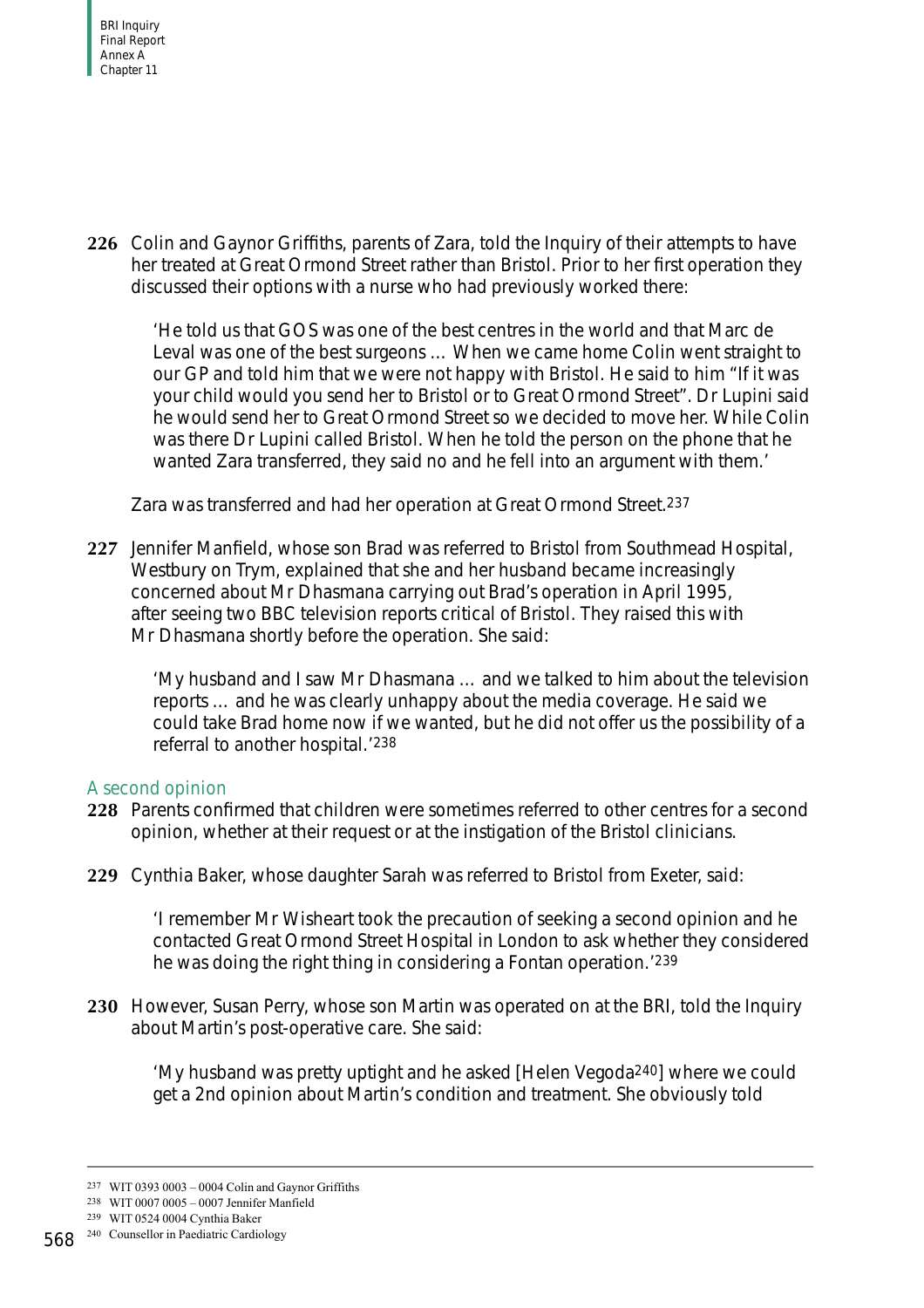Mr Dhasmana about this request and he was quite aggressive with us. He told us that there was no one else as good as he and Mr Wisheart.'241

#### Previous death of another child

**231** The Inquiry heard from Diana Hill, mother of Jessica and James. Jessica had died following surgery at the BRI. Of James' operation, Diana Hill said:

'I did not want the operation to be performed at Bristol, and I put this request through the GP, who had to contact Dr Martin … Dr Martin was reluctant to refer us elsewhere, and wrote to our GP stating that this course of action was not necessary. In the end, my husband wrote to our GP, making it clear that … we wished to be referred to another hospital. We also asked Hugh Ross, the Chief Executive of UBHT, to intervene. James was subsequently referred to a cardiologist at the Birmingham Children's Hospital.'242

#### Previous operation at another hospital

**232** Robert Joyce, father of Thomas, explained that when his family lived in London, Thomas had been treated at Guy's Hospital. On their move to Exeter, Thomas was first treated at the Royal Devon and Exeter Hospital, and was then transferred to Bristol. He said:

'Mr Wisheart explained that Thomas required major surgery and said that he could have it in Bristol or be referred back to Guy's – whichever we chose.'243

**233** William Hine, father of Thomas, explained that although Thomas was born in Bristol and was under the care of Dr Jordan, he had a number of cardiac catheterisations at Great Ormond Street in 1982 because, as Mr Hine was told, 'they were unable to carry out this procedure in Bristol'. Thomas then had surgery at Great Ormond Street in 1983. Mr Hine told the Inquiry of discussions before Thomas' second operation:

'Dr Jordan told me that the operation could now be carried out at the BRI and gave Philippa and me the choice of having the operation carried out there or back at Great Ormond Street. We assumed that the treatment Thomas would receive at the BRI would be exactly the same as at Great Ormond Street and did not realise that the risks would be any different at Bristol.'244

# Waiting list

**234** A number of parents told the Inquiry that they had considered paying for their child's operation to be carried out privately elsewhere.

<sup>241</sup> WIT 0462 0005 Susan Perry

<sup>242</sup> WIT 0263 0015 Diana Hill

<sup>243</sup> WIT 0528 0002 Robert Joyce

<sup>244</sup> WIT 0333 0002 William Hine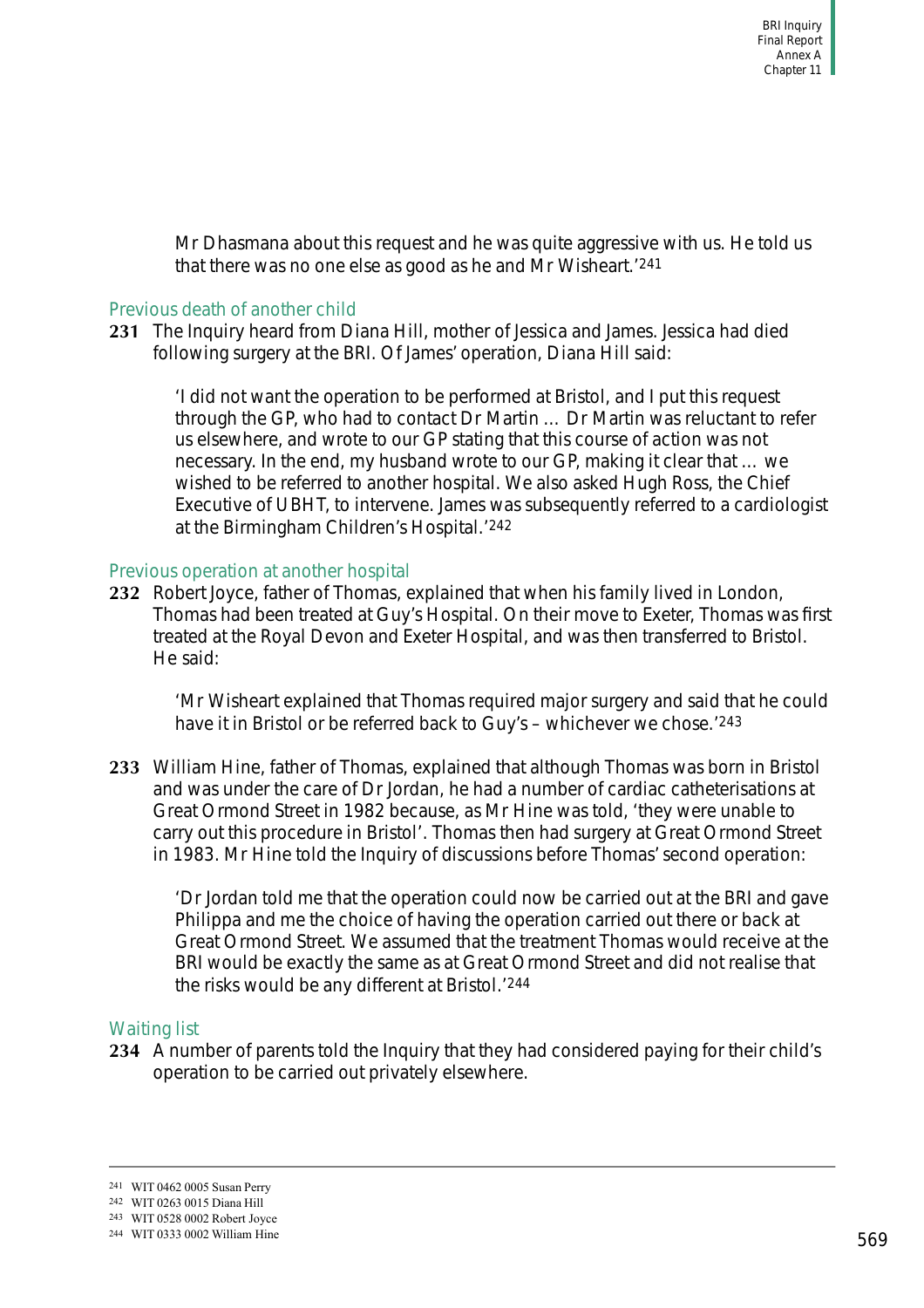**235** Aubrey Lewis, whose daughter Kirsty was referred to Bristol from the Royal Gwent Hospital, Newport, spoke of having been told of a waiting list, but not of being offered the option of going elsewhere. He said:

'Mr Wisheart explained there was a waiting list of about 2 months, although he told us he could sort out the problem on the Monday if we were able to pay privately. … If we had been able to have the operation done privately, Mr Wisheart would have done it – there was no question of going elsewhere.'245

**236** Mr Wisheart commented on this evidence:

'There is no record and I have no recollection of this part of the conversation. The possibility of private treatment occasionally arose in these conversations but only because the family raised the matter. I never did so. I never sought to recruit a private patient from my National Health Service practice: indeed I discouraged virtually everyone who raised this possibility … I believe that [Mr Lewis' remarks] show clearly that I was discouraging him from proceeding in this way.'246

**237** Robert Langston, whose son Oliver was referred to Bristol from Bath, said that Mr Dhasmana had explained that if Oliver was to have an Arterial Switch operation it:

'… would have to be performed before he was fourteen days old. Because of circumstances at the BRI, Mr Dhasmana said that he could not guarantee that Oliver would be operated upon within this time frame, and that he would have to beg for bed space, and time in the operating theatre. … When we saw Mr Dhasmana the next day, my father (who was present at the meeting) told him of his intention to arrange for the operation to be done privately. Mr Dhasmana stated that there was no way that he was going to let us take Oliver out of the BCH to have his operation performed elsewhere. The reason he gave for this was that Oliver needed the operation as soon as possible …'247

246 WIT 0185 0013 Mr Wisheart (emphasis in original)

<sup>245</sup> WIT 0185 0005 Aubrey Lewis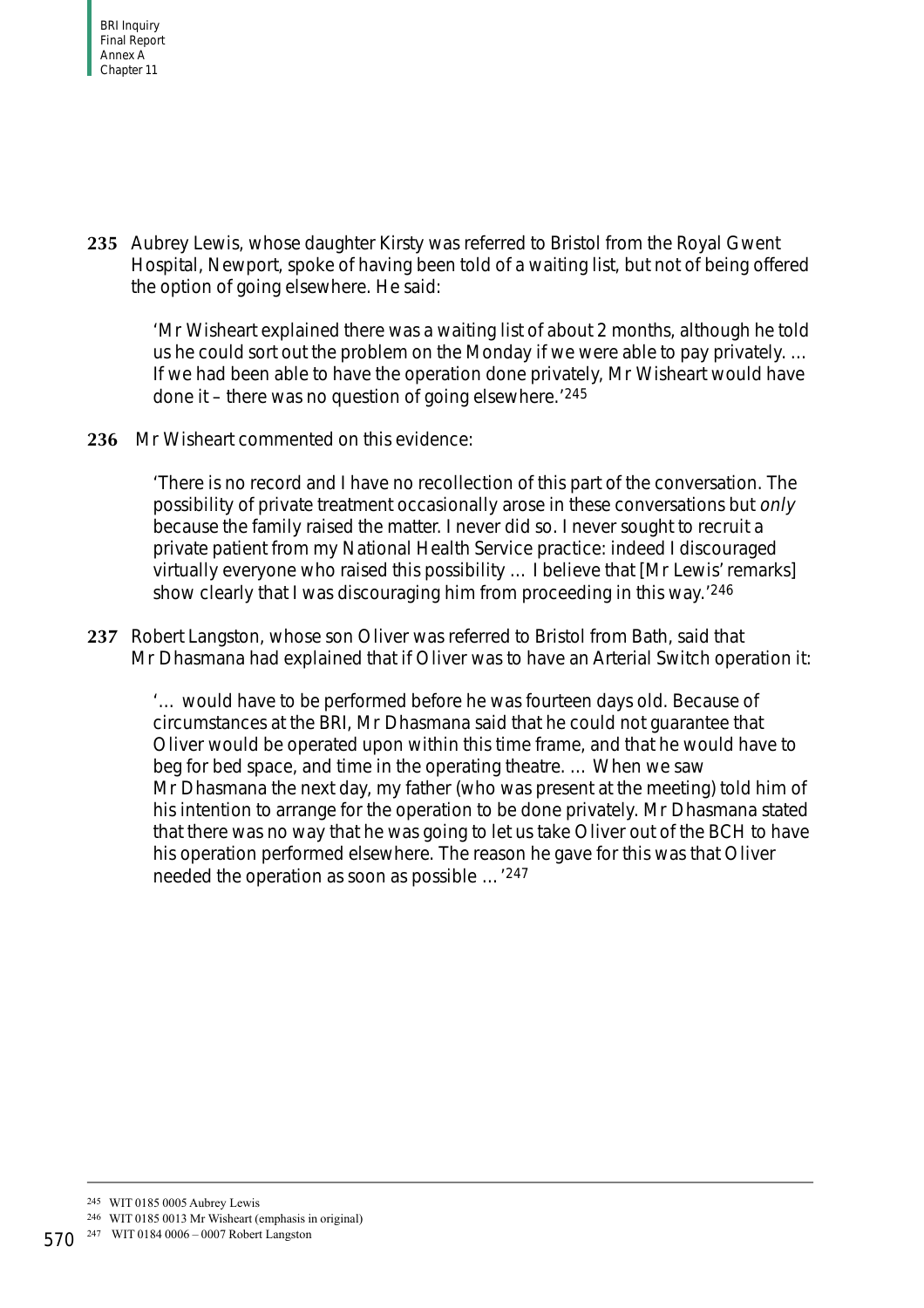# **Chapter 12 – Waiting Lists**

| National guidelines                                                                                  | 572        |
|------------------------------------------------------------------------------------------------------|------------|
| Waiting lists at Bristol                                                                             | 572        |
| Explaining the waiting list<br>Volume of cases                                                       | 575<br>575 |
| Attempts to reduce the waiting list<br>The impact of financial incentives/penalties on waiting lists | 579<br>585 |
| Effect of the waiting list on patients                                                               | 587        |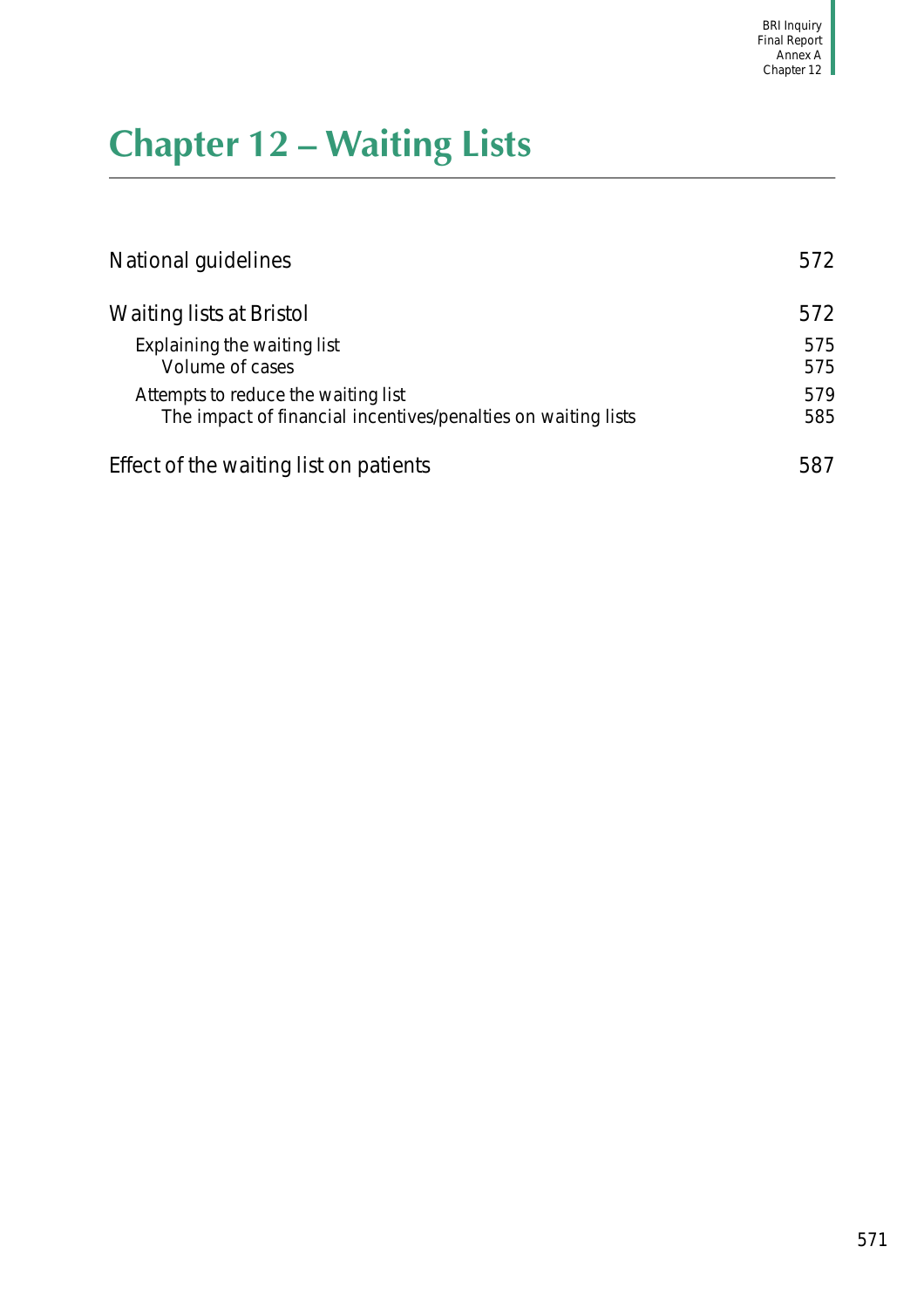

# <span id="page-77-0"></span>National guidelines

- **1** The 'Patient's Charter: Implementation Guidance'1 introduced, with effect from 1 April 1992, three new patients' rights. Patients were:
	- to receive detailed information on local health services including standards and maximum waiting times;
	- to be quaranteed admission for treatment no later than two years from referral; and
	- to have any complaints investigated and answered promptly.
- **2** Such rights were not legally enforceable rights. Prior to April 1992, patients needing or awaiting treatment did not, however, enjoy even these rights.

# <span id="page-77-1"></span>Waiting lists at Bristol

**3** In the management of cases awaiting surgery, there are three categories of case for the purposes of understanding waiting lists: the emergency, the urgent and the elective. Mr James Wisheart, consultant cardiac surgeon, explained these three categories of patient:

'For some of the patients, the question of timing and the optimal timing varies. For an emergency case, the optimal timing is now. For an urgent case it will be within the next few days, a week or two. For those sort of patients, those requirements would be met, or at least, something very close to them.

'Then there are a group of patients who are not as urgent as that and who would generally be called elective, and amongst those there will be some for whom the timing is really not particularly critical and there will be others at the other end of the spectrum for whom it will not be urgent but it should probably be within — or at a particular time, plus or minus a few months.'2

**4** This chapter sets out the evidence relating to waiting lists and waiting times for elective paediatric cardiac surgery.3 Although the focus is on paediatric cardiac surgery, reference is also made from time to time to adult patients. This is because both Mr Wisheart and Mr Janardan Dhasmana, consultant cardiac surgeon, operated on

2 T40 p. 98 Mr Wisheart

<sup>1</sup> WIT 0159 0320 – 0328; *'Patient's Charter: Implementation Guidance*' HSG (92) 4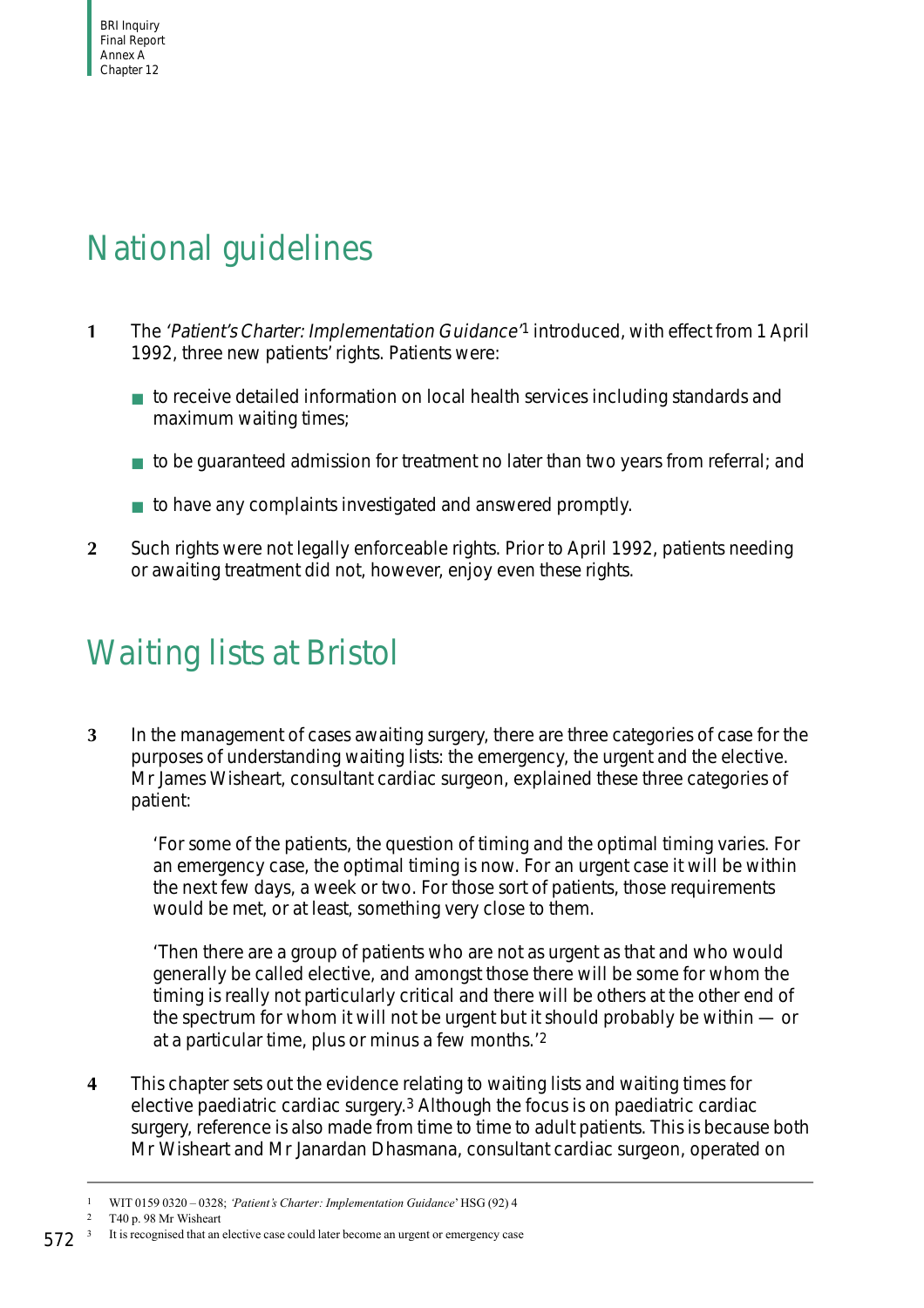both adults and children and because open-heart surgery could only be carried out at the BRI,<sup>4</sup> such that both adults and children were operated on there. Thus, the interaction between the management of adult and paediatric cases becomes relevant. The process of designating patients as emergency, urgent or elective is described elsewhere.5 By focusing on elective patients, it should not be assumed that patients in the other categories were seen without waiting. It is merely that they were not subject to the waiting process described here.

- **5** Mr A Jooman<sup>6</sup> prepared tables for the Inquiry describing the cardiothoracic waiting list for the period 1984 to 1995 at both the BRI and the BRHSC. However, these tables are of limited value in ascertaining waiting lists in respect of paediatric cardiac surgery because he said they cannot be categorised between adults and children.7
- **6** An understanding of waiting times at Bristol within the period 1984–1995 can, however, be gained from other documents submitted to the Inquiry. But that understanding is somewhat limited, as records showing the position in regard to paediatric cardiac surgery for the entire period with which the Inquiry is concerned were not available.
- **7** The Inquiry heard some evidence that waiting times were around 12 months in 1987. For example, on 4 June 1987, the Secretary of the South Gwent Community Health Council (CHC) wrote to Mr J Evans at the Association of Welsh CHCs regarding a delay in operating on patients awaiting paediatric cardiac surgery:

'I thought I should let you know that I have recently had occasion to accompany two young parents from Gwent, whose 31/2 year old child died the day following cardiac surgery in Bristol last December … The child had been referred to Bristol when a few months old and the parents had to take him to the Out-Patient clinic every 12 weeks initially. The frequency was then increased to every 6 weeks. The child was also seen by a paediatrician in Gwent every 12 weeks.

'In November 1985 the parents were told that the time had arrived for surgery to be undertaken and that it was hoped to admit the child in January or February 1986. In spite of repeated requests by the parents and several letters from the Royal Gwent Paediatrician expressing concern at the boy's condition, he was not reviewed in Bristol during this 10/11 month delay in admission. During the interview, Mr Wisheart said that the delay in admission was entirely due to the pressure of demand faced by the department and the inadequacy of resources to meet that demand. He said that it was impossible to determine whether the delay had had any serious adverse effect on the baby's prospects …'8

<sup>4</sup> Until October 1995

<sup>5</sup> See Chapter 13

<sup>6</sup> District Statistical Information Officer, B&WDHA

<sup>7</sup> UBHT 0349 0001; note from Mr Jooman

<sup>8</sup> HAA 0119 0035; letter dated 4 June 1987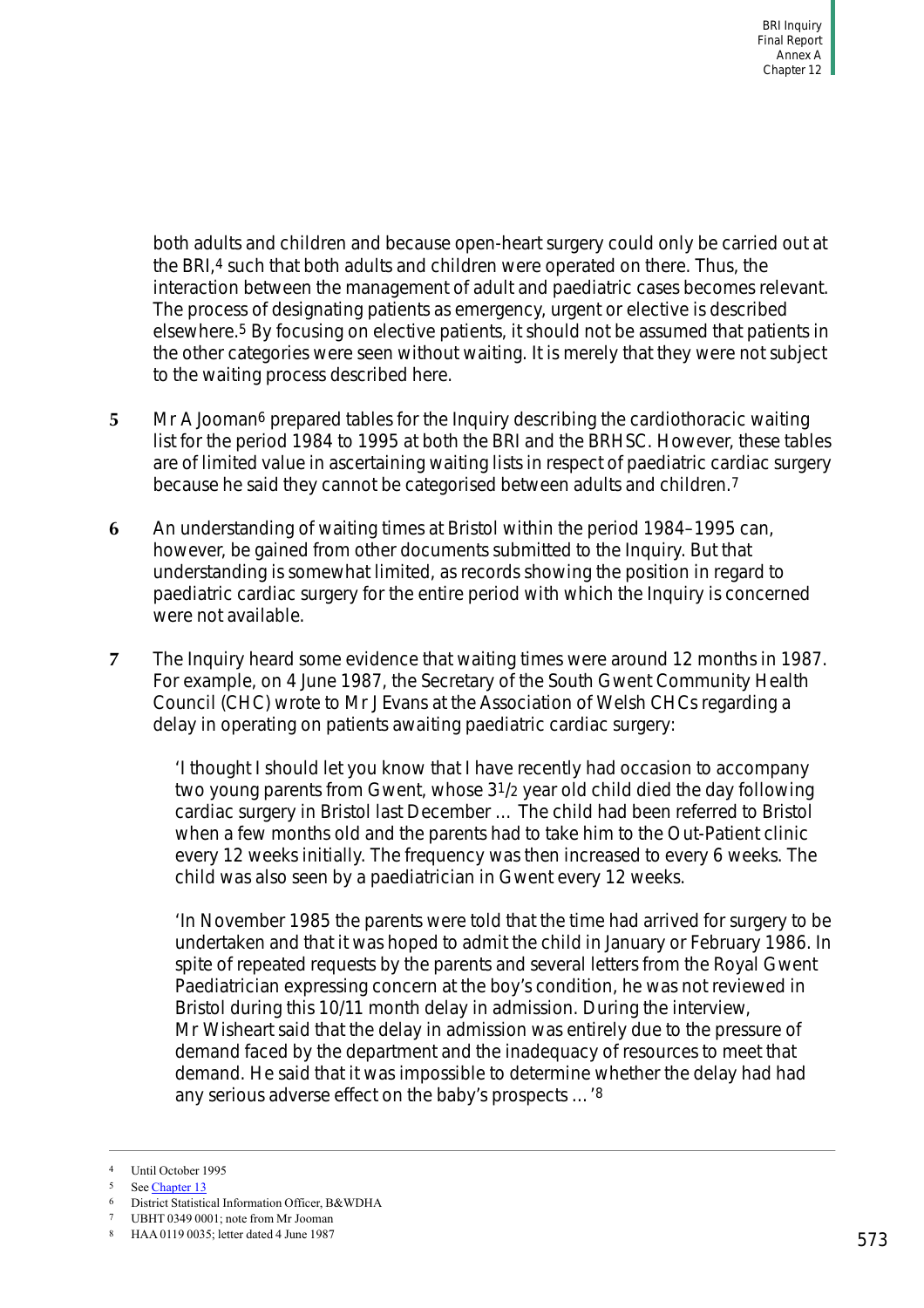**8** Commenting on that letter Mr Wisheart said:

'I would have to make reservations about when the optimal time was and how long the optimal period might have been. I do not know who told the parents January or February 1986, but with that reservation, I would certainly agree that there were delays, significant delays, in surgery both for adults and children at that time and probably at all times during my consultant career. We were working constantly to try and change that by increasing the facility. You will have noticed that this was immediately prior to the significant expansion of the facility in 1987/88.'9

**9** In March 1987 Mr Wisheart wrote to Dr Stephen Jordan and Dr Hyam Joffe, consultant cardiologists:

> 'I just want to let you know that at the present time my paediatric waiting list stands at 74 patients. This represents a good year's work but, of course, many patients will not have their operation for more than a year in view of the urgent cases who will inevitably present during that period.'10

**10** On 2 April 1987 Mr Dhasmana wrote to Dr Joffe referring to Mr Wisheart's letter:

'… I wish to add that I have got about 30 paediatric patients on my Waiting List for routine open-heart procedures. On my present schedule I cannot operate on more than one paediatric case per week, that means already a seven and a half months Waiting List has developed. Combining these with Mr Wisheart's, our Waiting List for paediatric cases at this Centre stands at more than 100 cases. Even with the expansion, I do not foresee the possibility of operating on more than three or maximum (rarely) four cases a week without affecting the adult cardiac surgery. As we are all well aware the plans for any future project take a long time to implement, it may be feasible to look into the prospect of open heart surgery at the Children's Hospital now rather than in the distant future.'11

**11** In September 1987 Mr Dhasmana wrote to Dr Rees and Professor Vann Jones, consultant cardiologists at the BRI, saying:

'There are 55 CHILDREN (of whom 21 went on the waiting list before 1.1.87).'12

**12** A table dated 7 March 1988 indicated that Mr Dhasmana had 29 children on his cardiac surgery list and Mr Wisheart had 57, making a total of 86.13

<sup>9</sup> T40 p. 95 Mr Wisheart

<sup>10</sup> UBHT 0092 0006; letter dated 26 March 1987

<sup>11</sup> JPD 0001 0005; letter from Mr Dhasmana dated 2 April 1987

<sup>12</sup> UBHT 0154 0220; letter from Mr Dhasmana dated 25 September 1987 (emphasis in original)

<sup>13</sup> HAA 0120 0011; table dated 7 March 1988. Note that Mr Dhasmana commenced work in 1986 and his waiting list is, as a consequence,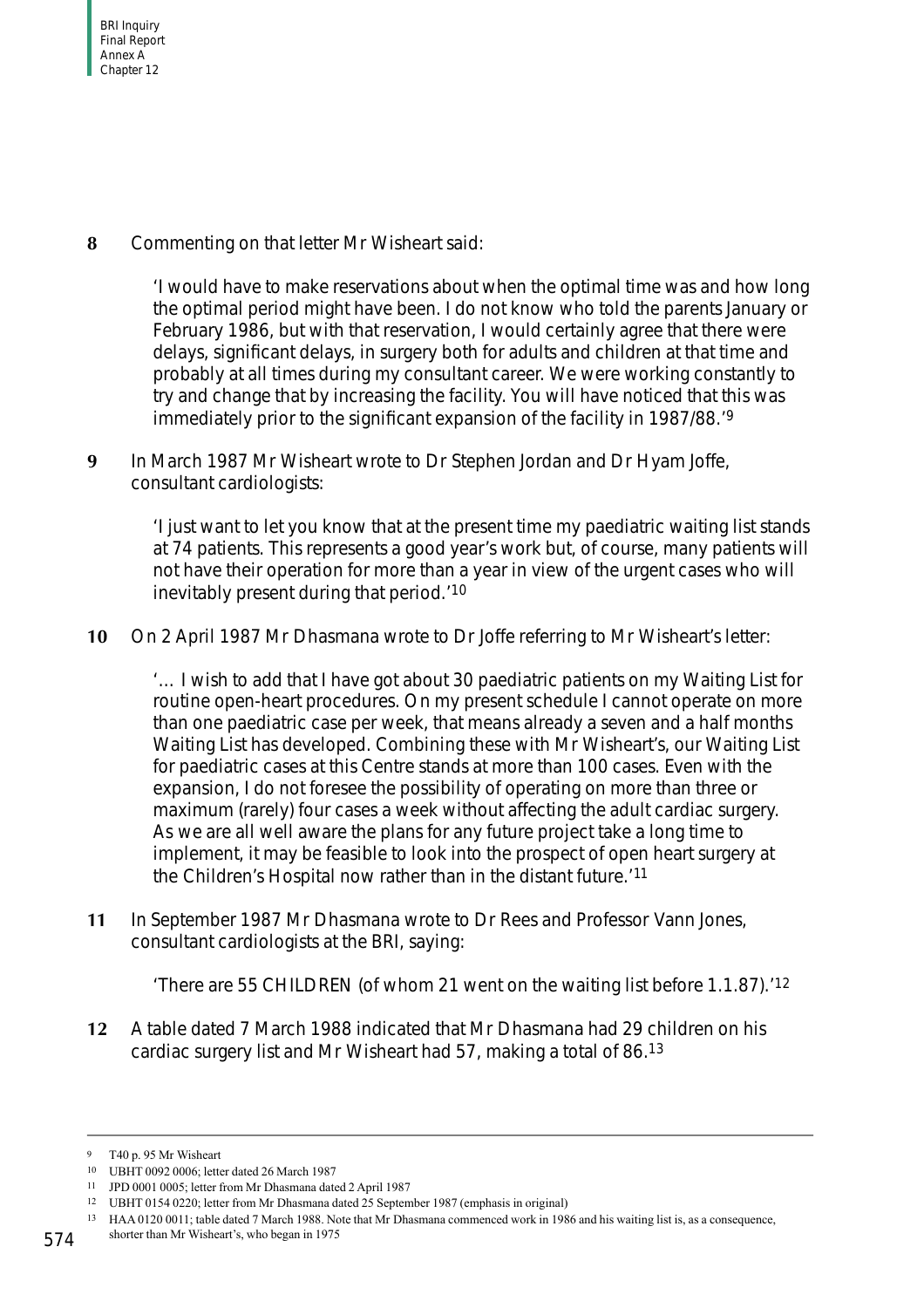**13** In April 1988 Mr Dhasmana wrote to Miss Marion Stoneham:14

'The Waiting List … is still considerably high under my care. I hope that with the expansion … it would be possible to reduce some of the Waiting Lists.'15

- **14** The Inquiry also heard evidence that between 1988 and 1991 the 'usual' waiting time for elective paediatric cardiac surgery was between six and nine months.16
- **15** In 1990 the report of the B&WDHA, referring to waiting times generally for cardiac surgery at the BRI and the BRHSC, noted:

'Waiting lists of unacceptable length, up to 12 months (dependent on Consultant)'17

but did not distinguish between adult and paediatric patients.

**16** This 12-month waiting period is referred to in a strategy document prepared by the SWRHA in May 1991. Although again, it does not distinguish between adults and children, it states in relation to waiting lists for cardiac services in general at the BRI and the BRHSC that:

'While urgent patients appear to be treated by giving them a date for operation, some wait for over a year which is not acceptable and will be remedied by the booking system. For those who are referred to London hospitals some long waits are known to the referring consultants.'18

# **Explaining the waiting list**

**17** In a letter to Mr Arthur Wilson, Regional Treasurer, SWRHA, dated 17 February 1992, Dr John Roylance, Chief Executive, UBHT 1991–1995, wrote:

'… waiting time is the glaring problem, and of course is due to the historic and ongoing pressure which has been relentlessly placed on the Cardiac Unit in Bristol, in the context of the inadequate provision in the region as a whole.'19

# Volume of cases

**18** The Inquiry heard evidence concerning the increase in the numbers of paediatric cardiac operations during the period of the Inquiry's Terms of Reference.

<sup>14</sup> Manager of B&WDHA's Children's and Obstetric Services

<sup>15</sup> UBHT 0190 0008; Mr Dhasmana wrote a memorandum to Mr Wisheart dated 28 February 1989, saying that he had 25 patients on his waiting list. See UBHT 0179 0141

<sup>16</sup> T84 p. 113 Mr Dhasmana; UBHT 0179 0138; letter from Mr Dhasmana to Dr Roylance dated 25 February 1991

<sup>17</sup> JDW 0001 0333; report *'Development of Cardiac Services'* dated 30 November 1990

<sup>18</sup> UBHT 0156 0209; *'Towards a Strategy for Cardiac Services in the South Western Regional Health Authority'* dated 29 May 1991

<sup>19</sup> UBHT 0038 0407; letter dated 17 February 1992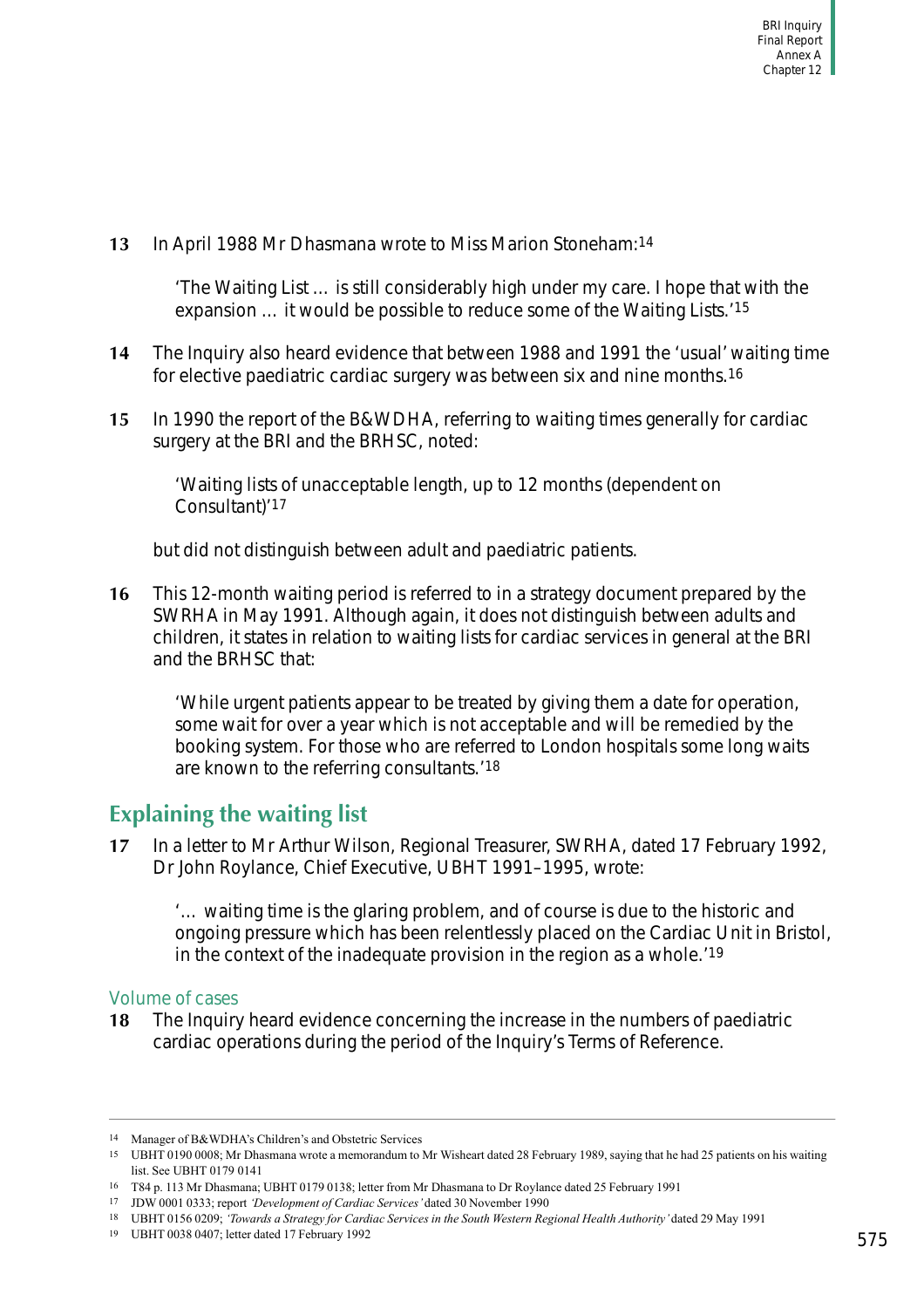# **19** The 1987 'Annual Report on Paediatric Cardiology and Cardiac Surgery'20 noted that:

'Total admissions have more than doubled, and infant admissions have more than trebled, since 1980. This is in keeping with the unit's growing regional role, and its designation as supra regional centre for infants since 1984. Although admissions from the SW Region appear to have stabilised in 1987, those from Wessex and especially South Wales continue to increase. This trend is even more striking in respect of infants.'21

# **20** Mr Wisheart said:

'Prior to 1980 and in the early 1980s, we had been undertaking a total of about probably on average between 60 and 70 operations for congenital abnormalities each year.

'By the end of the 1980s, we were doing about double that number, namely, 140 to 150.

'One might ask, well, how come that the total number increased when you have the same number of abnormalities occurring in the community, give or take a little bit? I think that at the time we thought some came from South Wales, and that was undoubtedly true but it was not the whole answer, so I do not know the whole answer to that question.'22

**21** Mr Wisheart explained that the throughput at the BRI increased in the 1980s but that the increase 'was predominantly in the adult area at that time'.23 He stated:

'Over the period as a whole, the constant pressure to increase adult work did of course impinge on me because I was constantly involved in efforts to increase the facility, but in terms of my operating, the number of adults I operated on obviously fluctuated from year to year, but broadly stayed the same over the whole period of time.

'In other words, the proportion of my time that was devoted to children was nearly protected.

'The sessions which Mr Dhasmana and I did devote to children amounted to three a week — I do not mean three half days; there were three operations a week of whatever length, at least, which were children, so that meant that we could achieve 150 a year, plus or minus, and in that sense, we were actually meeting in full the demand that we understood to exist for paediatric cardiac surgery each year.

<sup>20</sup> UBHT 0055 0009; *'Annual Report on Paediatric Cardiology and Cardiac Surgery'*, 1987

<sup>21</sup> UBHT 0055 0011; *'Annual Report on Paediatric Cardiology and Cardiac Surgery'*, 1987

<sup>22</sup> T40 p. 111 Mr Wisheart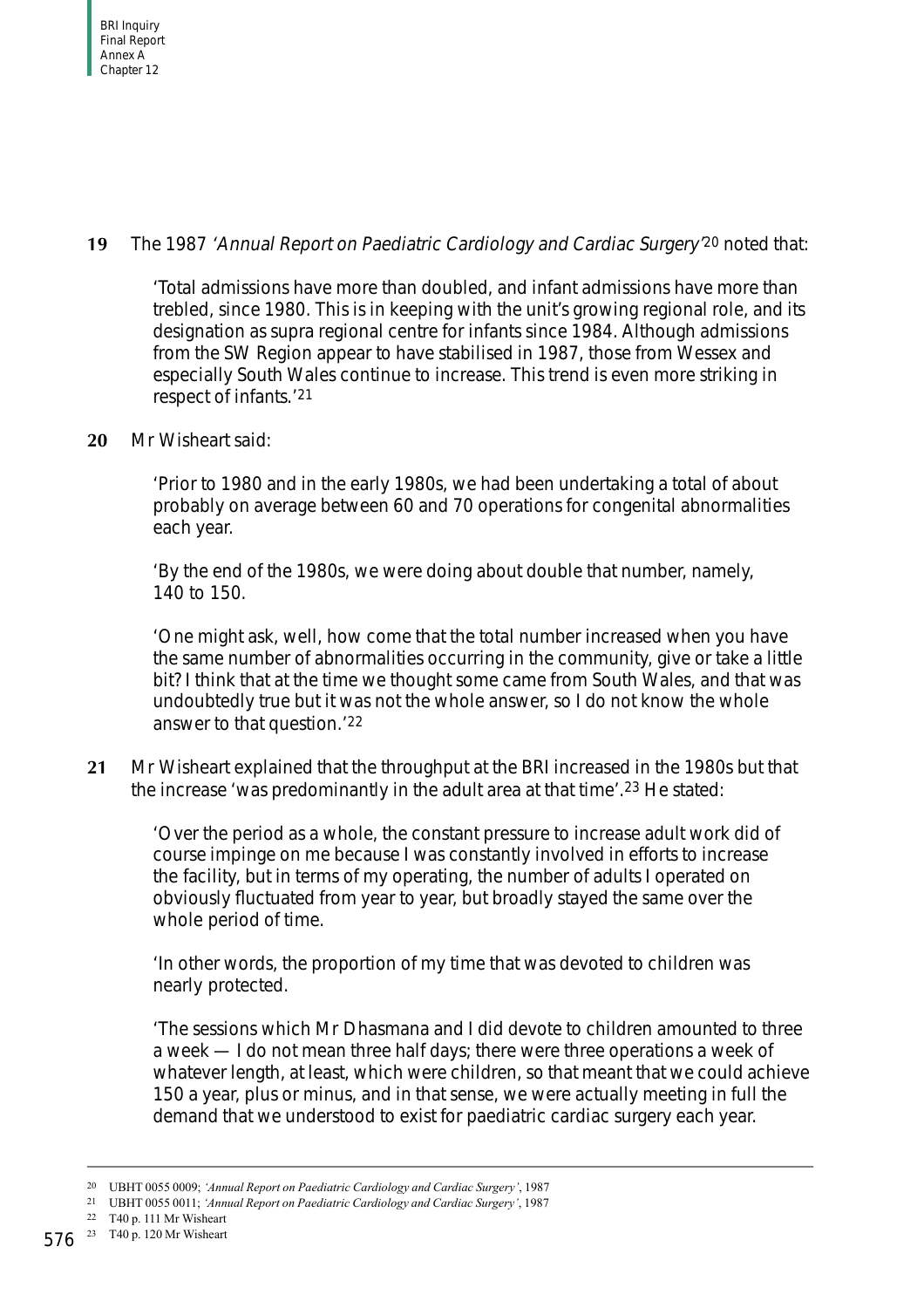'That could never be said for the adult work.'24

**22** Mr Dhasmana explained that the pressure to obtain beds for adults and the pressure on operating theatres from adults had an effect upon the waiting list for children. It later became known that the children were waiting longer for operations than they would have been if the Unit had been solely a paediatric unit. He said:

'We now know that is the case. At that time, I did not know that.'25

**23** Mr Wisheart was asked whether the fact that he and Mr Dhasmana both carried out adult as well as paediatric cardiac surgery meant that, in effect, the paediatric work suffered in a way it would not have done had one dedicated paediatric surgeon been appointed. Mr Wisheart told the Inquiry that there were enough sessions to deal with the paediatric demand, but the waiting list remained. He said:

'I believe that, had there been one full-time paediatric surgeon rather than the two of us, and that that one surgeon had been working in the Infirmary as we were working, that he would have had a number of allocated operating sessions to use for his paediatric work in exactly the same way as Mr Dhasmana and I …

'So I think that in that context … a full-time paediatric surgeon would have made a marginal difference.

'If we consider an alternative context … that the full-time surgeon was able to operate in the Children's Hospital and had … full control of his operating and postoperative care resources, then I think that that would probably have made a substantial difference

'I suppose the final point I would like to make is that there is a difficulty about having one single surgeon, even if he is full-time, and that is the obvious one, that it means he is on call all the time when he is present, but when he is away, then there is nobody in town to look after that work.' 26 27

**24** Mr Wisheart's evidence included this exchange:

'Q. If there was enough time available and enough resources available to cope with the demand – to cope with the demand and no more – the only way of reducing the waiting list will be to have some form of waiting list or additional time spent on attacking the waiting list, presumably?

<sup>24</sup> T40 p. 114–15 Mr Wisheart

<sup>25</sup> T84 p. 90 Mr Dhasmana

<sup>26</sup> T40 p. 114–15 Mr Wisheart

<sup>27</sup> The paper – *'Options for Development of Audit and Paediatric Cardiac Services in UBHT'* of May 1994 – also noted that one of the benefits of relocating paediatric cardiac surgery to the BRHSC would be 'impact on waiting times'. See UBHT 0088 0135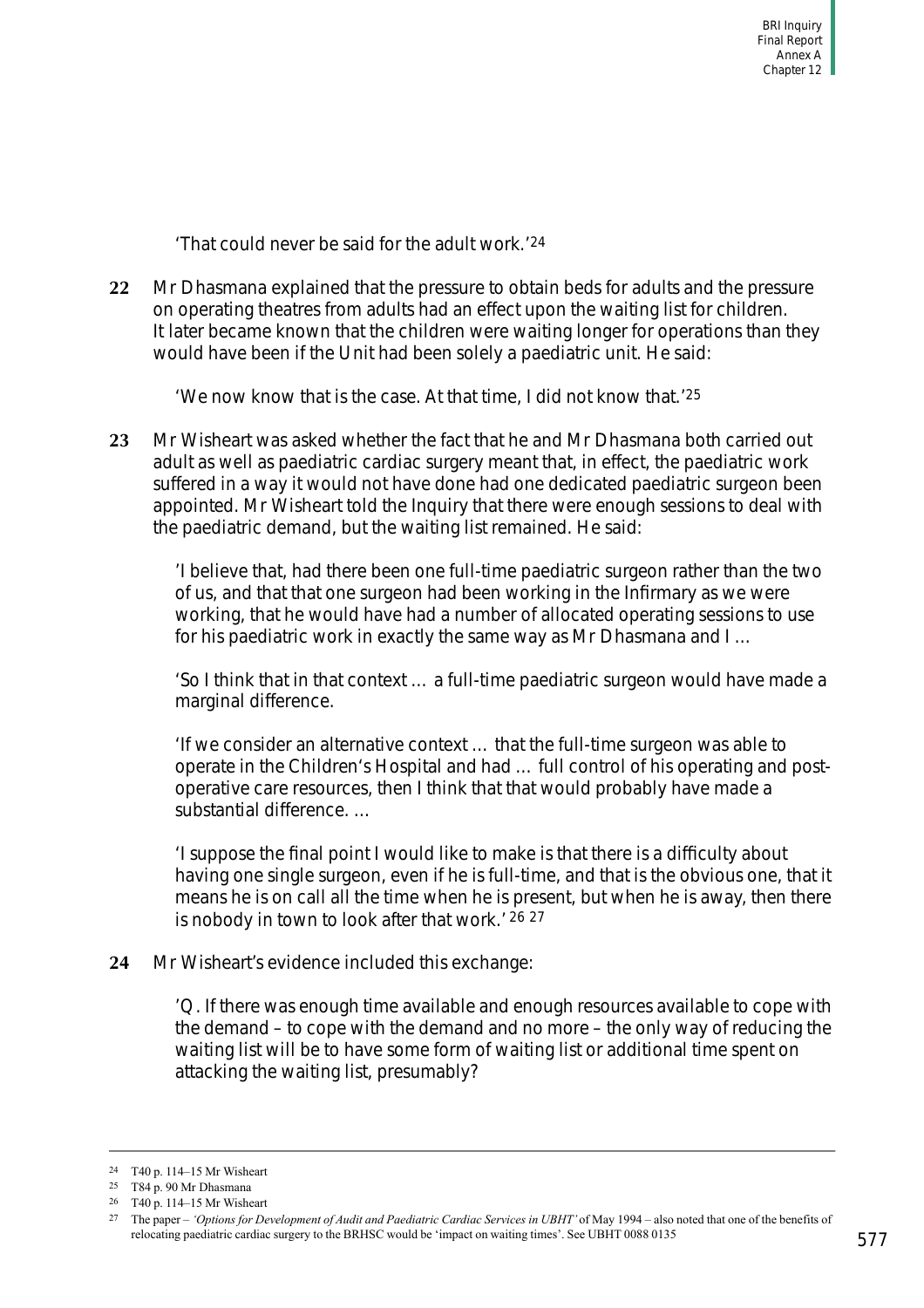'A. Or else the ability to be more flexible and to operate from time to time on children in sessions when one would have normally operated on adults. But, I mean, we are not just talking of access to an operating theatre. The ability to operate on a child requires a whole package. You need to have a paediatric cardiac anaesthetist. Most of the nurses in theatre would have been able to do the work with a child, but some were certainly better than others, and again, as the nurses will describe to you, they tried to have nurses with experience looking after children in intensive care.

'So the whole package has to be provided and not just access to an operating theatre slot.'28

**25** On 18 January 1987 Mr Dhasmana had written to Dr Robert Johnson, the Chairman of the Division of Anaesthesia, asking for an extra operating session at the BRHSC. He was then only operating on alternate Wednesday mornings:

'As you are well aware, we have been designated as a supra regional Specialty Centre … As a result, an increasing amount of work has been coming from all parts of the South West and also from South Wales. … Having been given only one half day list in a fortnight, my Waiting List to deal with these problems has progressively lengthened and in many of these cases I have been operating as an emergency in the evenings or during the weekend. Some of these would have been operated during the routine hours if I had an operating session allocated to me during the week.'29

**26** Mr Wisheart was asked whether the letter meant that, if Mr Dhasmana did an extra session at the BRHSC, he would have done one less adult session at the BRI. Mr Wisheart said:

'I do not think he would have, although I think you would need to ask him, because it would depend on the details of his programme at that time, but I think he is actually saying that he has the freedom to operate at whatever time he is proposing.

'I would like to say, this is of course closed work we are talking about now, not open-heart work, and I mean, he only had one half-day alternate weeks, I think. …

'Had he had more, then some of his other operating could have been accommodated on it, but of course, emergency work by its nature does not occur in proximity to your planned operating sessions.'30

<sup>28</sup> T40 p. 116 Mr Wisheart

<sup>29</sup> JPD 0001 0002; letter dated 27 January 1987. Seven years later, the paper – *'Options for Development of Adult and Paediatric Cardiac Services in UBHT'* of May 1994 – warned, 'With the loss of designation as a supra regional centre, BRCH [*sic*] must compete for paediatric services with other centres which are known to have shorter waiting times'. See UBHT 0088 0140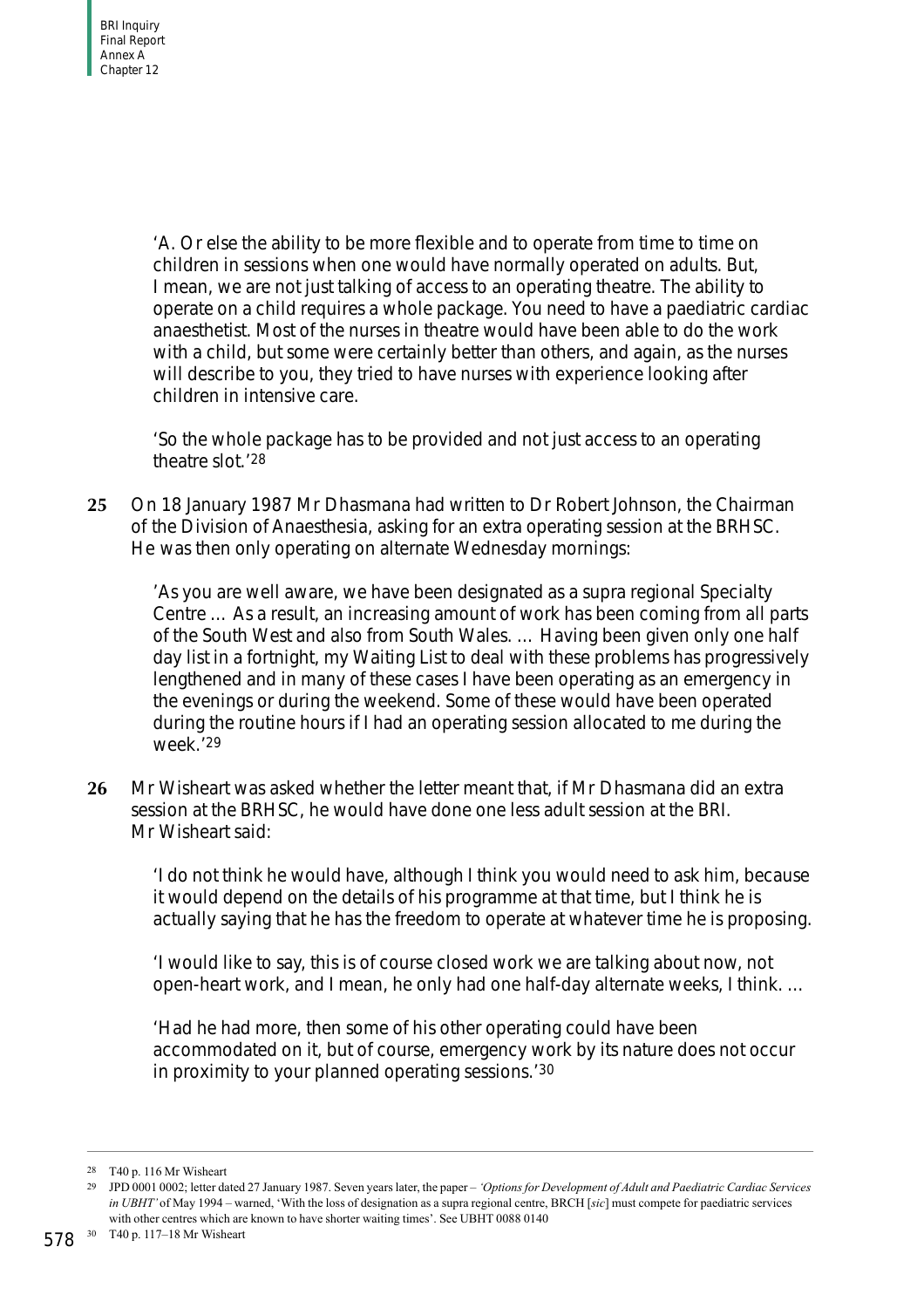**27** Mr Wisheart commented on the suggestion in the letter that some operations which were described as 'emergency' could have been done during routine hours. Mr Wisheart said:

'Some of it, but that certainly was a problem, because for each of us, in the Children's Hospital there was a much higher proportion of work that was urgent or emergency than in the Infirmary, amongst children, and it was work that did have to be done within a day or two, frequently, and so it was not uncommon to operate in the evening or at the weekend. It had to be done. That was the need of the child. Certainly, if that could have been reduced, that would have been a very good thing.'31

# <span id="page-84-0"></span>**Attempts to reduce the waiting list**

- **28** There was clearly pressure within each Directorate within the BRI32 to reduce waiting lists, especially towards the end of each financial year, particularly after the introduction of trust status.
- **29** Mr Wisheart described the attempts made to reduce the waiting lists in general as 'a constant battle'.33 He said:

'When we were doing 100 [operations] a year it [the waiting list] was too long. When we were doing 1,000 a year, it was still too long. So although we were running faster and faster, we never actually caught up.'34

**30** Mr Wisheart was asked what efforts were made to improve the waiting list situation at the BRI and the BRHSC. He told the Inquiry:

'In the Children's Hospital, first, a number of things happened. … perhaps the more important thing was that the number of closed-heart operations that we did peaked around this time and subsequently became less, and there were two reasons for this — at least two reasons. The first one was that the cardiologists developed the ability to carry out certain interventions as a non-surgical procedure, in other words, as part of the cardiac catheterisation, so that some procedures that we had done at surgical operations were carried out at the time of catheterisation, so that reduced the number of operations. The second thing is that the trend towards earlier total correction of intracardiac abnormalities meant that we did less palliative work in young children to tide them over. So for those two reasons amongst others, the actual number of closed procedures declined following this time.

'So that is what happened at the Children's Hospital.

<sup>31</sup> T40 p. 118–19 Mr Wisheart

 $32$  The establishment of the Directorate system is dealt with in Chapter 8

<sup>33</sup> T40 p. 105 Mr Wisheart

<sup>34</sup> T40 p. 107 Mr Wisheart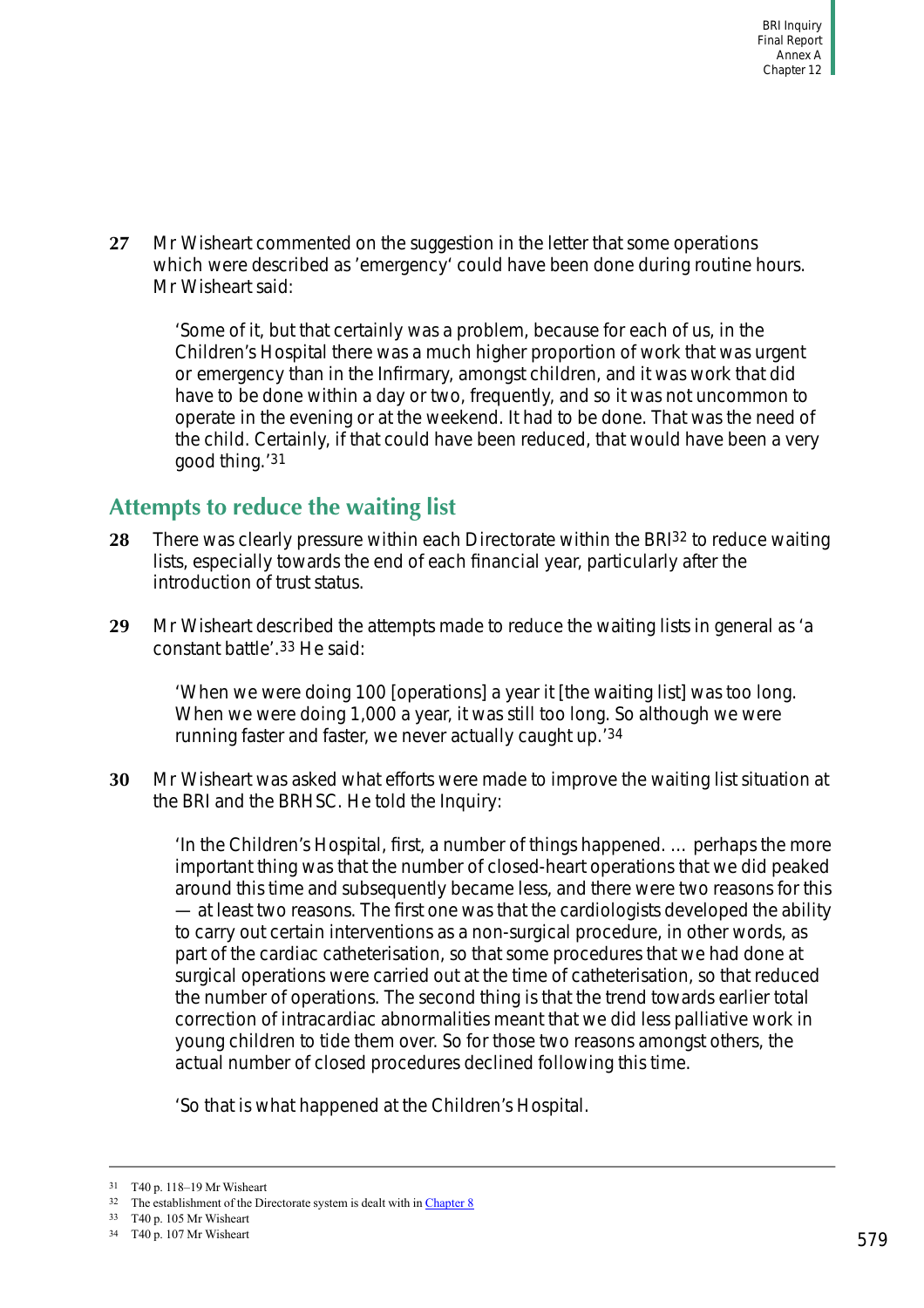'In the Infirmary, the total capacity of the Infirmary did continue to increase, as I think you have pointed out, but I would have to say that the increase in throughput was predominantly in the adult area at that time. We had, by 1989 or 1990, achieved this level of 150 operations per year. It is not my recollection that there was a significant increase beyond that.'35

**31** Miss Deborah Evans36 indicated that over the period 1991 to 1995 waiting times were the biggest single issue in contract negotiations between the B&DHA and the UBHT. She also indicated however, that:

'This was a much bigger issue for adult services than it was for children's services across the District as a whole. In children's cardiology and cardiac surgery services (excluding those services covered by the supra regional contract for which Bristol and District Health Authority did not have a responsibility)<sup>37</sup> waiting times were rarely if ever an issue.'38

**32** At the Cardiac Surgery Board meeting held on 23 November 1993,39 it was noted:

'10.1 Waiting list initiative40

'James Wisheart asked if anyone wanted to discuss this.

'Janet Maher reported that planning was in progress and we were negotiating with Bath and Somerset.'41

**33** Dr Christopher Monk, consultant anaesthetist and Clinical Director of Anaesthesia at the UBHT from January 1993,42 wrote a letter to Mr Wisheart as Clinical Director dated 22 January 1993 on behalf of the Directorate of Anaesthesia, complaining about the introduction of waiting list initiatives at the end of the financial year. Dr Monk described how various waiting list initiatives were undertaken during the year, allowing sufficient notice for resources to be allocated to implement the initiatives, but at the end of the financial year:

'As in the previous two years, the end of the current financial year results in a number of requests by the Purchaser for new waiting list initiatives. The aim of these being to decrease the number of patients with prolonged waiting times. Unfortunately, these requests are made at short notice, to multiple Surgical Directorates and for a large number of cases of varying surgical complexity. …

<sup>35</sup> T40 p. 118–19 Mr Wisheart

<sup>36</sup> Director of Contract Management, B&DHA, 1991–1995

<sup>37</sup> For example, paediatric cardiac surgery until 1994

<sup>38</sup> WIT 0159 0023 Ms Evans

<sup>39</sup> UBHT 0084 0163; minutes of the Cardiac Surgery Board meeting held on 23 November 1993

<sup>40</sup> The Waiting List Initiative was launched in 1987 and was aimed at reducing the number of people waiting over two years for treatment

<sup>41</sup> UBHT 0084 0166 minutes of meeting held on 23 November 1993

<sup>580</sup> 42 Presently the Associate Medical Director for Strategic Planning, UBHT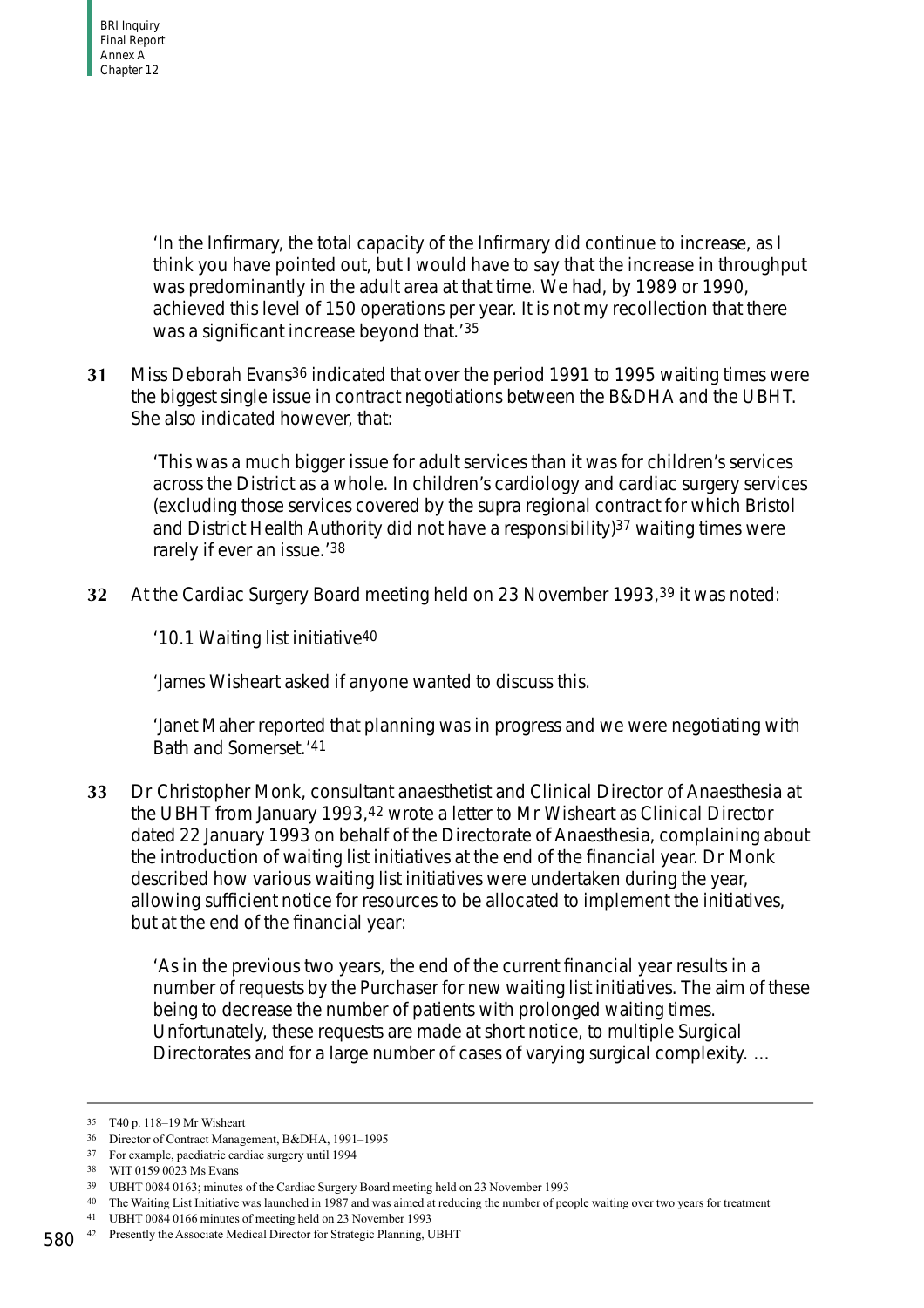'… considerable moral pressure is placed upon all clinical staff to avoid the failure of care for these patients … Yet by the simple expedient of planning more routine care for the Bristol and Weston patients then these waiting list initiative patients could have been treated as routine cases, with the highest standards of care during normal working hours.

'Should we, despite all our efforts, fail to respond to these initiatives, I do not feel it would be a failure of the Anaesthetic Directorate or the Surgical Directorate but that of a Purchasing policy which relies on last minute waiting list initiatives to provide medical care for the patients.' 43

- **34** On 26 March 1993 Mr Jooman produced a report detailing waiting list statistics from September 1989 to March 1993. The graph in relation to paediatric cardiac surgery showed an overall trend of increase from 1989 to September 1991 and a dramatic reduction from September 1991 to March 1993.44
- **35** The first of these graphs shows the total numbers waiting, and the second shows the numbers waiting for more than one year.



43 UBHT 0247 0183 – 0184; letter dated 22 January 1993

44 UBHT 0270 0187; report produced by Mr Jooman dated 26 March 1993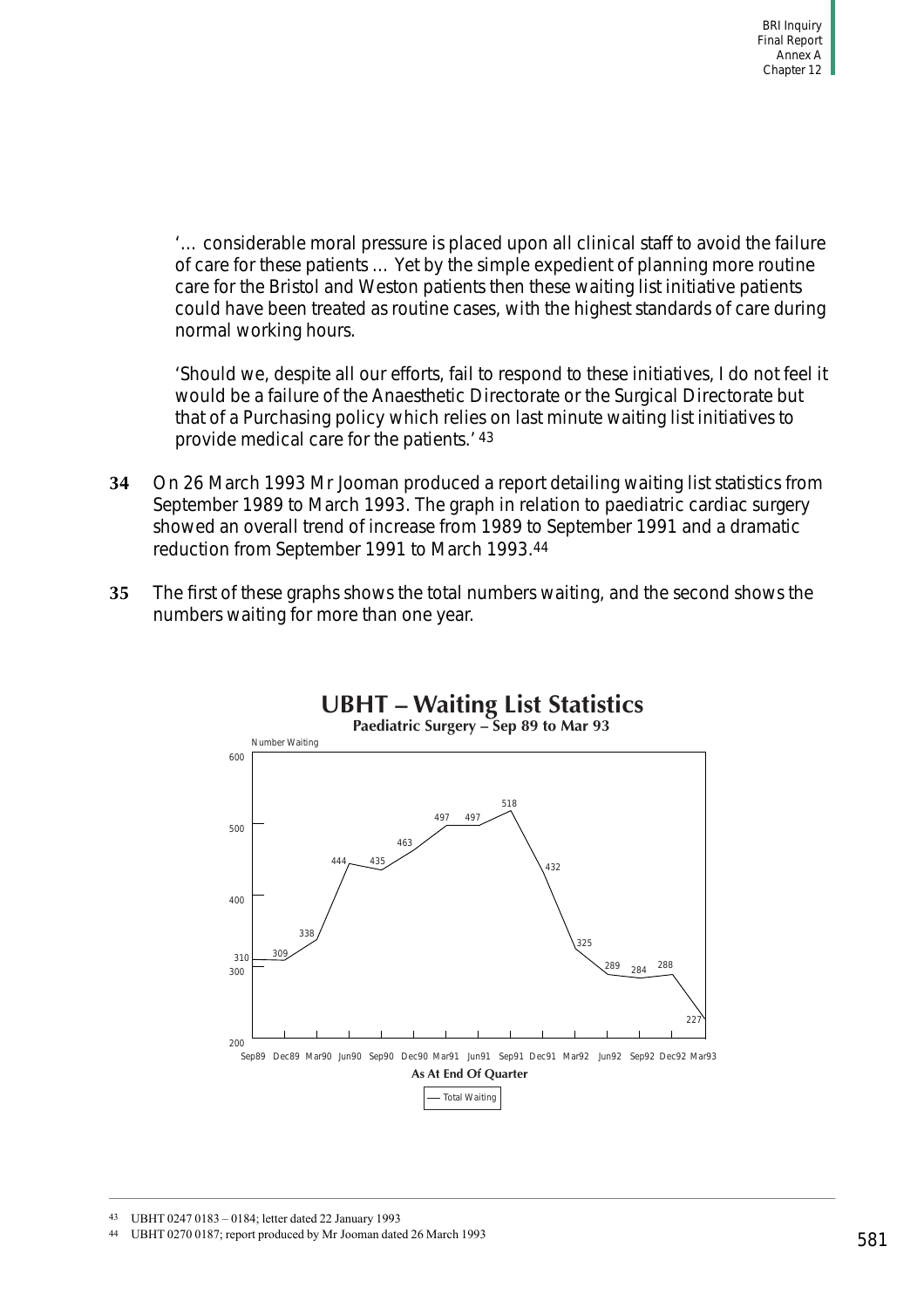

**36** In December 1993 Miss Lesley Salmon, Associate General Manager for Cardiac Services, and Mr Dhasmana wrote a memorandum addressed to 'all cardiac surgery staff' regarding a waiting list initiative. It stated:

'We recognise and sympathise with the pressure this places on everyone and are grateful for the co-operation and willingness people have shown under the circumstances. No one is in much doubt, after three years of contracting, how important it is for us to meet the demand in the South West and to attract the work to UBHT. There will be further investment in cardiac surgery next year and we want purchasers to invest here! The intention is to avoid further waiting list initiatives if possible, and the key to this is to get our waiting times down overall. The Trust is actively planning to expand the service for this purpose in the coming year.'45

**37** The Cardiac Surgery Management Board meeting on 29 March 1994 recorded that:

'Mr Dhasmana thanked everyone involved with the waiting list initiative for their help. A total of 39 patients had been treated on the scheme which was a great achievement.'46

<sup>45</sup> UBHT 0179 0201; letter dated 3 December 1993

<sup>46</sup> UBHT 0132 0055; minutes of the Cardiac Surgery Management Board meeting on 29 March 1994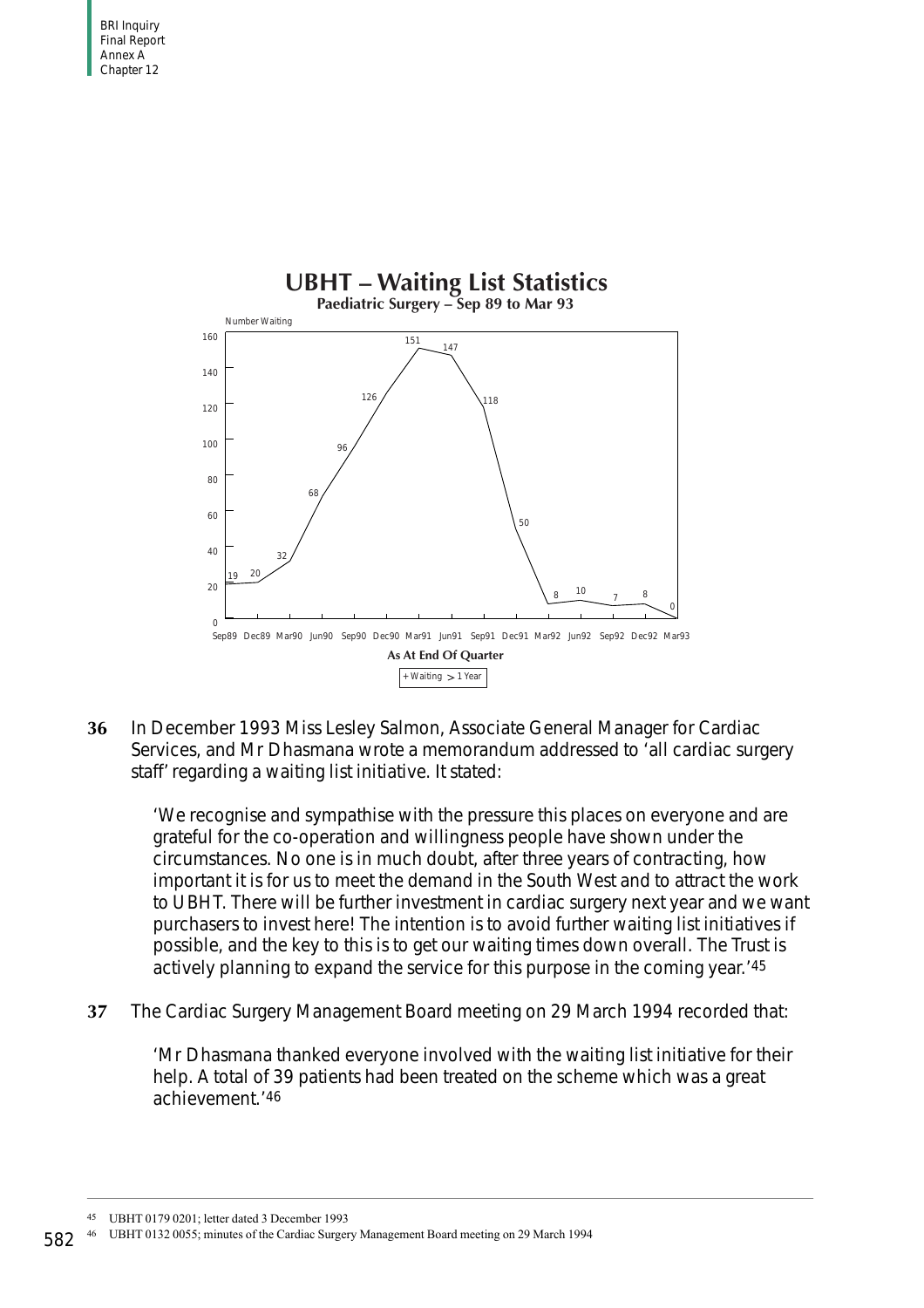- **38** Many of the clinicians involved in the paediatric cardiac surgical service felt that it lacked resources, such as theatre time and space and beds, in comparison to the adult service.
- **39** Dr Bolsin, consultant anaesthetist, said that: 'The major throughput of cardiac surgical cases on the BRI site was related to adult cardiac surgery. In 1988 3 paediatric cardiac surgical cases each week would be undertaken compared to twelve adult cases.<sup>'47</sup>
- **40** Dr Martin's evidence to the Inquiry included this exchange:

'Q. … it was certainly your perception from what you have been telling us that the fact of doing the two together, adults and children, sometimes meant children were delayed for longer … than they would have [been] delayed had it been one service for children at one place?

'A. That might have been a factor. Equally it might just have been the actual allocation of paediatric beds within the adult department was inadequate for the throughput. By increasing the numbers on transferring, I think with the transfer from the Royal Infirmary to the Children's Hospital you would have gone up from essentially what were three beds being utilised to five or six and that would immediately have an impact on waiting.

'Q. You told the GMC, did you not, that the need for children having to compete with the adult list for paediatric time in the theatre made the delays ensue, or at least that was your general impression?

'A. As I have said, it is difficult for me to judge exactly whether it was pressure on theatre, pressure on beds on the intensive care unit, but I was aware that certainly some patients were waiting at the Children's Hospital longer than I would have hoped for.'48

**41** Mr Dhasmana also took the view that running the paediatric and adult cardiac surgical services in the same unit led to conflicting demands. His evidence included the following:

'Q. So the pressure on beds from adults and the pressure on operating theatres from adults had, did it, an effect upon the waiting list for children?

'A. On both sides, yes, sir.

'Q. And that meant that children were waiting longer for operations than they would have been if the unit had been solely a paediatric unit?

<sup>47</sup> WIT 0080 0002 Dr Bolsin

<sup>48</sup> T77 p. 29–30 Dr Martin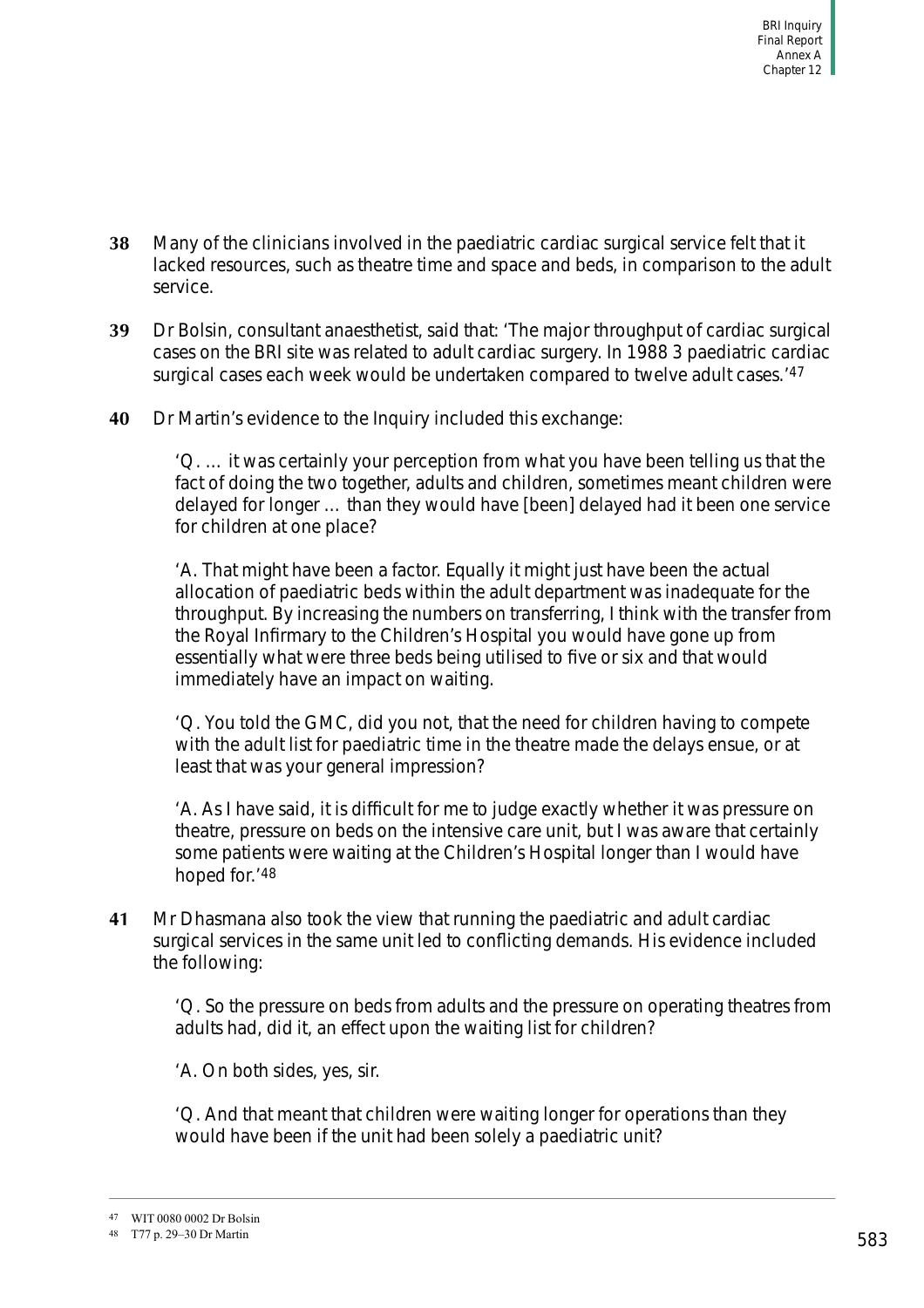BRI Inquiry Final Report Annex A Chapter 12

'A. We now know that is the case.'49

**42** The Chairman of the Inquiry sought to confirm this in the following exchange with Mr Wisheart:

'Q. (The Chairman) … during all of the time that you were seeking to bring about the various developments, not least the appointment of another surgeon and the movement to another place, you were, were you not, chasing almost mutually incompatible goals, namely, making sure you had enough children treated through and looking at them, whilst at the same time meeting increasing adult waiting lists, always with the same, not only people, but physical resources, numbers of theatres. I imagine that is not atypical in the Health Service …

'A. I think you are correct to say it is not atypical. I think it was very typical. I am not sure that I ever had any other experience as a junior doctor or senior doctor in the Health Service.'50

- **43** However, the Inquiry heard evidence that when it was necessary to cancel operations, it tended to be the adult rather than the paediatric cases that were further delayed.
- **44** Kay Armstrong, Cardiac Theatre Sister, gave evidence that: 'When it was necessary to cancel elective surgery to fit in urgent cases it was adult, not paediatric cases which were cancelled on these occasions.'51
- **45** Sister Julia Thomas, Clinical Nurse Manager, Cardiac Unit, said:

'There were occasions when the intensive care beds were occupied by seriously ill patients and other cases had to be cancelled. The adult cardiac cases were sometimes cancelled because beds were occupied by paediatric cardiac surgery cases, who sometimes tended to progress rather slowly and tended to take priority.'52

**46** Alison Riddiford, Surgical Service Manager (General), told the Inquiry:

'If there was an emergency operation, then it might be that an elective procedure was cancelled, although this would probably be an adult elective procedure.<sup>'53</sup>

<sup>49</sup> T84 p. 90–1 Mr Dhasmana

<sup>50</sup> T94 p. 107 Mr Wisheart

<sup>51</sup> WIT 0132 0034 Ms Armstrong

<sup>52</sup> WIT 0213 0031 Julia Thomas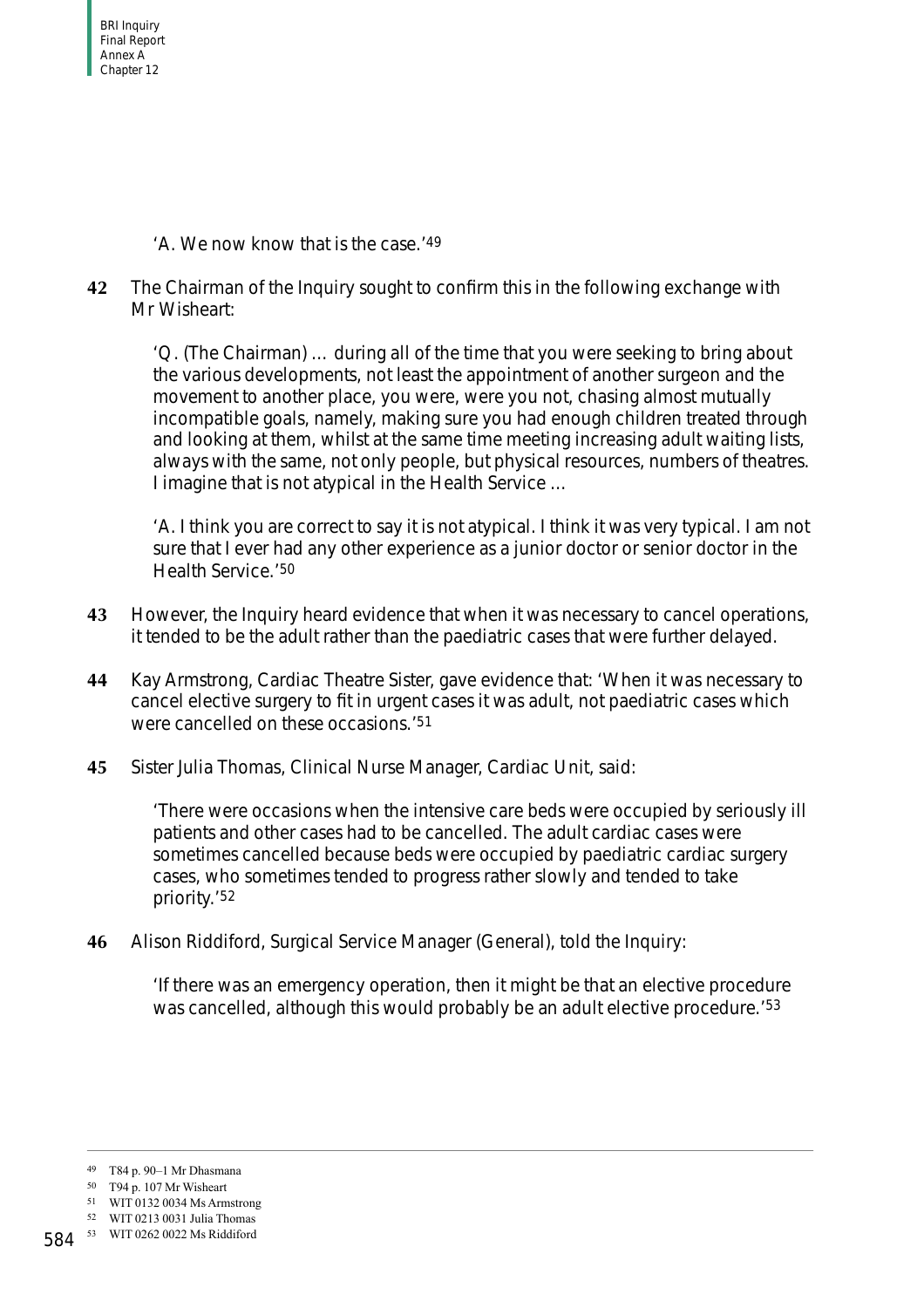**47** However, Mr Dhasmana recalled having to perform some of his surgery at night. His evidence to the Inquiry included this exchange:

'Q. So what restrained the unit from doing the operation was first of all waiting lists; secondly staffing, if I can say shortages …; and thirdly, do I get the sense that if you operate on more neonates, there is less room for non-neonates, given the pressures on bed space and operating theatres caused by the adults?

'A. Well, it is an emergency operation. You cannot wait for the next period to operate, so you have to — I mean, if you look in my record of closed cardiac surgery, it was working at night and various things, so almost I was doing openheart surgery every night and then other surgery next day. So this was adding something new which I do not think we were geared up to, really.'54

# <span id="page-90-0"></span>The impact of financial incentives/penalties on waiting lists

**48** At a meeting of the Cardiac Surgery Management Board on 18 July 1994, Miss Salmon reported that:

'Somerset were applying a financial penalty of 20% of the procedure price for any cardiac surgery patient who waited over six months for treatment. Professors Vann Jones and Angelini expressed their concern about this clause given the difficulties with managing a number of purchasing pressures.<sup>'55</sup>

- **49** Although the concern related to adult and child patients, it provides a context in which to understand the management, in terms of waiting times, for paediatric cases.
- **50** On 21 July 1994 Ms Linda Williamson, Contracts Manager for the B&DHA, wrote to Miss Salmon, complaining that part of a waiting list initiative had not been implemented:

'As you can see in the enclosed documentation, UBHT agreed to perform 20 cardiac operations between 1 April 1994 and 30 June 1994. Clearly these have not been done and in fact the specialty is under performing against contract.

'One option would be for us to claw back the £127,000.00.' 56

<sup>54</sup> T86 p. 65 Mr Dhasmana

<sup>55</sup> UBHT 0226 0085; minutes of the meeting of the Cardiac Surgery Management Board on 18 July 1994

<sup>56</sup> UBHT 0295 0615; letter dated 21 July 1994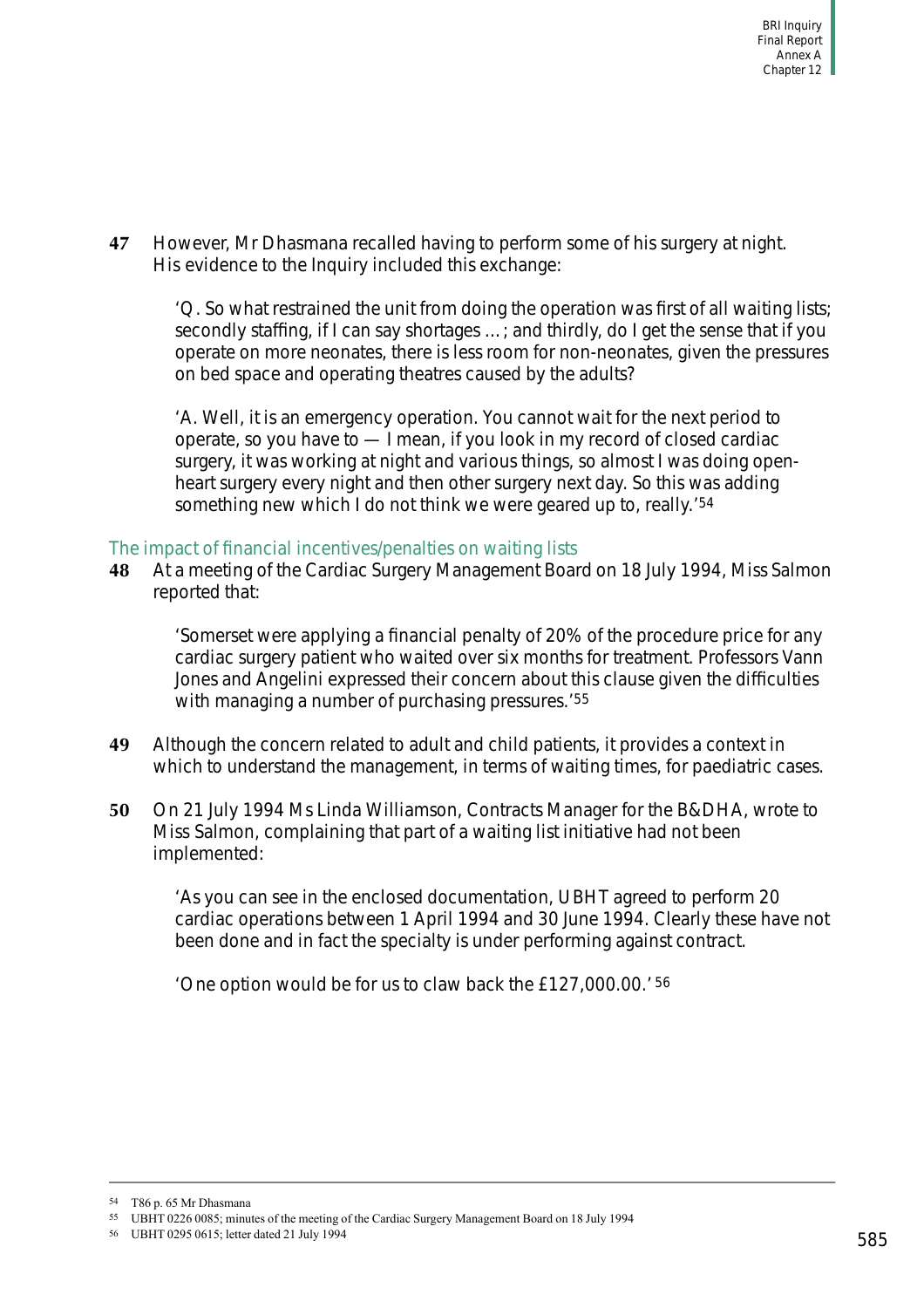**51** At a meeting of the Cardiac Services Management Board on 26 September 1994, Miss Salmon:

'… drew to the attention of the meeting that an offer of £127,000 had been made by BDHA to ensure a maximum waiting time for all their patients of 10 months, by April 1995.

'The Board agreed that she should put together a proposal for BDHA's approval. The Avon GP Fundholding Group had also approached cardiac surgery about purchasing extra activity, but this would be discussed with individual practices.

'Waiting time management was becoming increasingly difficult and complex with different waiting times being agreed with some purchasers. Financial penalties were also beginning to be imposed; £3,000 for any South and West patient waiting over 12 months and 20% of the procedure price for any Somerset patient waiting over 6 months.

'The South and West Region definition of a longer waiter would reduce to 10 months next April, adding to the pressure.'<sup>57</sup>

**52** At the meeting of the Cardiac Services Management Board held on 28 November 1994, in relation to waiting list management it was reported that:

'The letter to BDHA detailing how the £127,000 non recurring waiting list resources would be used (circulated with the agenda) was discussed.

'Cardiology are over performing on the BDHA contact.

'RCF58 will identify the names of patients and find out whether these can be counted and funded as part of the waiting list initiative.

'The additional 15 CABGs59 and 2 valves required cannot be performed until Surgery is achieving contract for BDHA. RCF will explore arrangements for these to be subcontracted to the Glen Hospital.<sup>60</sup> The Board agreed that if subcontracting was to be necessary on a regular basis, a standing arrangement for one or two cases each week would be preferable to performing several cases at the end of the financial year.

'It was noted that weekend work was particularly unpopular.

<sup>57</sup> UBHT 0227 0026; minutes of the meeting of the Cardiac Services Management Board on 26 September 1994

<sup>58</sup> Mrs Ferris, General Manager, Directorate of Cardiac Services, UBHT

<sup>59</sup> Coronary artery by-pass grafts

<sup>586 &</sup>lt;sup>60</sup> The Glen BUPA Hospital, Durdham Down, Bristol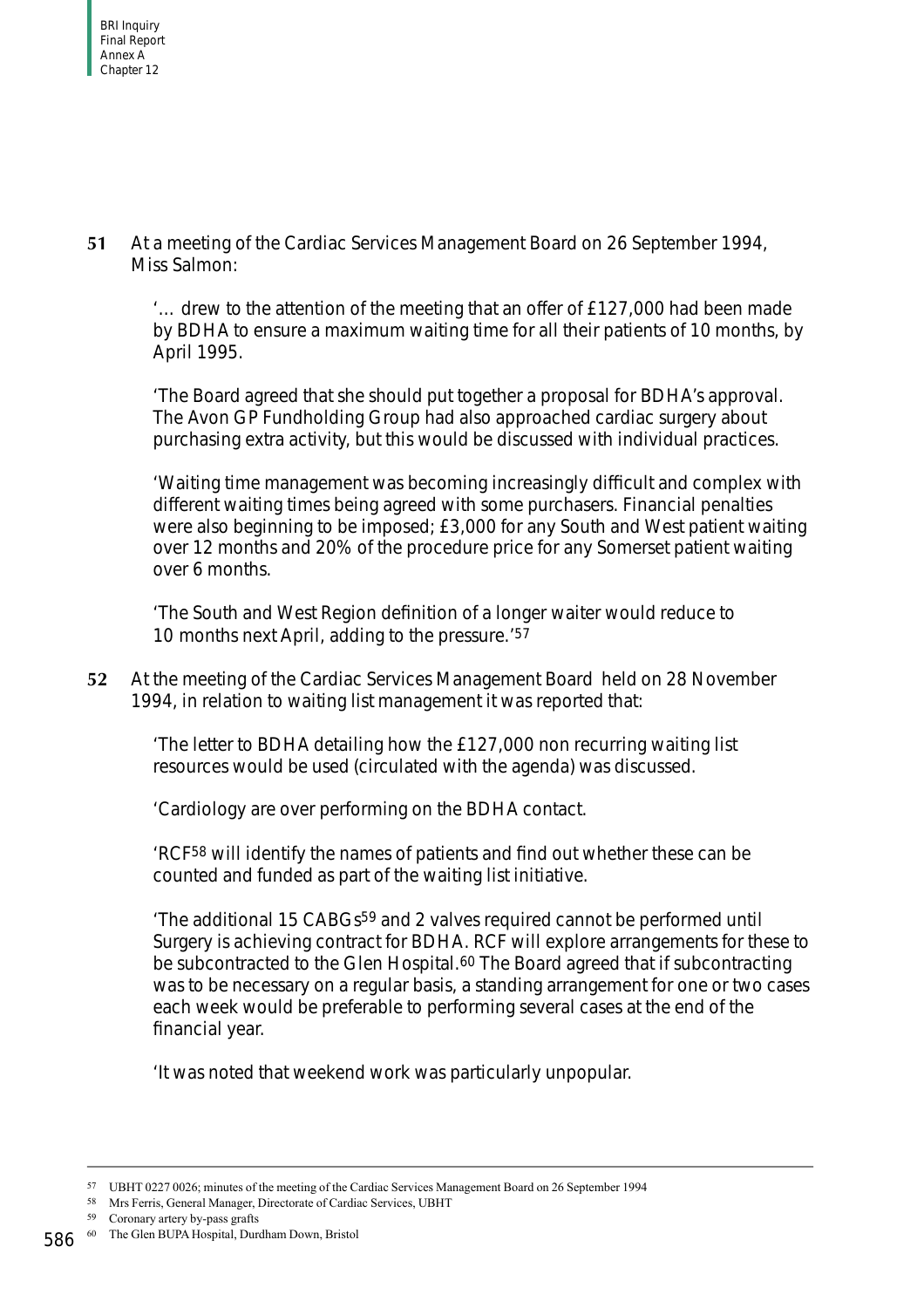'It was noted also that the additional Friday morning operating session was proving unpopular and difficult to implement. The issues of anaesthetic cover/funding and pressure on Theatre staffing need to be discussed. RCF to review with Mr Dhasmana and Mr [sic] Monk.<sup>'61</sup>

# Effect of the waiting list on patients

- **53** Evidence on the possible effect on patients of the timing of surgery and delays in surgery generally is set out in Chapter 13.
- **54** As to any effect caused by there being a waiting list, Mr Wisheart said that, whereas some adult patients may have died while on a waiting list for cardiac surgery, he did not think that many paediatric patients, 'if any', died while on the waiting list.<sup>62</sup>
- **55** However, he said it must be accepted that some paediatric patients were detrimentally affected by being placed on a waiting list. He said that it:

'… is really quite variable as to the effect of [being on a waiting list] would have on the child. The ones, of course, who wait are those who are in the elective group, and most of those who would wait longer are those for whom the timing is less critical, but I would be unable to say that that was the case entirely. In other words, I cannot say to you that there were not some children who would have suffered, for want of a better term, from the extra delay.'63

**56** Mr Wisheart said that as at 1991 there was very limited knowledge available about the effect of keeping a given patient or patients in general on a waiting list in terms of morbidity or mortality:

'I imagine there was some published information by that time, but I think there was quite a lot more in the years that followed this, in the early 1990s.'64

**57** Mr Wisheart said it was possible to say that:

'If we set aside those children who need urgent or emergency treatment and consider those who are not in immediate need of surgical treatment, the congenital abnormality which they suffer from will have an effect that secondary changes will develop in the heart and in the lungs, and possibly in other organs, but in most children, in all of them in the heart, in many in the lungs also, and in some, elsewhere.

<sup>61</sup> UBHT 0227 0023; minutes of the meeting of the Cardiac Services Management Board on 28 November 1994

<sup>62</sup> T40 p. 101 Mr Wisheart

<sup>63</sup> T40 p. 98–9 Mr Wisheart

<sup>64</sup> T40 p. 102 Mr Wisheart